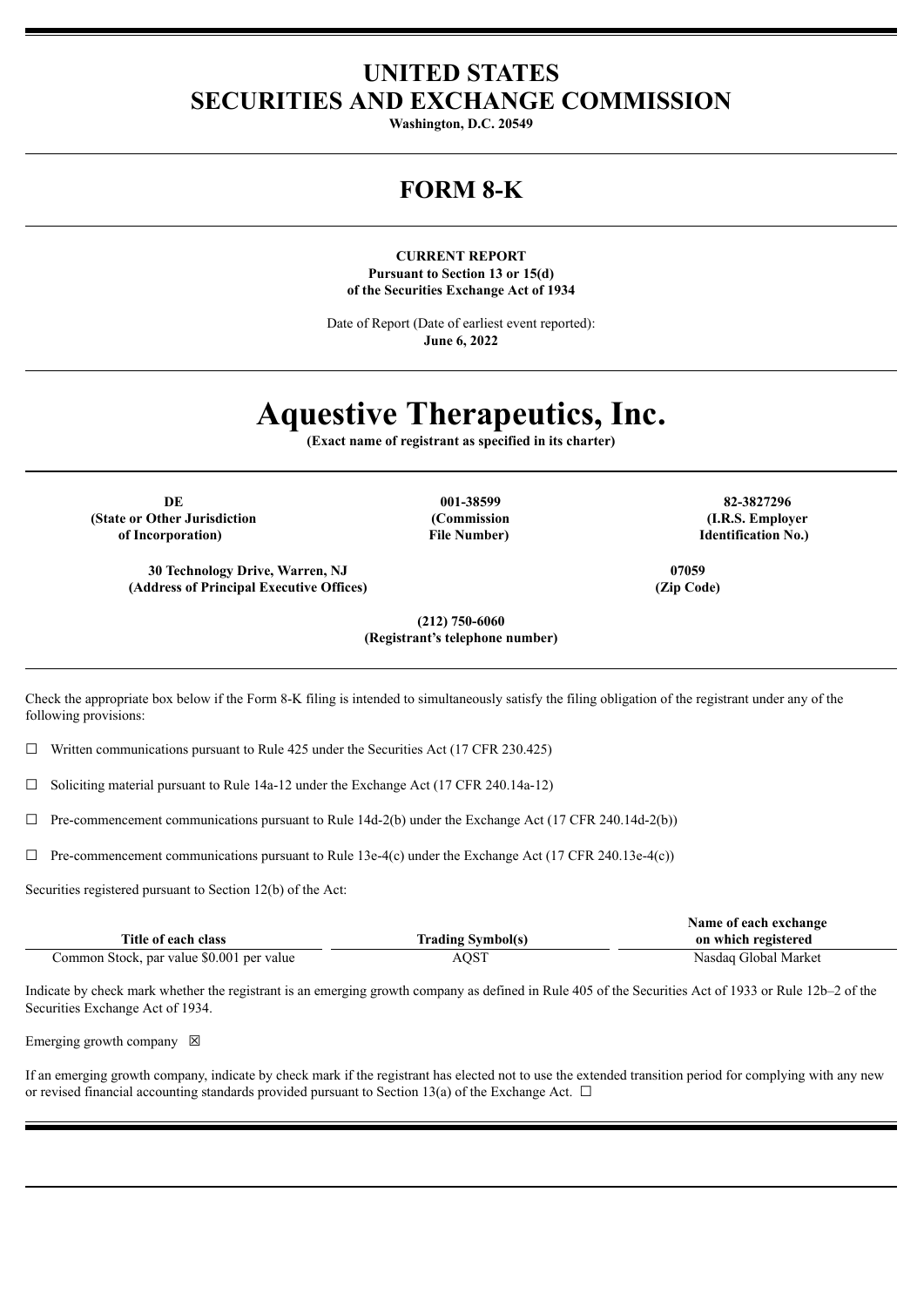#### **Item 1.01 – Entry into a Material Definitive Agreement.**

#### *Registered Direct Of ering*

On June 6, 2022, Aquestive Therapeutics, Inc., a Delaware corporation (the "Company"), entered into Securities Purchase Agreements (the "Purchase Agreements") with certain purchasers (the "Purchasers"). The Purchase Agreements provide for the sale and issuance by the Company of an aggregate of: (i) 4,850,000 shares (the "Shares") of the Company's common stock, \$0.001 par value (the "Common Stock"), (ii) pre-funded warrants (the "Pre-Funded Warrants") to purchase up to 4,000,000 shares of Common Stock and (iii) warrants (the "Common Stock Warrants" and together with the Shares and the Pre-Funded Warrants, the "Securities") to purchase up to 8,850,000 shares of Common Stock. The offering price per Share and associated Common Stock Warrant is \$0.96 and the offering price per Pre-Funded Warrant and associated Common Stock Warrant is \$0.9599; provided, however, that the offering price per Share and associated Common Stock Warrant sold to insiders of the Company (the "Insider Securities") is \$1.09.

The Pre-Funded Warrants are immediately exercisable, have an exercise price of \$0.0001 and may be exercised at any time until all of the Pre-Funded Warrants are exercised in full. Each Common Stock Warrant has an exercise price per share of \$0.96, will be exercisable six months after their date of issuance and will expire on the fifth anniversary of the original issuance date.

The offering is expected to result in gross proceeds to the Company of approximately \$8.5 million. The net proceeds to the Company from the offering are expected to be approximately \$7.8 million, after deducting placement agent fees and expenses and estimated offering expenses payable by the Company. The Company intends to use the net proceeds from the offering for general corporate purposes.

The Purchase Agreement contains customary representations, warranties and agreements by the Company, customary conditions to closing, indemnification obligations of the Company, other obligations of the parties and termination provisions.

On June 6, 2022, the Company also entered into a placement agency agreement (the "Placement Agency Agreement") with A.G.P./Alliance Global Partners (the "Placement Agent"). Pursuant to the terms of the Placement Agency Agreement, the Placement Agent agreed to use its reasonable best efforts to arrange for the sale of the Securities. The Company will pay the Placement Agent a cash fee equal to 6.0% of the gross proceeds generated from the sale of the Shares and Pre-Funded Warrants, except for the sale of the Insider Securities, and will reimburse the Placement Agent for certain of its expenses in an amount up to \$50,000.

The Placement Agency Agreement contains customary representations, warranties and agreements by the Company, customary conditions to closing, indemnification obligations of the Company and the Placement Agent, including for liabilities under the Securities Act of 1933, as amended, other obligations of the parties and termination provisions.

Pursuant to the Purchase Agreement and the Placement Agency Agreement, the Company has agreed that (i) it will not conduct any issuances of Common Stock and that (ii) it will not enter into a variable rate transaction, in each case for a period of 90 days following the closing of the offering.

The Registered Offering is being made pursuant to a Registration Statement (No. 333-254775) on Form S-3, which was filed by the Company with the Securities and Exchange Commission on March 26, 2021, and declared effective on April 5, 2021, as supplemented by a prospectus supplement dated June 6, 2022.

The Placement Agency Agreement, form of Purchase Agreement, form of Pre-Funded Warrant and the form of Common Stock Warrant, are filed as Exhibits 1.1, 10.1, 4.1 and 4.2, respectively, to this Current Report on Form 8-K and are incorporated herein by reference. The above descriptions of the terms of the Placement Agency Agreement, form of Purchase Agreement, form of Pre-Funded Warrant and form of Common Stock Warrant are qualified in their entirety by reference to such exhibits.

## **Item 8.01 – Other Events.**

The Company issued a press release announcing the Registered Direct Offering on June 6, 2022. A copy of the press release is attached hereto as Exhibit 99.1 and is incorporated herein by reference.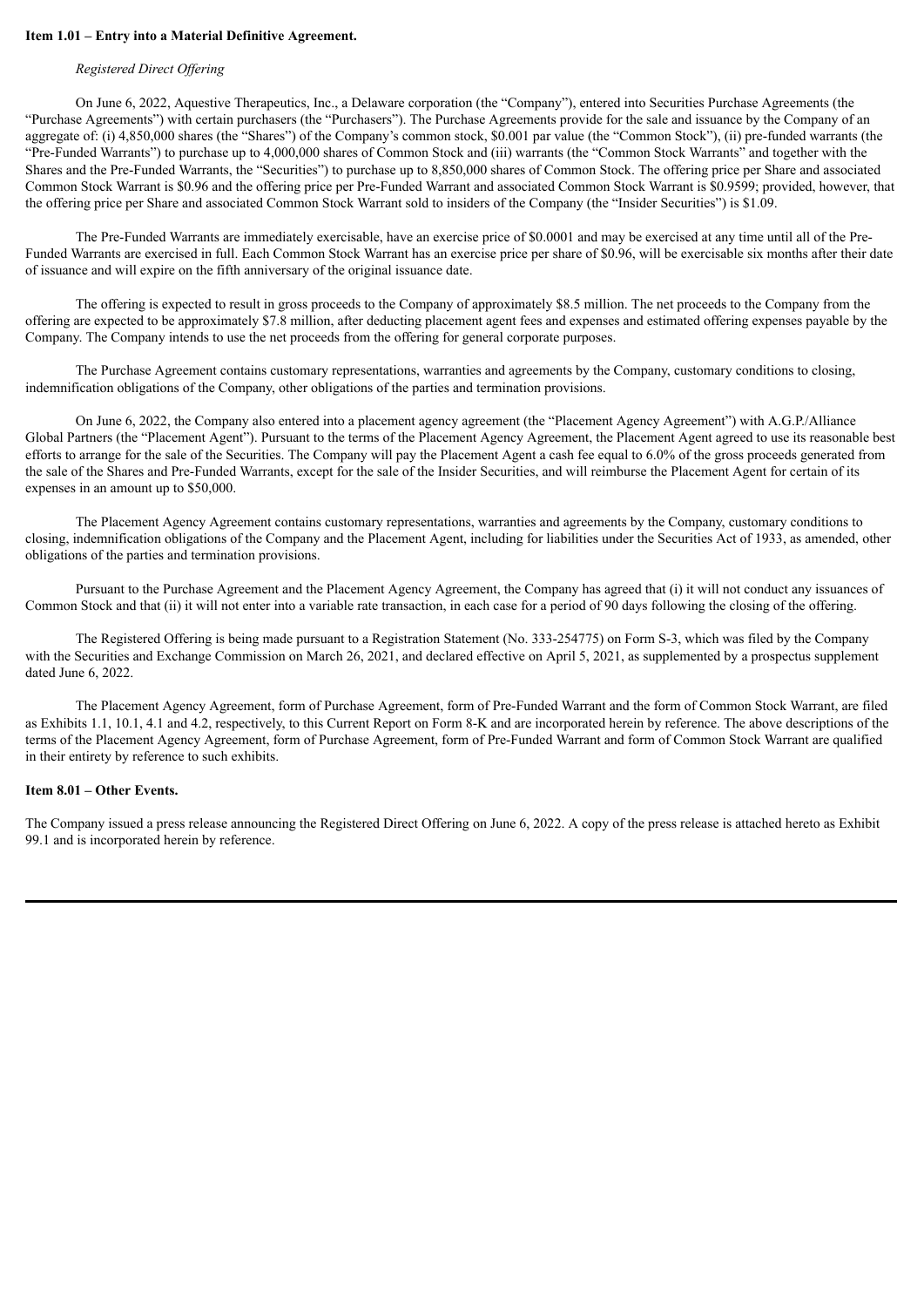# **Item 9.01 – Exhibits.**

(d) Exhibits:

The following exhibits are filed as part of this report

| <b>Exhibit Number</b> | <b>Description</b>                                                                                                      |
|-----------------------|-------------------------------------------------------------------------------------------------------------------------|
| <u>1.1</u>            | Placement Agency Agreement dated June 6, 2022, between Aquestive Therapeutics, Inc. and A.G.P./Alliance Global Partners |
| 4.1                   | Form of Pre-Funded Warrant                                                                                              |
| 4.2                   | Form of Common Stock Warrant                                                                                            |
| 5.1                   | Opinion of Dechert LLP                                                                                                  |
| <u>10.1</u>           | Form of Securities Purchase Agreement dated June 6, 2022, by and among Aquestive Therapeutics, Inc. and the purchasers  |
| 23.1                  | Consent of Dechert LLP (included in Exhibit 5.1)                                                                        |
| 99.1                  | Press Release dated June 6, 2022                                                                                        |
| 104                   | Cover page Interactive Data File (embedded in the cover page formatted in Inline XBRL)                                  |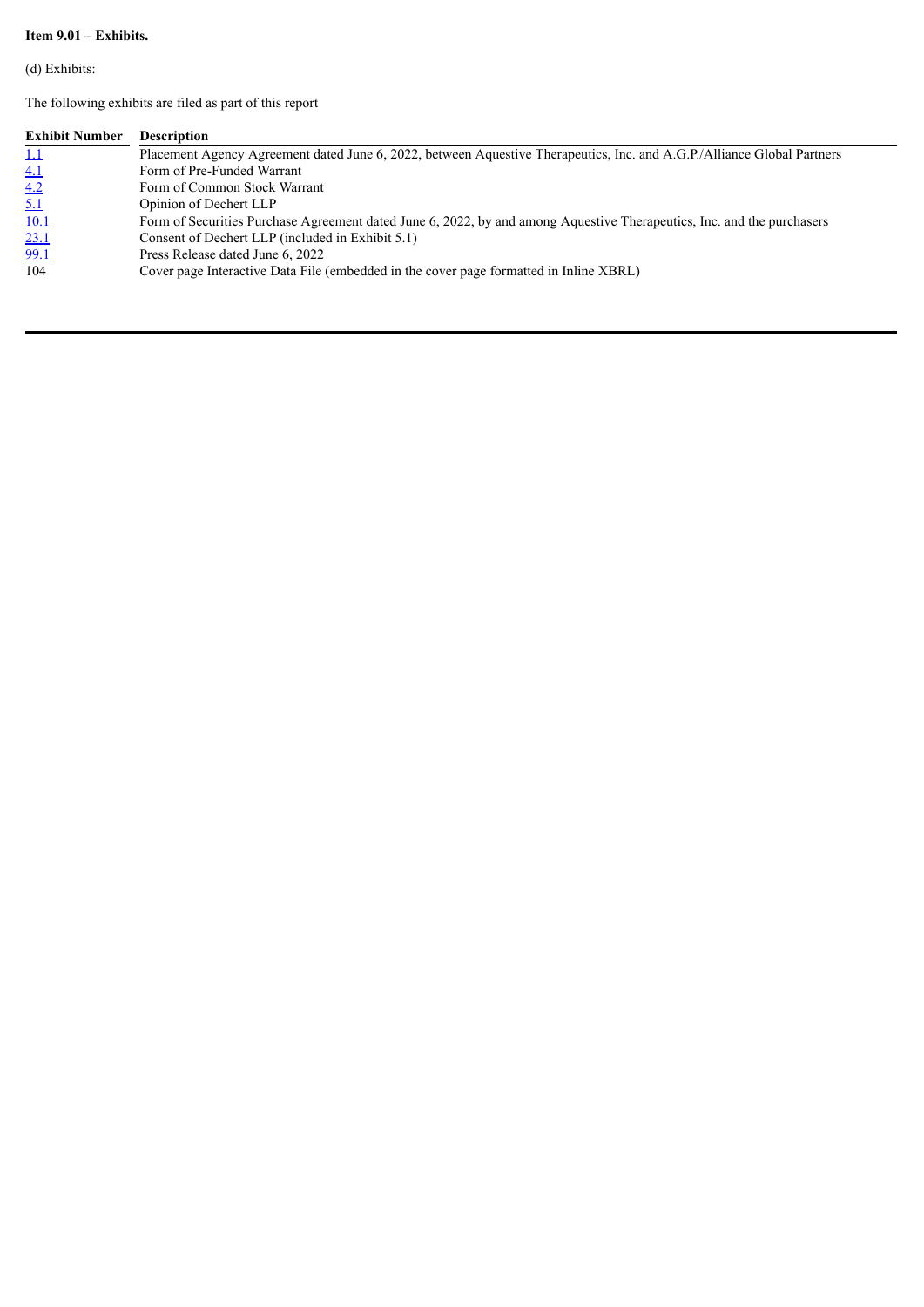## **SIGNATURES**

Pursuant to the requirements of the Securities Exchange Act of 1934, the registrant has duly caused this report to be signed on its behalf by the undersigned hereunto duly authorized.

# **Aquestive Therapeutics, Inc.**

Date: June 8, 2022 By: /s/ A. Ernest Toth Jr.

Name: A. Ernest Toth Jr. Title: Chief Financial Officer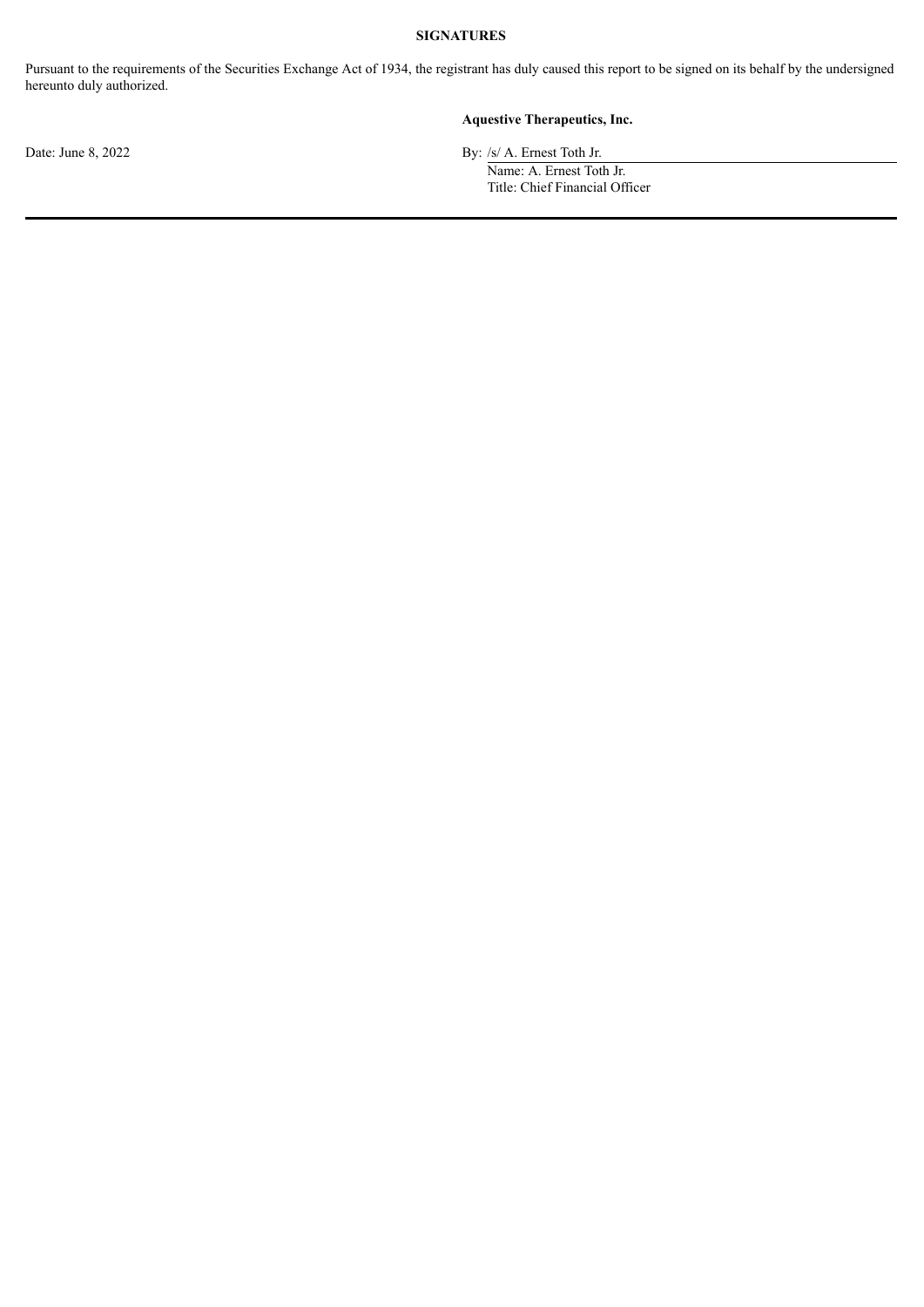June 6, 2022

<span id="page-4-0"></span>Aquestive Therapeutics, Inc. 30 Technology Drive Warren, New Jersey 07059 Attention: Daniel Barber President and Chief Executive Officer Email: dbarber@aquestive.com

### Dear Mr. Barber:

This letter (the "**Agreement**") constitutes the agreement between A.G.P./Alliance Global Partners, as the sole placement agent ("**Placement Agent**"), and Aquestive Therapeutics, Inc., a company organized under the laws of the state of Delaware (the "**Company**"), that the Placement Agent shall serve as the placement agent for the Company, on a "reasonable best efforts" basis, in connection with the proposed placement (the "**Placement**") of shares (the "**Shares**") of common stock, par value, \$0.001 per share (the "**Common Stock**"), pre-funded warrants to purchase shares of Common Stock (the "**Pre-Funded Warrants**") and warrants to purchase shares of Common Stock (collectively with the Shares and Pre-Funded Warrants, the "**Securities**"). The Securities actually placed by the Placement Agent are referred to herein as the "**Placement Agent Securities**." The Placement Agent Securities shall be offered and sold under the Company's registration statement on Form S-3 (File No. 333-254775) with respect to the Placement Agent Securities. The documents executed and delivered by the Company and the Purchasers (as defined below) in connection with the Placement, including, without limitation, a securities purchase agreement (the "**Purchase Agreement**"), shall be collectively referred to herein as the "**Transaction Documents**." The Placement Agent may retain other brokers or dealers to act as sub-agents or selected-dealers on its behalf in connection with the Placement.

The terms of the Placement shall be mutually agreed upon by the Company and the purchasers listed in the Purchase Agreement (each, a "**Purchaser**" and collectively, the "**Purchasers**"), and nothing herein constitutes that the Placement Agent would have the power or authority to bind the Company or any Purchaser, or an obligation for the Company will issue any Securities or complete the Placement. The Company expressly acknowledges and agrees that the Placement Agent's obligations hereunder are on a reasonable best efforts basis only and that the execution of this Agreement does not constitute a commitment by the Placement Agent to purchase the Securities and does not ensure the successful placement of the Securities or any portion thereof or the success of the Placement Agent with respect to securing any other financing on behalf of the Company. Certain affiliates of the Placement Agent may participate in the Placement by purchasing some of the Placement Agent Securities. The sale of Placement Agent Securities to any Purchaser will be evidenced by the Purchase Agreement between the Company and such Purchaser, in a form reasonably acceptable to the Company and the Purchaser. Capitalized terms that are not otherwise defined herein have the meanings given to such terms in the Purchase Agreement. Prior to the signing of any Purchase Agreement, officers of the Company will be available to answer inquiries from prospective Purchasers.

# SECTION 1. REPRESENTATIONS AND WARRANTIES OF THE COMPANY; COVENANTS OF THE COMPANY.

A. Representations of the Company. With respect to the Placement Agent Securities, each of the representations and warranties (together with any related disclosure schedules thereto) and covenants made by the Company to the Purchasers in the Purchase Agreement in connection with the Placement, is hereby incorporated herein by reference into this Agreement (as though fully restated herein) and is, as of the date of this Agreement and as of the Closing Date, hereby made to, and in favor of, the Placement Agent. In addition to the foregoing, the Company represents and warrants that there are no affiliations with any FINRA member firm participating in the Placement among the Company's officers, directors or, to the knowledge of the Company, any five percent (5.0%) or greater stockholder of the Company.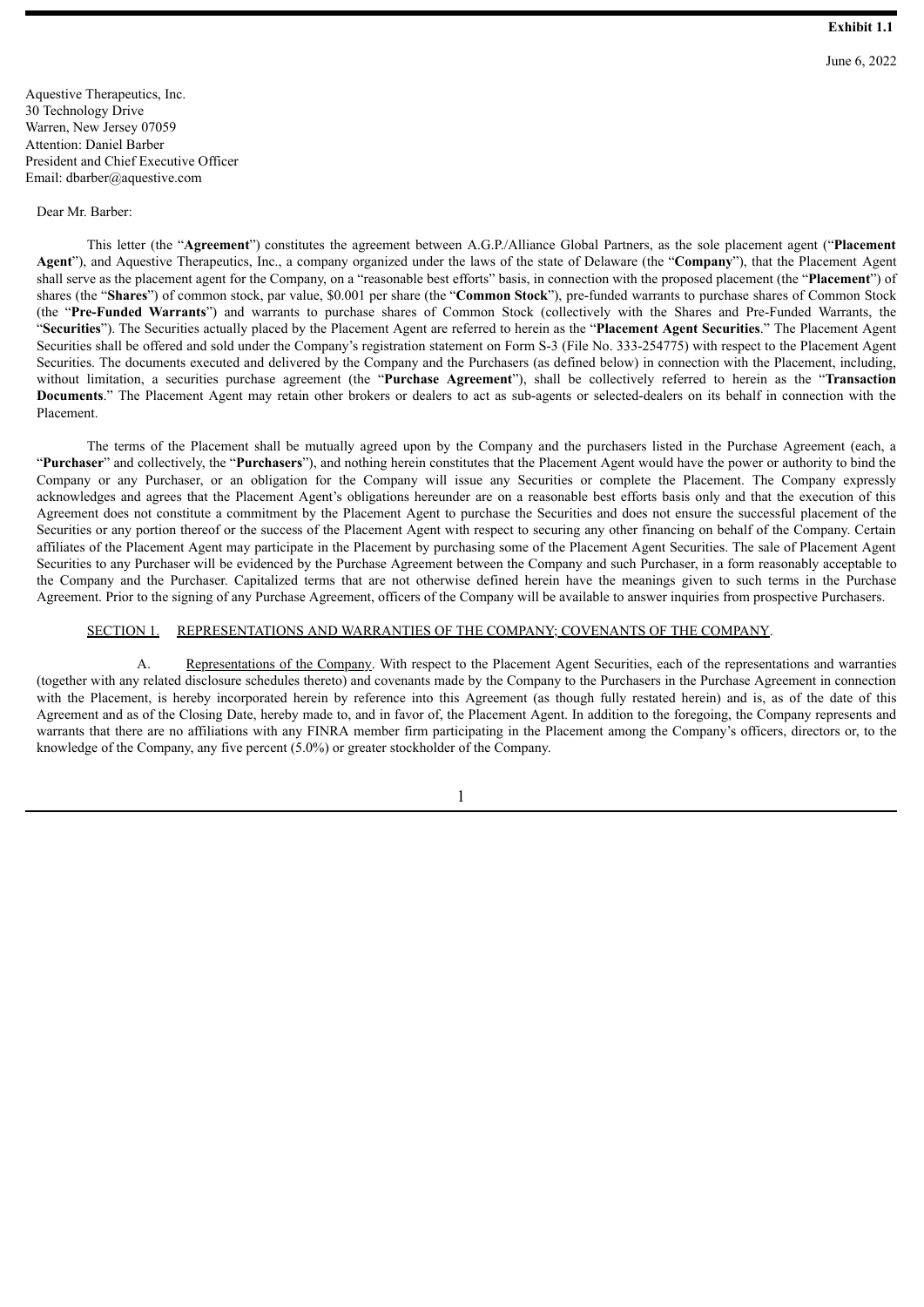B. Covenants of the Company. The Company covenants and agrees to continue to retain (i) a firm of independent PCAOB registered public accountants for a period of at least three (3) years after the Closing Date and (ii) a competent transfer agent with respect to the Placement Agent Securities for a period of three (3) years after the Closing Date. In addition, from the date hereof until ninety (90) days after the Closing Date, neither the Company nor any Subsidiary shall issue, enter into any agreement to issue or announce the issuance or proposed issuance of any shares of Common Stock or Common Stock Equivalents; provided however, that this restriction shall not apply in respect of Exempt Issuances. "**Exempt Issuance**" means the issuance of (a) shares of Common Stock or options to employees, officers, directors or consultants of the Company pursuant to any stock or option plan duly adopted for such purpose, by a majority of the non-employee members of the Board of Directors or a majority of the members of a committee of non-employee directors established for such purpose for services rendered to the Company, (b) securities upon the exercise or exchange of or conversion of any Securities issued under the Transaction Documents, and/or other securities exercisable or exchangeable for or convertible into shares of Common Stock issued and outstanding on the date of this Agreement, provided that such securities have not been amended since the date of this Agreement to increase the number of such securities or to decrease the exercise price, exchange price or conversion price of such securities (other than in connection with stock splits or combinations) or to extend the term of such securities, and (c) securities issued pursuant to acquisitions or strategic transactions approved by a majority of the disinterested directors of the Company, provided that such securities are issued as "restricted securities" (as defined in Rule 144) and carry no registration rights that require or permit the filing of any registration statement in connection therewith during the prohibition period, and provided that any such issuance shall only be to a Person (or to the equityholders of a Person) which is, itself or through its subsidiaries, an operating company or an owner of an asset in a business synergistic with the business of the Company and shall provide to the Company additional benefits in addition to the investment of funds, but shall not include a transaction in which the Company is issuing securities primarily for the purpose of raising capital or to an entity whose primary business is investing in securities.

SECTION 2. REPRESENTATIONS OF THE PLACEMENT AGENT. The Placement Agent represents and warrants that it (i) is a member in good standing of the Financial Industry Regulatory Authority ("**FINRA**"), (ii) is registered as a broker/dealer under the Securities Exchange Act of 1934, as amended (the "**Exchange Act**"), (iii) is licensed as a broker/dealer under the laws of the United States of America, applicable to the offers and sales of the Placement Agent Securities by the Placement Agent, (iv) is and will be a corporate body validly existing under the laws of its place of incorporation, and (v) has full power and authority to enter into and perform its obligations under this Agreement. The Placement Agent will immediately notify the Company in writing of any change in its status with respect to subsections (i) through (v) above. The Placement Agent covenants that it will each use its reasonable best efforts to conduct the Placement hereunder in compliance with the provisions of this Agreement and the requirements of applicable law.

SECTION 3. COMPENSATION. In consideration of the services to be provided for hereunder, the Company shall pay to the Placement Agent or its respective designees a total cash fee equal to six percent (6.0%) of gross proceeds from the Placement of the total amount of Placement Agent Securities sold (the "**Cash Fee**") and an accountable expense allowance as set forth in Section 4 below; provided, however, that no Cash Fee shall be paid or payable with respect to any Securities issued and sold to directors, officers and employees of the Company. The Placement Agent reserves the right to reduce any item of compensation or adjust the terms thereof as specified herein in the event that a determination shall be made by FINRA to the effect that the Placement Agent's aggregate compensation is in excess of FINRA Rules or that the terms thereof require adjustment. It is understood that the Company may also pay a financial advisory fee of up to 0.5% of gross proceeds from the Placement to a third-party.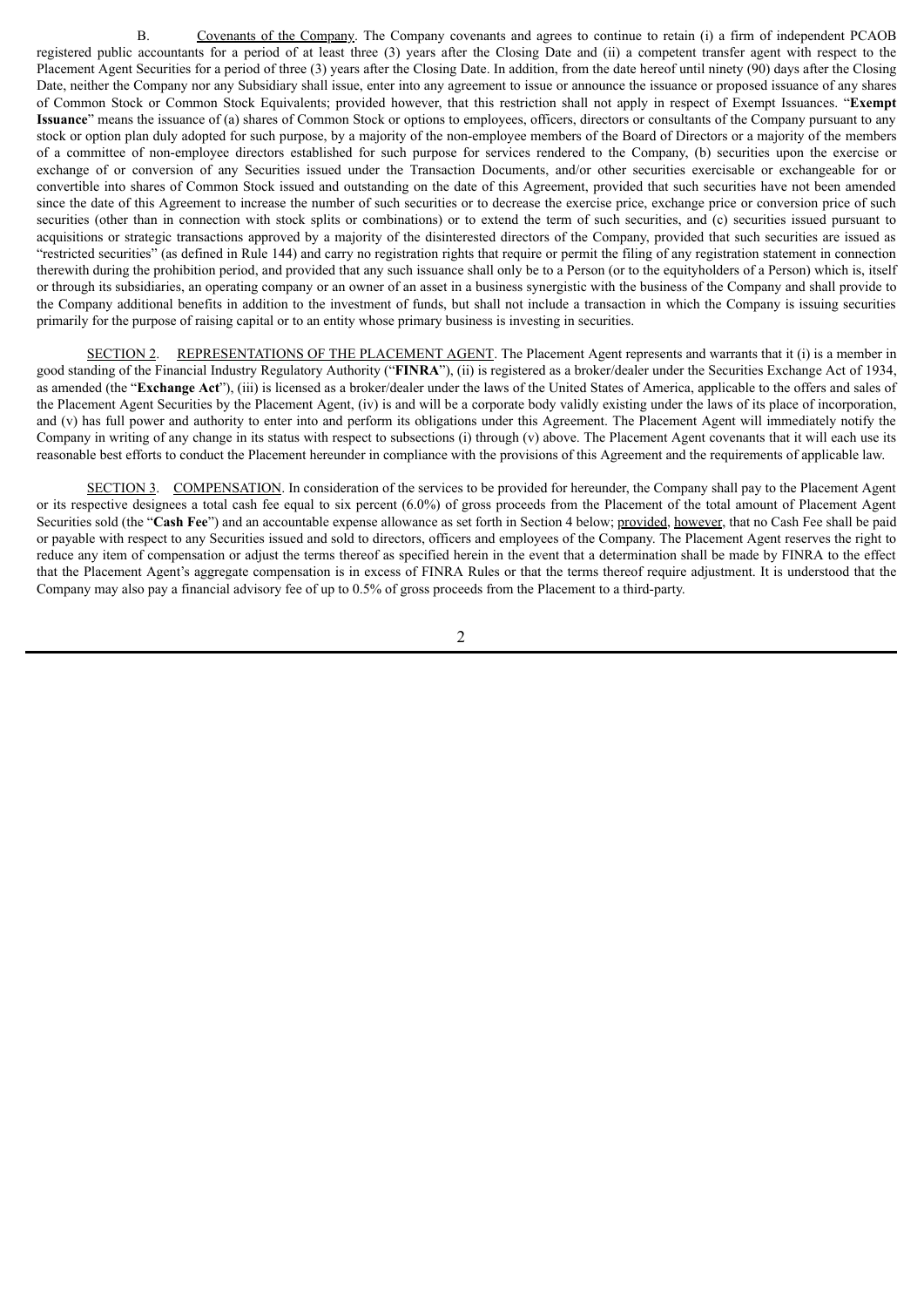SECTION 4. EXPENSES. The Company agrees to pay all costs, fees and expenses incurred by the Company in connection with the performance of its obligations hereunder and in connection with the transactions contemplated hereby, including, without limitation: (i) all expenses incident to the issuance, delivery and qualification of the Securities (including all printing and engraving costs); (ii) all fees and expenses of the registrar and transfer agent of the Shares; (iii) all necessary issue, transfer and other stamp taxes in connection with the issuance and sale of the Placement Agent Securities; (iv) all fees and expenses of the Company's counsel, independent public or certified public accountants and other advisors; (v) all costs and expenses incurred in connection with the preparation, printing, filing, shipping and distribution of the Registration Statement (including financial statements, exhibits, schedules, consents and certificates of experts), the Base Prospectus and each Prospectus Supplement, and all amendments and supplements thereto, and this Agreement; (vi) all filing fees, reasonable attorneys' fees and expenses incurred by the Company in connection with qualifying or registering (or obtaining exemptions from the qualification or registration of) all or any part of the Placement Agent Securities for offer and sale under the state securities or blue sky laws or the securities laws of any other country; (vii) the fees and expenses associated with including the Placement Agent Securities on the Trading Market; (ix) up to \$50,000 for accountable expenses related to legal fees of counsel to the Placement Agent, IPREO software related expenses, background check expenses, tombstones and marketing related expenses, including road show expenses if they are incurred. Notwithstanding the foregoing, any advance received by the Placement Agent will be reimbursed to the Company to the extent not actually incurred in compliance with FINRA Rule 5110(g)(4)(A). In the event that this Agreement shall not be carried out due to the fault of the Company, within the time specified herein or any extensions thereof pursuant to the terms herein, the Company shall be obligated to pay to the Placement Agent its actual and accountable out-of-pocket expenses related to the transactions contemplated herein then due and payable (including the fees and disbursements of counsel to the Placement Agent) up to \$50,000 and upon demand the Company shall pay the full amount thereof to the Placement Agent; *provided*, *however*, that such expense cap in no way limits or impairs the indemnification and contribution provisions of this Agreement.

# SECTION 5. INDEMNIFICATION.

A. To the extent permitted by law, with respect to the Placement Agent Securities, the Company will indemnify the Placement Agent and its affiliates, stockholders, directors, officers, employees, members and controlling persons (within the meaning of Section 15 of the Securities Act or Section 20 of the Exchange Act) against all losses, claims, damages, expenses and liabilities, as the same are incurred (including the reasonable fees and expenses of counsel), relating to or arising out of its activities hereunder or pursuant to this Agreement, except to the extent that any losses, claims, damages, expenses or liabilities (or actions in respect thereof) are found in a final judgment (not subject to appeal) by a court of law to have resulted primarily and directly from a Placement Agent's willful misconduct, bad faith or gross negligence in performing the services described herein.

B. Promptly after receipt by the Placement Agent of notice of any claim or the commencement of any action or proceeding with respect to which the Placement Agent is entitled to indemnity hereunder, the Placement Agent will promptly notify the Company in writing of such claim or of the commencement of such action or proceeding, but failure to so notify the Company shall not relieve the Company from any obligation it may have hereunder, except and only to the extent such failure results in the forfeiture by the Company of substantial rights and defenses. If the Company so elects or is requested by the Placement Agent, the Company will assume the defense of such action or proceeding and will employ counsel reasonably satisfactory to the Placement Agent and will pay the fees and expenses of such counsel. Notwithstanding the preceding sentence, the Placement Agent will be entitled to employ its own counsel separate from counsel for the Company and from any other party in such action if counsel for the Placement Agent reasonably determines that it would be inappropriate under the applicable rules of professional responsibility for the same counsel to represent both the Company and the Placement Agent. In such event, the reasonable fees and disbursements of no more than one such separate counsel will be paid by the Company, in addition to fees of local counsel. The Company will have the right to settle the claim or proceeding, provided that the Company will not settle any such claim, action or proceeding without the prior written consent of the Placement Agent which will not be unreasonably withheld, conditioned or delayed.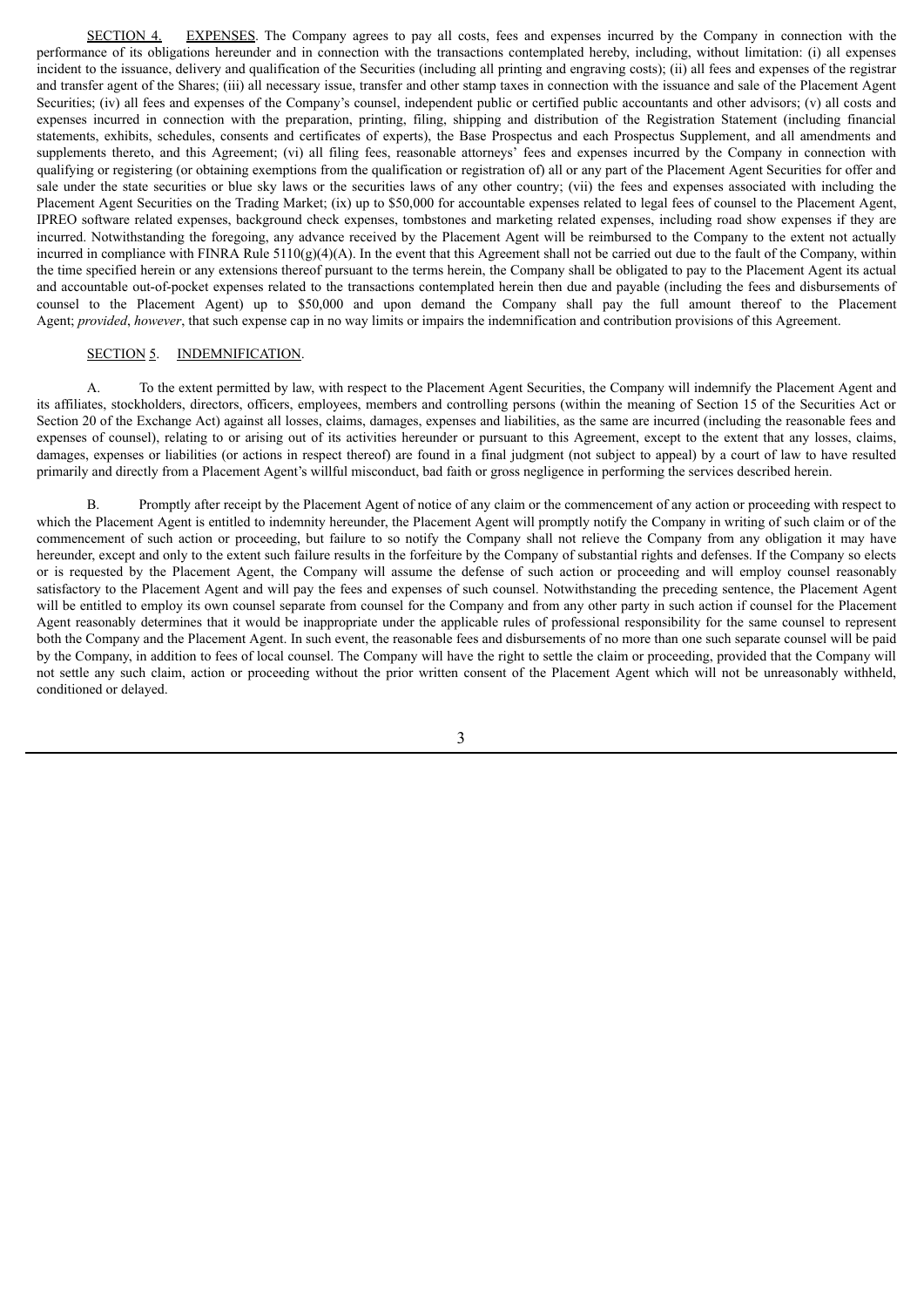C. The Company agrees to notify the Placement Agent promptly of the assertion against it or any other person of any claim or the commencement of any action or proceeding relating to a transaction contemplated by this Agreement.

D. If for any reason the foregoing indemnity is unavailable to the Placement Agent or insufficient to hold the Placement Agent harmless, other than as a result of the Placement Agent's bad faith, gross negligence or willful misconduct, then the Company shall contribute to the amount paid or payable by the Placement Agent as a result of such losses, claims, damages or liabilities in such proportion as is appropriate to reflect not only the relative benefits received by the Company on the one hand and the Placement Agent on the other, but also the relative fault of the Company on the one hand and the Placement Agent on the other that resulted in such losses, claims, damages or liabilities, as well as any relevant equitable considerations. The amounts paid or payable by a party in respect of losses, claims, damages and liabilities referred to above shall be deemed to include any legal or other fees and expenses incurred in defending any litigation, proceeding or other action or claim. Notwithstanding the provisions hereof, the Placement Agent's share of the liability hereunder shall not be in excess of the amount of fees actually received, or to be received, by such Placement Agent under this Agreement (excluding any amounts received as reimbursement of expenses incurred by such Placement Agent).

E. These indemnification provisions shall remain in full force and effect whether or not the transaction contemplated by this Agreement is completed and shall survive the termination of this Agreement, and shall be in addition to any liability that the Company might otherwise have to any indemnified party under this Agreement or otherwise.

SECTION 6. ENGAGEMENT TERM. The Placement Agent's engagement hereunder will be until the earlier of (i) June 30, 2022 and (ii) the Closing Date. The date of termination of this Agreement is referred to herein as the "**Termination Date**." In the event, however, in the course of the Placement Agent's performance of due diligence it deems, it necessary to terminate the engagement, the Placement Agent may do so prior to the Termination Date. The Company may elect to terminate the engagement hereunder for any reason prior to the Termination Date but will remain responsible for fees pursuant to Section 3 hereof with respect to the Placement Agent Securities if sold in the Placement. Notwithstanding anything to the contrary contained herein, the provisions concerning the Company's obligation to pay any fees actually earned pursuant to Section 3 hereof and the provisions concerning confidentiality, indemnification and contribution contained herein will survive any expiration or termination of this Agreement. The Placement Agent agrees not to use any confidential information concerning the Company provided to the Placement Agent by the Company for any purposes other than those contemplated under this Agreement.

SECTION 7. PLACEMENT AGENT INFORMATION. The Company agrees that any information or advice rendered by the Placement Agent in connection with this engagement is for the confidential use of the Company only in their evaluation of the Placement and, except as otherwise required by law, the Company will not disclose or otherwise refer to the advice or information in any manner without each of the Placement Agent's prior written consent.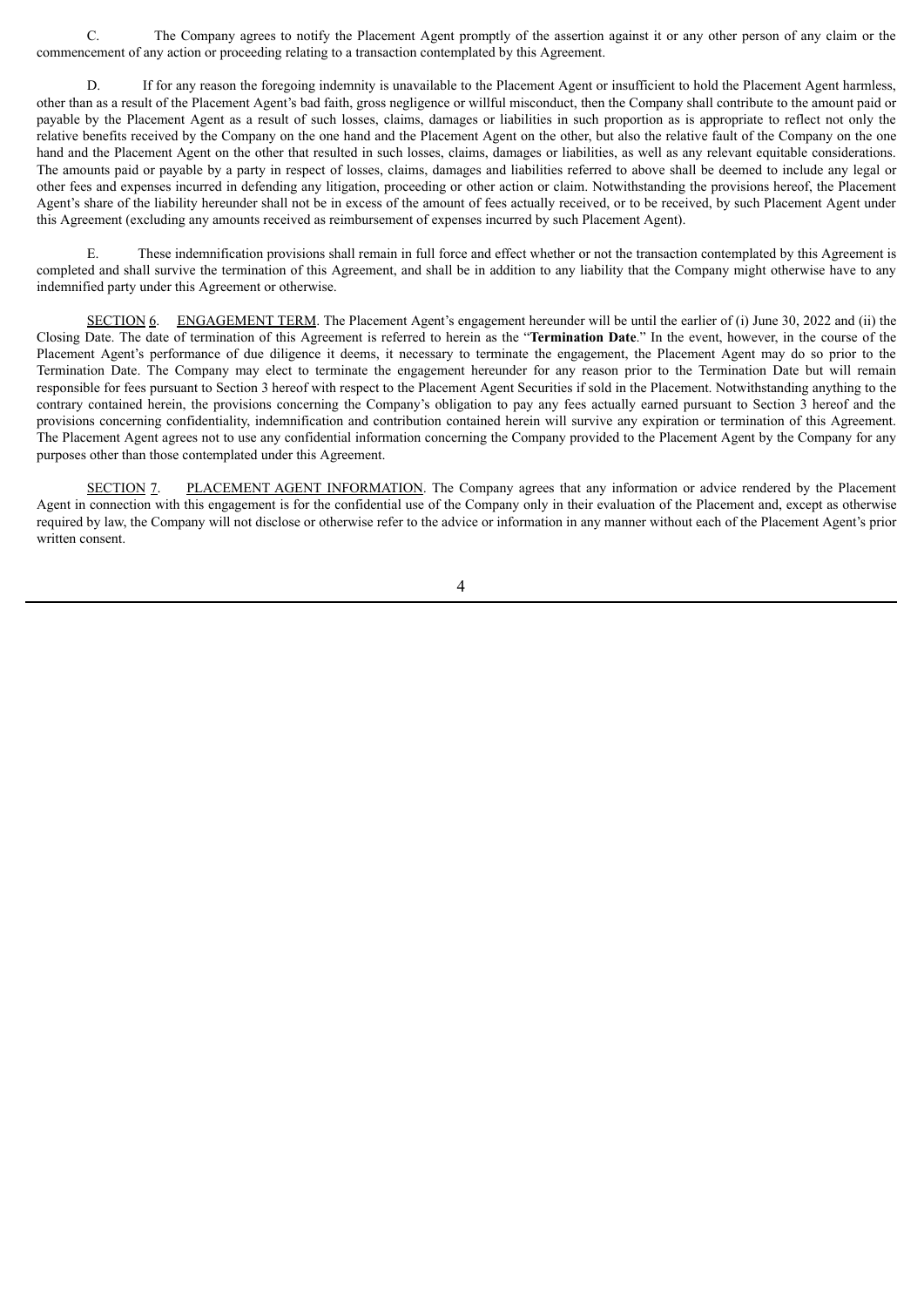SECTION 8. NO FIDUCIARY RELATIONSHIP. This Agreement does not create, and shall not be construed as creating rights enforceable by any person or entity not a party hereto, except those entitled hereto by virtue of the indemnification provisions hereof. The Company acknowledges and agrees that the Placement Agent is not and shall not be construed as a fiduciary of the Company and shall have no duties or liabilities to the equity holders or the creditors of the Company or any other person by virtue of this Agreement or the retention of the Placement Agent hereunder, all of which are hereby expressly waived.

SECTION 9. CLOSING. The obligations of the Placement Agent, and the closing of the sale of the Placement Agent Securities hereunder are subject to the accuracy, when made and on the Closing Date, of the representations and warranties on the part of the Company contained herein and in the Purchase Agreement, to the performance by the Company of its obligations hereunder, and to each of the following additional terms and conditions, except as otherwise disclosed to and acknowledged and waived by the Placement Agent:

A. All corporate proceedings and other legal matters incident to the authorization, form, execution, delivery and validity of each of this Agreement, the Placement Agent Securities, and all other legal matters relating to this Agreement and the transactions contemplated hereby with respect to the Placement Agent Securities shall be reasonably satisfactory in all material respects to the Placement Agent.

B. The Placement Agent shall have received from outside counsel to the Company such counsel's written opinion with respect to the Placement Agent Securities, addressed to the Placement Agent and dated as of the Closing Date, in form and substance reasonably satisfactory to the Placement Agent.

C. The Placement Agent shall have received an executed FINRA questionnaire from each of the Company and the Company's executive officers, directors and 5% or greater securityholders as well as executed Lock-Up Agreements from the Company's executive officers and directors.

D. The Securities shall be registered under the Exchange Act. The Company shall have taken no action designed to, or likely to have the effect of terminating the registration of the Common Stock under the Exchange Act or delisting or suspending from trading the Shares from the Trading Market or other applicable U.S. national exchange, nor has the Company received any information suggesting that the Commission or the Trading Market or other U.S. applicable national exchange is contemplating terminating such registration or listing.

E. No action shall have been taken and no statute, rule, regulation or order shall have been enacted, adopted or issued by any governmental agency or body which would, as of the Closing Date, prevent the issuance or sale of the Placement Agent Securities or materially and adversely affect or potentially and adversely affect the business or operations of the Company; and no injunction, restraining order or order of any other nature by any federal or state court of competent jurisdiction shall have been issued as of the Closing Date which would prevent the issuance or sale of the Placement Agent Securities or materially and adversely affect or potentially and adversely affect the business or operations of the Company.

F. The Company shall have entered into a Purchase Agreement with each of the Purchasers of the Placement Agent Securities and such agreements shall be in full force and effect and shall contain representations, warranties and covenants of the Company as agreed upon between the Company and the Purchasers.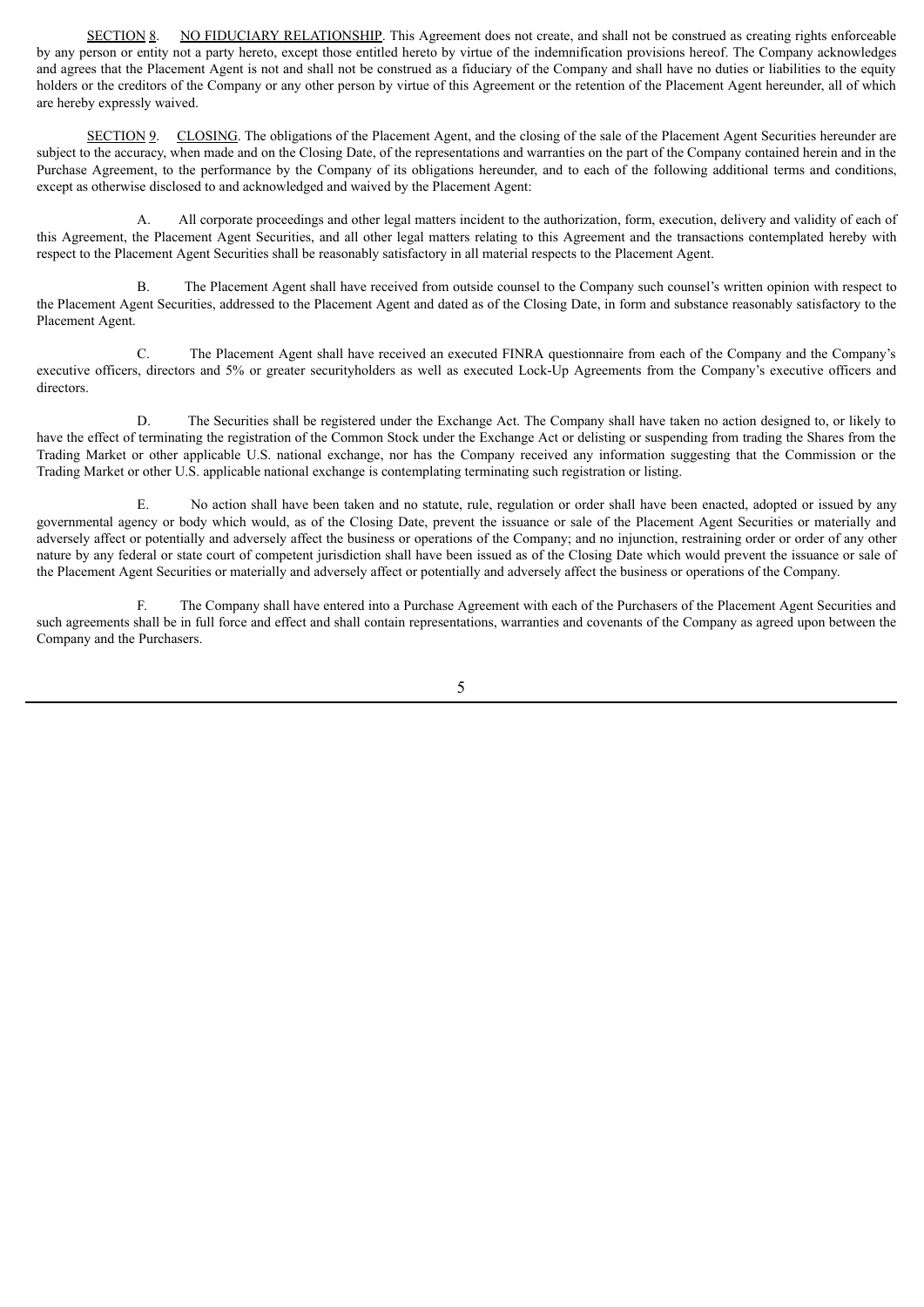G. FINRA shall have raised no objection to the fairness and reasonableness of the terms and arrangements of this Agreement. In addition, the Company shall, if requested by the Placement Agent, make or authorize Placement Agent's counsel to make on the Company's behalf, any filing with the FINRA Corporate Financing Department pursuant to FINRA Rule 5110 with respect to the Placement and pay all filing fees required in connection therewith.

H. The Placement Agent shall have received customary certificates of the Company's executive officers, as to the accuracy of the representations and warranties contains in the Purchase Agreement, and a certificate of the Company's secretary certifying that the Company's charter documents are true and complete, have not been modified and are in full force and effect; (ii) that the resolutions of the Company's Board of Directors relating to the Placement are in full force and effect and have not been modified; and (iii) as to the incumbency of the officers of the Company.

I. The Placement Agent shall have received an executed lock-up agreement from each of the Company's officers and directors prior to the Closing Date.

J. No stop order suspending the effectiveness of the Registration Statement shall have been issued and no proceedings for that purpose shall have been initiated or threatened by the Securities and Exchange Commission (the "**Commission**"), and any request for additional information on the part of the Commission (to be included in the Registration Statement, the Prospectus, the Prospectus Supplement or otherwise) shall have been complied with to the reasonable satisfaction of the Placement Agent. Any filings required to be made by the Company in connection with the Placement shall have been timely filed with the Commission. The Placement Agent shall not have discovered and disclosed to the Company on or prior to the Closing Date that the Registration Statement, the Prospectus, the Prospectus Supplement or any amendment or supplement thereto contains an untrue statement of a fact which, in the opinion of counsel for the Placement Agent, is material or omits to state any fact which, in the opinion of such counsel, is material and is required to be stated therein or is necessary to make the statements therein not misleading.

If any of the conditions specified in this Section 9 shall not have been fulfilled when and as required by this Agreement, all obligations of the Placement Agent hereunder may be cancelled by the Placement Agent at, or at any time prior to, the Closing Date. Notice of such cancellation shall be given to the Company in writing or orally. Any such oral notice shall be confirmed promptly thereafter in writing.

SECTION 10. GOVERNING LAW. This Agreement will be governed by, and construed in accordance with, the laws of the State of New York applicable to agreements made and to be performed entirely in such State, without regard to principles of conflicts of law. This Agreement may not be assigned by either party without the prior written consent of the other party. This Agreement shall be binding upon and inure to the benefit of the parties hereto, and their respective successors and permitted assigns. Any right to trial by jury with respect to any dispute arising under this Agreement or any transaction or conduct in connection herewith is waived. Any dispute arising under this Agreement may be brought into the courts of the State of New York or into the Federal Court located in New York, New York and, by execution and delivery of this Agreement, the Company hereby accepts for itself and in respect of its property, generally and unconditionally, the jurisdiction of aforesaid courts. Each party hereto hereby irrevocably waives personal service of process and consents to process being served in any such suit, action or proceeding by delivering a copy thereof via overnight delivery (with evidence of delivery) to such party at the address in effect for notices to it under this Agreement and agrees that such service shall constitute good and sufficient service of process and notice thereof. Nothing contained herein shall be deemed to limit in any way any right to serve process in any manner permitted by law. If either party shall commence an action or proceeding to enforce any provisions of this Agreement, then the prevailing party in such action or proceeding shall be reimbursed by the other party for its attorney's fees and other costs and expenses incurred with the investigation, preparation and prosecution of such action or proceeding.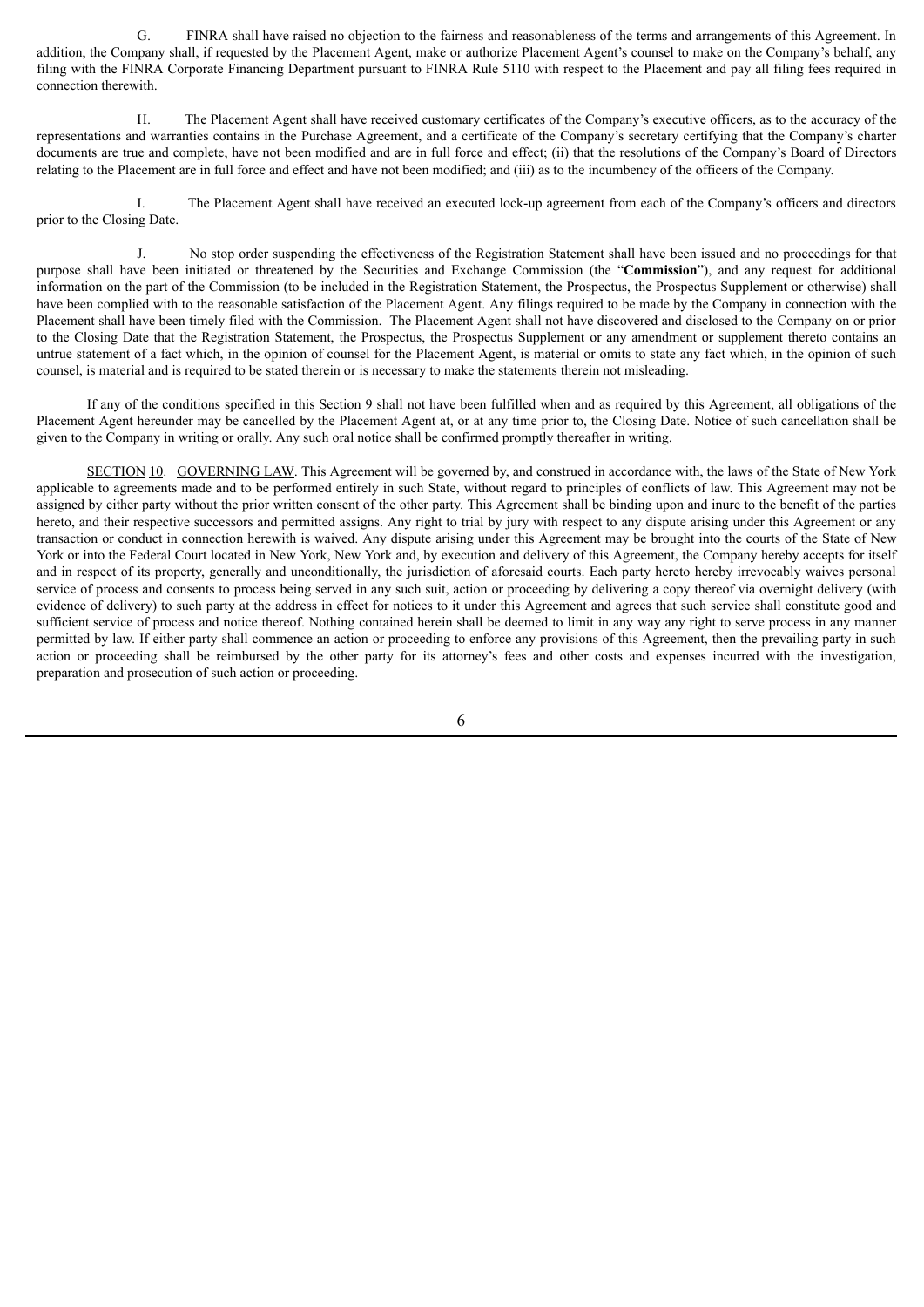SECTION 11. ENTIRE AGREEMENT/MISCELLANEOUS. This Agreement embodies the entire agreement and understanding between the parties hereto, and supersedes all prior agreements and understandings, relating to the subject matter hereof. If any provision of this Agreement is determined to be invalid or unenforceable in any respect, such determination will not affect such provision in any other respect or any other provision of this Agreement, which will remain in full force and effect. This Agreement may not be amended or otherwise modified or waived except by an instrument in writing signed by both the Placement Agent and the Company. The representations, warranties, agreements and covenants contained herein shall survive the Closing Date of the Placement and delivery of the Placement Agent Securities. This Agreement may be executed in two or more counterparts, all of which when taken together shall be considered one and the same agreement and shall become effective when counterparts have been signed by each party and delivered to the other party, it being understood that both parties need not sign the same counterpart. In the event that any signature is delivered by facsimile transmission or a .pdf format file, such signature shall create a valid and binding obligation of the party executing (or on whose behalf such signature is executed) with the same force and effect as if such facsimile or .pdf signature page were an original thereof.

SECTION 12. NOTICES. Any and all notices or other communications or deliveries required or permitted to be provided hereunder shall be in writing and shall be deemed given and effective on the earliest of (a) the date of transmission, if such notice or communication is sent to the email address specified on the signature pages attached hereto prior to 6:30 p.m. (New York City time) on a business day, (b) the next business day after the date of transmission, if such notice or communication is sent to the email address on the signature pages attached hereto on a day that is not a business day or later than 6:30 p.m. (New York City time) on any business day, (c) the third business day following the date of mailing, if sent by U.S. internationally recognized air courier service, or (d) upon actual receipt by the party to whom such notice is required to be given. The address for such notices and communications shall be as set forth on the signature pages hereto.

SECTION 13. Press Announcements. The Company agrees that the Placement Agent shall, on and after the Closing Date, have the right to reference the Placement and the Placement Agent's role in connection therewith in the Placement Agent's marketing materials and on its website and to place advertisements in financial and other newspapers and journals, in each case at its own expense.

[*The remainder of this page has been intentionally left blank.*]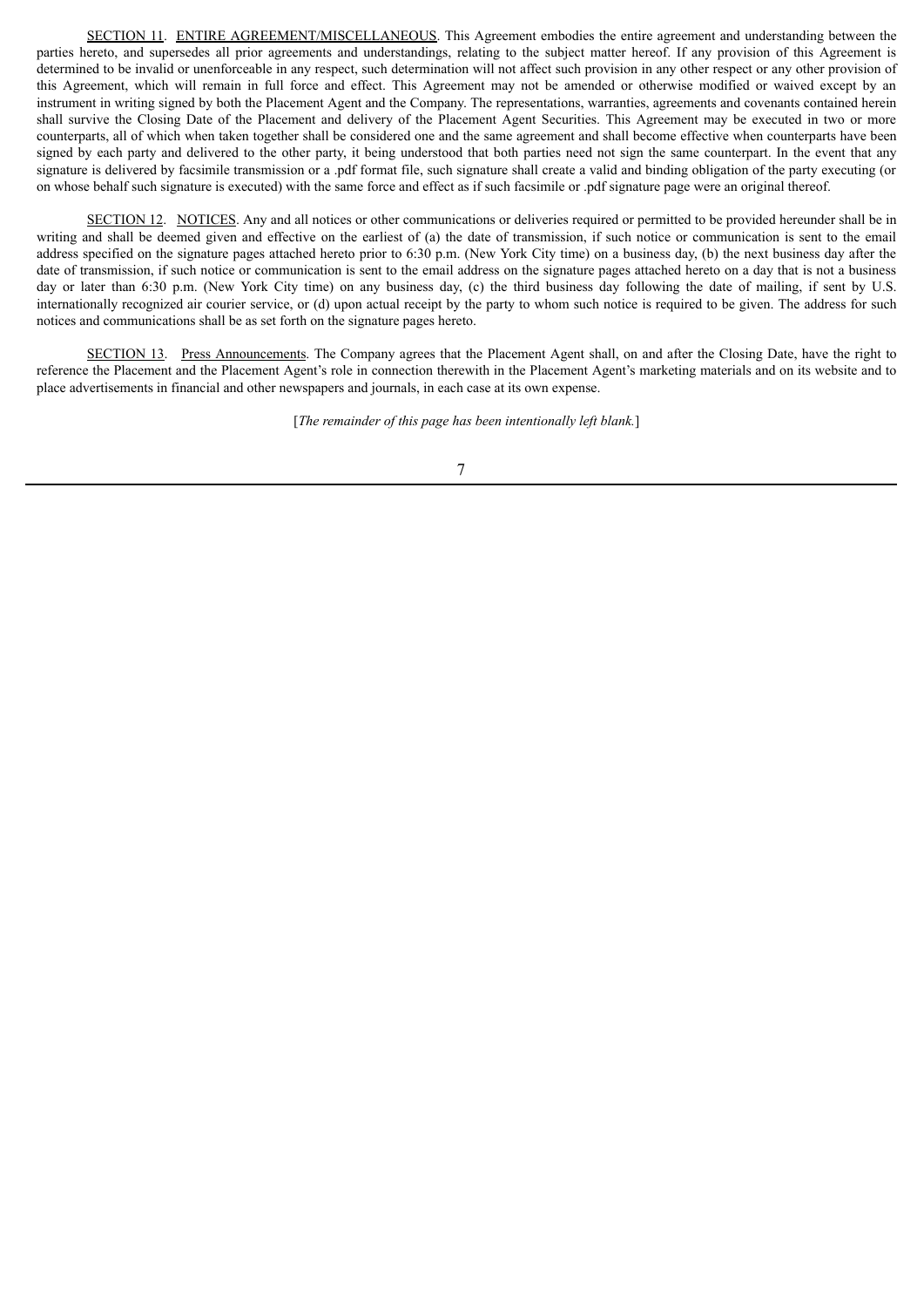Please confirm that the foregoing correctly sets forth our agreement by signing and returning to the Placement Agent the enclosed copy of this Agreement.

Very truly yours,

## **A.G.P./ALLIANCE GLOBAL PARTNERS**

By: /s/ Thomas Higgins Name: Thomas Higgins Title: Managing Director

Address for notice: 590 Madison Avenue 28th Floor New York, New York 10022 Attn: Thomas J. Higgins Email: thiggins@allianceg.com

[*Signature Page to Placement Agency Agreement*]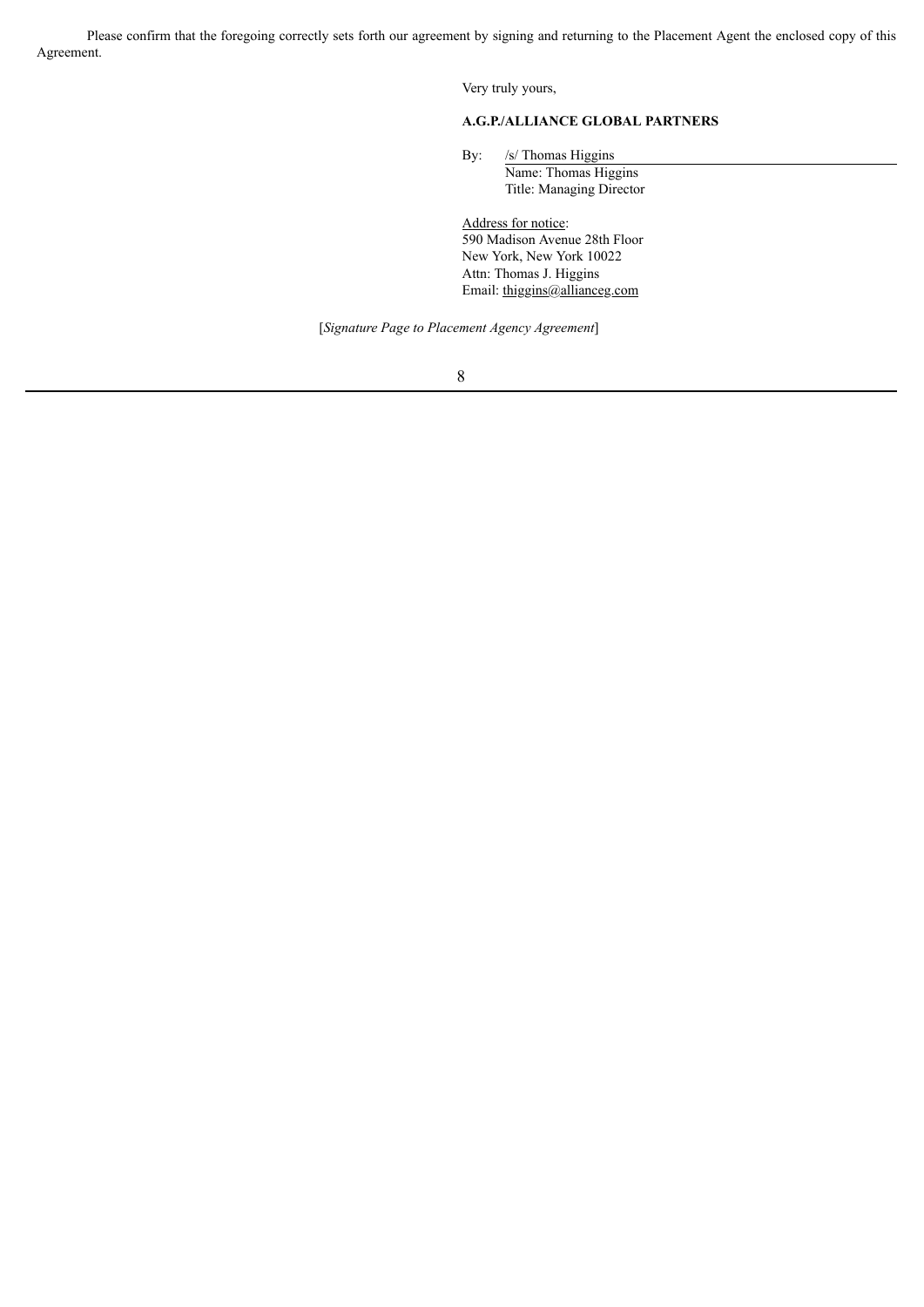# **AQUESTIVE THERAPEUTICS, INC.**

By: /s/ Dan Barber Name: Dan Barber Title: Chief Executive Officer

Address for notice: Aquestive Therapeutics, Inc. 30 Technology Drive Warren, New Jersey 07059 Attention: Daniel Barber President and Chief Executive Officer Email: dbarber@aquestive.com

[*Signature Page to Placement Agency Agreement*]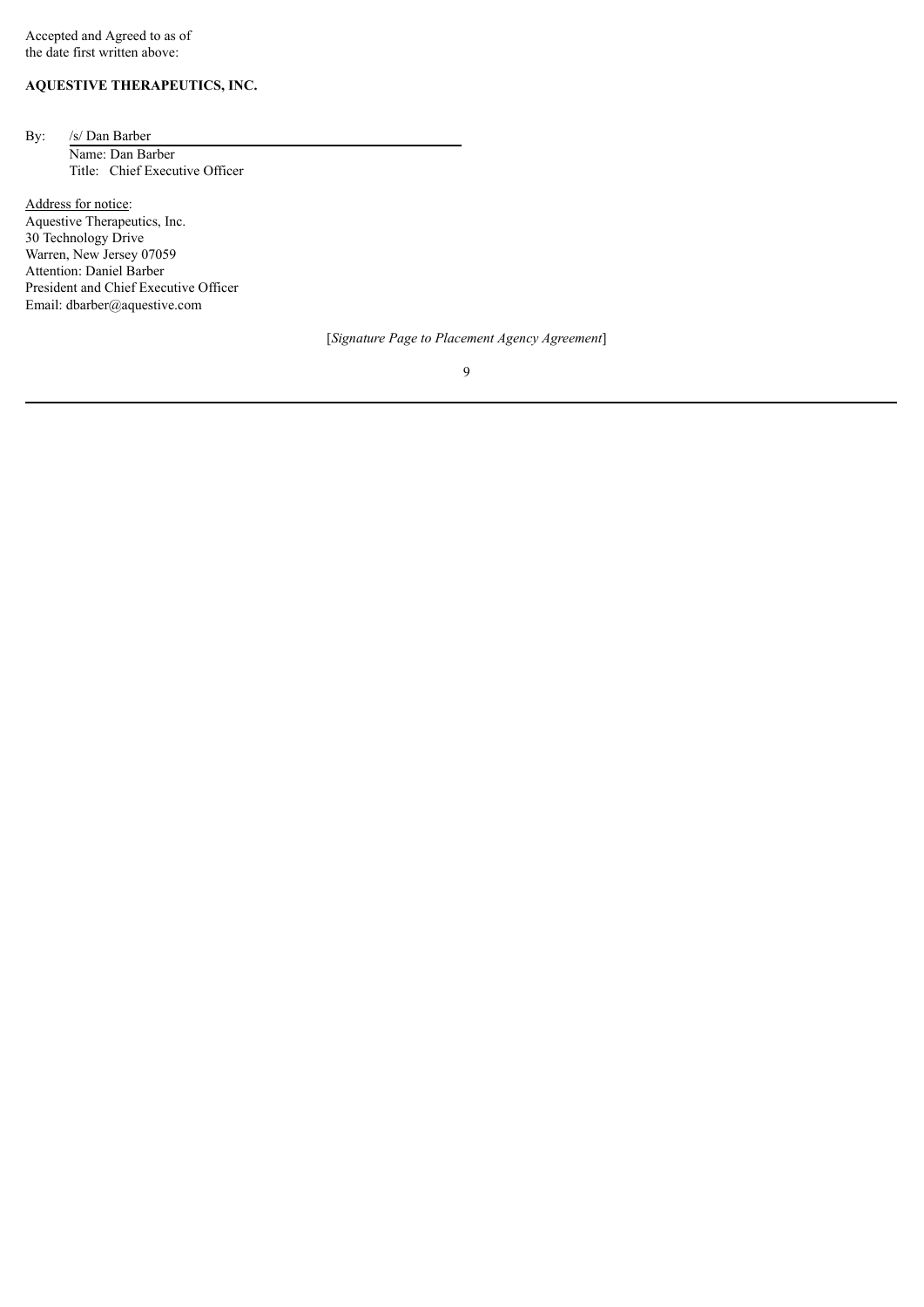#### **PRE-FUNDED COMMON STOCK PURCHASE WARRANT**

#### **AQUESTIVE THERAPEUTICS, INC.**

#### <span id="page-13-0"></span>Warrant Shares: **Exercise Date:** June 8, 2022

THIS PRE-FUNDED COMMON STOCK PURCHASE WARRANT (the "Warrant") certifies that, for value received, or its assigns (the "Holder") is entitled, upon the terms and subject to the limitations on exercise and the conditions hereinafter set forth, at any time on or after the date hereof (the "Initial Exercise Date") until this Warrant is exercised in full (the "Termination Date") but not thereafter, to subscribe for and purchase from **Aquestive Therapeutics, Inc.**, a corporation incorporated under the laws of the state of Delaware (the "Company"), up to shares (as subject to adjustment hereunder, the "Warrant Shares") of Common Stock. The purchase price of one share of Common Stock under this Warrant shall be equal to the Exercise Price, as defined in Section 2(b).

Section 1. Definitions. Capitalized terms used and not otherwise defined herein shall have the meanings set forth in that certain Securities Purchase Agreement (the "Purchase Agreement"), dated June 6, 2022, among the Company and the purchasers signatory thereto.

#### Section 2. Exercise.

a) Exercise of Warrant. Exercise of the purchase rights represented by this Warrant may be made, in whole or in part, at any time or times on or after the Initial Exercise Date and on or before the Termination Date by delivery to the Company of a duly executed facsimile copy or PDF copy submitted by e-mail (or e-mail attachment) of the Notice of Exercise in the form annexed hereto (the "Notice of Exercise"). Within the earlier of (i) two (2) Trading Days and (ii) the number of Trading Days comprising the Standard Settlement Period (as defined in Section 2(d)(i) herein) following the date of exercise as aforesaid, the Holder shall deliver the aggregate Exercise Price for the shares specified in the applicable Notice of Exercise by wire transfer or cashier's check drawn on a United States bank unless the cashless exercise procedure specified in Section 2(c) below is specified in the applicable Notice of Exercise. No ink-original Notice of Exercise shall be required, nor shall any medallion guarantee (or other type of guarantee or notarization) of any Notice of Exercise be required. Notwithstanding anything herein to the contrary, the Holder shall not be required to physically surrender this Warrant to the Company until the Holder has purchased all of the Warrant Shares available hereunder and the Warrant has been exercised in full, in which case, the Holder shall surrender this Warrant to the Company for cancellation within three (3) Trading Days of the date on which the final Notice of Exercise is delivered to the Company. Partial exercises of this Warrant resulting in purchases of a portion of the total number of Warrant Shares available hereunder shall have the effect of lowering the outstanding number of Warrant Shares purchasable hereunder in an amount equal to the applicable number of Warrant Shares purchased. The Holder and the Company shall maintain records showing the number of Warrant Shares purchased and the date of such purchases. The Company shall deliver any objection to any Notice of Exercise within one (1) Business Day of receipt of such notice. The Holder and any assignee, by acceptance of this Warrant, acknowledge and agree that, by reason of the provisions of this paragraph, following the purchase of a portion of the Warrant Shares hereunder, the number of Warrant Shares available for purchase hereunder at any given time may be less than the amount stated on the face **hereof.**

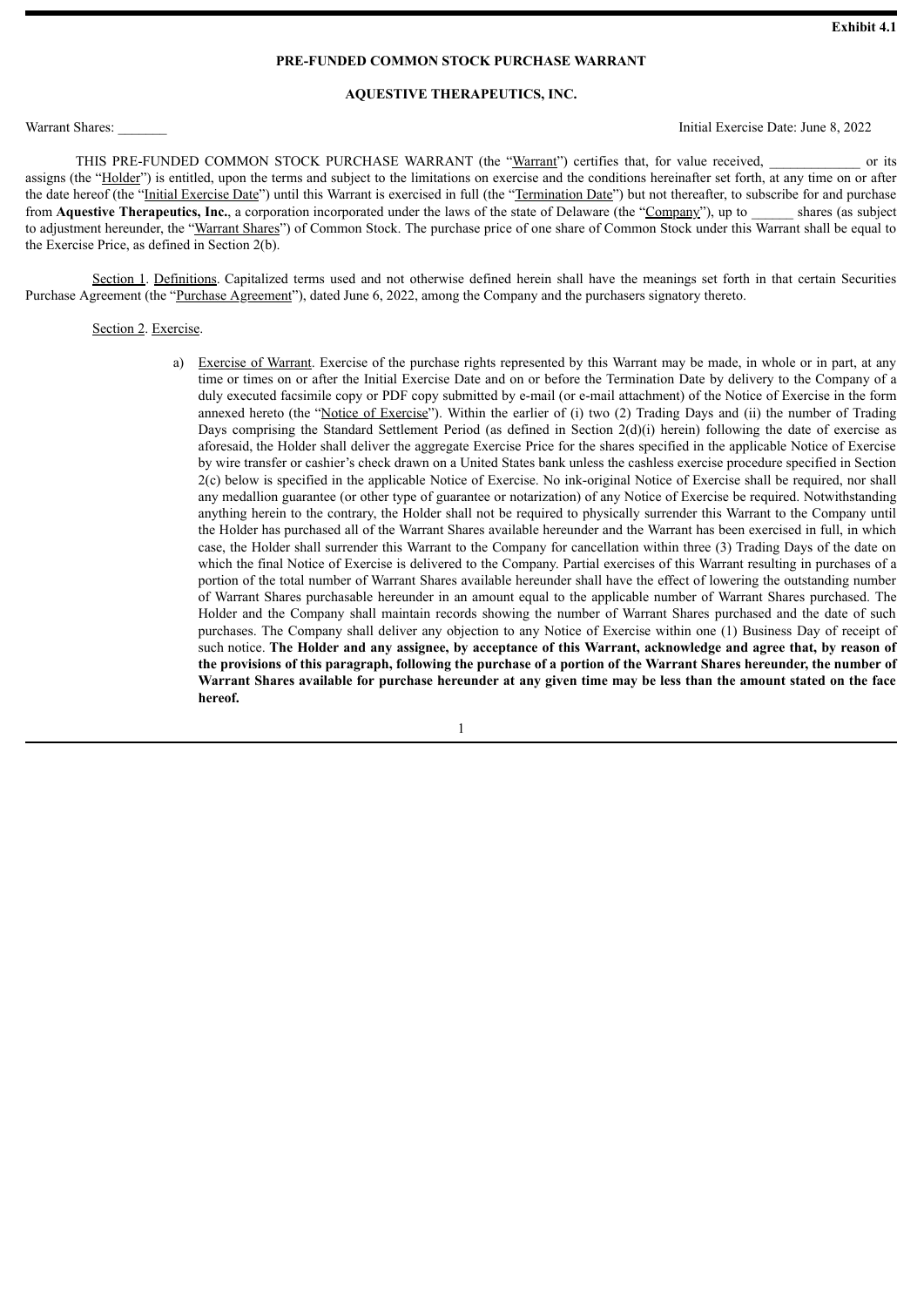For the avoidance of doubt, there is no circumstance that would require the Company to net cash settle the Warrants.

For the avoidance of doubt, at any time during which there is no effective registration statement for the resale of the Warrant Shares, the Company may settle the exercise of the Warrant with unregistered common stock.

b) Exercise Price. The aggregate exercise price of this Warrant, except for a nominal exercise price of \$0.0001 per Warrant Share, was pre-funded to the Company on or prior to the Initial Exercise Date and, consequently, no additional consideration (other than the nominal exercise price of \$0.0001 per Warrant Share) shall be required to be paid by the Holder to any Person to effect any exercise of this Warrant. The Holder shall not be entitled to the return or refund of all, or any portion, of such pre-paid aggregate exercise price under any circumstance or for any reason whatsoever, including in the event this Warrant shall not have been exercised prior to the Termination Date. The remaining unpaid exercise price per share of Common Stock under this Warrant shall be \$0.0001, subject to adjustment hereunder (the "Exercise Price").

c) Cashless Exercise. This Warrant may also be exercised, in whole or in part, at such time by means of a "cashless exercise" in which the Holder shall be entitled to receive a number of Warrant Shares equal to the quotient obtained by dividing [(A-B) (X)] by (A), where:

> (A) = as applicable: (i) the VWAP on the Trading Day immediately preceding the date of the applicable Notice of Exercise if such Notice of Exercise is (1) both executed and delivered pursuant to Section 2(a) hereof on a day that is not a Trading Day or (2) both executed and delivered pursuant to Section 2(a) hereof on a Trading Day prior to the opening of "regular trading hours" (as defined in Rule 600(b) of Regulation NMS promulgated under the federal securities laws) on such Trading Day, (ii) at the option of the Holder, either (y) the VWAP on the Trading Day immediately preceding the date of the applicable Notice of Exercise or (z) the Bid Price of the Common Stock on the principal Trading Market as reported by Bloomberg L.P. ("Bloomberg") as of the time of the Holder's execution of the applicable Notice of Exercise if such Notice of Exercise is executed during "regular trading hours" on a Trading Day and is delivered within two (2) hours thereafter (including until two (2) hours after the close of "regular trading hours" on a Trading Day) pursuant to Section 2(a) hereof or (iii) the VWAP on the date of the applicable Notice of Exercise if the date of such Notice of Exercise is a Trading Day and such Notice of Exercise is both executed and delivered pursuant to Section  $2(a)$  hereof after the close of "regular trading hours" on such Trading Day;

(B) = the Exercise Price of this Warrant, as adjusted hereunder; and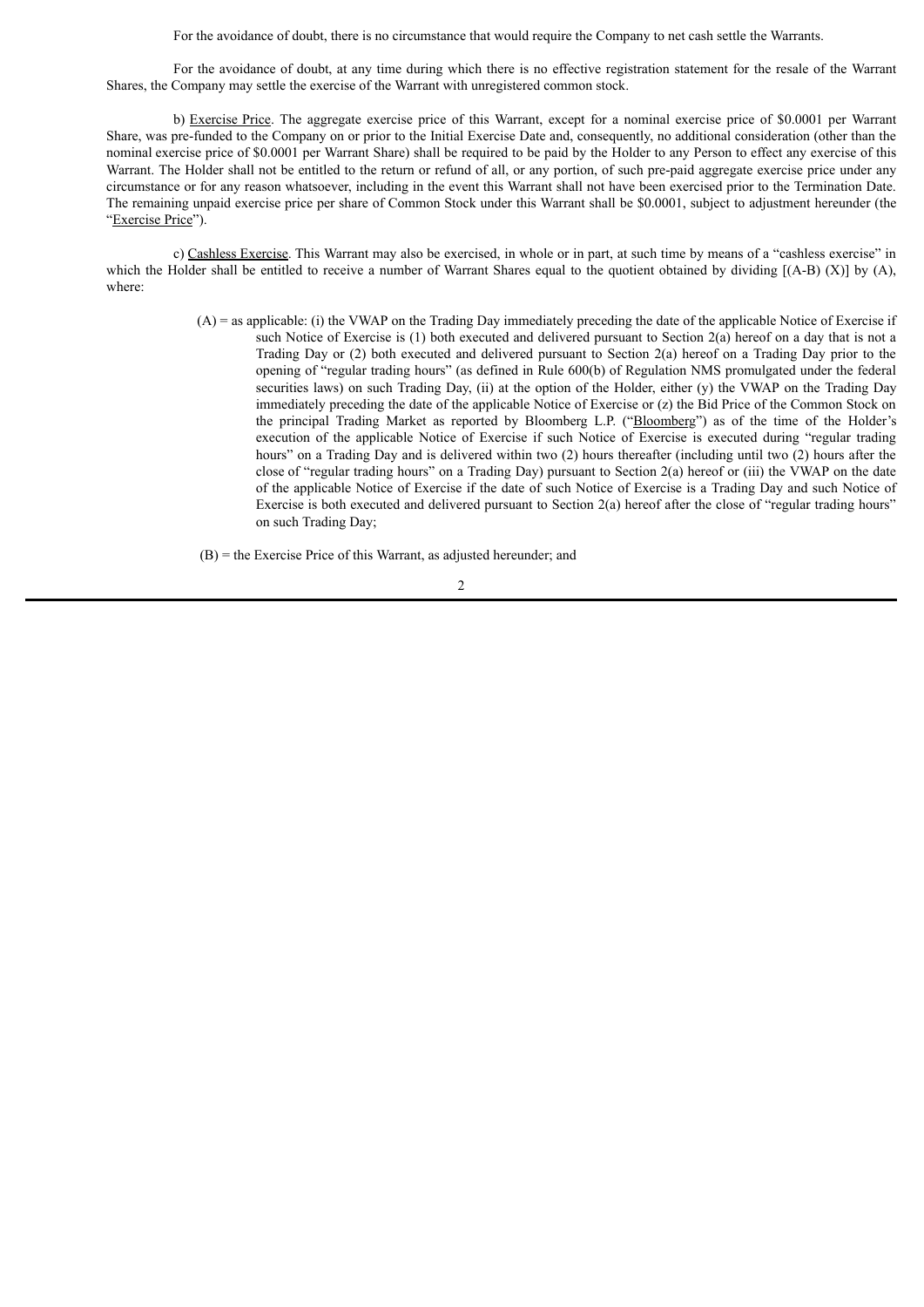$(X)$  = the number of Warrant Shares that would be issuable upon exercise of this Warrant in accordance with the terms of this Warrant if such exercise were by means of a cash exercise rather than a cashless exercise.

If Warrant Shares are issued in such a cashless exercise, the parties acknowledge and agree that in accordance with Section 3(a) (9) of the Securities Act, the Warrant Shares shall take on the registered characteristics of the Warrants being exercised. The Company agrees not to take any position contrary to this Section 2(c).

"Bid Price" means, for any date, the price determined by the first of the following clauses that applies: (a) if the Common Stock is then listed or quoted on a Trading Market, the bid price of the Common Stock for the time in question (or the nearest preceding date) on the Trading Market on which the Common Stock is then listed or quoted as reported by Bloomberg (based on a Trading Day from 9:30 a.m. (New York City time) to 4:02 p.m. (New York City time)), (b) if OTCQB or OTCQX is not a Trading Market, the volume weighted average price of the Common Stock for such date (or the nearest preceding date) on OTCQB or OTCQX as applicable, (c) if the Common Stock is not then listed or quoted for trading on OTCQB or OTCQX and if prices for the Common Stock are then reported on The Pink Open Market (or a similar organization or agency succeeding to its functions of reporting prices), the most recent bid price per share of the Common Stock so reported, or  $(d)$  in all other cases, the fair market value of a share of Common Stock as determined by an independent appraiser selected in good faith by the Purchasers of a majority in interest of the Securities then outstanding and reasonably acceptable to the Company, the fees and expenses of which shall be paid by the Company.

"VWAP" means, for any date, the price determined by the first of the following clauses that applies: (a) if the Common Stock is then listed or quoted on a Trading Market, the daily volume weighted average price of the Common Stock for such date (or the nearest preceding date) on the Trading Market on which the Common Stock is then listed or quoted as reported by Bloomberg (based on a Trading Day from 9:30 a.m. (New York City time) to 4:02 p.m. (New York City time)), (b) if OTCQB or OTCQX is not a Trading Market, the volume weighted average price of the Common Stock for such date (or the nearest preceding date) on OTCQB or OTCQX as applicable, (c) if the Common Stock is not then listed or quoted for trading on OTCQB or OTCQX and if prices for the Common Stock are then reported on The Pink Open Market (or a similar organization or agency succeeding to its functions of reporting prices), the most recent bid price per share of the Common Stock so reported, or (d) in all other cases, the fair market value of a share of Common Stock as determined by an independent appraiser selected in good faith by the Purchasers of a majority in interest of the Securities then outstanding and reasonably acceptable to the Company, the fees and expenses of which shall be paid by the Company.

Notwithstanding anything herein to the contrary, on the Termination Date, this Warrant shall be automatically exercised via cashless exercise pursuant to this Section 2(c).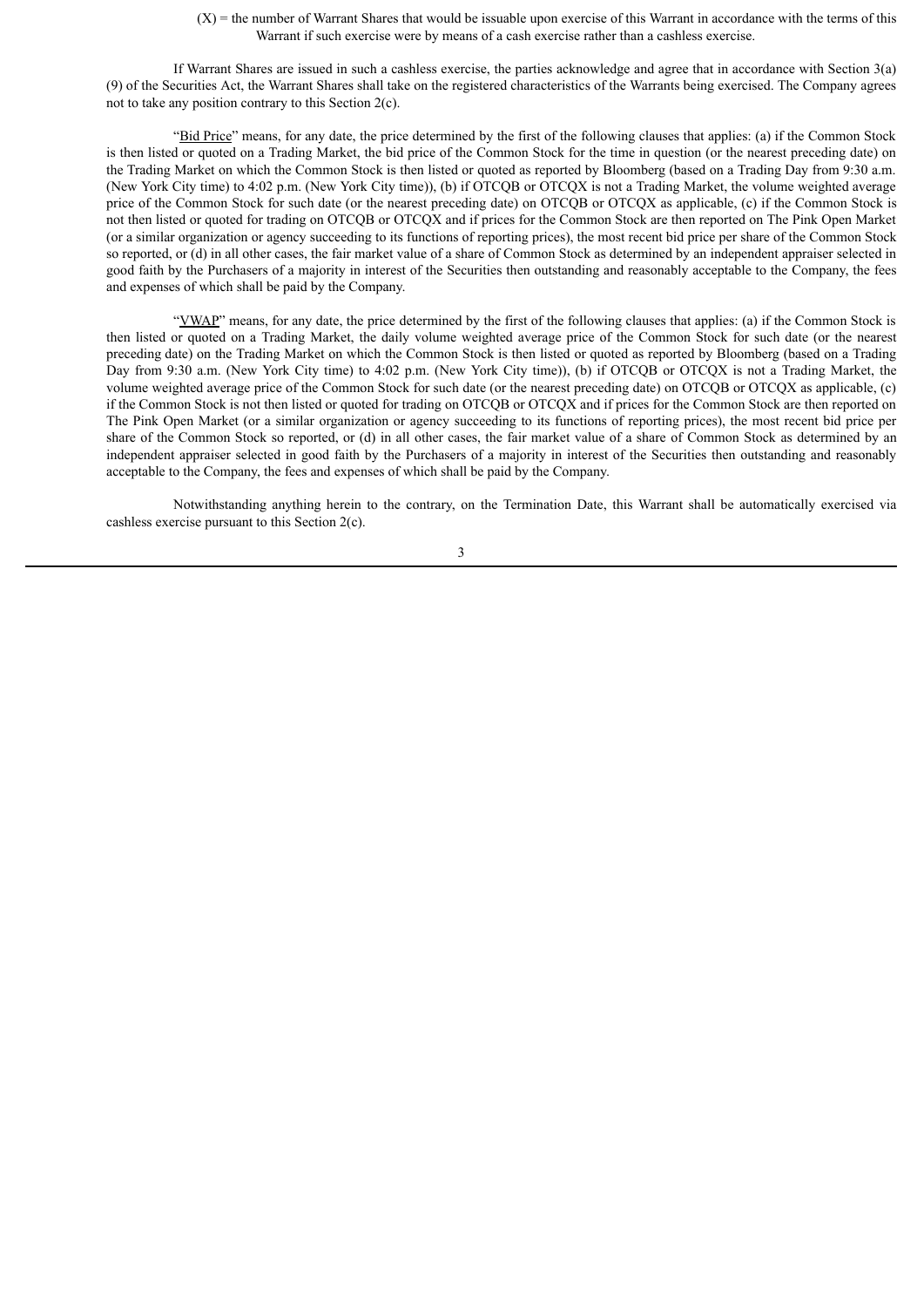#### (d) Mechanics of Exercise

i. Delivery of Warrant Shares Upon Exercise. The Company shall cause the Warrant Shares purchased hereunder to be transmitted by the Transfer Agent to the Holder by crediting the account of the Holder's or its designee's balance account with The Depository Trust Company through its Deposit or Withdrawal at Custodian system ("DWAC") if the Company is then a participant in such system and either (A) there is an effective registration statement permitting the issuance of the Warrant Shares to or resale of the Warrant Shares by Holder or (B) this Warrant is being exercised via cashless exercise, and otherwise by physical delivery of a certificate, registered in the Company's share register in the name of the Holder or its designee, for the number of Warrant Shares to which the Holder is entitled pursuant to such exercise to the address specified by the Holder in the Notice of Exercise by the date that is the earliest of (i) two (2) Trading Days after the delivery to the Company of the Notice of Exercise, (ii) one (1) Trading Day after delivery of the aggregate Exercise Price to the Company and (iii) the number of Trading Days comprising the Standard Settlement Period after the delivery to the Company of the Notice of Exercise (such date, the "Warrant Share Delivery Date"). Upon delivery of the Notice of Exercise, the Holder shall be deemed for all corporate purposes to have become the holder of record of the Warrant Shares with respect to which this Warrant has been exercised, irrespective of the date of delivery of the Warrant Shares, provided that payment of the aggregate Exercise Price (other than in the case of a cashless exercise) is received within the earlier of (i) two (2) Trading Days and (ii) the number of Trading Days comprising the Standard Settlement Period following delivery of the Notice of Exercise. If the Company fails for any reason to deliver to the Holder the Warrant Shares subject to a Notice of Exercise by the Warrant Share Delivery Date, the Company shall pay to the Holder, at the Holder's election either (A) in cash, as liquidated damages and not as a penalty, for each \$1,000 of Warrant Shares subject to such exercise (based on the VWAP of the Common Stock on the date of the applicable Notice of Exercise), \$10 per Trading Day (increasing to \$20 per Trading Day on the fifth Trading Day after the Warrant Share Delivery Date) for each Trading Day after such Warrant Share Delivery Date until the earlier of such Warrant Shares being delivered or Holder rescinds such exercise or (B) the amount pursuant to a Buy-In pursuant to Section  $2(d)(iv)$  hereof. The Company agrees to maintain a transfer agent that is a participant in the FAST program so long as this Warrant remains outstanding and exercisable. As used herein, "Standard Settlement Period" means the standard settlement period, expressed in a number of Trading Days, on the Company's primary Trading Market with respect to the Common Stock as in effect on the date of delivery of the Notice of Exercise. Notwithstanding the foregoing, with respect to any Notice(s) of Exercise delivered on or prior to 12:00 p.m. (New York City time) on the Initial Exercise Date, which may be delivered at any time after the time of execution of the Purchase Agreement, the Company agrees to deliver the Warrant Shares subject to such notice(s) by 4:00 p.m. (New York City time) on the Initial Exercise Date and the Initial Exercise Date shall be the Warrant Share Delivery Date for purposes hereunder, provided that payment of the aggregate Exercise Price (other than in the case of a cashless exercise) is received by such Warrant Share Delivery Date.

ii. Delivery of New Warrants Upon Exercise. If this Warrant shall have been exercised in part, the Company shall, at the request of a Holder and upon surrender of this Warrant certificate, at the time of delivery of the Warrant Shares, deliver to the Holder a new Warrant evidencing the rights of the Holder to purchase the unpurchased Warrant Shares called for by this Warrant, which new Warrant shall in all other respects be identical with this Warrant.

iii. Rescission Rights. If the Company fails to cause the Transfer Agent to transmit to the Holder the Warrant Shares pursuant to Section  $2(d)(i)$  by the Warrant Share Delivery Date, then the Holder will have the right to rescind such exercise.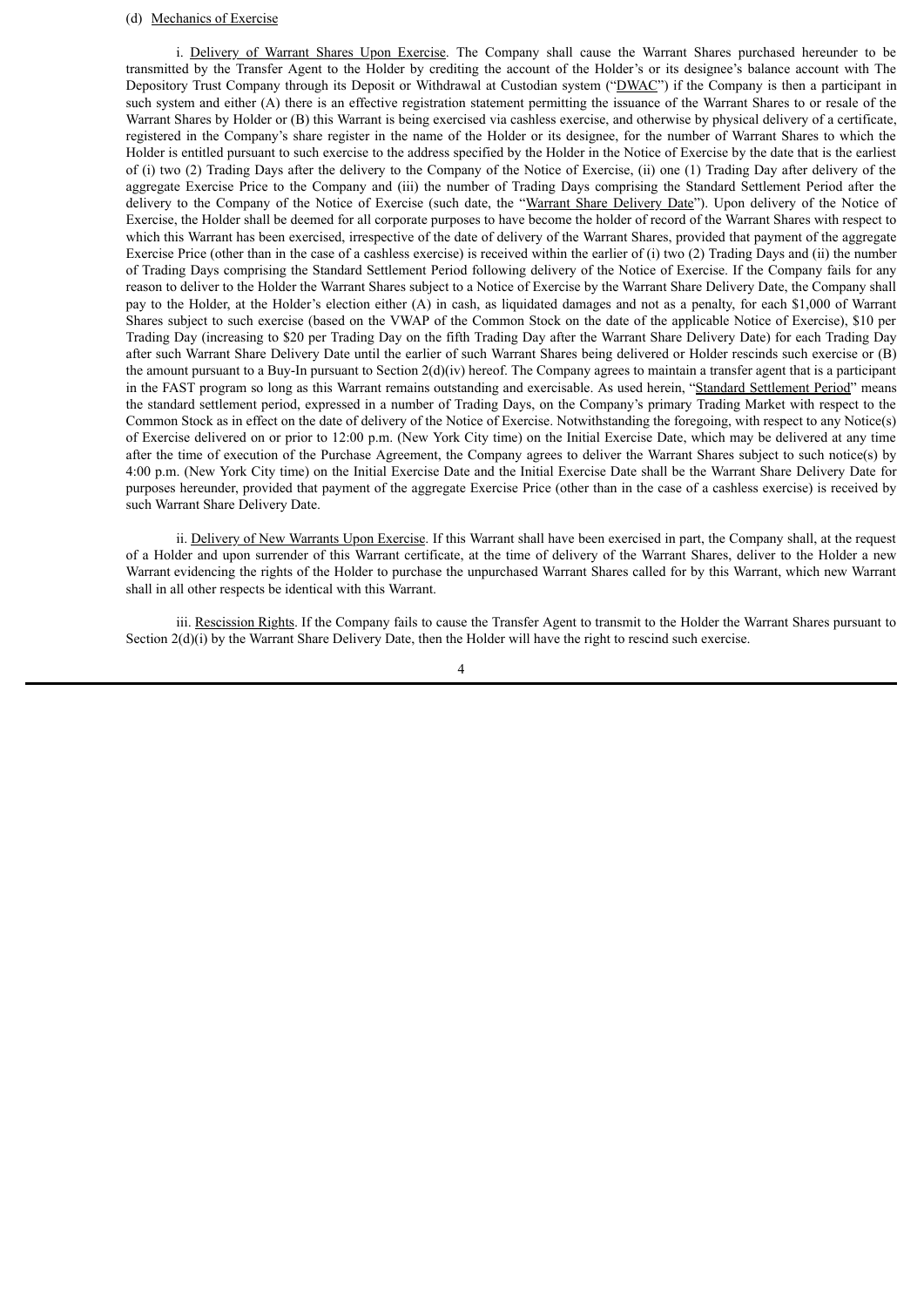iv. Compensation for Buy-In on Failure to Timely Deliver Warrant Shares Upon Exercise. In addition to any other rights available to the Holder, if the Company fails to cause the Transfer Agent to transmit to the Holder the Warrant Shares in accordance with the provisions of Section  $2(d)(i)$  above pursuant to an exercise on or before the Warrant Share Delivery Date, and if after such date the Holder is required by its broker to purchase (in an open market transaction or otherwise) or the Holder's brokerage firm otherwise purchases, shares of Common Stock to deliver in satisfaction of a sale by the Holder of the Warrant Shares which the Holder anticipated receiving upon such exercise (a "Buy-In"), then the Company shall (A) pay in cash to the Holder the amount, if any, by which  $(x)$  the Holder's total purchase price (including brokerage commissions, if any) for the shares of Common Stock so purchased exceeds (y) the amount obtained by multiplying (1) the number of Warrant Shares that the Company was required to deliver to the Holder in connection with the exercise at issue times (2) the price at which the sell order giving rise to such purchase obligation was executed, and (B) at the option of the Holder, either reinstate the portion of the Warrant and equivalent number of Warrant Shares for which such exercise was not honored (in which case such exercise shall be deemed rescinded) or deliver to the Holder the number of shares of Common Stock that would have been issued had the Company timely complied with its exercise and delivery obligations hereunder. For example, if the Holder purchases Common Stock having a total purchase price of \$11,000 to cover a Buy-In with respect to an attempted exercise of shares of Common Stock with an aggregate sale price giving rise to such purchase obligation of \$10,000, under clause (A) of the immediately preceding sentence the Company shall be required to pay the Holder \$1,000. The Holder shall provide the Company written notice indicating the amounts payable to the Holder in respect of the Buy-In and, upon request of the Company, evidence of the amount of such loss. Nothing herein shall limit a Holder's right to pursue any other remedies available to it hereunder, at law or in equity including, without limitation, a decree of specific performance and/or injunctive relief with respect to the Company's failure to timely deliver shares of Common Stock upon exercise of the Warrant as required pursuant to the terms hereof.

v. No Fractional Shares or Scrip. No fractional shares or scrip representing fractional shares shall be issued upon the exercise of this Warrant. As to any fraction of a share which the Holder would otherwise be entitled to purchase upon such exercise, the Company shall, at its election, either pay a cash adjustment in respect of such final fraction in an amount equal to such fraction multiplied by the Exercise Price or round up to the next whole share.

vi. Charges, Taxes and Expenses. Issuance of Warrant Shares shall be made without charge to the Holder for any issue or transfer tax or other incidental expense in respect of the issuance of such Warrant Shares, all of which taxes and expenses shall be paid by the Company, and such Warrant Shares shall be issued in the name of the Holder or in such name or names as may be directed by the Holder; provided, however, that, in the event that Warrant Shares are to be issued in a name other than the name of the Holder, this Warrant when surrendered for exercise shall be accompanied by the Assignment Form attached hereto duly executed by the Holder and the Company may require, as a condition thereto, the payment of a sum sufficient to reimburse it for any transfer tax incidental thereto. The Company shall pay all Transfer Agent fees required for same-day processing of any Notice of Exercise and all fees to the Depository Trust Company (or another established clearing corporation performing similar functions) required for same-day electronic delivery of the Warrant Shares.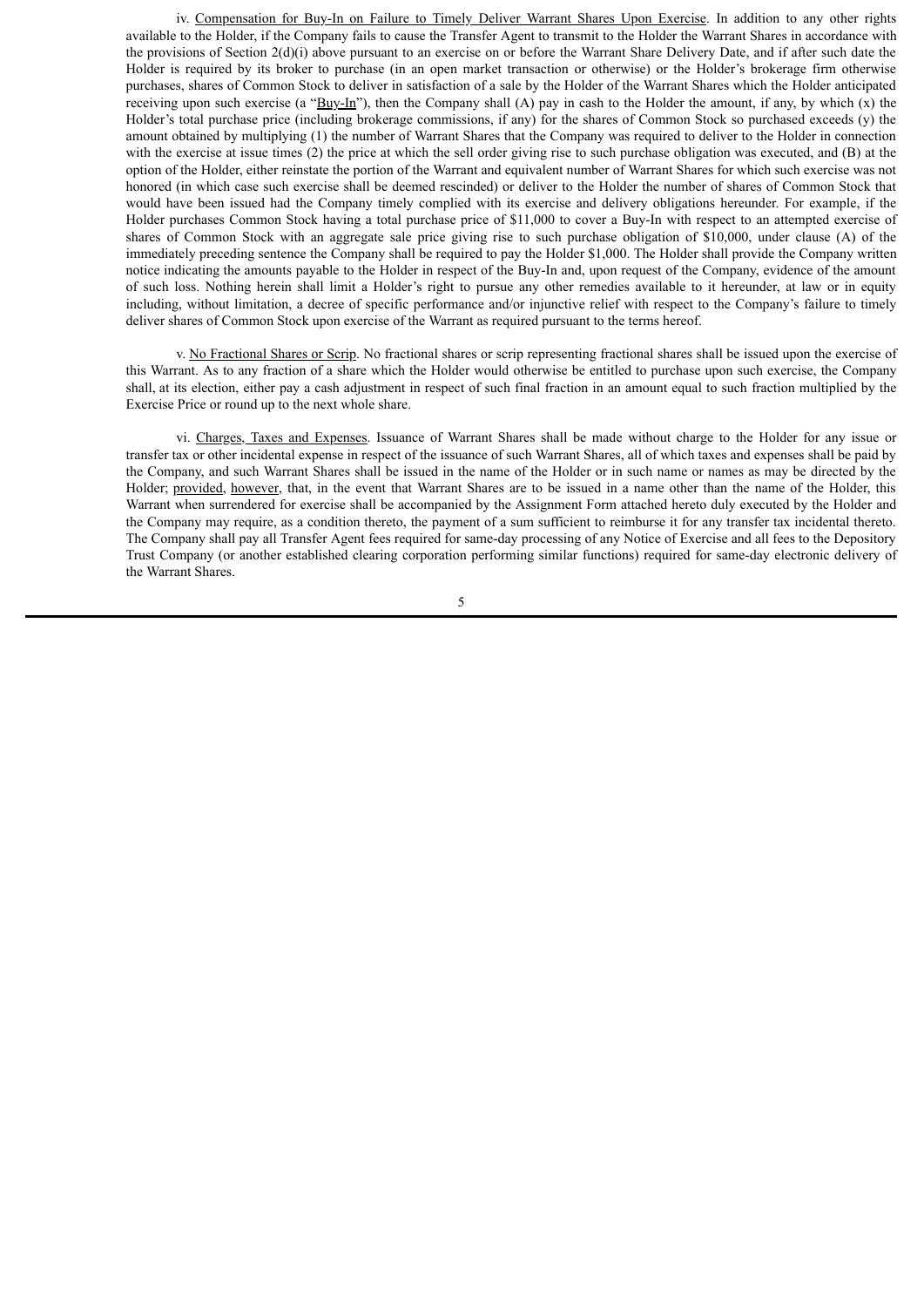vii. Closing of Books. The Company will not close its stockholder books or records in any manner which prevents the timely exercise of this Warrant, pursuant to the terms hereof.

e) Holder's Exercise Limitations. The Company shall not effect any exercise of this Warrant, and a Holder shall not have the right to exercise any portion of this Warrant, pursuant to Section 2 or otherwise, to the extent that after giving effect to such issuance after exercise as set forth on the applicable Notice of Exercise, the Holder (together with the Holder's Affiliates, and any other Persons acting as a group together with the Holder or any of the Holder's Affiliates (such Persons, "Attribution Parties")), would beneficially own in excess of the Beneficial Ownership Limitation (as defined below). For purposes of the foregoing sentence, the number of shares of Common Stock beneficially owned by the Holder and its Affiliates and Attribution Parties shall include the number of shares of Common Stock issuable upon exercise of this Warrant with respect to which such determination is being made, but shall exclude the number of shares of Common Stock which would be issuable upon (i) exercise of the remaining, nonexercised portion of this Warrant beneficially owned by the Holder or any of its Affiliates or Attribution Parties and (ii) exercise or conversion of the unexercised or nonconverted portion of any other securities of the Company (including, without limitation, any other Common Stock Equivalents) subject to a limitation on conversion or exercise analogous to the limitation contained herein beneficially owned by the Holder or any of its Affiliates or Attribution Parties. Except as set forth in the preceding sentence, for purposes of this Section 2(e), beneficial ownership shall be calculated in accordance with Section 13(d) of the Exchange Act and the rules and regulations promulgated thereunder, it being acknowledged by the Holder that the Company is not representing to the Holder that such calculation is in compliance with Section 13(d) of the Exchange Act and the Holder is solely responsible for any schedules required to be filed in accordance therewith. To the extent that the limitation contained in this Section 2(e) applies, the determination of whether this Warrant is exercisable (in relation to other securities owned by the Holder together with any Affiliates and Attribution Parties) and of which portion of this Warrant is exercisable shall be in the sole discretion of the Holder, and the submission of a Notice of Exercise shall be deemed to be the Holder's determination of whether this Warrant is exercisable (in relation to other securities owned by the Holder together with any Affiliates and Attribution Parties) and of which portion of this Warrant is exercisable, in each case subject to the Beneficial Ownership Limitation, and the Company shall have no obligation to verify or confirm the accuracy of such determination. In addition, a determination as to any group status as contemplated above shall be determined in accordance with Section 13(d) of the Exchange Act and the rules and regulations promulgated thereunder. For purposes of this Section 2(e), in determining the number of outstanding shares of Common Stock, a Holder may rely on the number of outstanding shares of Common Stock as reflected in (A) the Company's most recent periodic or annual report filed with the Commission, as the case may be, (B) a more recent public announcement by the Company or (C) a more recent written notice by the Company or the Transfer Agent setting forth the number of shares of Common Stock outstanding. Upon the written or oral request of a Holder, the Company shall within one Trading Day confirm orally and in writing to the Holder the number of shares of Common Stock then outstanding. In any case, the number of outstanding shares of Common Stock shall be determined after giving effect to the conversion or exercise of securities of the Company, including this Warrant, by the Holder or its Affiliates or Attribution Parties since the date as of which such number of outstanding shares of Common Stock was reported. The "Beneficial Ownership Limitation" shall be 9.99% of the number of shares of the Common Stock outstanding immediately after giving effect to the issuance of shares of Common Stock issuable upon exercise of this Warrant. The Holder, upon notice to the Company, may increase or decrease the Beneficial Ownership Limitation provisions of this Section 2(e), provided that the Beneficial Ownership Limitation in no event exceeds 9.99% of the number of shares of the Common Stock outstanding immediately after giving effect to the issuance of shares of Common Stock upon exercise of this Warrant held by the Holder and the provisions of this Section 2(e) shall continue to apply. Any increase in the Beneficial Ownership Limitation will not be effective until the 61st day after such notice is delivered to the Company. The provisions of this paragraph shall be construed and implemented in a manner otherwise than in strict conformity with the terms of this Section 2(e) to correct this paragraph (or any portion hereof) which may be defective or inconsistent with the intended Beneficial Ownership Limitation herein contained or to make changes or supplements necessary or desirable to properly give effect to such limitation. The limitations contained in this paragraph shall apply to a successor holder of this Warrant. If the Warrant is unexercisable as a result of the Holder's Beneficial Ownership Limitation, no alternate consideration is owing to the Holder.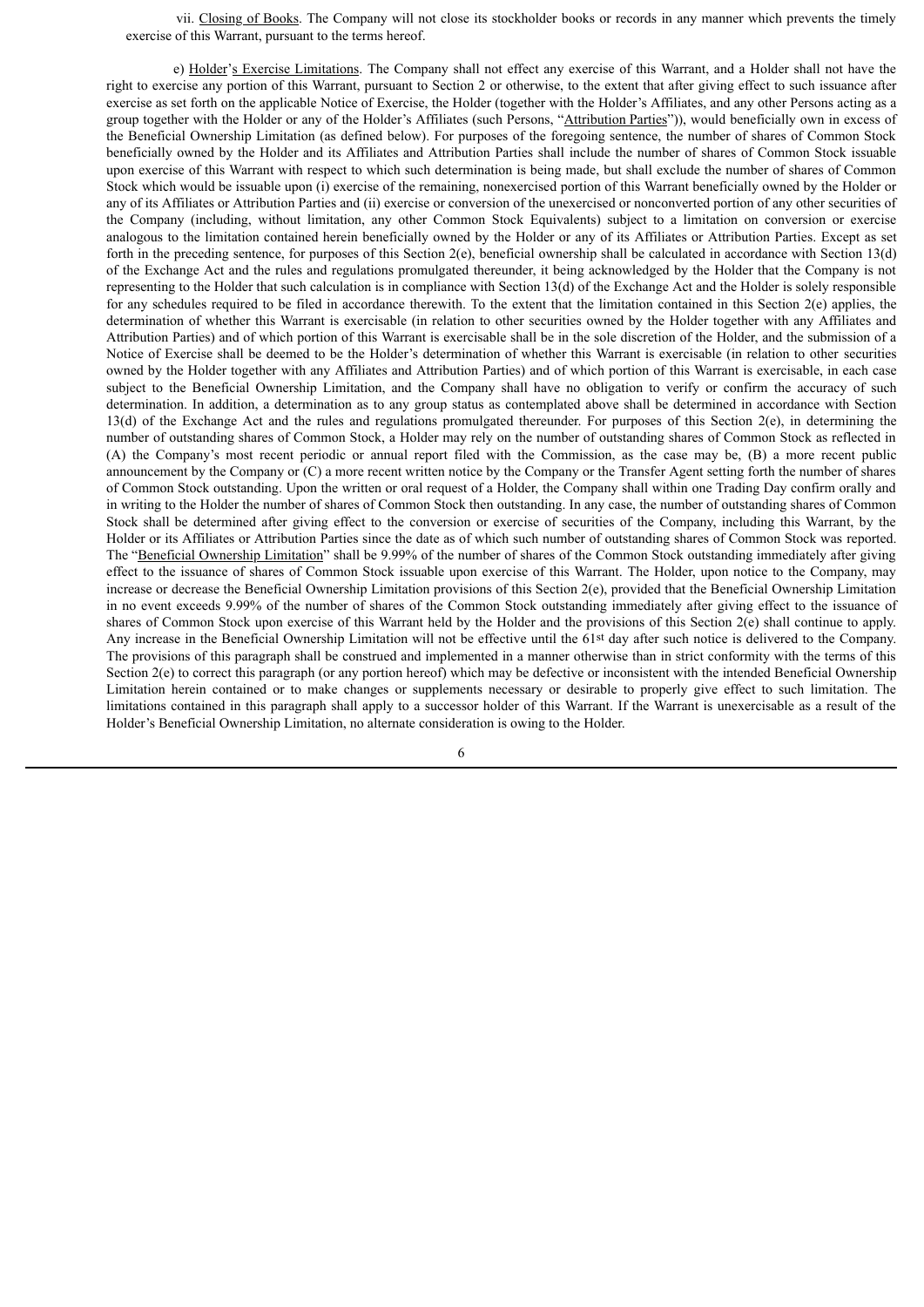#### Section 3. Certain Adjustments.

a) Stock Dividends and Splits. If the Company, at any time while this Warrant is outstanding: (i) pays a stock dividend or otherwise makes a distribution or distributions on shares of its Common Stock or any other equity or equity equivalent securities payable in shares of Common Stock (which, for avoidance of doubt, shall not include any shares of Common Stock issued by the Company upon exercise of this Warrant), (ii) subdivides outstanding shares of Common Stock into a larger number of shares, (iii) combines (including by way of reverse stock split) outstanding shares of Common Stock into a smaller number of shares, or (iv) issues by reclassification of shares of the Common Stock any shares of capital stock of the Company, then in each case the Exercise Price shall be multiplied by a fraction of which the numerator shall be the number of shares of Common Stock (excluding treasury shares, if any) outstanding immediately before such event and of which the denominator shall be the number of shares of Common Stock outstanding immediately after such event, and the number of shares issuable upon exercise of this Warrant shall be proportionately adjusted such that the aggregate Exercise Price of this Warrant shall remain unchanged. Any adjustment made pursuant to this Section 3(a) shall become effective immediately after the record date for the determination of stockholders entitled to receive such dividend or distribution and shall become effective immediately after the effective date in the case of a subdivision, combination or re-classification.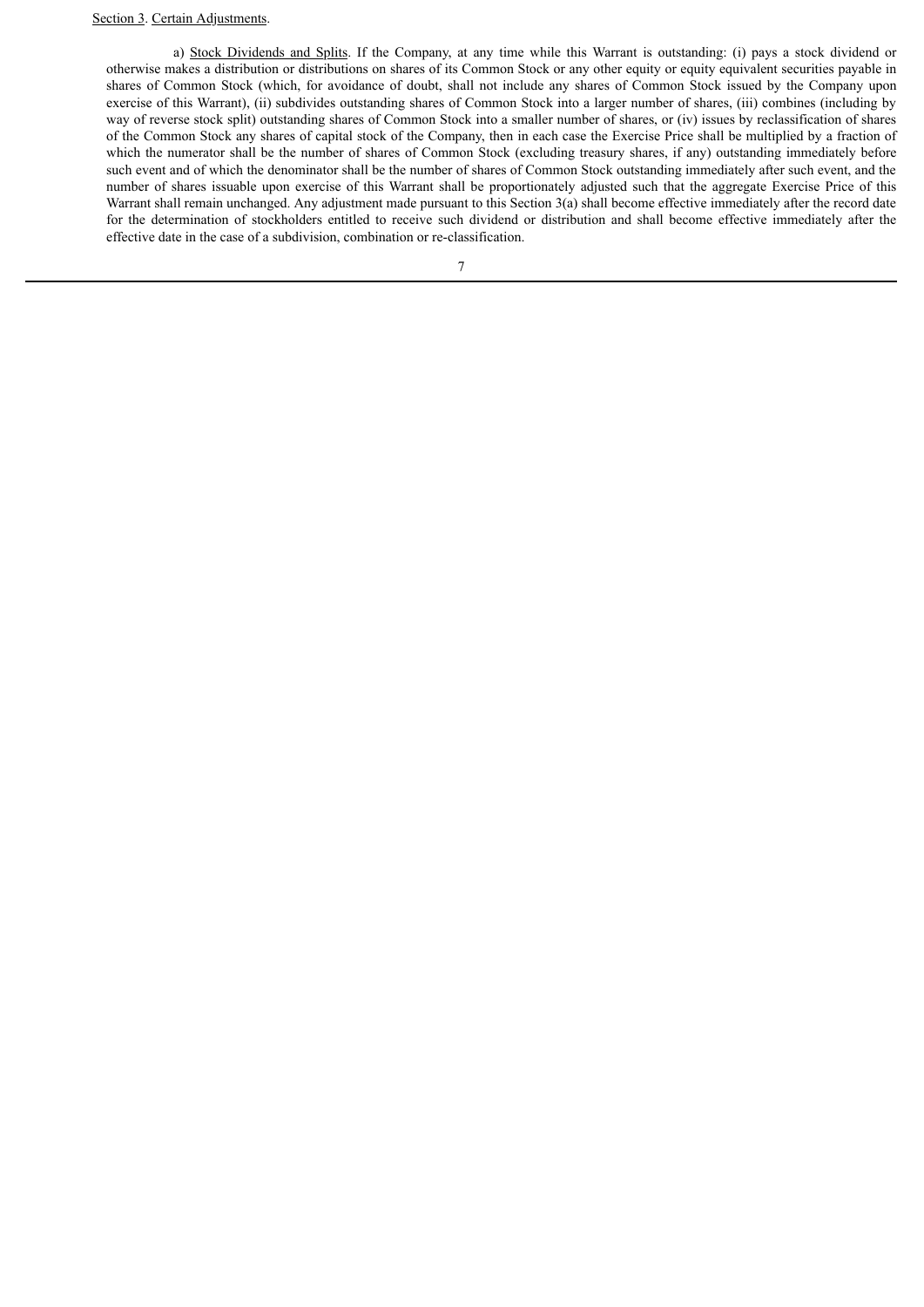#### b) [RESERVED]

c) Subsequent Rights Offerings. In addition to any adjustments pursuant to Section 3(a) above, if at any time the Company grants, issues or sells any Common Stock Equivalents or rights to purchase stock, warrants, securities or other property pro rata to the record holders of any class of shares of Common Stock (the "Purchase Rights"), then the Holder will be entitled to acquire, upon the terms applicable to such Purchase Rights, the aggregate Purchase Rights which the Holder could have acquired if the Holder had held the number of shares of Common Stock acquirable upon complete exercise of this Warrant (without regard to any limitations on exercise hereof, including without limitation, the Beneficial Ownership Limitation) immediately before the date on which a record is taken for the grant, issuance or sale of such Purchase Rights, or, if no such record is taken, the date as of which the record holders of shares of Common Stock are to be determined for the grant, issue or sale of such Purchase Rights (provided, however, that, to the extent that the Holder's right to participate in any such Purchase Right would result in the Holder exceeding the Beneficial Ownership Limitation, then the Holder shall not be entitled to participate in such Purchase Right to such extent (or beneficial ownership of such shares of Common Stock as a result of such Purchase Right to such extent) and such Purchase Right to such extent shall be held in abeyance for the Holder until such time, if ever, as its right thereto would not result in the Holder exceeding the Beneficial Ownership Limitation).

d) Pro Rata Distributions. During such time as this Warrant is outstanding, if the Company shall declare or make any dividend or other distribution of its assets (or rights to acquire its assets) to holders of shares of Common Stock, by way of return of capital or otherwise (including, without limitation, any distribution of cash, stock or other securities, property or options by way of a dividend, spin off, reclassification, corporate rearrangement, scheme of arrangement or other similar transaction) (a "Distribution"), at any time after the issuance of this Warrant, then, in each such case, the Holder shall be entitled to participate in such Distribution to the same extent that the Holder would have participated therein if the Holder had held the number of shares of Common Stock acquirable upon complete exercise of this Warrant (without regard to any limitations on exercise hereof, including without limitation, the Beneficial Ownership Limitation) immediately before the date of which a record is taken for such Distribution, or, if no such record is taken, the date as of which the record holders of shares of Common Stock are to be determined for the participation in such Distribution (provided, however, that, to the extent that the Holder's right to participate in any such Distribution would result in the Holder exceeding the Beneficial Ownership Limitation, then the Holder shall not be entitled to participate in such Distribution to such extent (or in the beneficial ownership of any shares of Common Stock as a result of such Distribution to such extent) and the portion of such Distribution shall be held in abeyance for the benefit of the Holder until such time, if ever, as its right thereto would not result in the Holder exceeding the Beneficial Ownership Limitation).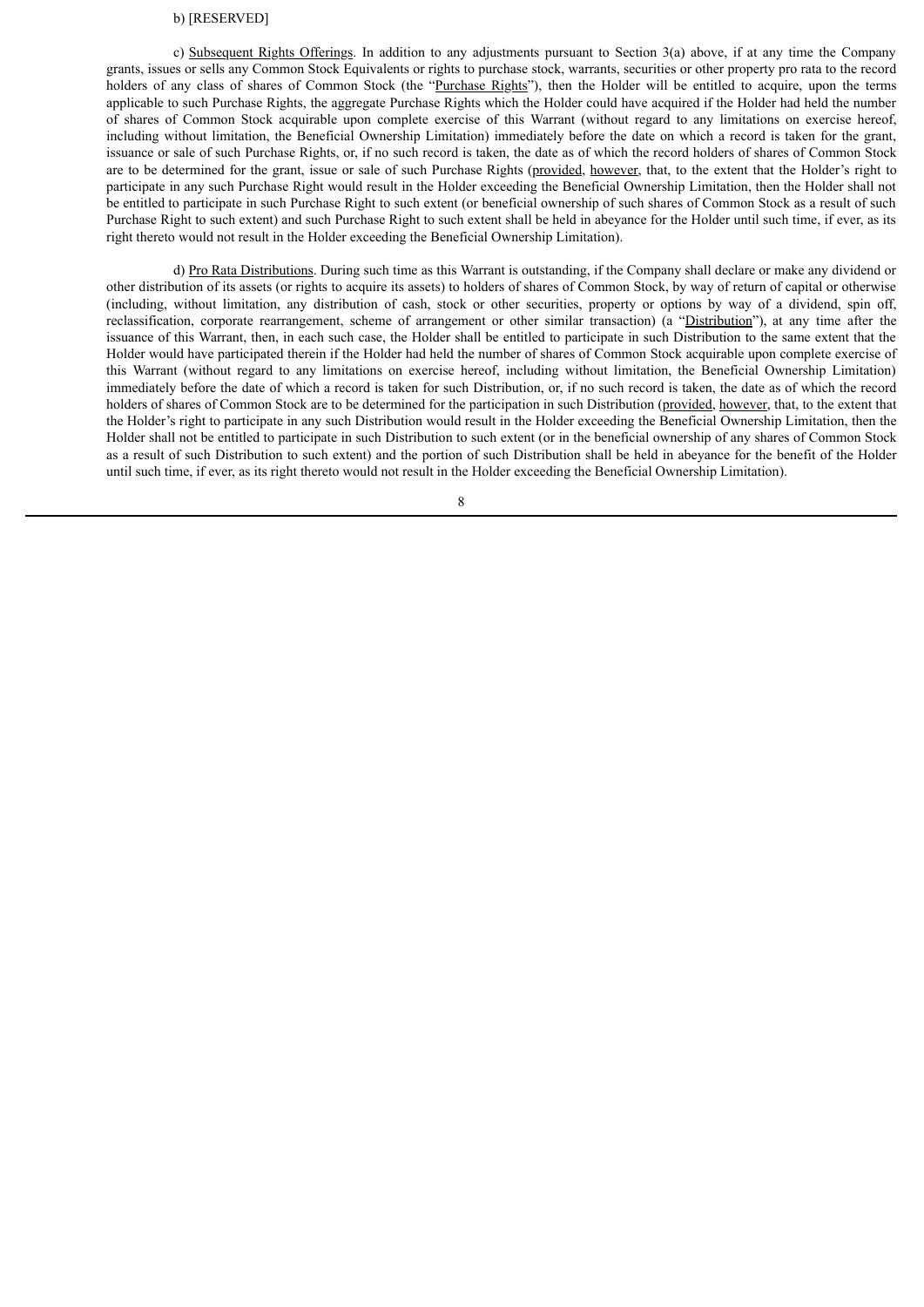e) Fundamental Transaction. If, at any time while this Warrant is outstanding, (i) the Company, directly or indirectly, in one or more related transactions effects any merger or consolidation of the Company with or into another Person, (ii) the Company (or any Subsidiary), directly or indirectly, effects any sale, lease, license, assignment, transfer, conveyance or other disposition of all or substantially all of the Company's assets in one or a series of related transactions, (iii) any, direct or indirect, purchase offer, tender offer or exchange offer (whether by the Company or another Person) is completed pursuant to which holders of Common Stock are permitted to sell, tender or exchange their shares for other securities, cash or property and has been accepted by the holders of 50% or more of the outstanding shares of Common Stock, (iv) the Company, directly or indirectly, in one or more related transactions effects any reclassification, reorganization or recapitalization of the Common Stock or any compulsory share exchange pursuant to which the Common Stock is effectively converted into or exchanged for other securities, cash or property, or (v) the Company, directly or indirectly, in one or more related transactions consummates a stock or share purchase agreement or other business combination (including, without limitation, a reorganization, recapitalization, spin-off, merger or scheme of arrangement) with another Person or group of Persons whereby such other Person or group acquires more than 50% of the outstanding shares of Common Stock (not including any shares of Common Stock held by the other Person or other Persons making or party to, or associated or affiliated with the other Persons making or party to, such stock or share purchase agreement or other business combination) (each a "Fundamental Transaction"), then, upon any subsequent exercise of this Warrant, the Holder shall have the right to receive, for each Warrant Share that would have been issuable upon such exercise immediately prior to the occurrence of such Fundamental Transaction, at the option of the Holder (without regard to any limitation in Section 2(e) on the exercise of this Warrant), the number of shares of Common Stock of the successor or acquiring corporation or of the Company, if it is the surviving corporation, and any additional consideration (the "Alternate Consideration") receivable as a result of such Fundamental Transaction by a holder of the number of shares of Common Stock for which this Warrant is exercisable immediately prior to such Fundamental Transaction (without regard to any limitation in Section 2(e) on the exercise of this Warrant). For purposes of any such exercise, the determination of the Exercise Price shall be appropriately adjusted to apply to such Alternate Consideration based on the amount of Alternate Consideration issuable in respect of one share of Common Stock in such Fundamental Transaction, and the Company shall apportion the Exercise Price among the Alternate Consideration in a reasonable manner reflecting the relative value of any different components of the Alternate Consideration. If holders of Common Stock are given any choice as to the securities, cash or property to be received in a Fundamental Transaction, then the Holder shall be given the same choice as to the Alternate Consideration it receives upon any exercise of this Warrant following such Fundamental Transaction. The Company shall cause any successor entity in a Fundamental Transaction in which the Company is not the survivor (the "Successor Entity") to assume in writing all of the obligations of the Company under this Warrant and the other Transaction Documents in accordance with the provisions of this Section 3(e) pursuant to written agreements in form and substance reasonably satisfactory to the Holder and approved by the Holder (without unreasonable delay) prior to such Fundamental Transaction and shall, at the option of the Holder, deliver to the Holder in exchange for this Warrant a security of the Successor Entity evidenced by a written instrument substantially similar in form and substance to this Warrant which is exercisable for a corresponding number of shares of capital stock of such Successor Entity (or its parent entity) equivalent to the shares of Common Stock acquirable and receivable upon exercise of this Warrant (without regard to any limitations on the exercise of this Warrant) prior to such Fundamental Transaction, and with an exercise price which applies the exercise price hereunder to such shares of capital stock (but taking into account the relative value of the shares of Common Stock pursuant to such Fundamental Transaction and the value of such shares of capital stock, such number of shares of capital stock and such exercise price being for the purpose of protecting the economic value of this Warrant immediately prior to the consummation of such Fundamental Transaction), and which is reasonably satisfactory in form and substance to the Holder. Upon the occurrence of any such Fundamental Transaction, the Successor Entity shall succeed to, and be substituted for (so that from and after the date of such Fundamental Transaction, the provisions of this Warrant and the other Transaction Documents referring to the "Company" shall refer instead to the Successor Entity), and may exercise every right and power of the Company and shall assume all of the obligations of the Company under this Warrant and the other Transaction Documents with the same effect as if such Successor Entity had been named as the Company herein.

f) Calculations. All calculations under this Section 3 shall be made to the nearest cent or the nearest 1/100th of a share, as the case may be. For purposes of this Section 3, the number of shares of Common Stock deemed to be issued and outstanding as of a given date shall be the sum of the number of shares of Common Stock (excluding treasury shares, if any) issued and outstanding.

### g) Notice to Holder.

i. Adjustment to Exercise Price. Whenever the Exercise Price is adjusted pursuant to any provision of this Section 3, the Company shall promptly deliver to the Holder by facsimile or email a notice setting forth the Exercise Price after such adjustment and any resulting adjustment to the number of Warrant Shares and setting forth a brief statement of the facts requiring such adjustment.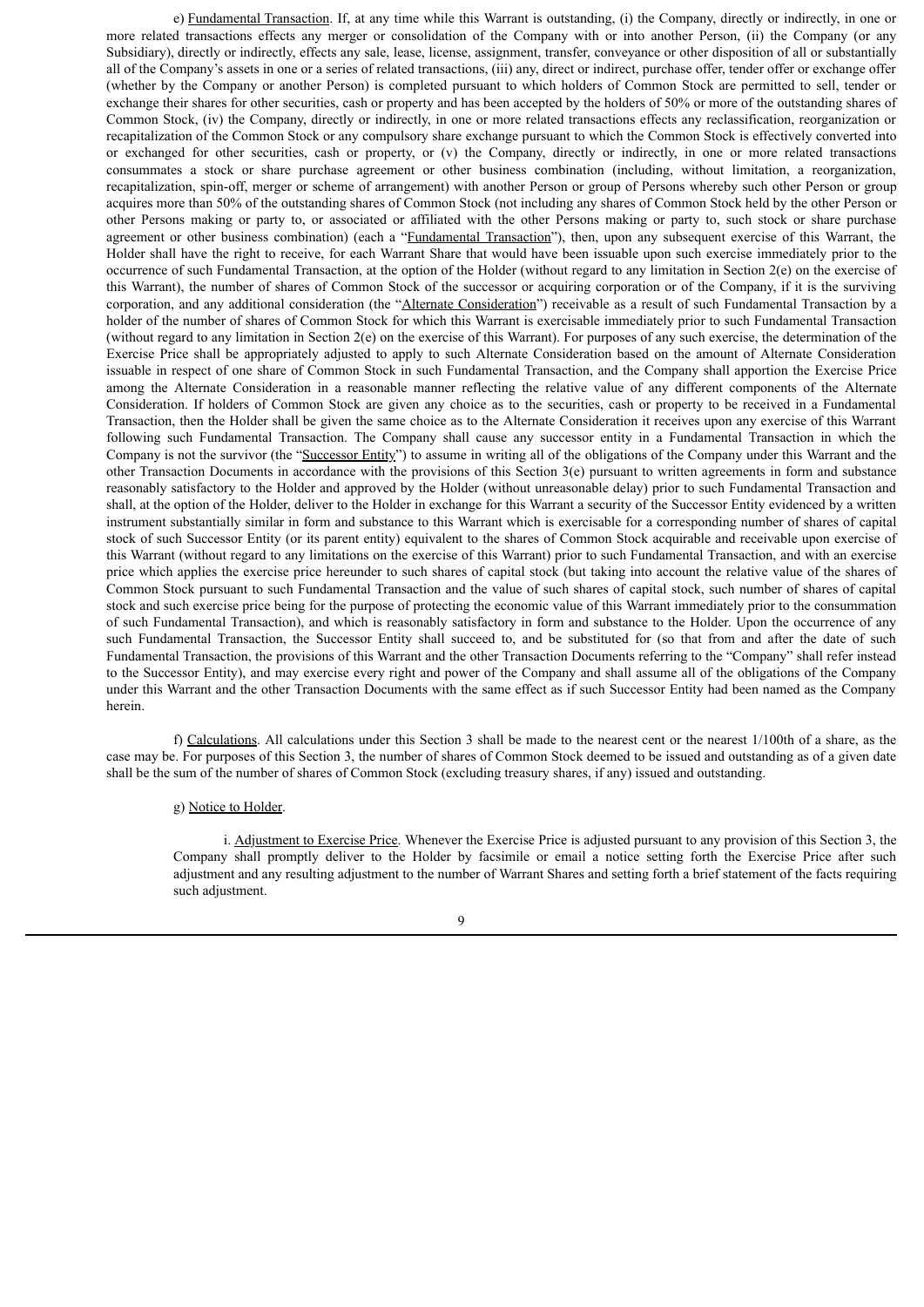ii. Notice to Allow Exercise by Holder. If (A) the Company shall declare a dividend (or any other distribution in whatever form) on the Common Stock, (B) the Company shall declare a special nonrecurring cash dividend on or a redemption of the Common Stock, (C) the Company shall authorize the granting to all holders of the Common Stock rights or warrants to subscribe for or purchase any shares of capital stock of any class or of any rights, (D) the approval of any stockholders of the Company shall be required in connection with a Fundamental Transaction, or (E) the Company shall authorize the voluntary or involuntary dissolution, liquidation or winding up of the affairs of the Company, then, in each case, the Company shall cause to be delivered by facsimile or email to the Holder at its last facsimile number or email address as it shall appear upon the Warrant Register of the Company, at least 20 calendar days prior to the applicable record or effective date hereinafter specified, a notice stating  $(x)$  the date on which a record is to be taken for the purpose of such dividend, distribution, redemption, rights or warrants, or if a record is not to be taken, the date as of which the holders of the Common Stock of record to be entitled to such dividend, distributions, redemption, rights or warrants are to be determined or (y) the date on which such reclassification, consolidation, merger, sale, transfer or share exchange is expected to become effective or close, and the date as of which it is expected that holders of the Common Stock of record shall be entitled to exchange their shares of the Common Stock for securities, cash or other property deliverable upon such reclassification, consolidation, merger, sale, transfer or share exchange; provided that the failure to deliver such notice or any defect therein or in the delivery thereof shall not affect the validity of the corporate action required to be specified in such notice. To the extent that any notice provided in this Warrant constitutes, or contains, material, non-public information regarding the Company or any of the Subsidiaries, the Company shall simultaneously file such notice with the Commission pursuant to a Current Report on Form 8-K. The Holder shall remain entitled to exercise this Warrant during the period commencing on the date of such notice to the effective date of the event triggering such notice except as may otherwise be expressly set forth herein.

h) Voluntary Adjustment By Company. Subject to the rules and regulations of the Trading Market, the Company may at any time during the term of this Warrant reduce the then current Exercise Price to any amount and for any period of time deemed appropriate by the board of directors of the Company.

#### Section 4. Transfer of Warrant.

a) Transferability. This Warrant and all rights hereunder (including, without limitation, any registration rights) are transferable, in whole or in part, upon surrender of this Warrant at the principal office of the Company or its designated agent, together with a written assignment of this Warrant substantially in the form attached hereto duly executed by the Holder or its agent or attorney and funds sufficient to pay any transfer taxes payable upon the making of such transfer. Upon such surrender and, if required, such payment, the Company shall execute and deliver a new Warrant or Warrants in the name of the assignee or assignees, as applicable, and in the denomination or denominations specified in such instrument of assignment, and shall issue to the assignor a new Warrant evidencing the portion of this Warrant not so assigned, and this Warrant shall promptly be cancelled. Notwithstanding anything herein to the contrary, the Holder shall not be required to physically surrender this Warrant to the Company unless the Holder has assigned this Warrant in full, in which case, the Holder shall surrender this Warrant to the Company within three (3) Trading Days of the date on which the Holder delivers an assignment form to the Company assigning this Warrant in full. The Warrant, if properly assigned in accordance herewith, may be exercised by a new holder for the purchase of Warrant Shares without having a new Warrant issued.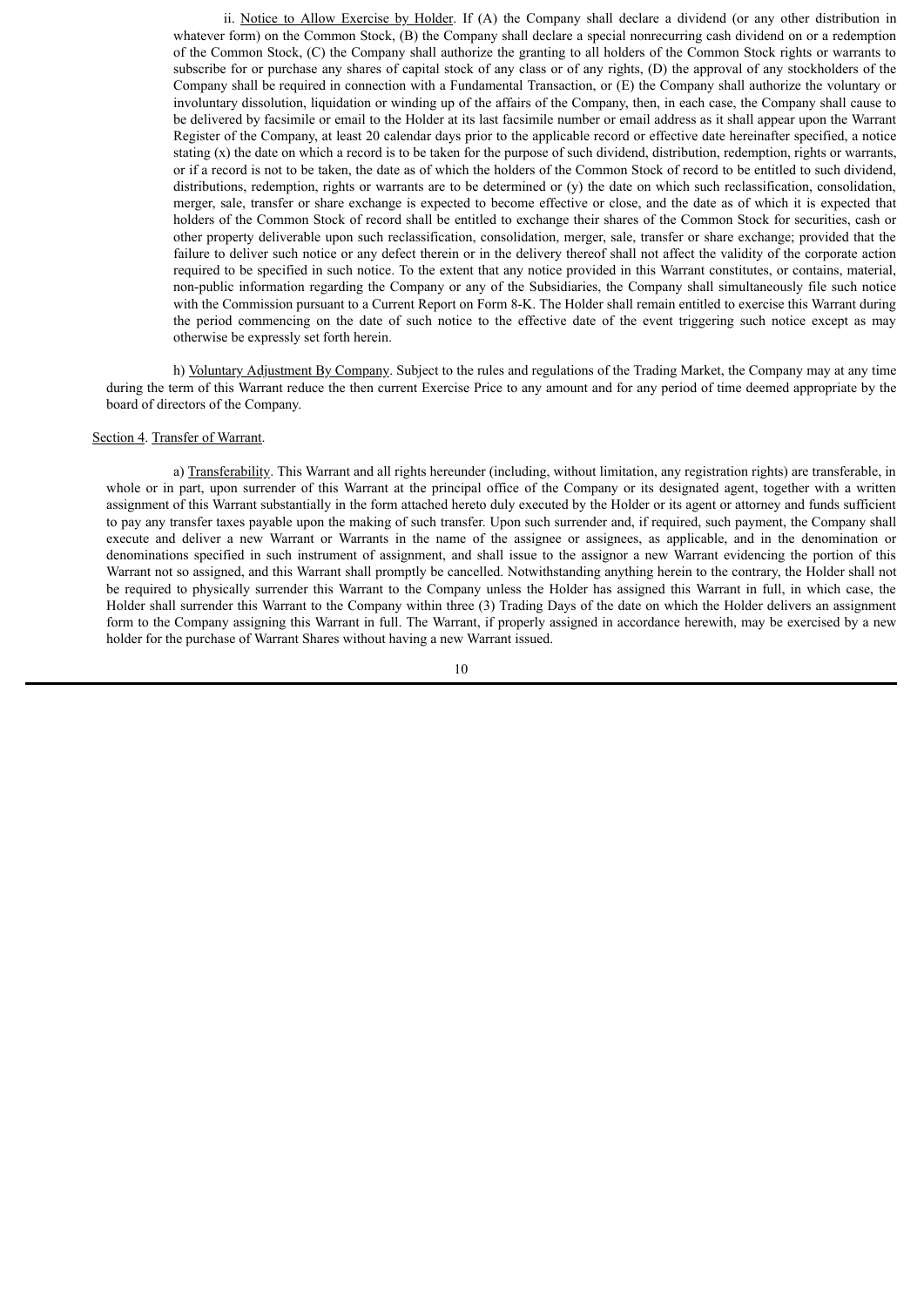b) New Warrants. This Warrant may be divided or combined with other Warrants upon presentation hereof at the aforesaid office of the Company, together with a written notice specifying the names and denominations in which new Warrants are to be issued, signed by the Holder or its agent or attorney. Subject to compliance with Section 4(a), as to any transfer which may be involved in such division or combination, the Company shall execute and deliver a new Warrant or Warrants in exchange for the Warrant or Warrants to be divided or combined in accordance with such notice. All Warrants issued on transfers or exchanges shall be dated the initial issuance date of this Warrant and shall be identical with this Warrant except as to the number of Warrant Shares issuable pursuant thereto.

c) Warrant Register. The Company shall register this Warrant, upon records to be maintained by the Company for that purpose (the "Warrant Register"), in the name of the record Holder hereof from time to time. The Company may deem and treat the registered Holder of this Warrant as the absolute owner hereof for the purpose of any exercise hereof or any distribution to the Holder, and for all other purposes, absent actual notice to the contrary.

#### Section 5. Miscellaneous.

a) No Rights as Stockholder Until Exercise; No Settlement in Cash. This Warrant does not entitle the Holder to any voting rights, dividends or other rights as a stockholder of the Company prior to the exercise hereof as set forth in Section  $2(d)(i)$ , except as expressly set forth in Section 3. Without limiting any rights of a Holder to receive Warrant Shares on a "cashless exercise" pursuant to Section 2(c) or to receive cash payments pursuant to Section  $2(d)(i)$  and Section  $2(d)(iv)$  herein, in no event shall the Company be required to net cash settle an exercise of this Warrant.

b) Loss, Theft, Destruction or Mutilation of Warrant. The Company covenants that upon receipt by the Company of evidence reasonably satisfactory to it of the loss, theft, destruction or mutilation of this Warrant or any stock certificate relating to the Warrant Shares, and in case of loss, theft or destruction, of indemnity or security reasonably satisfactory to it (which, in the case of the Warrant, shall not include the posting of any bond), and upon surrender and cancellation of such Warrant or stock certificate, if mutilated, the Company will make and deliver a new Warrant or stock certificate of like tenor and dated as of such cancellation, in lieu of such Warrant or stock certificate.

c) Saturdays, Sundays, Holidays, etc. If the last or appointed day for the taking of any action or the expiration of any right required or granted herein shall not be a Trading Day, then such action may be taken or such right may be exercised on the next succeeding Trading Day.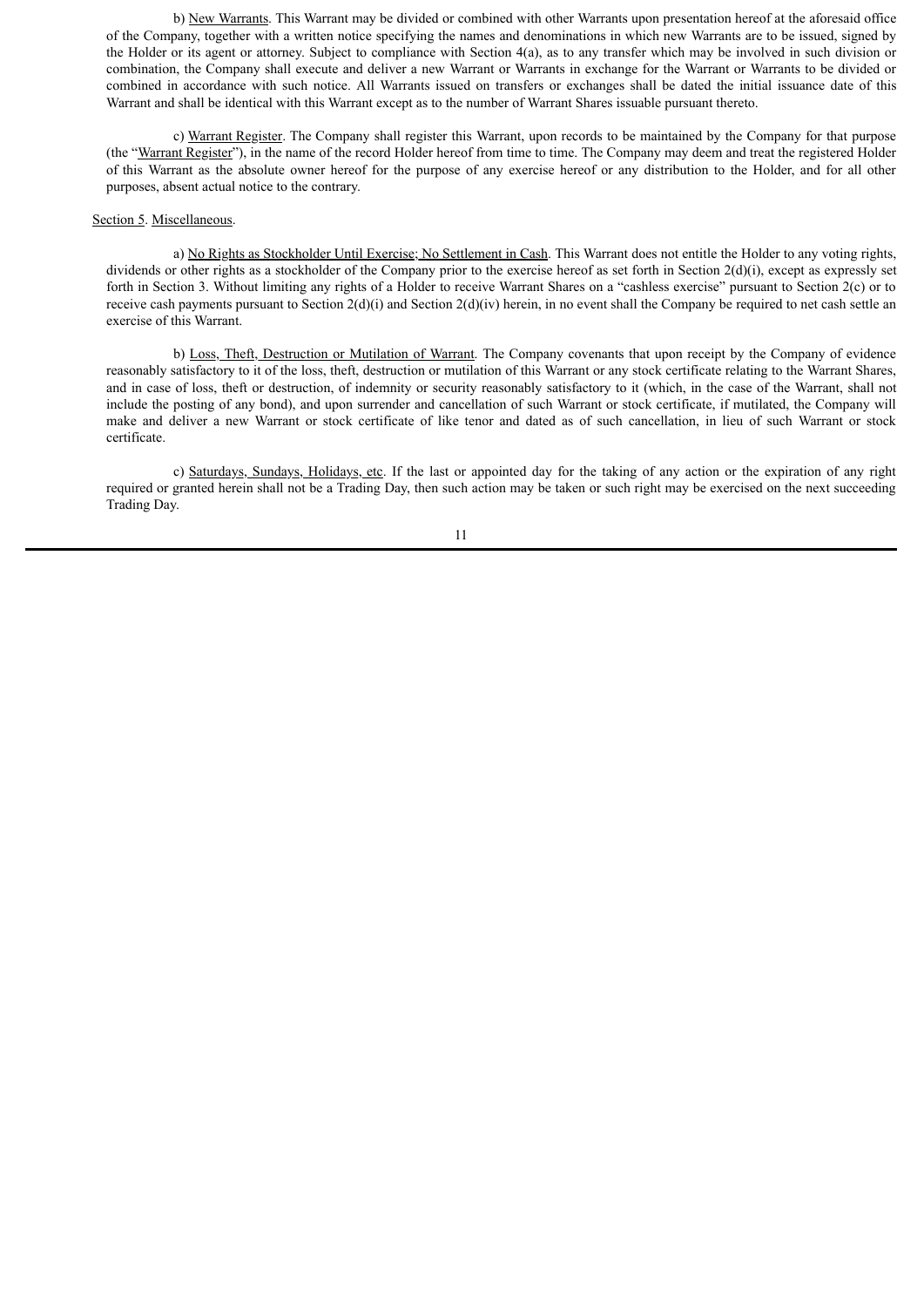d) Authorized Shares. The Company covenants that, during the period the Warrant is outstanding, it will reserve from its authorized and unissued Common Stock a sufficient number of shares to provide for the issuance of the Warrant Shares upon the exercise of any purchase rights under this Warrant. The Company further covenants that its issuance of this Warrant shall constitute full authority to its officers who are charged with the duty of issuing the necessary Warrant Shares upon the exercise of the purchase rights under this Warrant. The Company will take all such reasonable action as may be necessary to assure that such Warrant Shares may be issued as provided herein without violation of any applicable law or regulation, or of any requirements of the Trading Market upon which the Common Stock may be listed. The Company covenants that all Warrant Shares which may be issued upon the exercise of the purchase rights represented by this Warrant will, upon exercise of the purchase rights represented by this Warrant and payment for such Warrant Shares in accordance herewith, be duly authorized, validly issued, fully paid and nonassessable and free from all taxes, liens and charges created by the Company in respect of the issue thereof (other than taxes in respect of any transfer occurring contemporaneously with such issue).

Except and to the extent as waived or consented to by the Holder, the Company shall not by any action, including, without limitation, amending its certificate of incorporation or through any reorganization, transfer of assets, consolidation, merger, dissolution, issue or sale of securities or any other voluntary action, avoid or seek to avoid the observance or performance of any of the terms of this Warrant, but will at all times in good faith assist in the carrying out of all such terms and in the taking of all such actions as may be necessary or appropriate to protect the rights of Holder as set forth in this Warrant against impairment. Without limiting the generality of the foregoing, the Company will (i) not increase the par value of any Warrant Shares above the amount payable therefor upon such exercise immediately prior to such increase in par value, (ii) take all such action as may be necessary or appropriate in order that the Company may validly and legally issue fully paid and nonassessable Warrant Shares upon the exercise of this Warrant and (iii) use commercially reasonable efforts to obtain all such authorizations, exemptions or consents from any public regulatory body having jurisdiction thereof, as may be, necessary to enable the Company to perform its obligations under this Warrant.

Before taking any action which would result in an adjustment in the number of Warrant Shares for which this Warrant is exercisable or in the Exercise Price, the Company shall obtain all such authorizations or exemptions thereof, or consents thereto, as may be necessary from any public regulatory body or bodies having jurisdiction thereof.

e) Jurisdiction. All questions concerning the construction, validity, enforcement and interpretation of this Warrant shall be determined in accordance with the provisions of the Purchase Agreement.

f) Restrictions. The Holder acknowledges that the Warrant Shares acquired upon the exercise of this Warrant, if not registered, and the Holder does not utilize cashless exercise, will have restrictions upon resale imposed by state and federal securities laws.

g) Nonwaiver and Expenses. No course of dealing or any delay or failure to exercise any right hereunder on the part of Holder shall operate as a waiver of such right or otherwise prejudice the Holder's rights, powers or remedies. Without limiting any other provision of this Warrant or the Purchase Agreement, if the Company willfully and knowingly fails to comply with any provision of this Warrant, which results in any material damages to the Holder, the Company shall pay to the Holder such amounts as shall be sufficient to cover any costs and expenses including, but not limited to, reasonable attorneys' fees, including those of appellate proceedings, incurred by the Holder in collecting any amounts due pursuant hereto or in otherwise enforcing any of its rights, powers or remedies hereunder.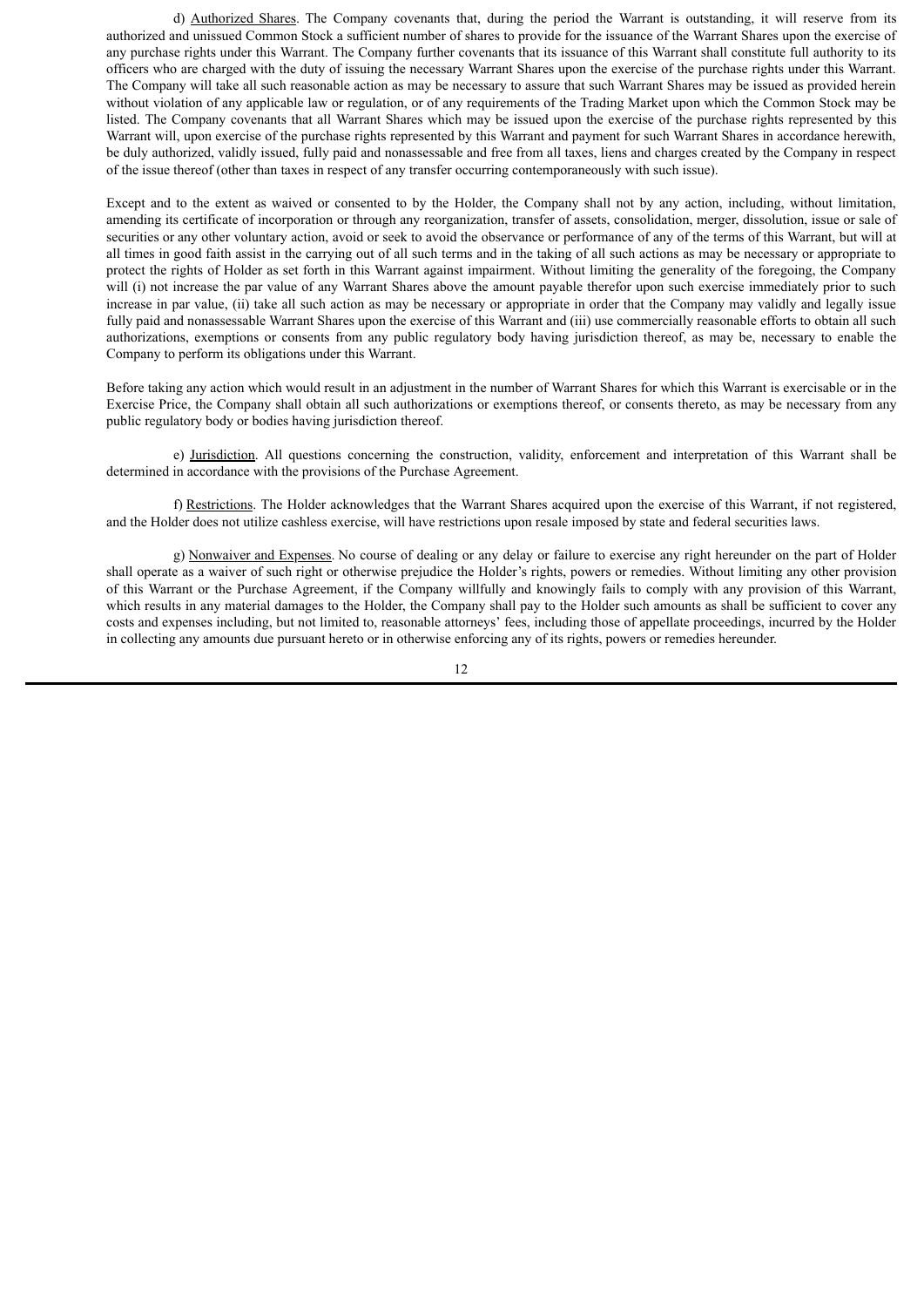h) Notices. Any notice, request or other document required or permitted to be given or delivered to the Holder by the Company shall be delivered in accordance with the notice provisions of the Purchase Agreement.

i) Limitation of Liability. No provision hereof, in the absence of any affirmative action by the Holder to exercise this Warrant to purchase Warrant Shares, and no enumeration herein of the rights or privileges of the Holder, shall give rise to any liability of the Holder for the purchase price of any Common Stock or as a stockholder of the Company, whether such liability is asserted by the Company or by creditors of the Company.

j) Remedies. The Holder, in addition to being entitled to exercise all rights granted by law, including recovery of damages, will be entitled to specific performance of its rights under this Warrant. The Company agrees that monetary damages would not be adequate compensation for any loss incurred by reason of a breach by it of the provisions of this Warrant and hereby agrees to waive and not to assert the defense in any action for specific performance that a remedy at law would be adequate.

k) Successors and Assigns. Subject to applicable securities laws, this Warrant and the rights and obligations evidenced hereby shall inure to the benefit of and be binding upon the successors and permitted assigns of the Company and the successors and permitted assigns of Holder. The provisions of this Warrant are intended to be for the benefit of any Holder from time to time of this Warrant and shall be enforceable by the Holder or holder of Warrant Shares.

l) Amendment. This Warrant may be modified or amended or the provisions hereof waived with the written consent of the Company and the Holder.

m) Severability. Wherever possible, each provision of this Warrant shall be interpreted in such manner as to be effective and valid under applicable law, but if any provision of this Warrant shall be prohibited by or invalid under applicable law, such provision shall be ineffective to the extent of such prohibition or invalidity, without invalidating the remainder of such provisions or the remaining provisions of this Warrant.

n) Headings. The headings used in this Warrant are for the convenience of reference only and shall not, for any purpose, be deemed a part of this Warrant.

#### \*\*\*\*\*\*\*\*\*\*\*\*\*\*\*\*\*\*\*\*

*(Signature Page Follows)*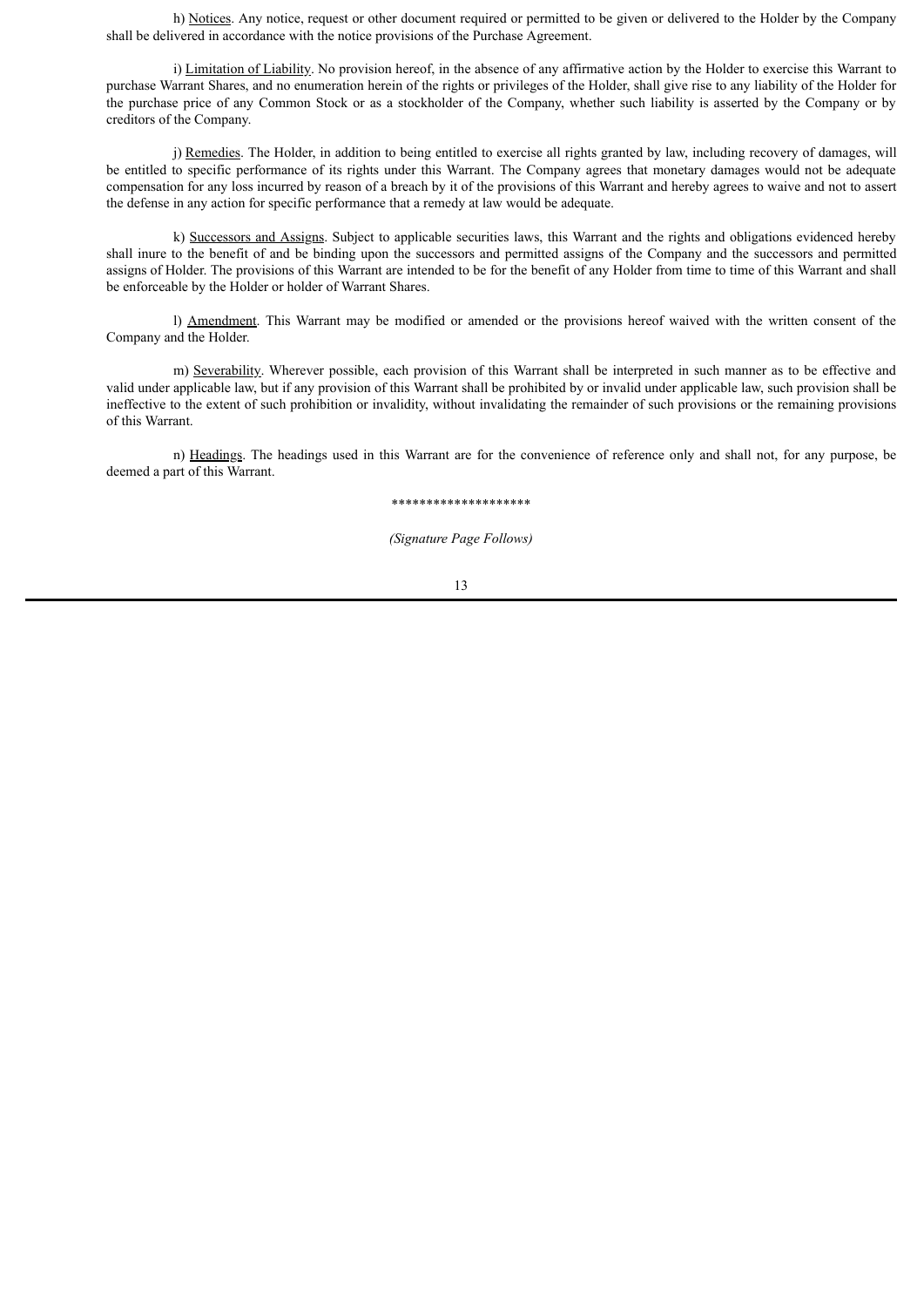IN WITNESS WHEREOF, the Company has caused this Warrant to be executed by its officer thereunto duly authorized as of the date first above indicated.

# **AQUESTIVE THERAPEUTICS, INC.**

| Name:  |  |  |  |
|--------|--|--|--|
| Title: |  |  |  |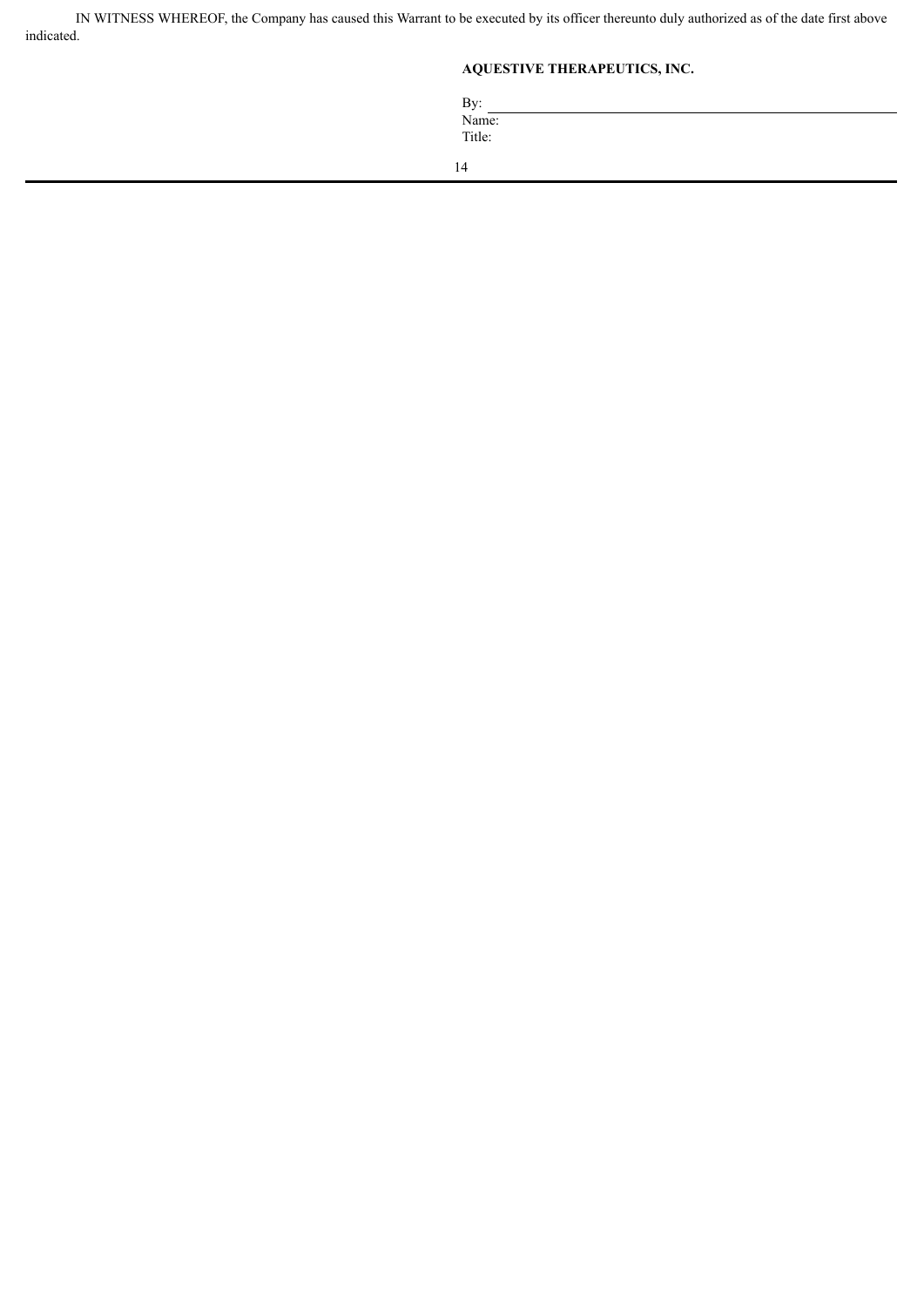#### **NOTICE OF EXERCISE**

#### TO: AQUESTIVE THERAPEUTICS, INC.

(1) The undersigned hereby elects to purchase \_\_\_\_\_\_\_\_ Warrant Shares of the Company pursuant to the terms of the attached Warrant (only if exercised in full), and tenders herewith payment of the exercise price in full, together with all applicable transfer taxes, if any.

(2) Payment shall take the form of (check applicable box):

[ ] in lawful money of the United States; or

[ ] if permitted the cancellation of such number of Warrant Shares as is necessary, in accordance with the formula set forth in subsection 2(c), to exercise this Warrant with respect to the maximum number of Warrant Shares purchasable pursuant to the cashless exercise procedure set forth in subsection 2(c).

(3) Please issue said Warrant Shares in the name of the undersigned or in such other name as is specified below:

The Warrant Shares shall be delivered to the following DWAC Account Number:

[SIGNATURE OF HOLDER]

Name of Investing Entity:

*Signature of Authorized Signatory of Investing Entity*:

Name of Authorized Signatory:

Title of Authorized Signatory:

Date: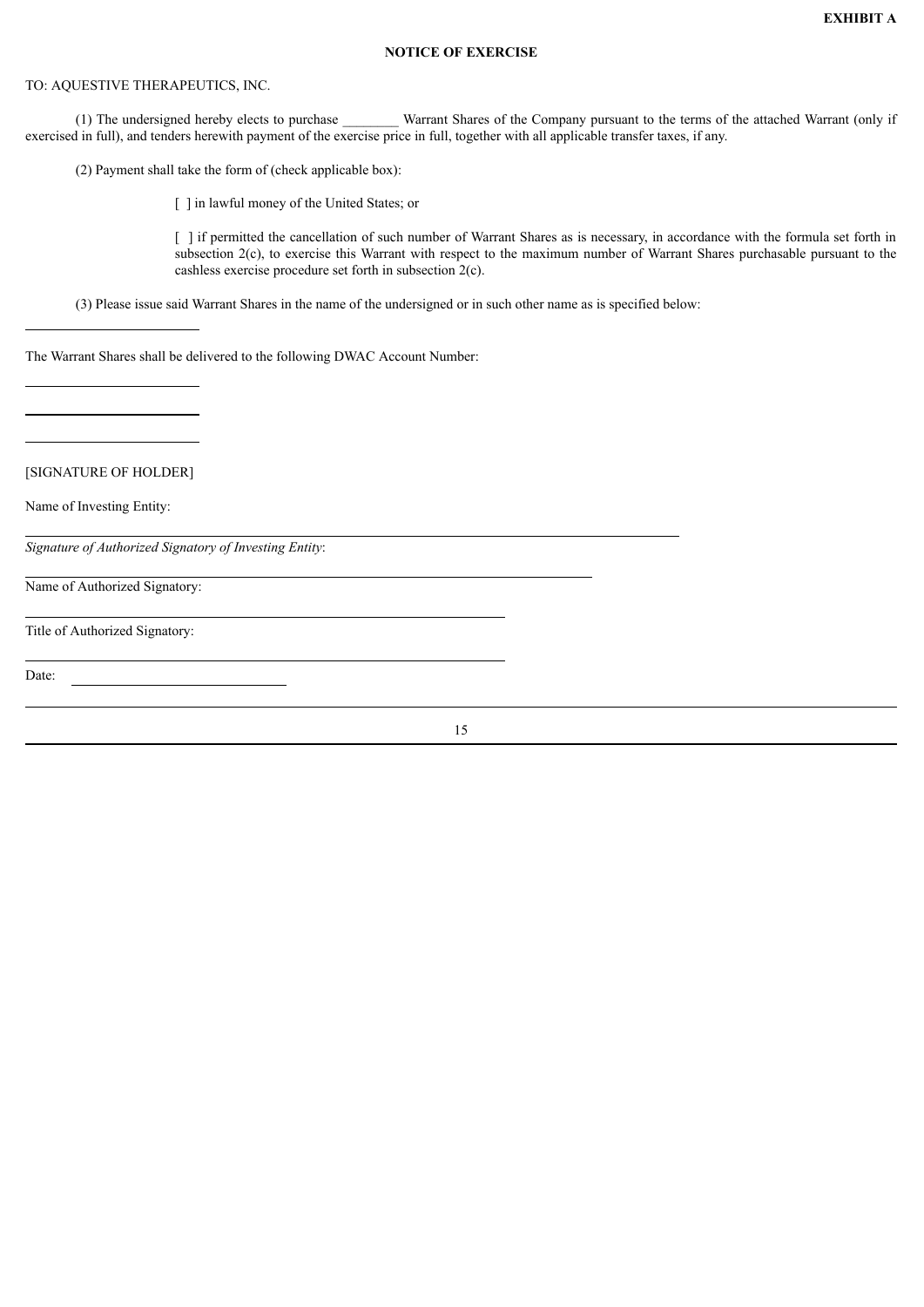# ASSIGNMENT FORM

(To assign the foregoing Warrant, execute this form and supply required information. Do not use this form to purchase shares.)

FOR VALUE RECEIVED, the foregoing Warrant and all rights evidenced thereby are hereby assigned to

Name:

Address:

Phone Number:

Email Address:

Dated: \_\_\_\_\_\_\_\_\_\_\_\_\_\_\_\_\_\_\_\_\_\_\_\_\_\_\_\_\_\_ Holder's Signature: Holder's Address: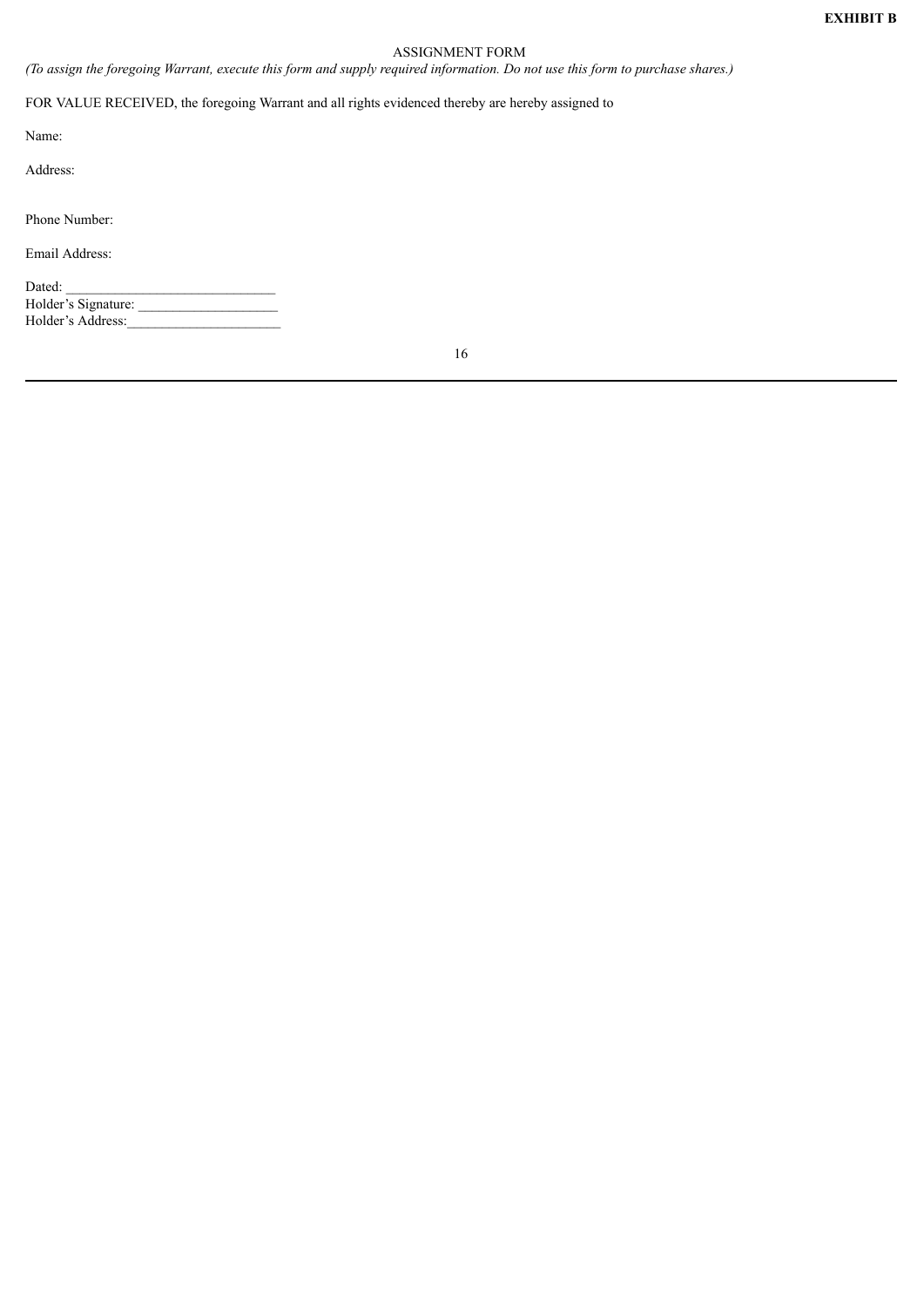#### **COMMON STOCK PURCHASE WARRANT**

#### **AQUESTIVE THERAPEUTICS, INC.**

<span id="page-29-0"></span>Warrant Shares: **Exercise Date: December 8, 2022** Initial Exercise Date: December 8, 2022 Original Issuance Date: June 8, 2022

THIS COMMON STOCK PURCHASE WARRANT (the "Warrant") certifies that, for value received, \_\_\_\_\_\_\_\_\_\_\_\_ or its assigns (the "Holder") is entitled, upon the terms and subject to the limitations on exercise and the conditions hereinafter set forth, at any time on or after December 8, 2022 (the "Initial Exercise Date") and on or prior to 5:00 p.m. (New York City time) on June 8, 2027 (the "Termination Date") but not thereafter, to subscribe for and purchase from **Aquestive Therapeutics, Inc.**, a corporation incorporated under the laws of the state of Delaware (the "Company"), up to shares (as subject to adjustment hereunder, the "Warrant Shares") of Common Stock. The purchase price of one share of Common Stock under this Warrant shall be equal to the Exercise Price, as defined in Section 2(b).

Section 1. Definitions. Capitalized terms used and not otherwise defined herein shall have the meanings set forth in that certain Securities Purchase Agreement (the "Purchase Agreement"), dated June 6, 2022, among the Company and the purchasers signatory thereto.

#### Section 2. Exercise.

a) Exercise of Warrant. Exercise of the purchase rights represented by this Warrant may be made, in whole or in part, at any time or times on or after the Initial Exercise Date and on or before the Termination Date by delivery to the Company of a duly executed facsimile copy or PDF copy submitted by e-mail (or e-mail attachment) of the Notice of Exercise in the form annexed hereto (the "Notice of Exercise"). Within the earlier of (i) two (2) Trading Days and (ii) the number of Trading Days comprising the Standard Settlement Period (as defined in Section 2(d)(i) herein) following the date of exercise as aforesaid, the Holder shall deliver the aggregate Exercise Price for the shares specified in the applicable Notice of Exercise by wire transfer or cashier's check drawn on a United States bank unless the cashless exercise procedure specified in Section 2(c) below is specified in the applicable Notice of Exercise. No ink-original Notice of Exercise shall be required, nor shall any medallion guarantee (or other type of guarantee or notarization) of any Notice of Exercise be required. Notwithstanding anything herein to the contrary, the Holder shall not be required to physically surrender this Warrant to the Company until the Holder has purchased all of the Warrant Shares available hereunder and the Warrant has been exercised in full, in which case, the Holder shall surrender this Warrant to the Company for cancellation within three (3) Trading Days of the date on which the final Notice of Exercise is delivered to the Company. Partial exercises of this Warrant resulting in purchases of a portion of the total number of Warrant Shares available hereunder shall have the effect of lowering the outstanding number of Warrant Shares purchasable hereunder in an amount equal to the applicable number of Warrant Shares purchased. The Holder and the Company shall maintain records showing the number of Warrant Shares purchased and the date of such purchases. The Company shall deliver any objection to any Notice of Exercise within one (1) Business Day of receipt of such notice. The Holder and any assignee, by acceptance of this Warrant, acknowledge and agree that, by reason of the provisions of this paragraph, following the purchase of a portion of the Warrant Shares hereunder, the number of Warrant Shares available for purchase hereunder at any given time may be less than the amount stated on the face hereof.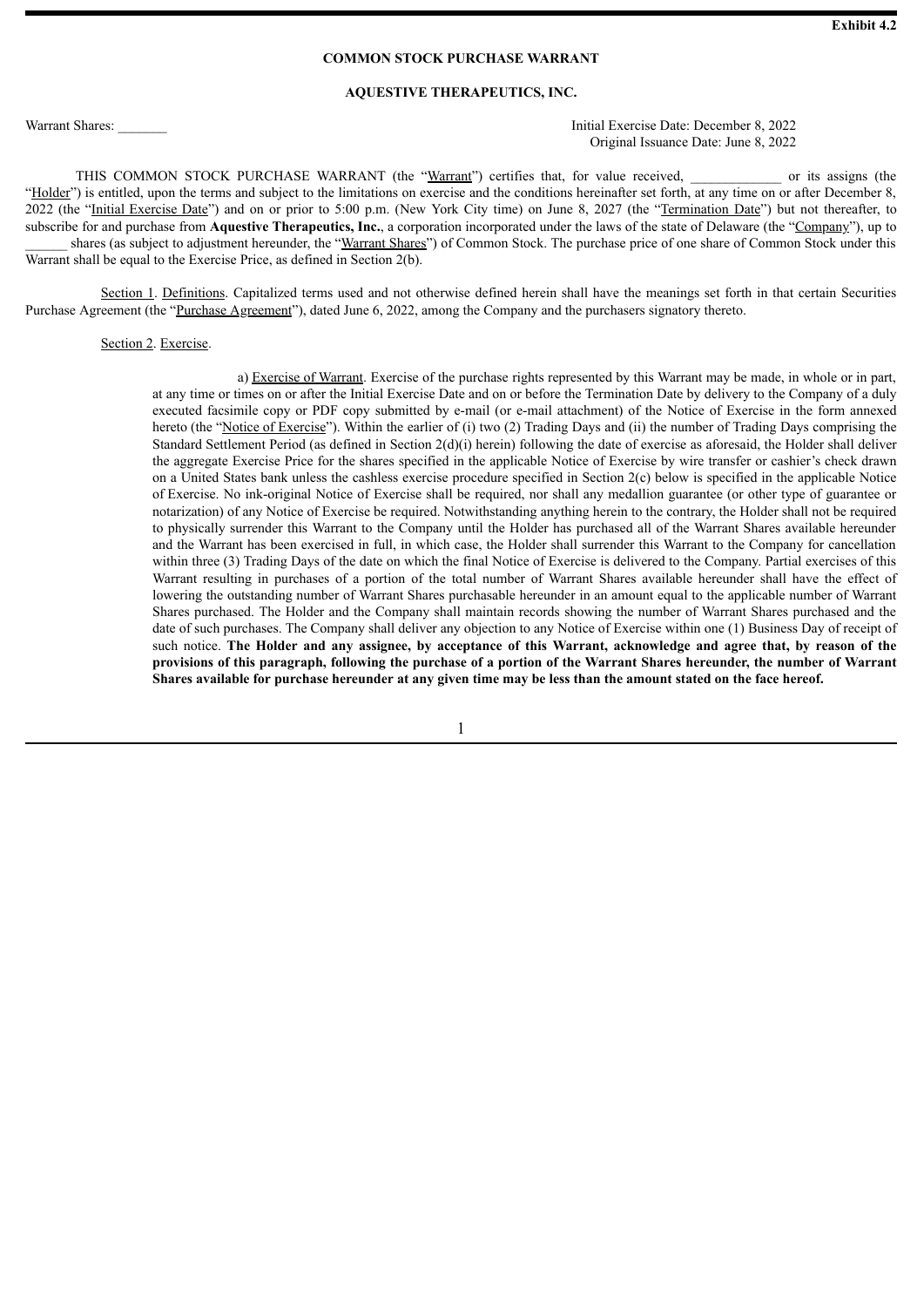For the avoidance of doubt, there is no circumstance that would require the Company to net cash settle the Warrants.

b) Exercise Price. The exercise price per share of Common Stock under this Warrant shall be **\$0.96**, subject to adjustment hereunder (the "Exercise Price").

c) Cashless Exercise. Notwithstanding anything to the contrary set forth herein, if at the time of exercise hereof there is no effective registration statement registering, or the prospectus contained therein is not available for the issuance of the Warrant Shares to the Holder, then this Warrant may also be exercised, in whole or in part, at such time by means of a "cashless exercise" in which the Holder shall be entitled to receive a number of Warrant Shares equal to the quotient obtained by dividing [(A-B) (X)] by (A), where:

(A) = as applicable: (i) the VWAP on the Trading Day immediately preceding the date of the applicable Notice of Exercise if such Notice of Exercise is (1) both executed and delivered pursuant to Section 2(a) hereof on a day that is not a Trading Day or (2) both executed and delivered pursuant to Section 2(a) hereof on a Trading Day prior to the opening of "regular trading hours" (as defined in Rule 600(b) of Regulation NMS promulgated under the federal securities laws) on such Trading Day, (ii) at the option of the Holder, either (y) the VWAP on the Trading Day immediately preceding the date of the applicable Notice of Exercise or (z) the Bid Price of the Common Stock on the principal Trading Market as reported by Bloomberg L.P. ("Bloomberg") as of the time of the Holder's execution of the applicable Notice of Exercise if such Notice of Exercise is executed during "regular trading hours" on a Trading Day and is delivered within two (2) hours thereafter (including until two (2) hours after the close of "regular trading hours" on a Trading Day) pursuant to Section 2(a) hereof or (iii) the VWAP on the date of the applicable Notice of Exercise if the date of such Notice of Exercise is a Trading Day and such Notice of Exercise is both executed and delivered pursuant to Section 2(a) hereof after the close of "regular trading hours" on such Trading Day;

(B) = the Exercise Price of this Warrant, as adjusted hereunder; and

 $(X)$  = the number of Warrant Shares that would be issuable upon exercise of this Warrant in accordance with the terms of this Warrant if such exercise were by means of a cash exercise rather than a cashless exercise.

If Warrant Shares are issued in such a cashless exercise, the parties acknowledge and agree that in accordance with Section  $3(a)(9)$  of the Securities Act, the Warrant Shares shall take on the registered characteristics of the Warrants being exercised. The Company agrees not to take any position contrary to this Section 2(c).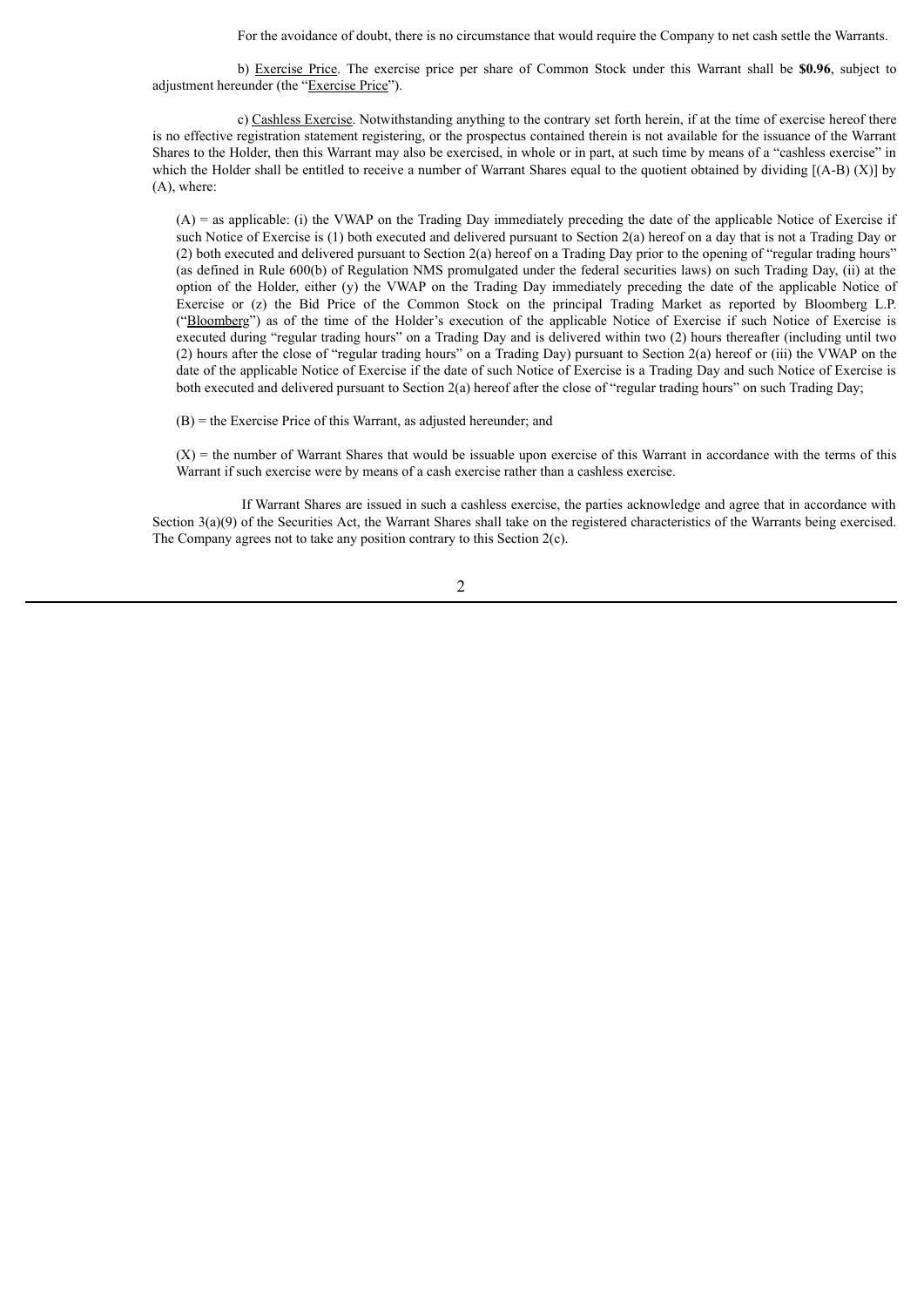"Bid Price" means, for any date, the price determined by the first of the following clauses that applies: (a) if the Common Stock is then listed or quoted on a Trading Market, the bid price of the Common Stock for the time in question (or the nearest preceding date) on the Trading Market on which the Common Stock is then listed or quoted as reported by Bloomberg (based on a Trading Day from 9:30 a.m. (New York City time) to 4:02 p.m. (New York City time)), (b) if OTCQB or OTCQX is not a Trading Market, the volume weighted average price of the Common Stock for such date (or the nearest preceding date) on OTCQB or OTCQX as applicable, (c) if the Common Stock is not then listed or quoted for trading on OTCQB or OTCQX and if prices for the Common Stock are then reported on The Pink Open Market (or a similar organization or agency succeeding to its functions of reporting prices), the most recent bid price per share of the Common Stock so reported, or (d) in all other cases, the fair market value of a share of Common Stock as determined by an independent appraiser selected in good faith by the Purchasers of a majority in interest of the Securities then outstanding and reasonably acceptable to the Company, the fees and expenses of which shall be paid by the Company.

"VWAP" means, for any date, the price determined by the first of the following clauses that applies: (a) if the Common Stock is then listed or quoted on a Trading Market, the daily volume weighted average price of the Common Stock for such date (or the nearest preceding date) on the Trading Market on which the Common Stock is then listed or quoted as reported by Bloomberg (based on a Trading Day from 9:30 a.m. (New York City time) to 4:02 p.m. (New York City time)), (b) if OTCQB or OTCQX is not a Trading Market, the volume weighted average price of the Common Stock for such date (or the nearest preceding date) on OTCQB or OTCQX as applicable, (c) if the Common Stock is not then listed or quoted for trading on OTCQB or OTCQX and if prices for the Common Stock are then reported on The Pink Open Market (or a similar organization or agency succeeding to its functions of reporting prices), the most recent bid price per share of the Common Stock so reported, or (d) in all other cases, the fair market value of a share of Common Stock as determined by an independent appraiser selected in good faith by the Purchasers of a majority in interest of the Securities then outstanding and reasonably acceptable to the Company, the fees and expenses of which shall be paid by the Company.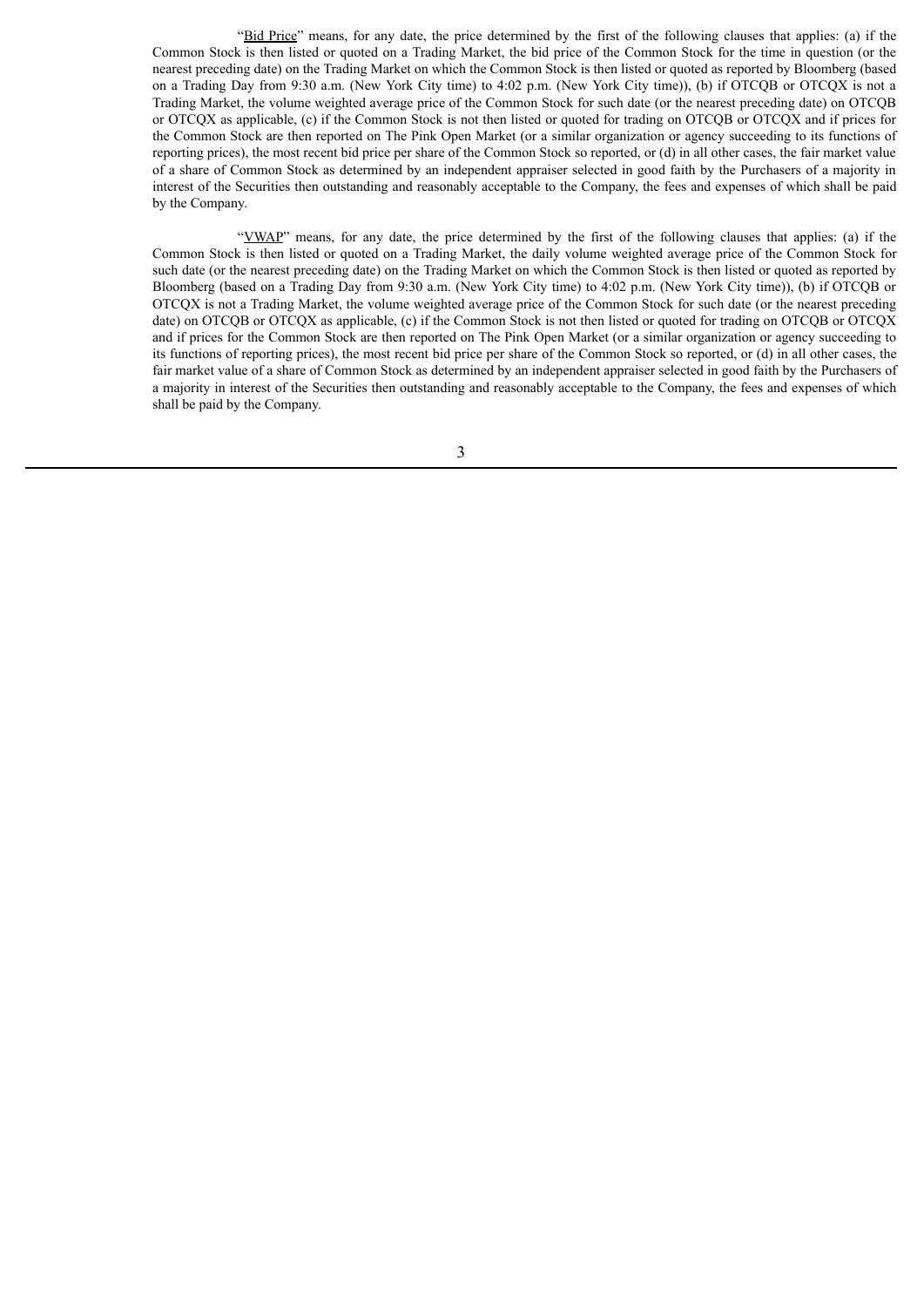#### d) Mechanics of Exercise.

i. Delivery of Warrant Shares Upon Exercise. The Company shall cause the Warrant Shares purchased hereunder to be transmitted by the Transfer Agent to the Holder by crediting the account of the Holder's or its designee's balance account with The Depository Trust Company through its Deposit or Withdrawal at Custodian system ("DWAC") if the Company is then a participant in such system and either (A) there is an effective registration statement permitting the issuance of the Warrant Shares to or resale of the Warrant Shares by Holder or (B) this Warrant is being exercised via cashless exercise, and otherwise by physical delivery of a certificate, registered in the Company's share register in the name of the Holder or its designee, for the number of Warrant Shares to which the Holder is entitled pursuant to such exercise to the address specified by the Holder in the Notice of Exercise by the date that is the earliest of (i) two (2) Trading Days after the delivery to the Company of the Notice of Exercise, (ii) one (1) Trading Day after delivery of the aggregate Exercise Price to the Company and (iii) the number of Trading Days comprising the Standard Settlement Period after the delivery to the Company of the Notice of Exercise (such date, the "Warrant Share Delivery Date"). Upon delivery of the Notice of Exercise, the Holder shall be deemed for all corporate purposes to have become the holder of record of the Warrant Shares with respect to which this Warrant has been exercised, irrespective of the date of delivery of the Warrant Shares, provided that payment of the aggregate Exercise Price (other than in the case of a cashless exercise) is received within the earlier of (i) two (2) Trading Days and (ii) the number of Trading Days comprising the Standard Settlement Period following delivery of the Notice of Exercise. If the Company fails for any reason to deliver to the Holder the Warrant Shares subject to a Notice of Exercise by the Warrant Share Delivery Date, the Company shall pay to the Holder, at the option of the Holder either (A) in cash, as liquidated damages and not as a penalty, for each \$1,000 of Warrant Shares subject to such exercise (based on the VWAP of the Common Stock on the date of the applicable Notice of Exercise), \$10 per Trading Day (increasing to \$20 per Trading Day on the fifth Trading Day after the Warrant Share Delivery Date) for each Trading Day after such Warrant Share Delivery Date until the earlier of such Warrant Shares being delivered or Holder rescinds such exercise or (B) the amount pursuant to a Buy-In pursuant to Section  $2(d)(iv)$  hereof. The Company agrees to maintain a transfer agent that is a participant in the FAST program so long as this Warrant remains outstanding and exercisable. As used herein, "Standard Settlement Period" means the standard settlement period, expressed in a number of Trading Days, on the Company's primary Trading Market with respect to the Common Stock as in effect on the date of delivery of the Notice of Exercise. Notwithstanding the foregoing, with respect to any Notice(s) of Exercise delivered on or prior to 12:00 p.m. (New York City time) on the Initial Exercise Date, which may be delivered at any time after the time of execution of the Purchase Agreement, the Company agrees to deliver the Warrant Shares subject to such notice(s) by 4:00 p.m. (New York City time) on the Initial Exercise Date and the Initial Exercise Date shall be the Warrant Share Delivery Date for purposes hereunder, provided that payment of the aggregate Exercise Price (other than in the case of a cashless exercise) is received by such Warrant Share Delivery Date.

ii. Delivery of New Warrants Upon Exercise. If this Warrant shall have been exercised in part, the Company shall, at the request of a Holder and upon surrender of this Warrant certificate, at the time of delivery of the Warrant Shares, deliver to the Holder a new Warrant evidencing the rights of the Holder to purchase the unpurchased Warrant Shares called for by this Warrant, which new Warrant shall in all other respects be identical with this Warrant.

iii. Rescission Rights. If the Company fails to cause the Transfer Agent to transmit to the Holder the Warrant Shares pursuant to Section  $2(d)(i)$  by the Warrant Share Delivery Date, then the Holder will have the right to rescind such exercise.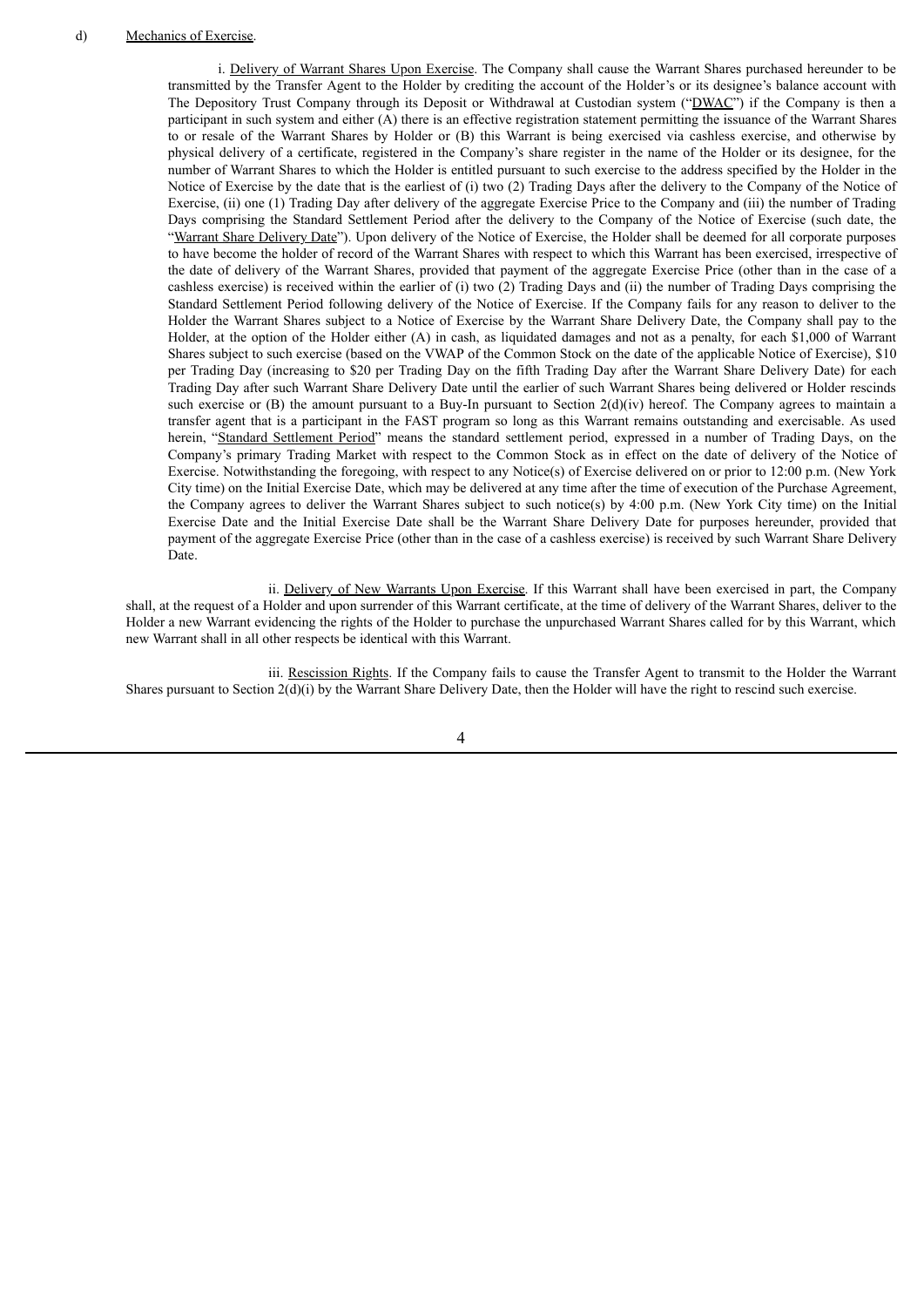iv. Compensation for Buy-In on Failure to Timely Deliver Warrant Shares Upon Exercise. In addition to any other rights available to the Holder, if the Company fails to cause the Transfer Agent to transmit to the Holder the Warrant Shares in accordance with the provisions of Section 2(d)(i) above pursuant to an exercise on or before the Warrant Share Delivery Date, and if after such date the Holder is required by its broker to purchase (in an open market transaction or otherwise) or the Holder's brokerage firm otherwise purchases, shares of Common Stock to deliver in satisfaction of a sale by the Holder of the Warrant Shares which the Holder anticipated receiving upon such exercise (a " $\frac{Byy-In}{y}$ "), then the Company shall (A) pay in cash to the Holder the amount, if any, by which (x) the Holder's total purchase price (including brokerage commissions, if any) for the shares of Common Stock so purchased exceeds (y) the amount obtained by multiplying (1) the number of Warrant Shares that the Company was required to deliver to the Holder in connection with the exercise at issue times (2) the price at which the sell order giving rise to such purchase obligation was executed, and (B) at the option of the Holder, either reinstate the portion of the Warrant and equivalent number of Warrant Shares for which such exercise was not honored (in which case such exercise shall be deemed rescinded) or deliver to the Holder the number of shares of Common Stock that would have been issued had the Company timely complied with its exercise and delivery obligations hereunder. For example, if the Holder purchases Common Stock having a total purchase price of \$11,000 to cover a Buy-In with respect to an attempted exercise of shares of Common Stock with an aggregate sale price giving rise to such purchase obligation of \$10,000, under clause (A) of the immediately preceding sentence the Company shall be required to pay the Holder \$1,000. The Holder shall provide the Company written notice indicating the amounts payable to the Holder in respect of the Buy-In and, upon request of the Company, evidence of the amount of such loss. Nothing herein shall limit a Holder's right to pursue any other remedies available to it hereunder, at law or in equity including, without limitation, a decree of specific performance and/or injunctive relief with respect to the Company's failure to timely deliver shares of Common Stock upon exercise of the Warrant as required pursuant to the terms hereof.

v. No Fractional Shares or Scrip. No fractional shares or scrip representing fractional shares shall be issued upon the exercise of this Warrant. As to any fraction of a share which the Holder would otherwise be entitled to purchase upon such exercise, the Company shall, at its election, either pay a cash adjustment in respect of such final fraction in an amount equal to such fraction multiplied by the Exercise Price or round up to the next whole share.

vi. Charges, Taxes and Expenses. Issuance of Warrant Shares shall be made without charge to the Holder for any issue or transfer tax or other incidental expense in respect of the issuance of such Warrant Shares, all of which taxes and expenses shall be paid by the Company, and such Warrant Shares shall be issued in the name of the Holder or in such name or names as may be directed by the Holder; provided, however, that, in the event that Warrant Shares are to be issued in a name other than the name of the Holder, this Warrant when surrendered for exercise shall be accompanied by the Assignment Form attached hereto duly executed by the Holder and the Company may require, as a condition thereto, the payment of a sum sufficient to reimburse it for any transfer tax incidental thereto. The Company shall pay all Transfer Agent fees required for same-day processing of any Notice of Exercise and all fees to the Depository Trust Company (or another established clearing corporation performing similar functions) required for same-day electronic delivery of the Warrant Shares.

vii. Closing of Books. The Company will not close its stockholder books or records in any manner which prevents the timely exercise of this Warrant, pursuant to the terms hereof.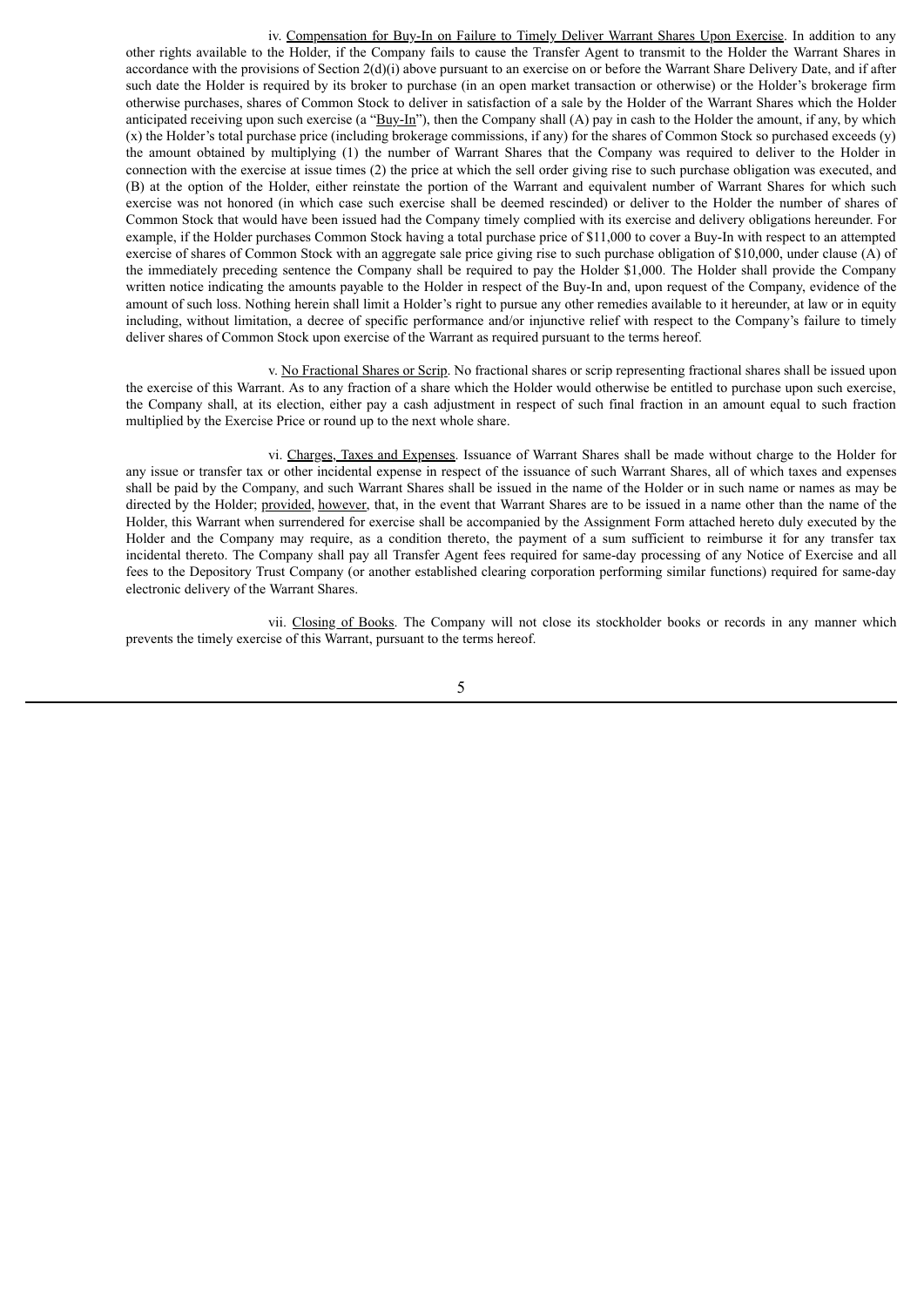e) Holder's Exercise Limitations. The Company shall not effect any exercise of this Warrant, and a Holder shall not have the right to exercise any portion of this Warrant, pursuant to Section 2 or otherwise, to the extent that after giving effect to such issuance after exercise as set forth on the applicable Notice of Exercise, the Holder (together with the Holder's Affiliates, and any other Persons acting as a group together with the Holder or any of the Holder's Affiliates (such Persons, "Attribution Parties")), would beneficially own in excess of the Beneficial Ownership Limitation (as defined below). For purposes of the foregoing sentence, the number of shares of Common Stock beneficially owned by the Holder and its Affiliates and Attribution Parties shall include the number of shares of Common Stock issuable upon exercise of this Warrant with respect to which such determination is being made, but shall exclude the number of shares of Common Stock which would be issuable upon (i) exercise of the remaining, nonexercised portion of this Warrant beneficially owned by the Holder or any of its Affiliates or Attribution Parties and (ii) exercise or conversion of the unexercised or nonconverted portion of any other securities of the Company (including, without limitation, any other Common Stock Equivalents) subject to a limitation on conversion or exercise analogous to the limitation contained herein beneficially owned by the Holder or any of its Affiliates or Attribution Parties. Except as set forth in the preceding sentence, for purposes of this Section 2(e), beneficial ownership shall be calculated in accordance with Section 13(d) of the Exchange Act and the rules and regulations promulgated thereunder, it being acknowledged by the Holder that the Company is not representing to the Holder that such calculation is in compliance with Section 13(d) of the Exchange Act and the Holder is solely responsible for any schedules required to be filed in accordance therewith. To the extent that the limitation contained in this Section 2(e) applies, the determination of whether this Warrant is exercisable (in relation to other securities owned by the Holder together with any Affiliates and Attribution Parties) and of which portion of this Warrant is exercisable shall be in the sole discretion of the Holder, and the submission of a Notice of Exercise shall be deemed to be the Holder's determination of whether this Warrant is exercisable (in relation to other securities owned by the Holder together with any Affiliates and Attribution Parties) and of which portion of this Warrant is exercisable, in each case subject to the Beneficial Ownership Limitation, and the Company shall have no obligation to verify or confirm the accuracy of such determination. In addition, a determination as to any group status as contemplated above shall be determined in accordance with Section 13(d) of the Exchange Act and the rules and regulations promulgated thereunder. For purposes of this Section 2(e), in determining the number of outstanding shares of Common Stock, a Holder may rely on the number of outstanding shares of Common Stock as reflected in (A) the Company's most recent periodic or annual report filed with the Commission, as the case may be, (B) a more recent public announcement by the Company or (C) a more recent written notice by the Company or the Transfer Agent setting forth the number of shares of Common Stock outstanding. Upon the written or oral request of a Holder, the Company shall within one Trading Day confirm orally and in writing to the Holder the number of shares of Common Stock then outstanding. In any case, the number of outstanding shares of Common Stock shall be determined after giving effect to the conversion or exercise of securities of the Company, including this Warrant, by the Holder or its Affiliates or Attribution Parties since the date as of which such number of outstanding shares of Common Stock was reported. The "Beneficial Ownership Limitation" shall be 9.99/4.99% of the number of shares of the Common Stock outstanding immediately after giving effect to the issuance of shares of Common Stock issuable upon exercise of this Warrant. The Holder, upon notice to the Company, may increase or decrease the Beneficial Ownership Limitation provisions of this Section 2(e), provided that the Beneficial Ownership Limitation in no event exceeds 9.99% of the number of shares of the Common Stock outstanding immediately after giving effect to the issuance of shares of Common Stock upon exercise of this Warrant held by the Holder and the provisions of this Section 2(e) shall continue to apply. Any increase in the Beneficial Ownership Limitation will not be effective until the 61st day after such notice is delivered to the Company. The provisions of this paragraph shall be construed and implemented in a manner otherwise than in strict conformity with the terms of this Section 2(e) to correct this paragraph (or any portion hereof) which may be defective or inconsistent with the intended Beneficial Ownership Limitation herein contained or to make changes or supplements necessary or desirable to properly give effect to such limitation. The limitations contained in this paragraph shall apply to a successor holder of this Warrant. If the Warrant is unexercisable as a result of the Holder's Beneficial Ownership Limitation, no alternate consideration is owing to the Holder.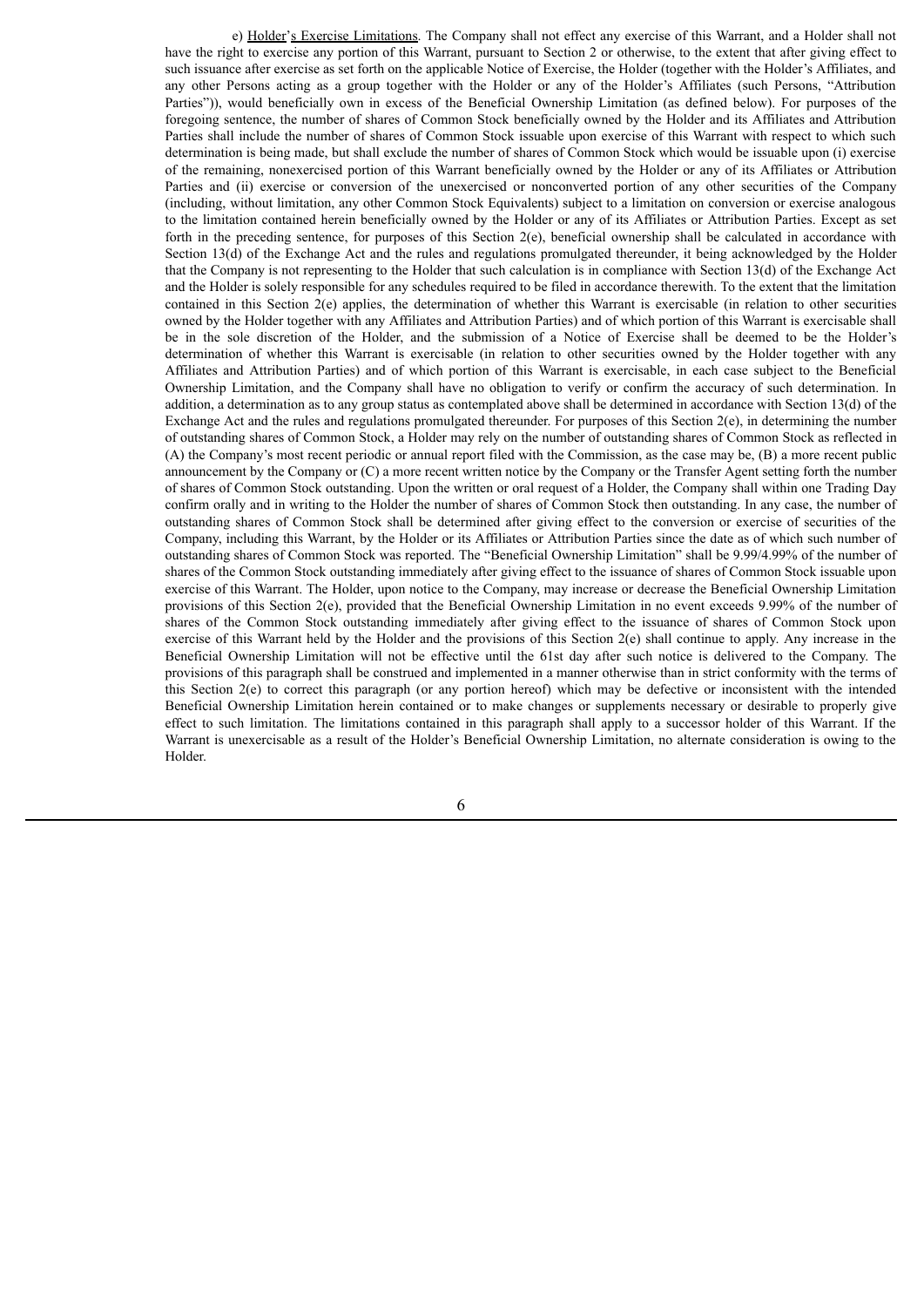a) Stock Dividends and Splits. If the Company, at any time while this Warrant is outstanding: (i) pays a stock dividend or otherwise makes a distribution or distributions on shares of its Common Stock or any other equity or equity equivalent securities payable in shares of Common Stock (which, for avoidance of doubt, shall not include any shares of Common Stock issued by the Company upon exercise of this Warrant), (ii) subdivides outstanding shares of Common Stock into a larger number of shares, (iii) combines (including by way of reverse stock split) outstanding shares of Common Stock into a smaller number of shares, or (iv) issues by reclassification of shares of the Common Stock any shares of capital stock of the Company, then in each case the Exercise Price shall be multiplied by a fraction of which the numerator shall be the number of shares of Common Stock (excluding treasury shares, if any) outstanding immediately before such event and of which the denominator shall be the number of shares of Common Stock outstanding immediately after such event, and the number of shares issuable upon exercise of this Warrant shall be proportionately adjusted such that the aggregate Exercise Price of this Warrant shall remain unchanged. Any adjustment made pursuant to this Section 3(a) shall become effective immediately after the record date for the determination of stockholders entitled to receive such dividend or distribution and shall become effective immediately after the effective date in the case of a subdivision, combination or re-classification.

#### b) [RESERVED]

c) Subsequent Rights Offerings. In addition to any adjustments pursuant to Section 3(a) above, if at any time the Company grants, issues or sells any Common Stock Equivalents or rights to purchase stock, warrants, securities or other property pro rata to the record holders of any class of shares of Common Stock (the "Purchase Rights"), then the Holder will be entitled to acquire, upon the terms applicable to such Purchase Rights, the aggregate Purchase Rights which the Holder could have acquired if the Holder had held the number of shares of Common Stock acquirable upon complete exercise of this Warrant (without regard to any limitations on exercise hereof, including without limitation, the Beneficial Ownership Limitation) immediately before the date on which a record is taken for the grant, issuance or sale of such Purchase Rights, or, if no such record is taken, the date as of which the record holders of shares of Common Stock are to be determined for the grant, issue or sale of such Purchase Rights (provided, however, that, to the extent that the Holder's right to participate in any such Purchase Right would result in the Holder exceeding the Beneficial Ownership Limitation, then the Holder shall not be entitled to participate in such Purchase Right to such extent (or beneficial ownership of such shares of Common Stock as a result of such Purchase Right to such extent) and such Purchase Right to such extent shall be held in abeyance for the Holder until such time, if ever, as its right thereto would not result in the Holder exceeding the Beneficial Ownership Limitation).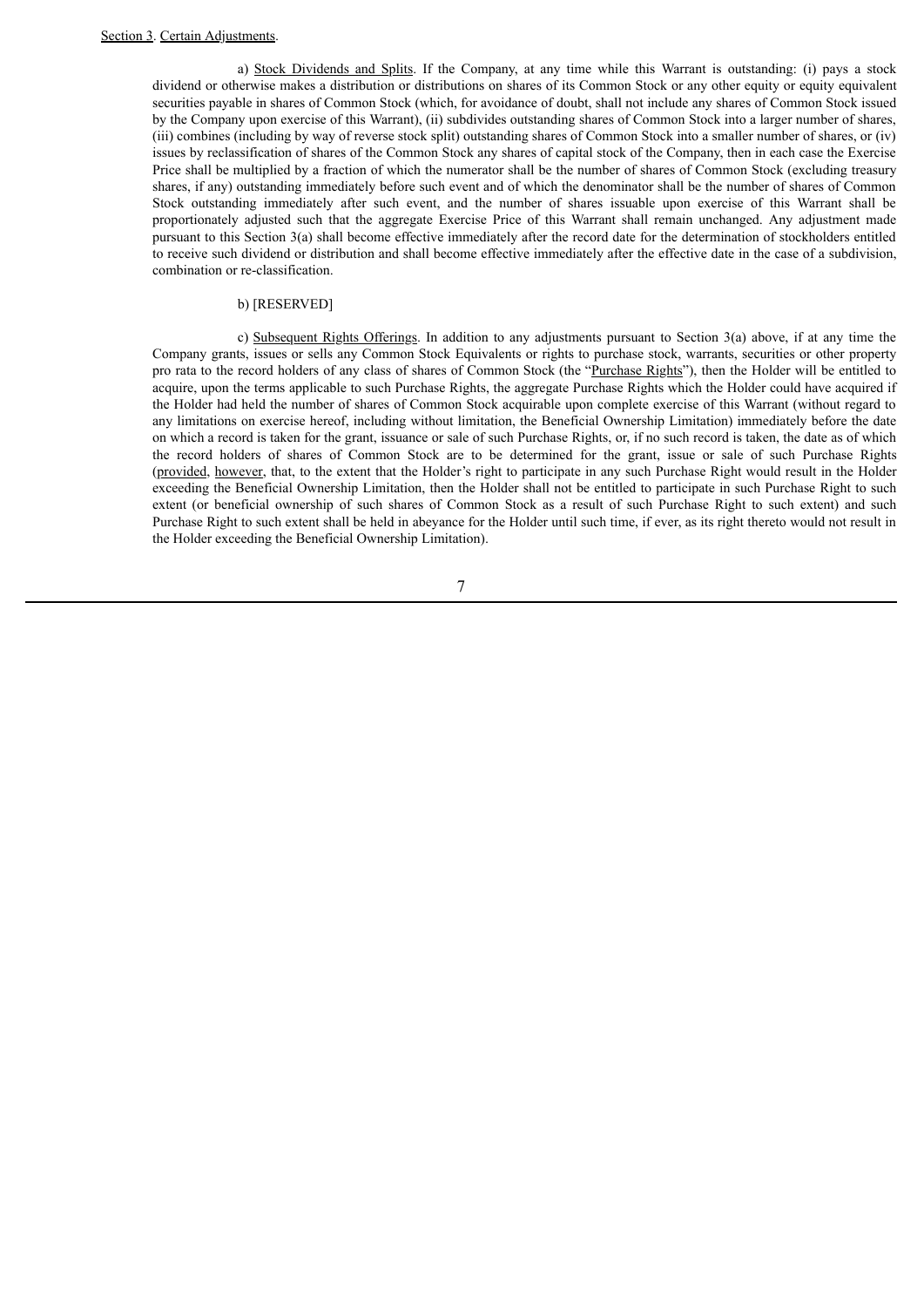d) Pro Rata Distributions. During such time as this Warrant is outstanding, if the Company shall declare or make any dividend or other distribution of its assets (or rights to acquire its assets) to holders of shares of Common Stock, by way of return of capital or otherwise (including, without limitation, any distribution of cash, stock or other securities, property or options by way of a dividend, spin off, reclassification, corporate rearrangement, scheme of arrangement or other similar transaction) (a "Distribution"), at any time after the issuance of this Warrant, then, in each such case, the Holder shall be entitled to participate in such Distribution to the same extent that the Holder would have participated therein if the Holder had held the number of shares of Common Stock acquirable upon complete exercise of this Warrant (without regard to any limitations on exercise hereof, including without limitation, the Beneficial Ownership Limitation) immediately before the date of which a record is taken for such Distribution, or, if no such record is taken, the date as of which the record holders of shares of Common Stock are to be determined for the participation in such Distribution (provided, however, that, to the extent that the Holder's right to participate in any such Distribution would result in the Holder exceeding the Beneficial Ownership Limitation, then the Holder shall not be entitled to participate in such Distribution to such extent (or in the beneficial ownership of any shares of Common Stock as a result of such Distribution to such extent) and the portion of such Distribution shall be held in abeyance for the benefit of the Holder until such time, if ever, as its right thereto would not result in the Holder exceeding the Beneficial Ownership Limitation).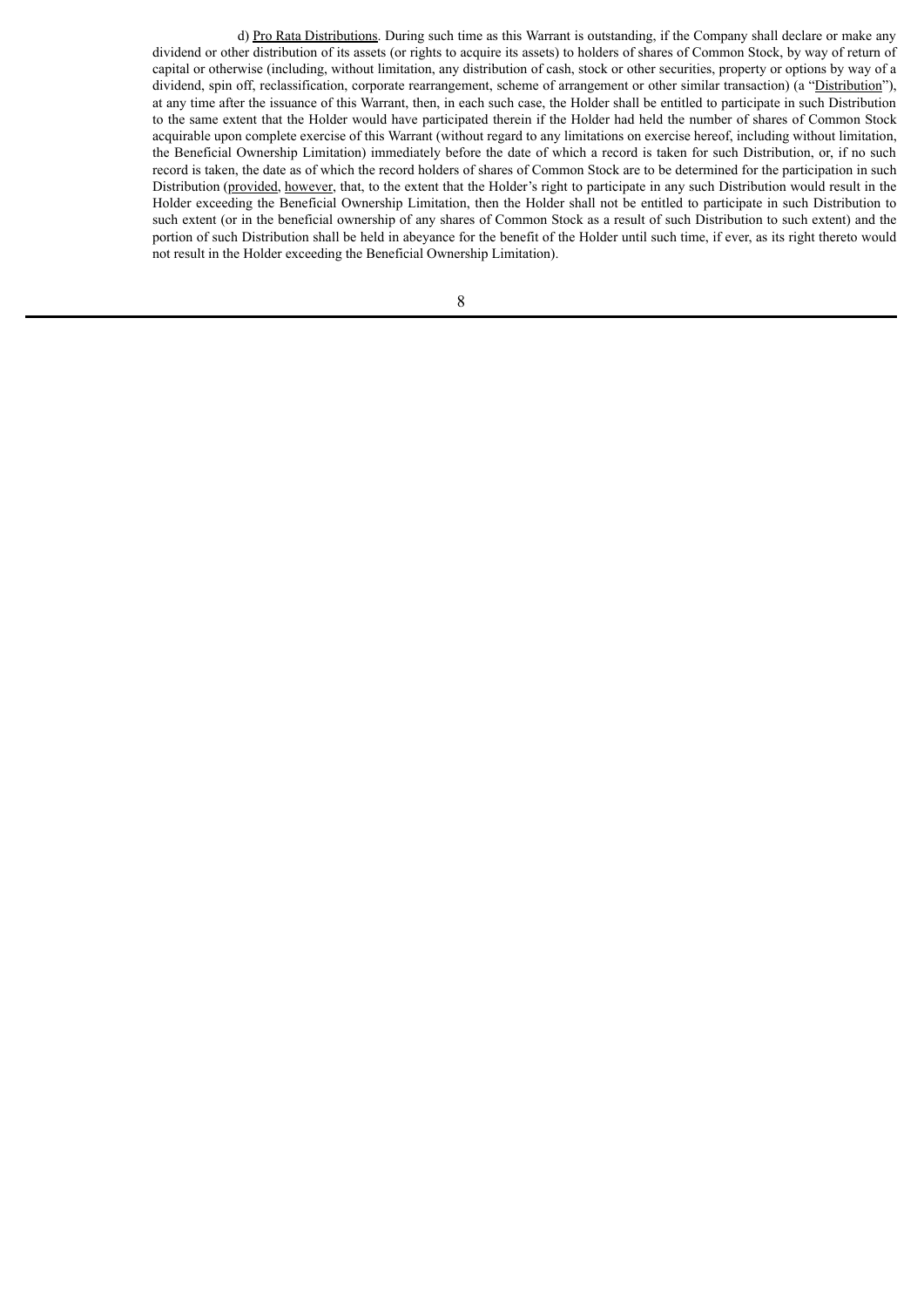e) Fundamental Transaction. If, at any time while this Warrant is outstanding, (i) the Company, directly or indirectly, in one or more related transactions effects any merger or consolidation of the Company with or into another Person, (ii) the Company (or any Subsidiary), directly or indirectly, effects any sale, lease, license, assignment, transfer, conveyance or other disposition of all or substantially all of the Company's assets in one or a series of related transactions, (iii) any, direct or indirect, purchase offer, tender offer or exchange offer (whether by the Company or another Person) is completed pursuant to which holders of Common Stock are permitted to sell, tender or exchange their shares for other securities, cash or property and has been accepted by the holders of 50% or more of the outstanding shares of Common Stock, (iv) the Company, directly or indirectly, in one or more related transactions effects any reclassification, reorganization or recapitalization of the Common Stock or any compulsory share exchange pursuant to which the Common Stock is effectively converted into or exchanged for other securities, cash or property, or (v) the Company, directly or indirectly, in one or more related transactions consummates a stock or share purchase agreement or other business combination (including, without limitation, a reorganization, recapitalization, spin-off, merger or scheme of arrangement) with another Person or group of Persons whereby such other Person or group acquires more than 50% of the outstanding shares of Common Stock (not including any Common Stock held by the other Person or other Persons making or party to, or associated or affiliated with the other Persons making or party to, such stock or share purchase agreement or other business combination) (each a "Fundamental Transaction"), then, upon any subsequent exercise of this Warrant, the Holder shall have the right to receive, for each Warrant Share that would have been issuable upon such exercise immediately prior to the occurrence of such Fundamental Transaction, at the option of the Holder (without regard to any limitation in Section 2(e) on the exercise of this Warrant), the number of shares of Common Stock of the successor or acquiring corporation or of the Company, if it is the surviving corporation, and any additional consideration (the "Alternate Consideration") receivable as a result of such Fundamental Transaction by a holder of the number of shares of Common Stock for which this Warrant is exercisable immediately prior to such Fundamental Transaction (without regard to any limitation in Section 2(e) on the exercise of this Warrant). For purposes of any such exercise, the determination of the Exercise Price shall be appropriately adjusted to apply to such Alternate Consideration based on the amount of Alternate Consideration issuable in respect of one share of Common Stock in such Fundamental Transaction, and the Company shall apportion the Exercise Price among the Alternate Consideration in a reasonable manner reflecting the relative value of any different components of the Alternate Consideration. If holders of Common Stock are given any choice as to the securities, cash or property to be received in a Fundamental Transaction, then the Holder shall be given the same choice as to the Alternate Consideration it receives upon any exercise of this Warrant following such Fundamental Transaction. Notwithstanding anything to the contrary, in the event of a Fundamental Transaction, the Company or any Successor Entity (as defined below) shall, at the Holder's option, exercisable at any time concurrently with, or within thirty (30) days after, the consummation of the Fundamental Transaction (or, if later, the date of the public announcement of the applicable Fundamental Transaction), purchase this Warrant from the Holder by paying to the Holder, as described below, an amount of consideration equal to the Black Scholes Value (as defined below) of the remaining unexercised portion of this Warrant on the date of the consummation of such Fundamental Transaction. The consideration paid to the Holder from the Company or any Successor Entity shall be the same type or form of consideration (and in the same proportion), valued at the Black Scholes Value of the unexercised portion of this Warrant, that is being offered and paid to the holders of Common Stock of the Company in connection with the Fundamental Transaction, whether that consideration be in the form of cash, stock or any combination thereof, or whether the holders of Common Stock are given the choice to receive from among alternative forms of consideration in connection with the Fundamental Transaction; provided, further, that if holders of Common Stock of the Company are not offered or paid any consideration in such Fundamental Transaction, such holders of Common Stock will be deemed to have received common stock of the Successor Entity (which Successor Entity may be the Company following such Fundamental Transaction) in such Fundamental Transaction. "Black Scholes Value" means the value of this Warrant based on the Black-Scholes Option Pricing Model obtained from the "OV" function on Bloomberg, L.P. ("Bloomberg") determined as of the day of consummation of the applicable Fundamental Transaction for pricing purposes and reflecting (A) a riskfree interest rate corresponding to the U.S. Treasury rate for a period equal to the time between the date of the public announcement of the applicable contemplated Fundamental Transaction and the Termination Date, (B) an expected volatility equal to the greater of 100% and the 100 day volatility obtained from the HVT function on Bloomberg (determined utilizing a 365 day annualization factor) as of the Trading Day immediately following the public announcement of the applicable contemplated Fundamental Transaction, (C) the underlying price per share used in such calculation shall be the greater of (i) the sum of the price per share being offered in cash, if any, plus the value of any non-cash consideration, if any, being offered in such Fundamental Transaction and (ii) the greater of (x) the last VWAP immediately prior to the public announcement of such contemplated Fundamental Transaction and (y) the last VWAP immediately prior to the consummation of such Fundamental Transaction and (D) a remaining option time equal to the time between the date of the public announcement of the applicable contemplated Fundamental Transaction and the Termination Date and (E) a zero cost of borrow. The payment of the Black Scholes Value will be made by wire transfer of immediately available funds within five Business Days of the Holder's election (or, if later, on the effective date of the Fundamental Transaction). The Company shall cause any successor entity in a Fundamental Transaction in which the Company is not the survivor (the "Successor Entity") to assume in writing all of the obligations of the Company under this Warrant and the other Transaction Documents in accordance with the provisions of this Section 3(e) pursuant to written agreements in form and substance reasonably satisfactory to the Holder prior to such Fundamental Transaction and shall, at the option of the Holder, deliver to the Holder in exchange for this Warrant a security of the Successor Entity evidenced by a written instrument substantially similar in form and substance to this Warrant which is exercisable for a corresponding number of shares of capital stock of such Successor Entity (or its parent entity) equivalent to the shares of Common Stock acquirable and receivable upon exercise of this Warrant (without regard to any limitations on the exercise of this Warrant) prior to such Fundamental Transaction, and with an exercise price which applies the exercise price hereunder to such shares of capital stock (but taking into account the relative value of the shares of Common Stock pursuant to such Fundamental Transaction and the value of such shares of capital stock, such number of shares of capital stock and such exercise price being for the purpose of protecting the economic value of this Warrant immediately prior to the consummation of such Fundamental Transaction), and which is reasonably satisfactory in form and substance to the Holder. Upon the occurrence of any such Fundamental Transaction, the Successor Entity shall succeed to, and be substituted for (so that from and after the date of such Fundamental Transaction, the provisions of this Warrant and the other Transaction Documents referring to the "Company" shall refer instead to the Successor Entity), and may exercise every right and power of the Company and shall assume all of the obligations of the Company under this Warrant and the other Transaction Documents with the same effect as if such Successor Entity had been named as the Company herein.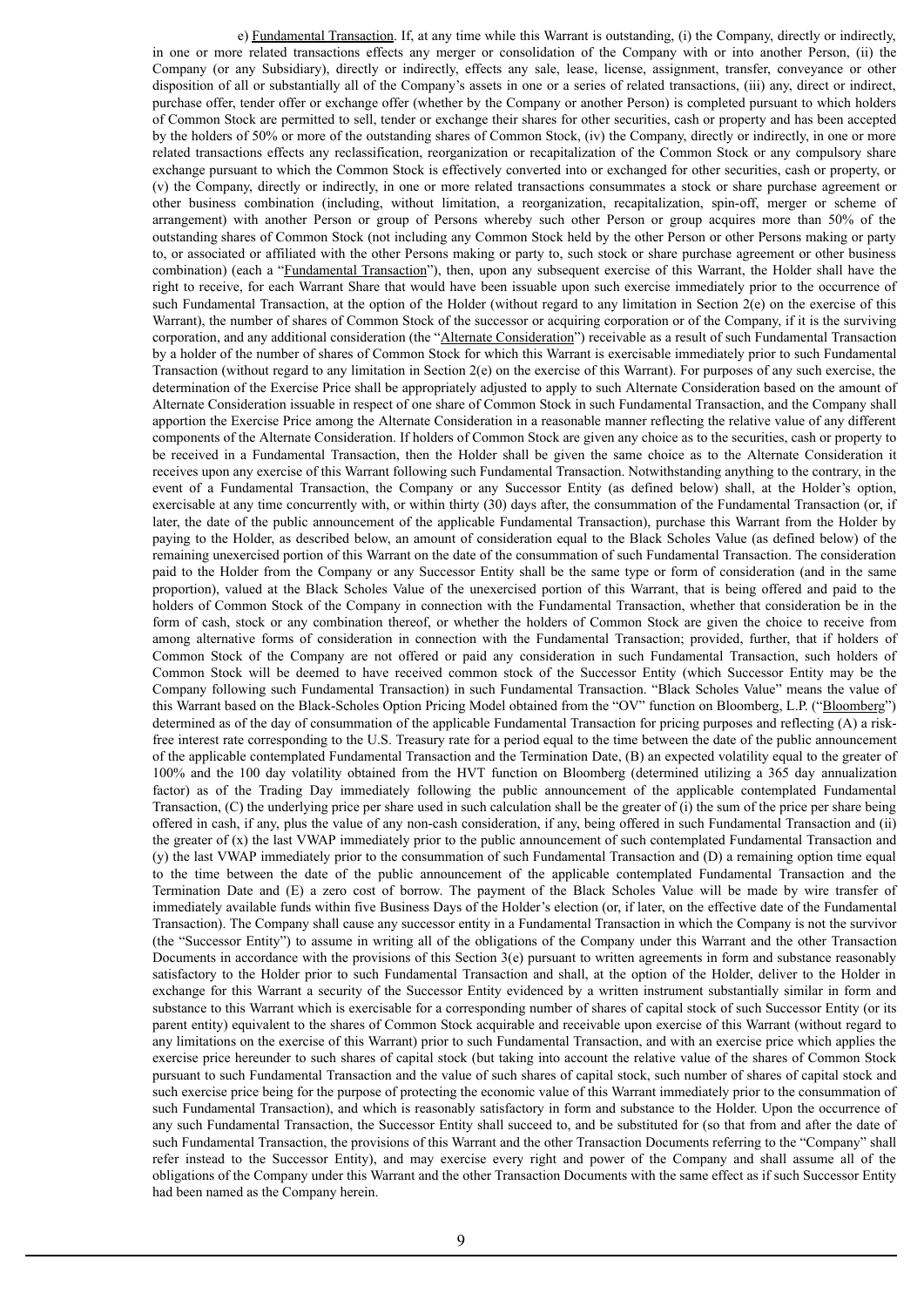f) Calculations. All calculations under this Section 3 shall be made to the nearest cent or the nearest 1/100th of a share, as the case may be. For purposes of this Section 3, the number of shares of Common Stock deemed to be issued and outstanding as of a given date shall be the sum of the number of shares of Common Stock (excluding treasury shares, if any) issued and outstanding.

### g) Notice to Holder.

i. Adjustment to Exercise Price. Whenever the Exercise Price is adjusted pursuant to any provision of this Section 3, the Company shall promptly deliver to the Holder by facsimile or email a notice setting forth the Exercise Price after such adjustment and any resulting adjustment to the number of Warrant Shares and setting forth a brief statement of the facts requiring such adjustment.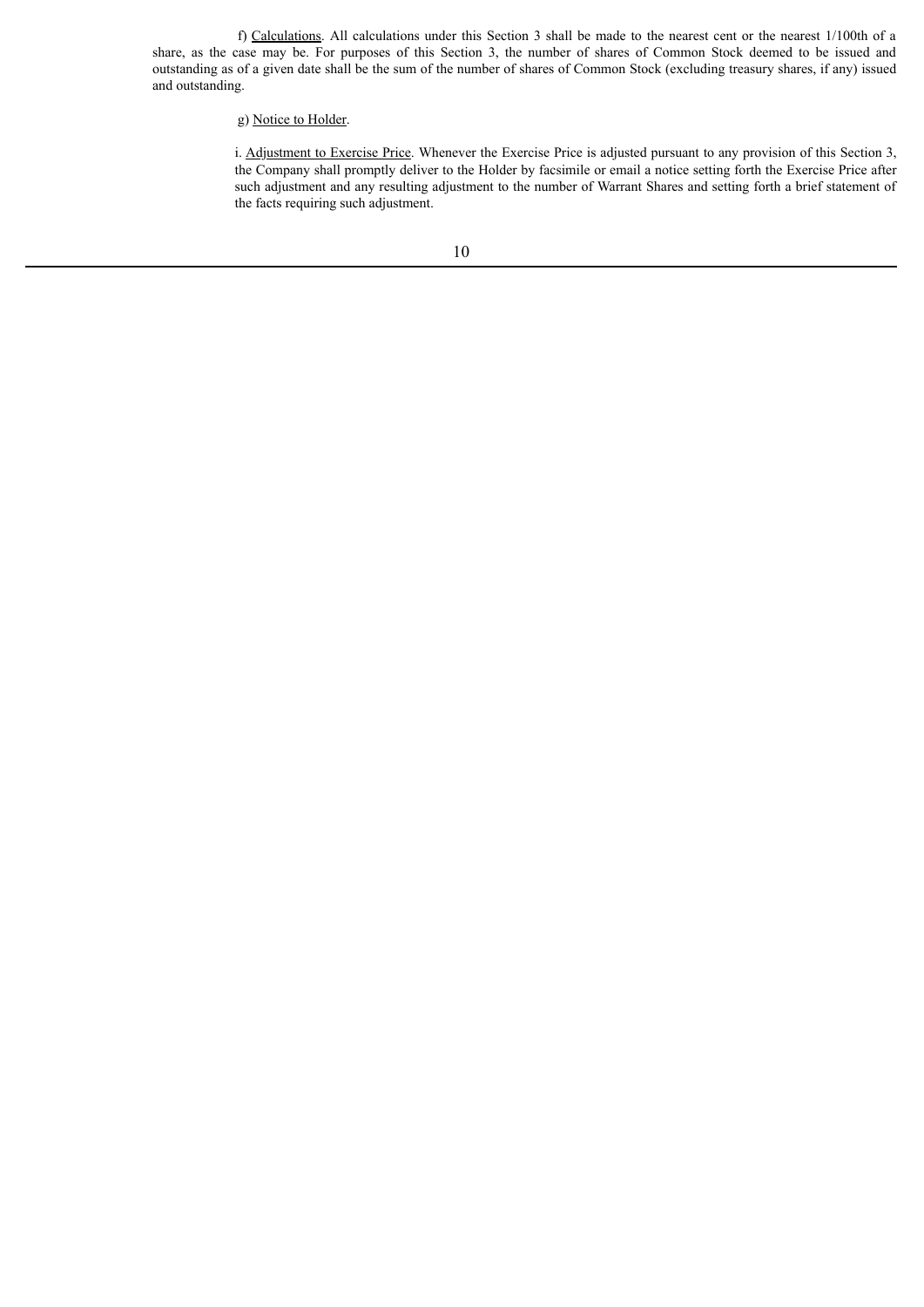ii. Notice to Allow Exercise by Holder. If (A) the Company shall declare a dividend (or any other distribution in whatever form) on the Common Stock, (B) the Company shall declare a special nonrecurring cash dividend on or a redemption of the Common Stock, (C) the Company shall authorize the granting to all holders of the Common Stock rights or warrants to subscribe for or purchase any shares of capital stock of any class or of any rights, (D) the approval of any stockholders of the Company shall be required in connection with a Fundamental Transaction, or (E) the Company shall authorize the voluntary or involuntary dissolution, liquidation or winding up of the affairs of the Company, then, in each case, the Company shall cause to be delivered by facsimile or email to the Holder at its last facsimile number or email address as it shall appear upon the Warrant Register of the Company, at least 20 calendar days prior to the applicable record or effective date hereinafter specified, a notice stating (x) the date on which a record is to be taken for the purpose of such dividend, distribution, redemption, rights or warrants, or if a record is not to be taken, the date as of which the holders of the Common Stock of record to be entitled to such dividend, distributions, redemption, rights or warrants are to be determined or (y) the date on which such reclassification, consolidation, merger, sale, transfer or share exchange is expected to become effective or close, and the date as of which it is expected that holders of the Common Stock of record shall be entitled to exchange their shares of the Common Stock for securities, cash or other property deliverable upon such reclassification, consolidation, merger, sale, transfer or share exchange; provided that the failure to deliver such notice or any defect therein or in the delivery thereof shall not affect the validity of the corporate action required to be specified in such notice. To the extent that any notice provided in this Warrant constitutes, or contains, material, non-public information regarding the Company or any of the Subsidiaries, the Company shall simultaneously file such notice with the Commission pursuant to a Current Report on Form 8-K. The Holder shall remain entitled to exercise this Warrant during the period commencing on the date of such notice to the effective date of the event triggering such notice except as may otherwise be expressly set forth herein.

h) Voluntary Adjustment By Company. Subject to the rules and regulations of the Trading Market, the Company may at any time during the term of this Warrant reduce the then current Exercise Price to any amount and for any period of time deemed appropriate by the board of directors of the Company.

## Section 4. Transfer of Warrant.

a) Transferability. This Warrant and all rights hereunder (including, without limitation, any registration rights) are transferable, in whole or in part, upon surrender of this Warrant at the principal office of the Company or its designated agent, together with a written assignment of this Warrant substantially in the form attached hereto duly executed by the Holder or its agent or attorney and funds sufficient to pay any transfer taxes payable upon the making of such transfer. Upon such surrender and, if required, such payment, the Company shall execute and deliver a new Warrant or Warrants in the name of the assignee or assignees, as applicable, and in the denomination or denominations specified in such instrument of assignment, and shall issue to the assignor a new Warrant evidencing the portion of this Warrant not so assigned, and this Warrant shall promptly be cancelled. Notwithstanding anything herein to the contrary, the Holder shall not be required to physically surrender this Warrant to the Company unless the Holder has assigned this Warrant in full, in which case, the Holder shall surrender this Warrant to the Company within three (3) Trading Days of the date on which the Holder delivers an assignment form to the Company assigning this Warrant in full. The Warrant, if properly assigned in accordance herewith, may be exercised by a new holder for the purchase of Warrant Shares without having a new Warrant issued.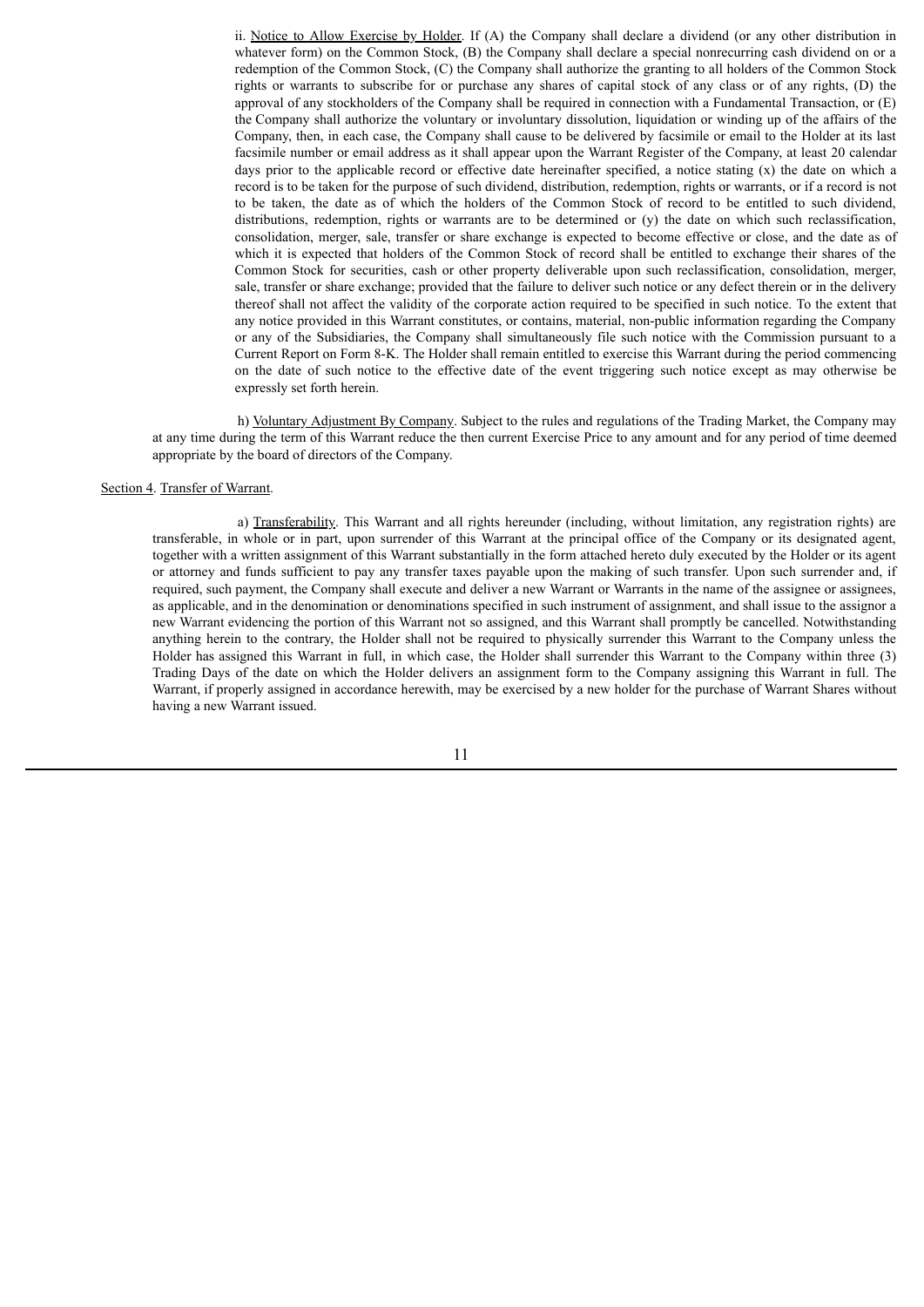b) New Warrants. This Warrant may be divided or combined with other Warrants upon presentation hereof at the aforesaid office of the Company, together with a written notice specifying the names and denominations in which new Warrants are to be issued, signed by the Holder or its agent or attorney. Subject to compliance with Section 4(a), as to any transfer which may be involved in such division or combination, the Company shall execute and deliver a new Warrant or Warrants in exchange for the Warrant or Warrants to be divided or combined in accordance with such notice. All Warrants issued on transfers or exchanges shall be dated the initial issuance date of this Warrant and shall be identical with this Warrant except as to the number of Warrant Shares issuable pursuant thereto.

c) Warrant Register. The Company shall register this Warrant, upon records to be maintained by the Company for that purpose (the "Warrant Register"), in the name of the record Holder hereof from time to time. The Company may deem and treat the registered Holder of this Warrant as the absolute owner hereof for the purpose of any exercise hereof or any distribution to the Holder, and for all other purposes, absent actual notice to the contrary.

### Section 5. Miscellaneous.

a) No Rights as Stockholder Until Exercise; No Settlement in Cash. This Warrant does not entitle the Holder to any voting rights, dividends or other rights as a stockholder of the Company prior to the exercise hereof as set forth in Section 2(d)(i), except as expressly set forth in Section 3. Without limiting any rights of a Holder to receive Warrant Shares on a "cashless exercise" pursuant to Section 2(c) or to receive cash payments pursuant to Section  $2(d)(i)$  and Section  $2(d)(iv)$  herein, in no event shall the Company be required to net cash settle an exercise of this Warrant.

b) Loss, Theft, Destruction or Mutilation of Warrant. The Company covenants that upon receipt by the Company of evidence reasonably satisfactory to it of the loss, theft, destruction or mutilation of this Warrant or any stock certificate relating to the Warrant Shares, and in case of loss, theft or destruction, of indemnity or security reasonably satisfactory to it (which, in the case of the Warrant, shall not include the posting of any bond), and upon surrender and cancellation of such Warrant or stock certificate, if mutilated, the Company will make and deliver a new Warrant or stock certificate of like tenor and dated as of such cancellation, in lieu of such Warrant or stock certificate.

c) Saturdays, Sundays, Holidays, etc. If the last or appointed day for the taking of any action or the expiration of any right required or granted herein shall not be a Trading Day, then such action may be taken or such right may be exercised on the next succeeding Trading Day.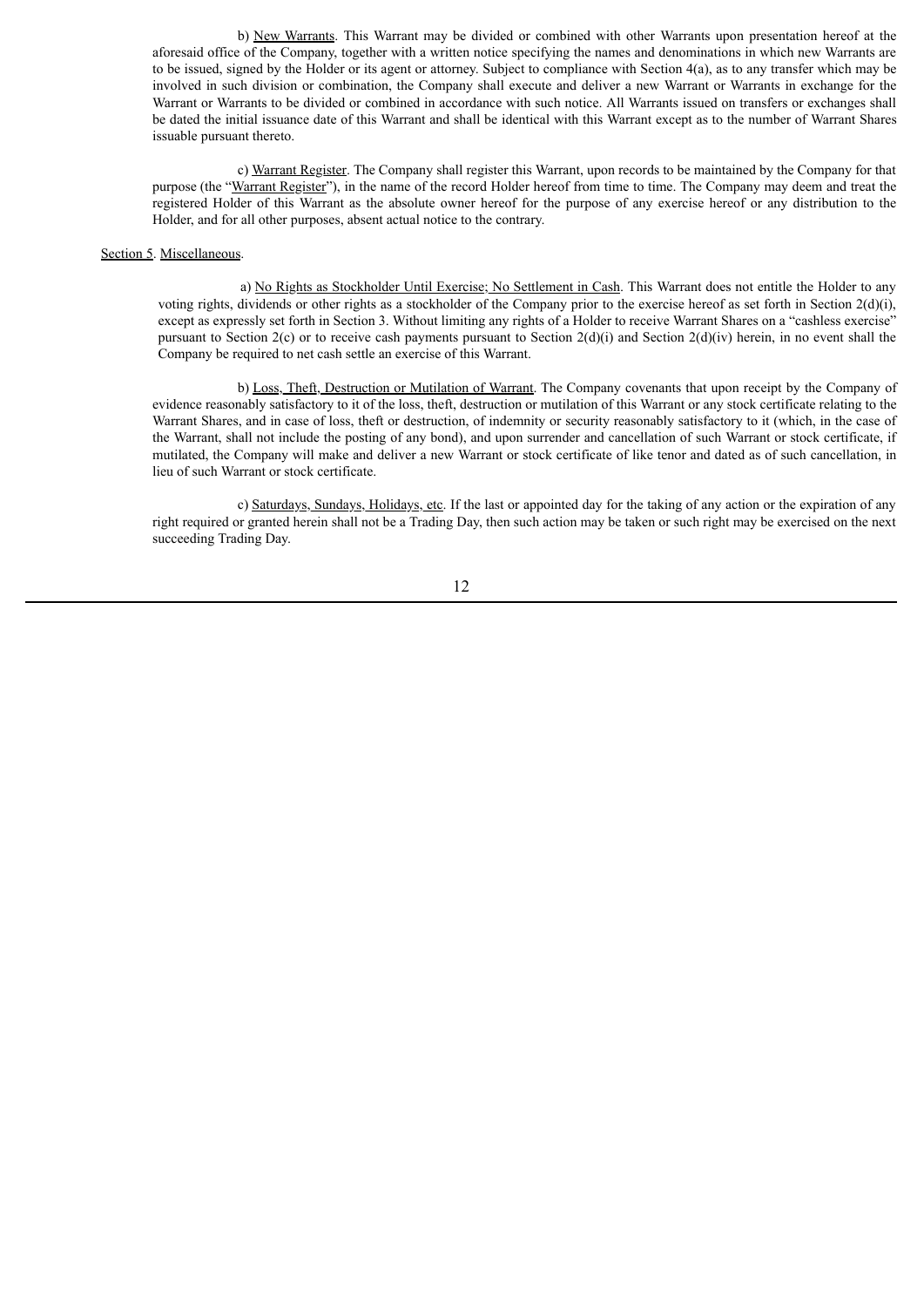d) Authorized Shares. The Company covenants that, during the period the Warrant is outstanding, it will reserve from its authorized and unissued Common Stock a sufficient number of shares to provide for the issuance of the Warrant Shares upon the exercise of any purchase rights under this Warrant. The Company further covenants that its issuance of this Warrant shall constitute full authority to its officers who are charged with the duty of issuing the necessary Warrant Shares upon the exercise of the purchase rights under this Warrant. The Company will take all such reasonable action as may be necessary to assure that such Warrant Shares may be issued as provided herein without violation of any applicable law or regulation, or of any requirements of the Trading Market upon which the Common Stock may be listed. The Company covenants that all Warrant Shares which may be issued upon the exercise of the purchase rights represented by this Warrant will, upon exercise of the purchase rights represented by this Warrant and payment for such Warrant Shares in accordance herewith, be duly authorized, validly issued, fully paid and nonassessable and free from all taxes, liens and charges created by the Company in respect of the issue thereof (other than taxes in respect of any transfer occurring contemporaneously with such issue).

Except and to the extent as waived or consented to by the Holder, the Company shall not by any action, including, without limitation, amending its certificate of incorporation or through any reorganization, transfer of assets, consolidation, merger, dissolution, issue or sale of securities or any other voluntary action, avoid or seek to avoid the observance or performance of any of the terms of this Warrant, but will at all times in good faith assist in the carrying out of all such terms and in the taking of all such actions as may be necessary or appropriate to protect the rights of Holder as set forth in this Warrant against impairment. Without limiting the generality of the foregoing, the Company will (i) not increase the par value of any Warrant Shares above the amount payable therefor upon such exercise immediately prior to such increase in par value, (ii) take all such action as may be necessary or appropriate in order that the Company may validly and legally issue fully paid and nonassessable Warrant Shares upon the exercise of this Warrant and (iii) use commercially reasonable efforts to obtain all such authorizations, exemptions or consents from any public regulatory body having jurisdiction thereof, as may be, necessary to enable the Company to perform its obligations under this Warrant.

Before taking any action which would result in an adjustment in the number of Warrant Shares for which this Warrant is exercisable or in the Exercise Price, the Company shall obtain all such authorizations or exemptions thereof, or consents thereto, as may be necessary from any public regulatory body or bodies having jurisdiction thereof.

e) Jurisdiction. All questions concerning the construction, validity, enforcement and interpretation of this Warrant shall be determined in accordance with the provisions of the Purchase Agreement.

f) Restrictions. The Holder acknowledges that the Warrant Shares acquired upon the exercise of this Warrant, if not registered, and the Holder does not utilize cashless exercise, will have restrictions upon resale imposed by state and federal securities laws.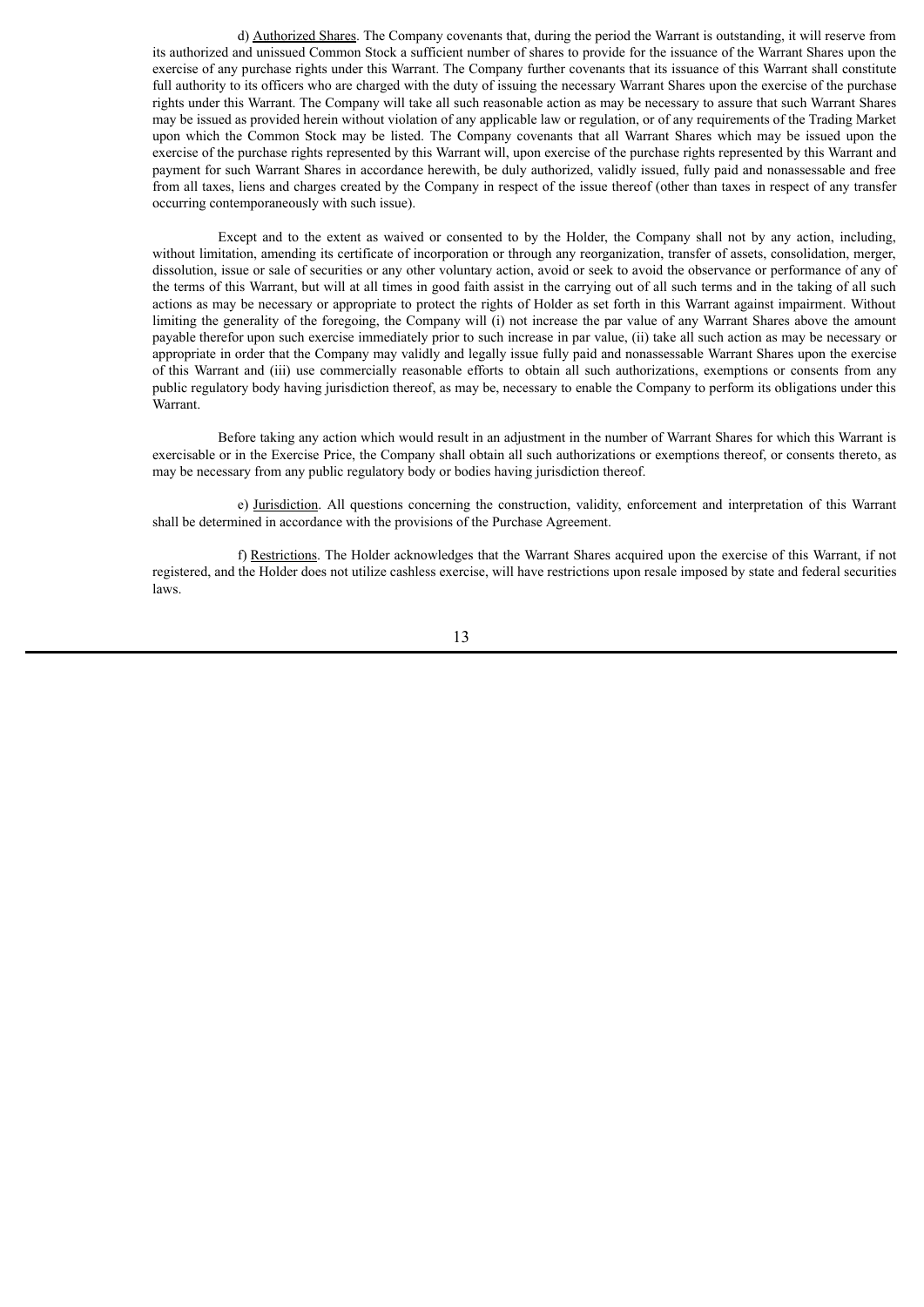g) Nonwaiver and Expenses. No course of dealing or any delay or failure to exercise any right hereunder on the part of Holder shall operate as a waiver of such right or otherwise prejudice the Holder's rights, powers or remedies. Without limiting any other provision of this Warrant or the Purchase Agreement, if the Company willfully and knowingly fails to comply with any provision of this Warrant, which results in any material damages to the Holder, the Company shall pay to the Holder such amounts as shall be sufficient to cover any costs and expenses including, but not limited to, reasonable attorneys' fees, including those of appellate proceedings, incurred by the Holder in collecting any amounts due pursuant hereto or in otherwise enforcing any of its rights, powers or remedies hereunder.

h) Notices. Any notice, request or other document required or permitted to be given or delivered to the Holder by the Company shall be delivered in accordance with the notice provisions of the Purchase Agreement.

i) Limitation of Liability. No provision hereof, in the absence of any affirmative action by the Holder to exercise this Warrant to purchase Warrant Shares, and no enumeration herein of the rights or privileges of the Holder, shall give rise to any liability of the Holder for the purchase price of any Common Stock or as a stockholder of the Company, whether such liability is asserted by the Company or by creditors of the Company.

j) Remedies. The Holder, in addition to being entitled to exercise all rights granted by law, including recovery of damages, will be entitled to specific performance of its rights under this Warrant. The Company agrees that monetary damages would not be adequate compensation for any loss incurred by reason of a breach by it of the provisions of this Warrant and hereby agrees to waive and not to assert the defense in any action for specific performance that a remedy at law would be adequate.

k) Successors and Assigns. Subject to applicable securities laws, this Warrant and the rights and obligations evidenced hereby shall inure to the benefit of and be binding upon the successors and permitted assigns of the Company and the successors and permitted assigns of Holder. The provisions of this Warrant are intended to be for the benefit of any Holder from time to time of this Warrant and shall be enforceable by the Holder or holder of Warrant Shares.

l) Amendment. This Warrant may be modified or amended or the provisions hereof waived with the written consent of the Company and the Holder.

m) Severability. Wherever possible, each provision of this Warrant shall be interpreted in such manner as to be effective and valid under applicable law, but if any provision of this Warrant shall be prohibited by or invalid under applicable law, such provision shall be ineffective to the extent of such prohibition or invalidity, without invalidating the remainder of such provisions or the remaining provisions of this Warrant.

n) Headings. The headings used in this Warrant are for the convenience of reference only and shall not, for any purpose, be deemed a part of this Warrant.

#### \*\*\*\*\*\*\*\*\*\*\*\*\*\*\*\*\*\*\*\*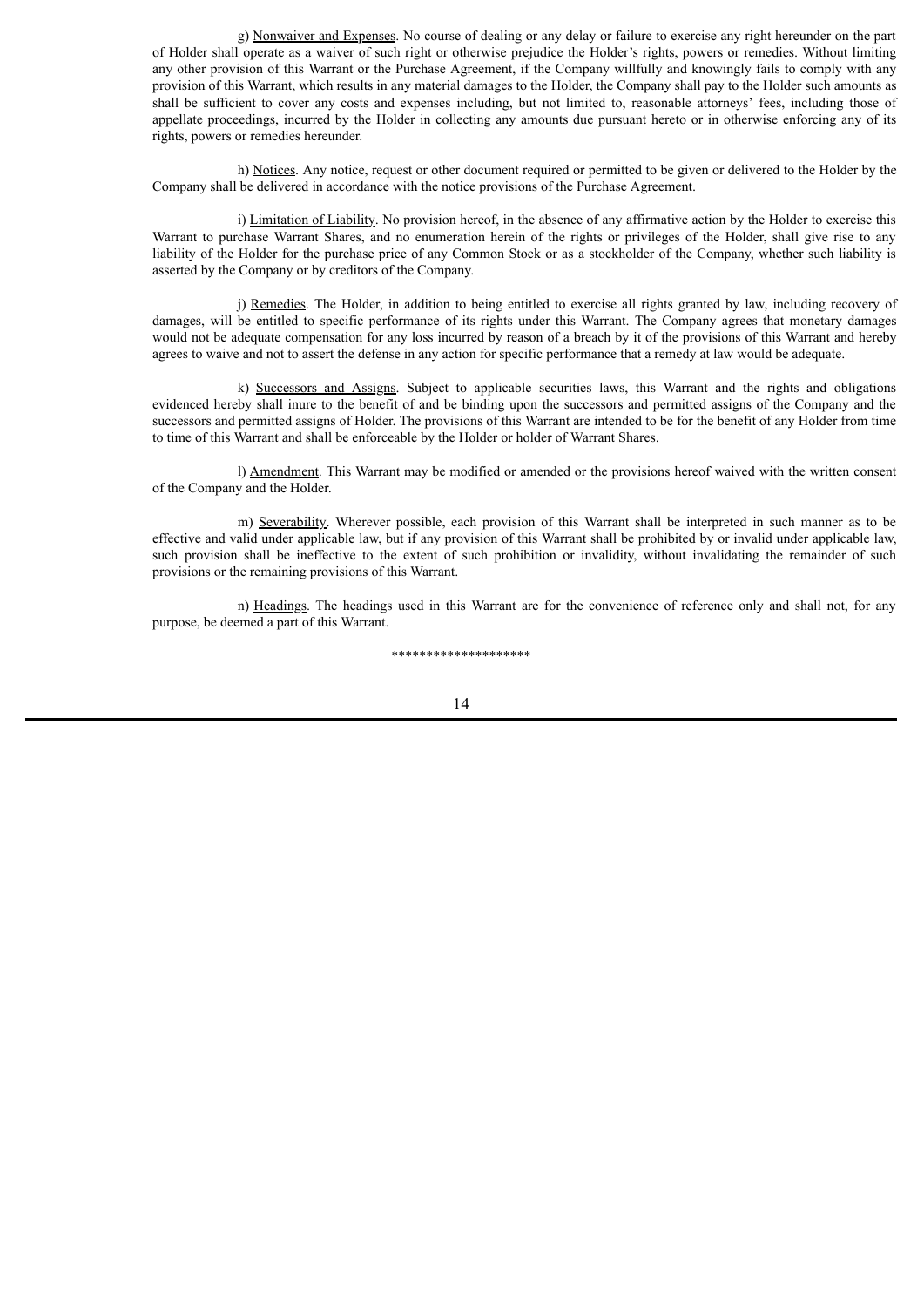*(Signature Page Follows)*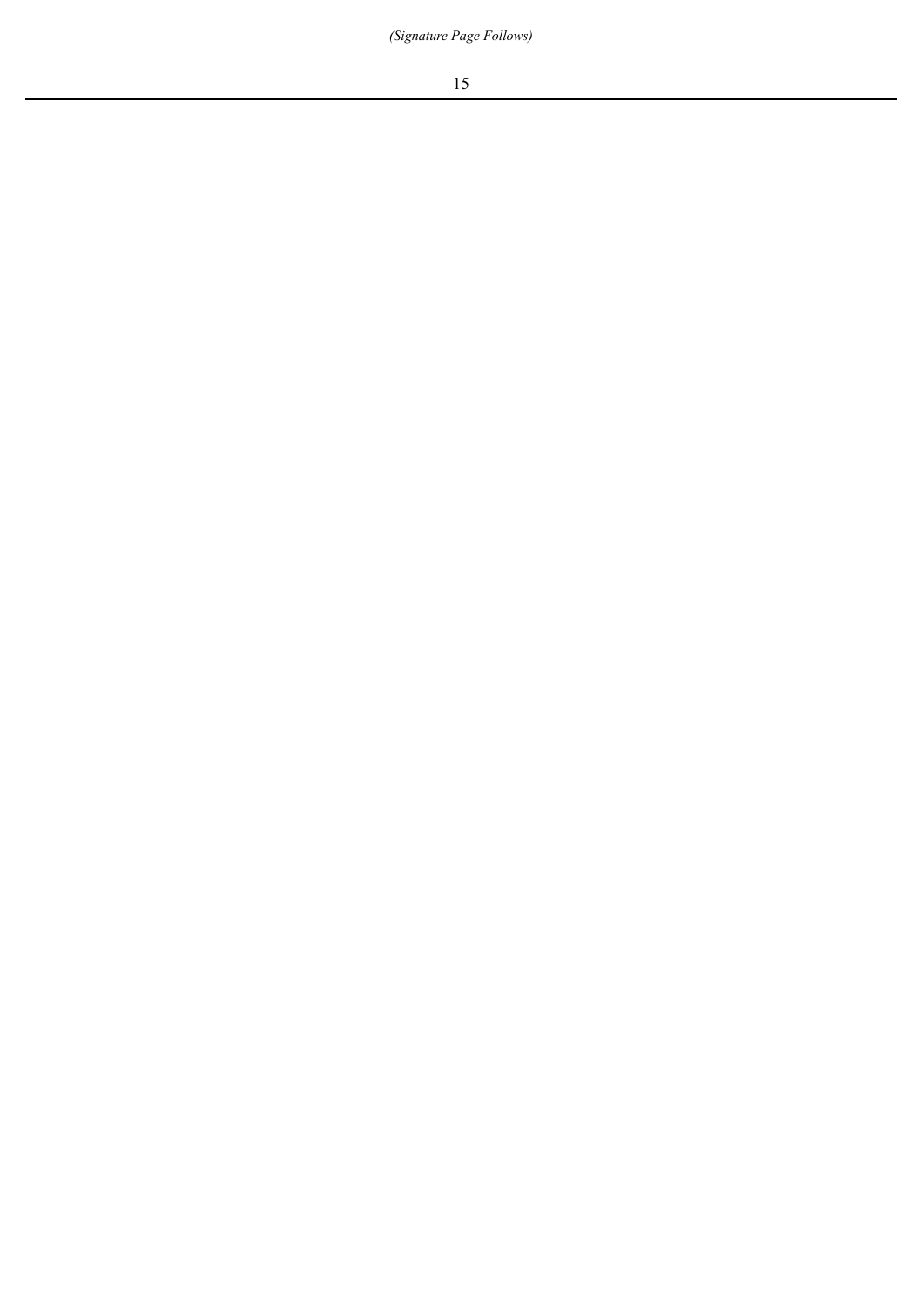IN WITNESS WHEREOF, the Company has caused this Warrant to be executed by its officer thereunto duly authorized as of the date first above indicated.

# **AQUESTIVE THERAPEUTICS, INC.**

| By:    |  |  |
|--------|--|--|
| Name:  |  |  |
| Title: |  |  |
|        |  |  |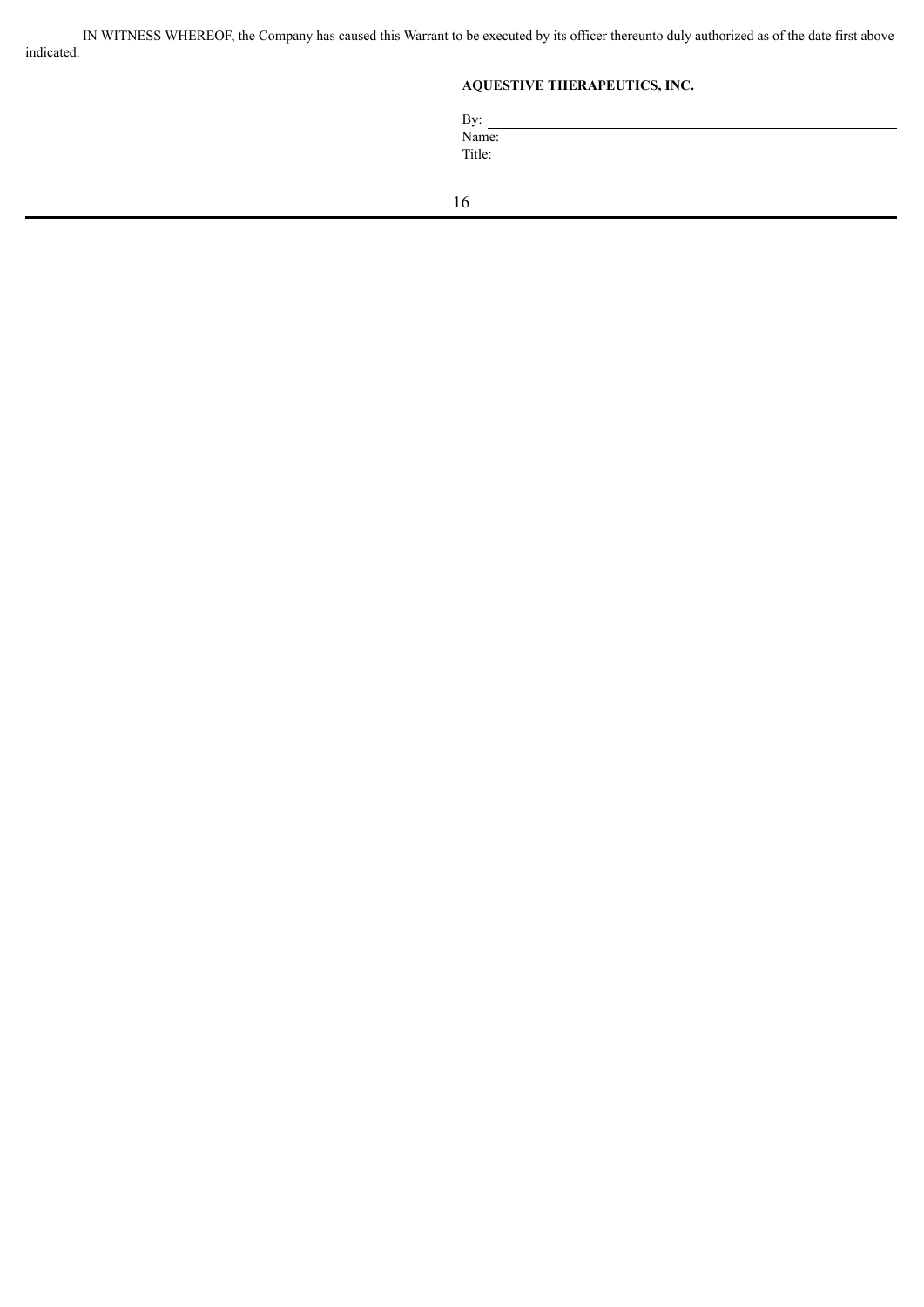#### **NOTICE OF EXERCISE**

# TO: AQUESTIVE THERAPEUTICS, INC.

(1) The undersigned hereby elects to purchase \_\_\_\_\_\_\_\_ Warrant Shares of the Company pursuant to the terms of the attached Warrant (only if exercised in full), and tenders herewith payment of the exercise price in full, together with all applicable transfer taxes, if any.

(2) Payment shall take the form of (check applicable box):

[] in lawful money of the United States; or

[ ] if permitted the cancellation of such number of Warrant Shares as is necessary, in accordance with the formula set forth in subsection 2(c), to exercise this Warrant with respect to the maximum number of Warrant Shares purchasable pursuant to the cashless exercise procedure set forth in subsection 2(c).

(3) Please issue said Warrant Shares in the name of the undersigned or in such other name as is specified below:

The Warrant Shares shall be delivered to the following DWAC Account Number:

[SIGNATURE OF HOLDER]

Name of Investing Entity:

*Signature of Authorized Signatory of Investing Entity*:

Name of Authorized Signatory:

Title of Authorized Signatory:

Date: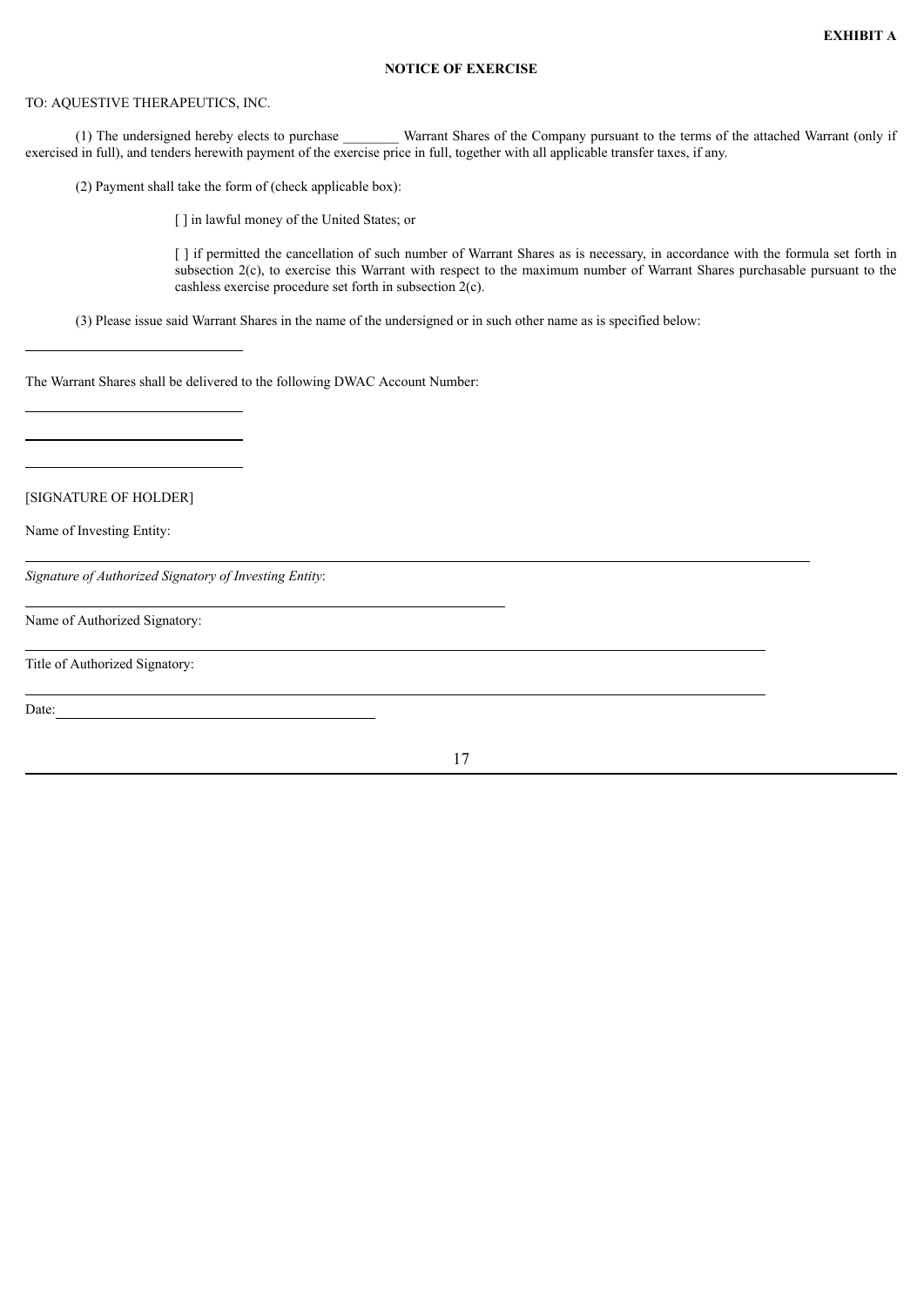# ASSIGNMENT FORM

(To assign the foregoing Warrant, execute this form and supply required information. Do not use this form to purchase shares.)

FOR VALUE RECEIVED, the foregoing Warrant and all rights evidenced thereby are hereby assigned to

| Name:                                                                                                                                                                                                                                                       |
|-------------------------------------------------------------------------------------------------------------------------------------------------------------------------------------------------------------------------------------------------------------|
| Address:<br>the control of the control of the control of the control of the control of the control of                                                                                                                                                       |
|                                                                                                                                                                                                                                                             |
| Phone Number:<br><u> 1989 - Andrea Station Barbara (h. 1989)</u>                                                                                                                                                                                            |
| Email Address:                                                                                                                                                                                                                                              |
| Dated:                                                                                                                                                                                                                                                      |
| Holder's Signature:<br><u> 1989 - Jan Stern Stern Stern Stern Stern Stern Stern Stern Stern Stern Stern Stern Stern Stern Stern Stern Stern Stern Stern Stern Stern Stern Stern Stern Stern Stern Stern Stern Stern Stern Stern Stern Stern Stern Stern</u> |
| Holder's Address:                                                                                                                                                                                                                                           |
|                                                                                                                                                                                                                                                             |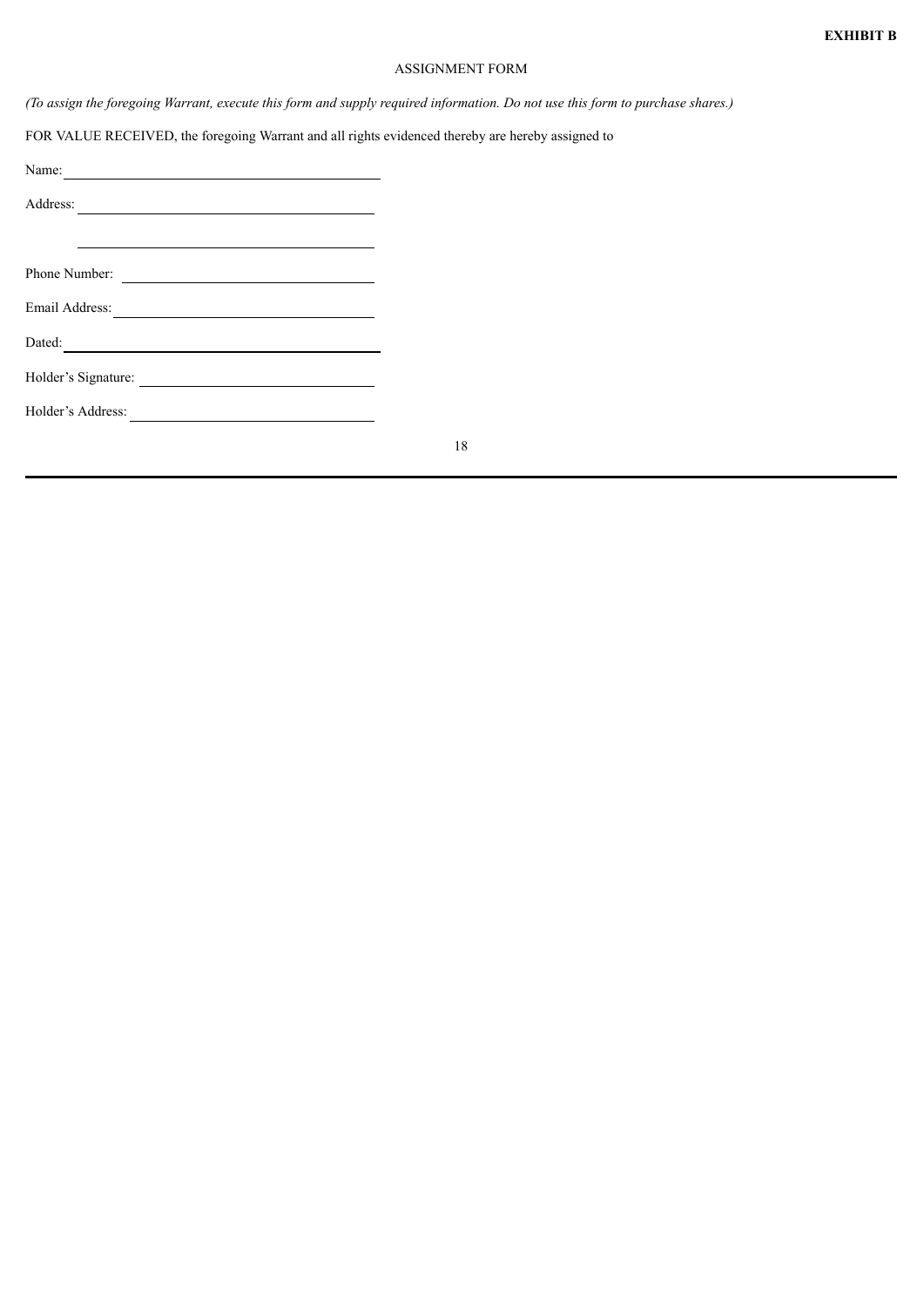1095 Avenue of the Americas New York, NY 10036-6797 +1 212 698 3500 Main +1 212 698 3599 Fax www.dechert.com



June 8, 2022

Aquestive Therapeutics, Inc. 30 Technology Drive Warren, NJ 07059

# Re: Prospectus Supplement to Registration Statement on Form S-3

Dear Ladies and Gentlemen:

We have acted as counsel to Aquestive Therapeutics, Inc., a Delaware corporation (the "Company"), in connection with the issuance and sale of (i) 4,850,000 shares (the "Shares") of the Company's common stock, par value \$0.001 per share ("Common Stock"), (ii) pre-funded warrants (the "Pre-Funded Warrants") to purchase up to 4,000,000 shares (the "Pre-Funded Warrant Shares") of Common Stock, and (iii) warrants (the "Common Stock Warrants") to purchase up to 8,850,000 shares of Common Stock (the "Common Stock Warrant Shares" and together with the Shares, the Pre-Funded Warrants, the Pre-Funded Warrant Shares and the Common Stock Warrants, the "Securities") pursuant to the Registration Statement on Form S-3 (File No. 333-254775) (the "Registration Statement"), which was originally filed with the U.S. Securities and Exchange Commission (the "Commission") under the Securities Act of 1933, as amended (the "Act"), on March 26, 2021, and was declared effective on April 5, 2021, and the related prospectus contained therein, dated April 5, 2021 (the "Base Prospectus"), and the prospectus supplement, dated June 8, 2022 (the "Prospectus Supplement," and, together with the Base Prospectus, the "Prospectus"). All of the Securities are to be sold by the Company as described in the Registration Statement and the Prospectus.

In connection with this opinion (this "Opinion"), we have examined originals or copies (in each case signed, certified or otherwise proven to our satisfaction to be genuine) of: (i) the Registration Statement and the Prospectus; (ii) the Company's Certificate of Incorporation, as filed with the Secretary of State of the State of Delaware on July 27, 2018 (as amended to date); (iii) the Company's Amended and Restated Bylaws effective as of June 27, 2018; (iv) the Purchase Agreements dated June 6, 2022 (the "Purchase Agreements") by and between the Company and each of the purchasers party thereto (the "Purchasers"); (v) the Pre-Funded Warrants; (vi) the Common Stock Warrants; (vii) resolutions of the board of directors of the Company, evidencing corporate action of the Company authorizing the issuance and sale of the Securities; and (viii) a certificate of an officer of the Company as to matters of fact material to this Opinion.

In our examination, we have assumed the genuineness of all signatures, the authenticity of all documents submitted to us as original documents, and the conformity to original documents of all documents submitted to us as copies, the legal capacity of natural persons who are signatories to the documents examined by us and the legal power and authority of all persons signing on behalf of parties (other than the Company) to all documents.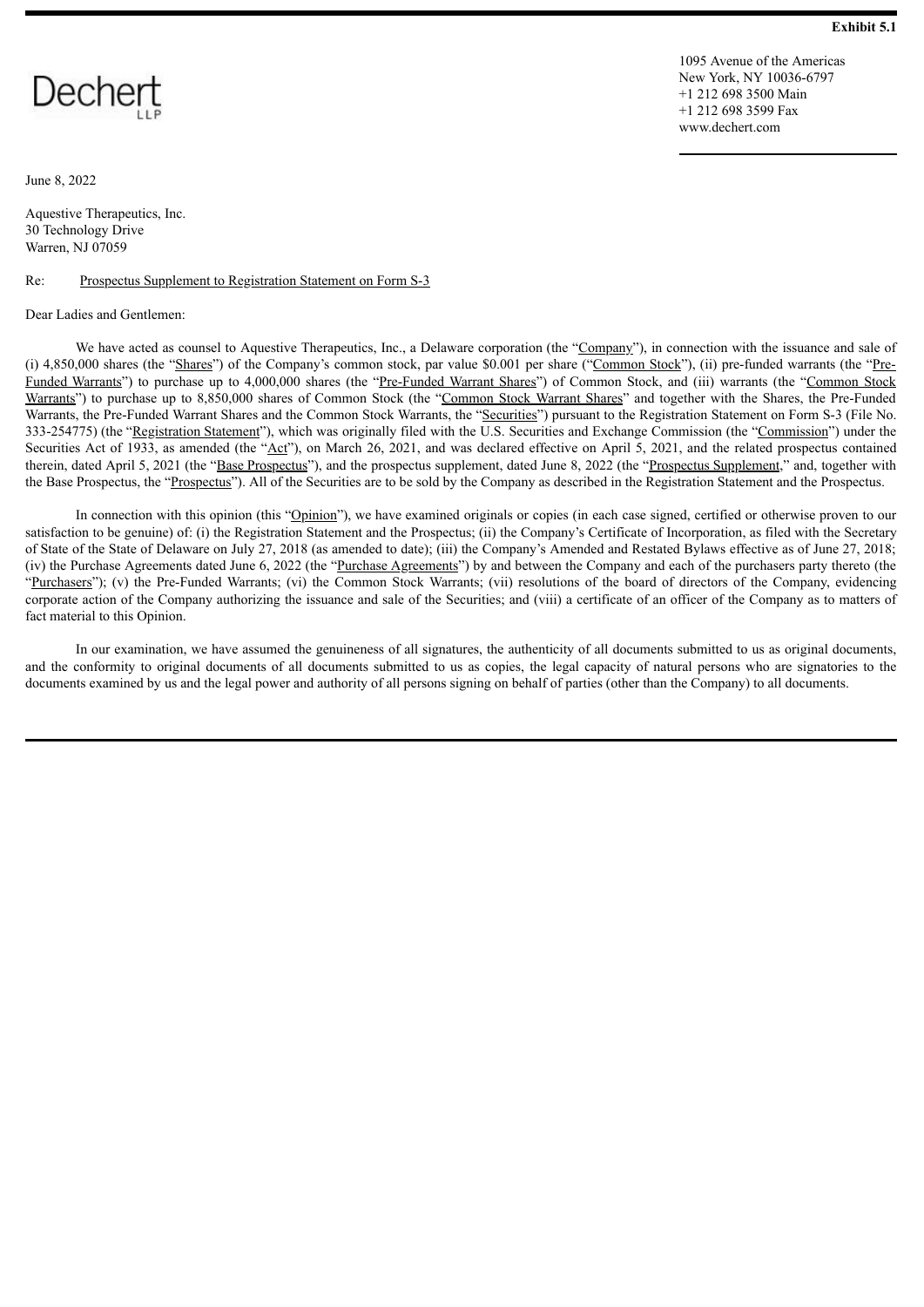We have further assumed that the Securities will be issued and sold in the manner stated in the Registration Statement and the Prospectus, and in compliance with the applicable provisions of the Act and the rules and regulations of the Commission thereunder and the securities or blue sky laws of various states and the terms and conditions of the Purchase Agreements.

Our opinions set forth herein are based solely upon the laws of the State of New York and the General Corporation Law of the State of Delaware as in effect on the date hereof, and we express no opinion with respect to any other laws, rules or regulations (including, without limitation, the application of the securities or "Blue Sky" laws of any state to the offer and/or sale of the Securities).

Based upon and subject to the foregoing, we are of the opinion that, as of the date hereof, (i) the Securities have been duly authorized for issuance by the Company, (ii) the Shares, when duly registered on the books of the transfer agent and registrar in the name and on behalf of the purchasers and when issued and sold by the Company and delivered against payment therefor in accordance with the terms of the Purchase Agreements, will be validly issued, fully paid and non-assessable, (iii) the Pre-Funded Warrants and the Common Stock Warrants, when issued and sold by the Company and delivered against payment therefor in accordance with the terms of the Purchase Agreements, such Pre-Funded Warrants and Common Stock Warrants will be valid and binding obligations of the Company, enforceable against the Company in accordance with their terms, and (iv) the Pre-Funded Warrant Shares and the Common Stock Warrant Shares, when duly registered on the books of the transfer agent and registrar in the name and on behalf of the holders and when issued and delivered by the Company upon exercise and payment of the exercise price of the Pre-Funded Warrants and the Common Stock Warrants, respectively, will be validly issued, fully paid and non-assessable.

We hereby consent to the filing of this Opinion as an exhibit to the Company's Current Report on Form 8-K filed with the Commission on June 8, 2022 and as an exhibit to any application under the securities or other laws of any state of the United States which relate to the offer and sale of the Securities. We further consent to the use of our name under the heading "Legal Matters" in the Prospectus Supplement related to the Registration Statement. In giving such consent, we do not admit hereby that we come within the category of persons whose consent is required under Section 7 of the Act, or the rules and regulations of the Commission thereunder.

This Opinion is furnished to you in connection with the closing of the offer and sale of the Securities and is not to be used, circulated, quoted or otherwise relied upon for any other purpose, except as expressly provided in the preceding paragraph. This Opinion is furnished as of the date hereof and we disclaim any undertaking to update this Opinion after the date hereof or to advise you of any subsequent changes of the facts stated or assumed herein or of any subsequent changes in applicable law.

> Very truly yours, /s/ Dechert LLP

Dechert LLP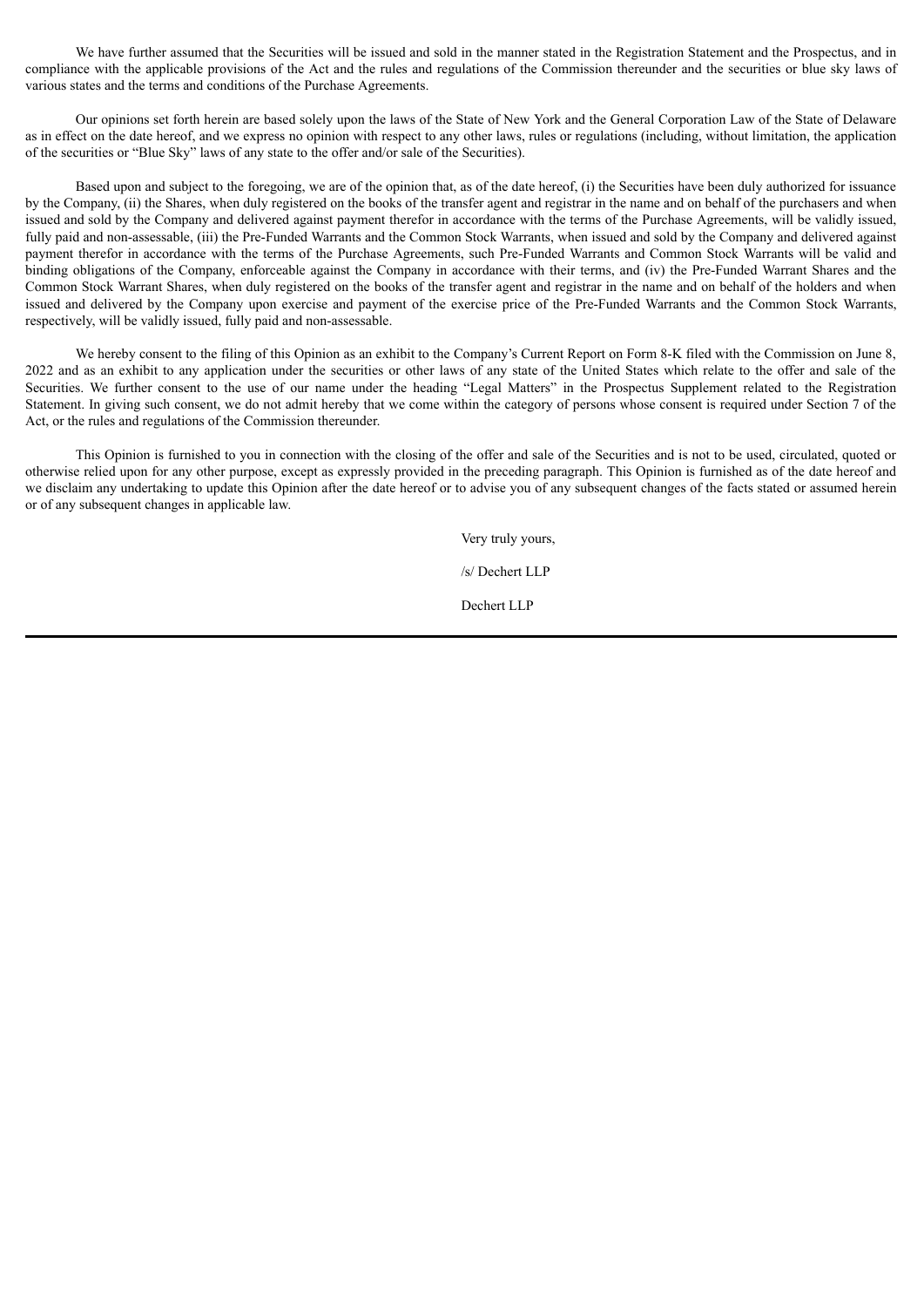# **SECURITIES PURCHASE AGREEMENT**

This Securities Purchase Agreement (this "Agreement") is dated as of June 6, 2022, between Aquestive Therapeutics, Inc., a corporation incorporated under the laws of the state of Delaware (the "Company"), and each purchaser identified on the signature pages hereto (each, including its successors and assigns, a "Purchaser" and collectively the "Purchasers").

WHEREAS, subject to the terms and conditions set forth in this Agreement and pursuant to an effective registration statement under the Securities Act (as defined below), the Company desires to issue and sell to each Purchaser, and each Purchaser, severally and not jointly, desires to purchase from the Company, securities of the Company as more fully described in this Agreement.

NOW, THEREFORE, IN CONSIDERATION of the mutual covenants contained in this Agreement, and for other good and valuable consideration the receipt and adequacy of which are hereby acknowledged, the Company and each Purchaser agree as follows:

#### **ARTICLE I. DEFINITIONS**

1.1 Definitions. In addition to the terms defined elsewhere in this Agreement, for all purposes of this Agreement, the following terms have the meanings set forth in this Section 1.1:

"Acquiring Person" shall have the meaning ascribed to such term in Section 4.5.

"Action" shall have the meaning ascribed to such term in Section 3.1(j).

"Affiliate" means any Person that, directly or indirectly through one or more intermediaries, controls or is controlled by or is under common control with a Person as such terms are used in and construed under Rule 405 under the Securities Act.

"Board of Directors" means the board of directors of the Company.

"Blank Rome" means Blank Rome LLP, counsel to the Placement Agent, with offices located at 1271 Avenue of the Americas, New York, New York 10020.

"Business Day" means any day other than Saturday, Sunday or other day on which commercial banks in The City of New York are authorized or required by law to remain closed; provided, however, for clarification, commercial banks shall not be deemed to be authorized or required by law to remain closed due to "stay at home", "shelter-in-place", "non-essential employee" or any other similar orders or restrictions or the closure of any physical branch locations at the direction of any governmental authority so long as the electronic funds transfer systems (including for wire transfers) of commercial banks in The City of New York generally are open for use by customers on such day.

"Closing" means the closing of the purchase and sale of the Securities pursuant to Section 2.1.

"Closing Date" means the Trading Day on which all of the Transaction Documents have been executed and delivered by the applicable parties thereto, and all conditions precedent to (i) the Purchasers' obligations to pay the Subscription Amount and (ii) the Company's obligations to deliver the Securities, in each case, have been satisfied or waived, but in no event later than the second (2nd) Trading Day following the date hereof.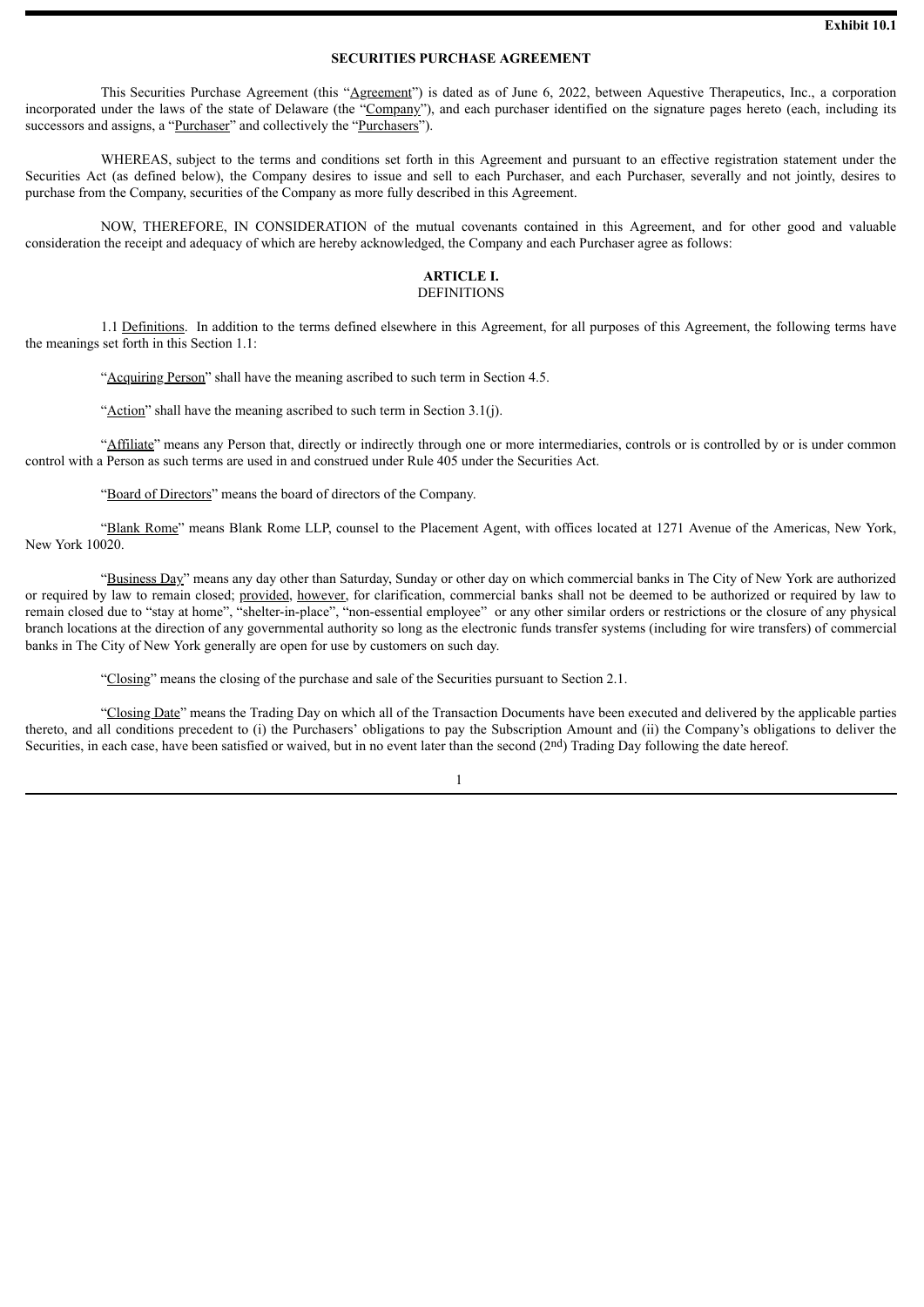"Commission" means the United States Securities and Exchange Commission.

"Common Stock" means the common stock of the Company, par value \$0.001 per share, and any other class of securities into which such securities may hereafter be reclassified or changed.

"Common Stock Equivalents" means any securities of the Company or the Subsidiaries which would entitle the holder thereof to acquire at any time Common Stock, including, without limitation, any debt, preferred stock, right, option, warrant or other instrument that is at any time convertible into or exercisable or exchangeable for, or otherwise entitles the holder thereof to receive, Common Stock.

"Common Warrant Shares" means the shares of Common Stock issuable upon exercise of the Common Warrants.

"Common Warrants" means, collectively, the Common Stock purchase warrants delivered to the Purchasers at the Closing in accordance with Section 2.2(a) hereof, which Warrants shall be exercisable beginning on the six (6) month anniversary of the Closing Date and have a term of exercise equal to five (5) years from the Closing Date, in the form of Exhibit A attached hereto.

"Company Counsel" means Dechert LLP, with offices located at 1095 Avenue of the Americas, New York, New York 10036.

"Disclosure Schedules" means the Disclosure Schedules of the Company delivered concurrently herewith.

"Disclosure Time" means, (i) if this Agreement is signed on a day that is not a Trading Day or after 9:00 a.m. (New York City time) and before midnight (New York City time) on any Trading Day, 9:01 a.m. (New York City time) on the Trading Day immediately following the date hereof, unless otherwise instructed as to an earlier time by the Placement Agent, and (ii) if this Agreement is signed between midnight (New York City time) and 9:00 a.m. (New York City time) on any Trading Day, no later than 9:01 a.m. (New York City time) on the date hereof, unless otherwise instructed as to an earlier time by the Placement Agent.

"EMA" shall have the meaning ascribed to such term in Section 3.1(hh).

"Evaluation Date" shall have the meaning ascribed to such term in Section 3.1(s).

"Exchange Act" means the Securities Exchange Act of 1934, as amended, and the rules and regulations promulgated thereunder.

"Exempt Issuance" means the issuance of (a) shares of Common Stock or options to employees, officers, directors or consultants of the Company pursuant to any stock or option plan duly adopted for such purpose, by a majority of the non-employee members of the Board of Directors or a majority of the members of a committee of non-employee directors established for such purpose for services rendered to the Company, (b) securities upon the exercise or exchange of or conversion of any Securities issued hereunder, and/or other securities exercisable or exchangeable for or convertible into shares of Common Stock issued and outstanding on the date of this Agreement, provided that such securities have not been amended since the date of this Agreement to increase the number of such securities or to decrease the exercise price, exchange price or conversion price of such securities (other than in connection with stock splits or combinations) or to extend the term of such securities, and (c) securities issued pursuant to acquisitions or strategic transactions approved by a majority of the disinterested directors of the Company, provided that such securities are issued as "restricted securities" (as defined in Rule 144) and carry no registration rights that require or permit the filing of any registration statement in connection therewith during the prohibition period in Section 4.12(a) herein, and provided that any such issuance shall only be to a Person (or to the equityholders of a Person) which is, itself or through its subsidiaries, an operating company or an owner of an asset in a business synergistic with the business of the Company and shall provide to the Company additional benefits in addition to the investment of funds, but shall not include a transaction in which the Company is issuing securities primarily for the purpose of raising capital or to an entity whose primary business is investing in securities.

 $\overline{2}$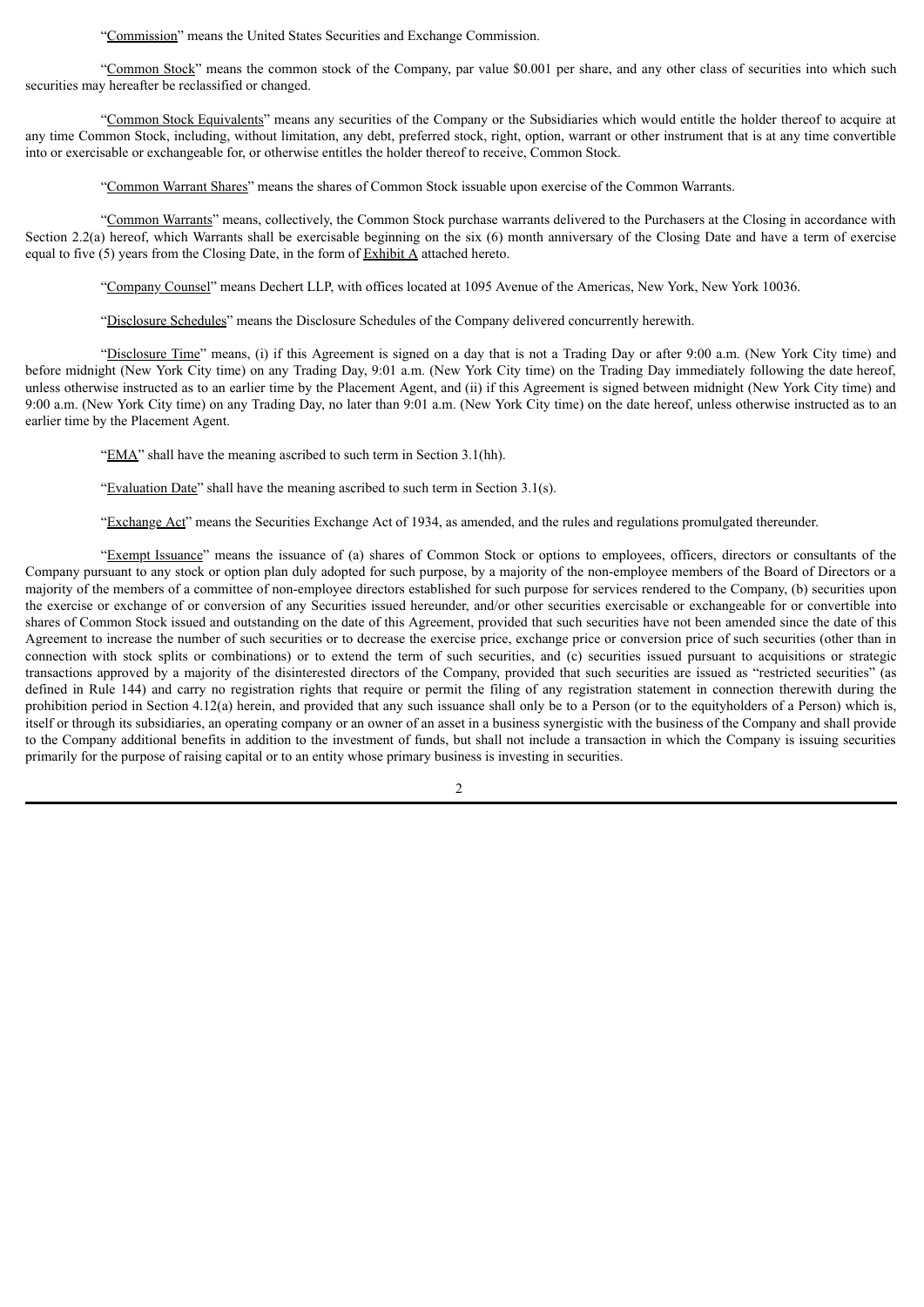"FCPA" means the Foreign Corrupt Practices Act of 1977, as amended.

"FDA" shall have the meaning ascribed to such term in Section 3.1(hh).

"FDCA" shall have the meaning ascribed to such term in Section 3.1(hh).

"GAAP" shall have the meaning ascribed to such term in Section 3.1(h).

"Indebtedness" shall have the meaning ascribed to such term in Section 3.1(aa).

"Intellectual Property Rights" shall have the meaning ascribed to such term in Section 3.1(p).

"Liens" means a lien, charge, pledge, security interest, encumbrance, right of first refusal, preemptive right or other restriction.

"Lock-Up Agreement" means the Lock-Up Agreement, dated as of the date hereof, by and among the Company and the directors and officers of the Company, in the form of Exhibit C attached hereto.

"Material Adverse Effect" shall have the meaning assigned to such term in Section 3.1(b).

"Material Permits" shall have the meaning ascribed to such term in Section 3.1(n).

"Per Share Purchase Price" equals [**\$0.96][\$1.09]**, subject to adjustment for reverse and forward stock splits, stock dividends, stock combinations and other similar transactions of the Common Stock that occur after the date of this Agreement, provided that the purchase price per Pre-Funded Warrant shall be the Per Share Purchase Price minus \$0.0001.

"Person" means an individual or corporation, partnership, trust, incorporated or unincorporated association, joint venture, limited liability company, joint stock company, government (or an agency or subdivision thereof) or other entity of any kind.

"Placement Agent" means A.G.P./Alliance Global Partners.

"Placement Agency Agreement" means that certain placement agent agreement dated as of the date hereof between the Company and the Placement Agent.

"Pre-Funded Warrant Shares" means the shares of Common Stock issuable upon exercise of the Pre-Funded Warrants.

"Pre-Funded Warrants" means, collectively, the Pre-Funded Common Stock purchase warrants delivered to the Purchasers at the Closing in accordance with Section 2.2(a) hereof, which Pre-Funded Warrants shall be exercisable immediately and shall expire when exercised in full, in the form of Exhibit B attached hereto.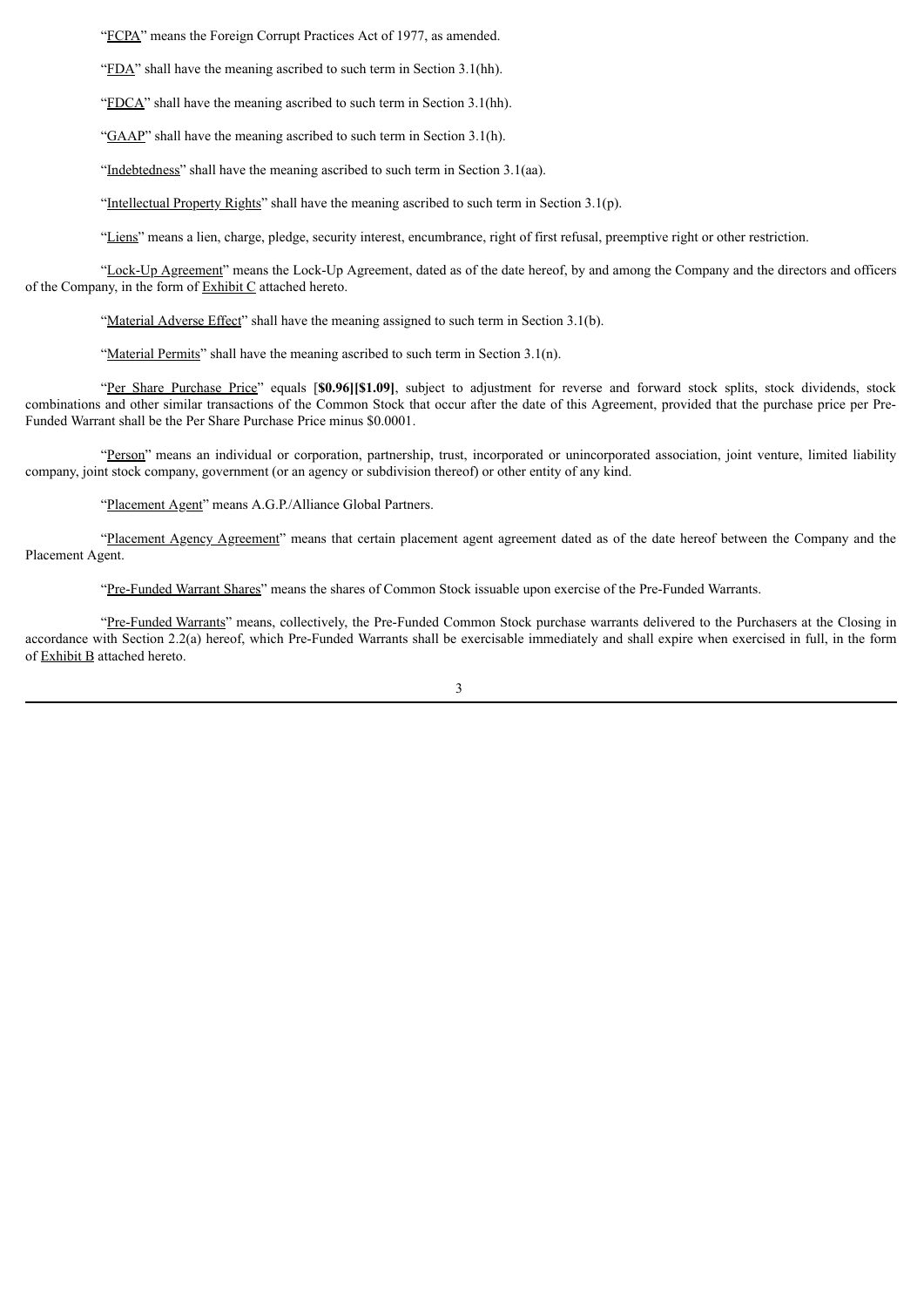"Proceeding" means an action, claim, suit, investigation or proceeding (including, without limitation, an informal investigation or partial proceeding, such as a deposition), whether commenced or threatened.

"Prospectus" means the final prospectus filed for the Registration Statement, including the information incorporated by reference therein.

"Prospectus Supplement" means the supplement to the Prospectus complying with Rule 424(b) of the Securities Act that is filed with the Commission, including the information incorporated by reference therein, and delivered by the Company to each Purchaser at the Closing.

"Purchaser Party" shall have the meaning ascribed to such term in Section 4.8.

"Registration Statement" means the effective registration statement with Commission (File No. 333-254775), including the information incorporated by reference therein, which registers the sale of the Shares, the Warrants and the Warrant Shares to the Purchasers.

"Required Approvals" shall have the meaning ascribed to such term in Section 3.1(e).

"Rule 144" means Rule 144 promulgated by the Commission pursuant to the Securities Act, as such Rule may be amended or interpreted from time to time, or any similar rule or regulation hereafter adopted by the Commission having substantially the same purpose and effect as such Rule.

"Rule 424" means Rule 424 promulgated by the Commission pursuant to the Securities Act, as such Rule may be amended or interpreted from time to time, or any similar rule or regulation hereafter adopted by the Commission having substantially the same purpose and effect as such Rule.

"SEC Reports" shall have the meaning ascribed to such term in Section 3.1(h).

"Securities" means the Shares, the Warrants and the Warrant Shares.

"Securities Act" means the Securities Act of 1933, as amended, and the rules and regulations promulgated thereunder.

"Shares" means the shares of Common Stock issued or issuable to each Purchaser pursuant to this Agreement.

"Short Sales" means all "short sales" as defined in Rule 200 of Regulation SHO under the Exchange Act (but shall not be deemed to include locating and/or borrowing shares of Common Stock).

"Subscription Amount" means, as to each Purchaser, the aggregate amount to be paid for Shares and Warrants purchased hereunder as specified below such Purchaser's name on the signature page of this Agreement and next to the heading "Subscription Amount," in United States dollars and in immediately available funds (minus, if applicable, a Purchaser's aggregate exercise price of the Pre-Funded Warrants, which amounts shall be paid as and when such Pre-Funded Warrants are exercised for cash).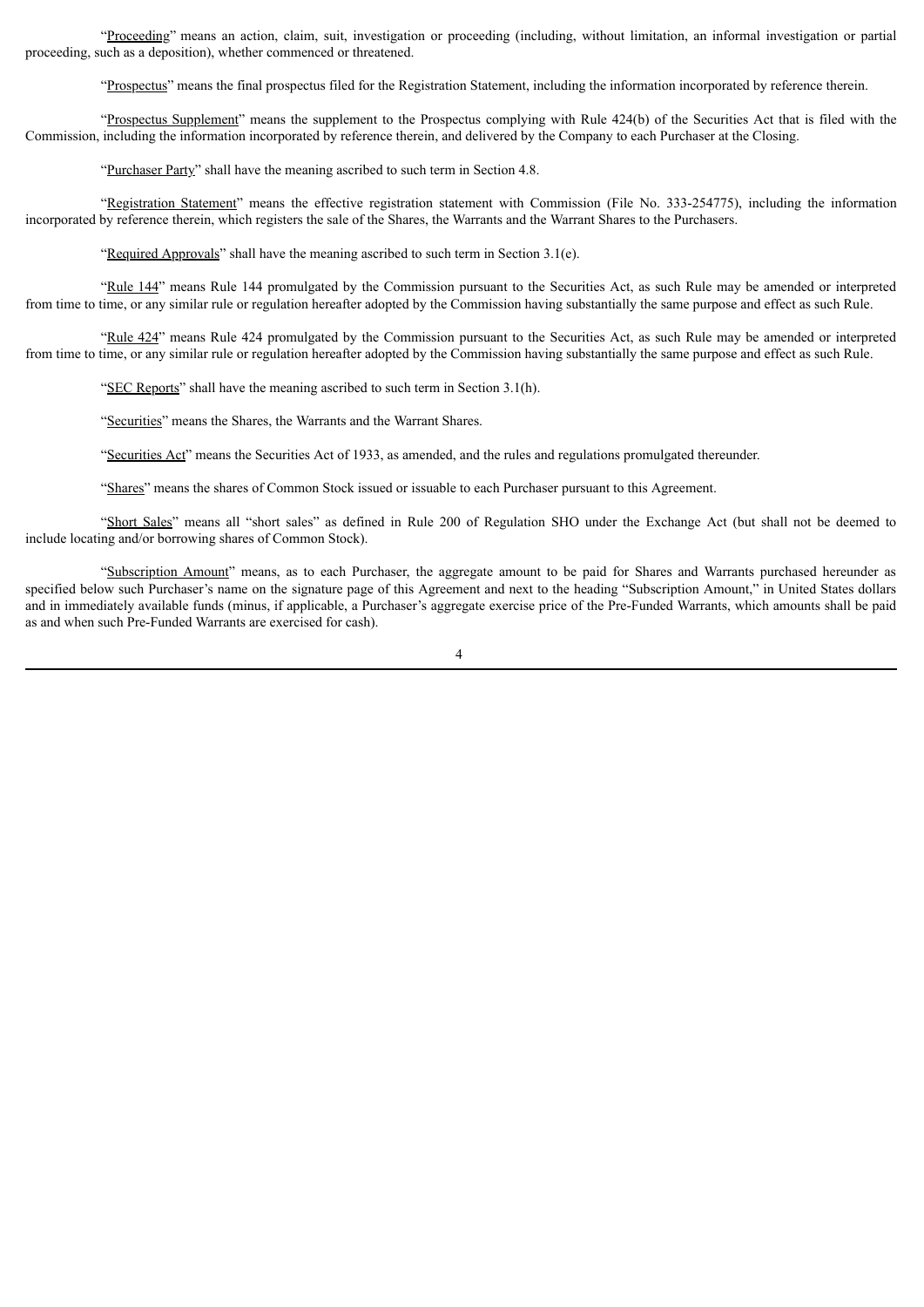"Subsidiary" means any subsidiary of the Company as set forth in the SEC Reports, and shall, where applicable, also include any direct or indirect subsidiary of the Company formed or acquired after the date hereof.

"Trading Day" means a day on which the principal Trading Market is open for trading.

"Trading Market" means any of the following markets or exchanges on which the Common Stock is listed or quoted for trading on the date in question: the NYSE American, the Nasdaq Capital Market, the Nasdaq Global Market, the Nasdaq Global Select Market or the New York Stock Exchange (or any successors to any of the foregoing).

"Transaction Documents" means this Agreement, the Lock-Up Agreement, the Warrants, the Placement Agency Agreement, all exhibits and schedules thereto and hereto and any other documents or agreements executed in connection with the transactions contemplated hereunder.

"Transfer Agent" means Computershare Trust Company, Inc., the current transfer agent of the Company, located at 1290 Avenue of the Americas, 9th Floor, New York, New York 10104, and any successor transfer agent of the Company.

"Variable Rate Transaction" shall have the meaning ascribed to such term in Section 4.12(b).

"Warrants" means, collectively, the Common Warrants and the Pre-Funded Warrants.

"Warrant Shares" means the shares of Common Stock issuable upon exercise of the Warrants.

# **ARTICLE II.**

# PURCHASE AND SALE

2.1 Closing. On the Closing Date, upon the terms and subject to the conditions set forth herein, substantially concurrent with the execution and delivery of this Agreement by the parties hereto, the Company agrees to sell, and the Purchasers, severally and not jointly, agree to purchase, up to an aggregate of \$8.5 million of Shares and Warrants; provided, however, that, to the extent that a Purchaser determines, in its sole discretion, that such Purchaser (together with such Purchaser's Affiliates, and any Person acting as a group together with such purchaser or any of such Purchaser's Affiliates) would beneficially own in excess of the Beneficial Ownership Limitation, or as such Purchaser may otherwise choose, in lieu of purchasing Shares such Purchaser may elect to purchase Pre-Funded Warrants in lieu of Shares in such manner to result in the same aggregate purchase price being paid by such Purchaser to the Company. The "Beneficial Ownership Limitation" shall be 4.99% (or, at the election of the Purchaser at Closing, 9.99%) of the number of shares of the Common Stock outstanding immediately after giving effect to the issuance of the Securities on the Closing Date. Each Purchaser's Subscription Amount as set forth on the signature page hereto executed by such Purchaser shall be made available for "Delivery Versus Payment" settlement with the Company or its designee. The Company shall deliver to each Purchaser its respective Shares and Warrants as determined pursuant to Section 2.2(a), and the Company and each Purchaser shall deliver the other items set forth in Section 2.2 deliverable at the Closing. Upon satisfaction of the covenants and conditions set forth in Sections 2.2 and 2.3, the Closing shall occur at the offices of Blank Rome or such other location as the parties shall mutually agree. Unless otherwise directed by the Placement Agent, settlement of the Shares shall occur via "Delivery Versus Payment" ("DVP") (i.e., on the Closing Date, the Company shall issue the Shares registered in the Purchasers' names and addresses and released by the Transfer Agent directly to the account(s) at the Placement Agent identified by each Purchaser; upon receipt of such Shares, the Placement Agent shall promptly electronically deliver such Shares to the applicable Purchaser, and payment therefor shall be made by the Placement Agent (or its clearing firm) by wire transfer to the Company). Notwithstanding anything herein to the contrary, if at any time on or after the time of execution of this Agreement by the Company and an applicable Purchaser, through, and including the time immediately prior to the Closing (the "Pre-Settlement Period"), such Purchaser sells to any Person all, or any portion, of the Shares to be issued hereunder to such Purchaser at the Closing (collectively, the "Pre-Settlement Shares"), such Purchaser shall, automatically hereunder (without any additional required actions by such Purchaser or the Company), be deemed to be unconditionally bound to purchase, such Pre-Settlement Shares to such Purchaser at the Closing; provided, that the Company shall not be required to deliver any Pre-Settlement Shares to such Purchaser prior to the Company's receipt of the purchase price of such Pre-Settlement Shares hereunder; and provided further that the Company hereby acknowledges and agrees that the forgoing shall not constitute a representation or covenant by such Purchaser as to whether or not during the Pre-Settlement Period such Purchaser shall sell any shares of Common Stock to any Person and that any such decision to sell any shares of Common Stock by such Purchaser shall solely be made at the time such Purchaser elects to effect any such sale, if any. Notwithstanding the foregoing, with respect to any Notice(s) of Exercise (as defined in the Pre-Funded Warrants) delivered on or prior to 12:00 p.m. (New York City time) on the Closing Date, which may be delivered at any time after the time of execution of the this Agreement, the Company agrees to deliver the Warrant Shares subject to such notice(s) by 4:00 p.m. (New York City time) on the Closing Date and the Closing Date shall be the Warrant Share Delivery Date (as defined in the Pre-Funded Warrants) for purposes hereunder.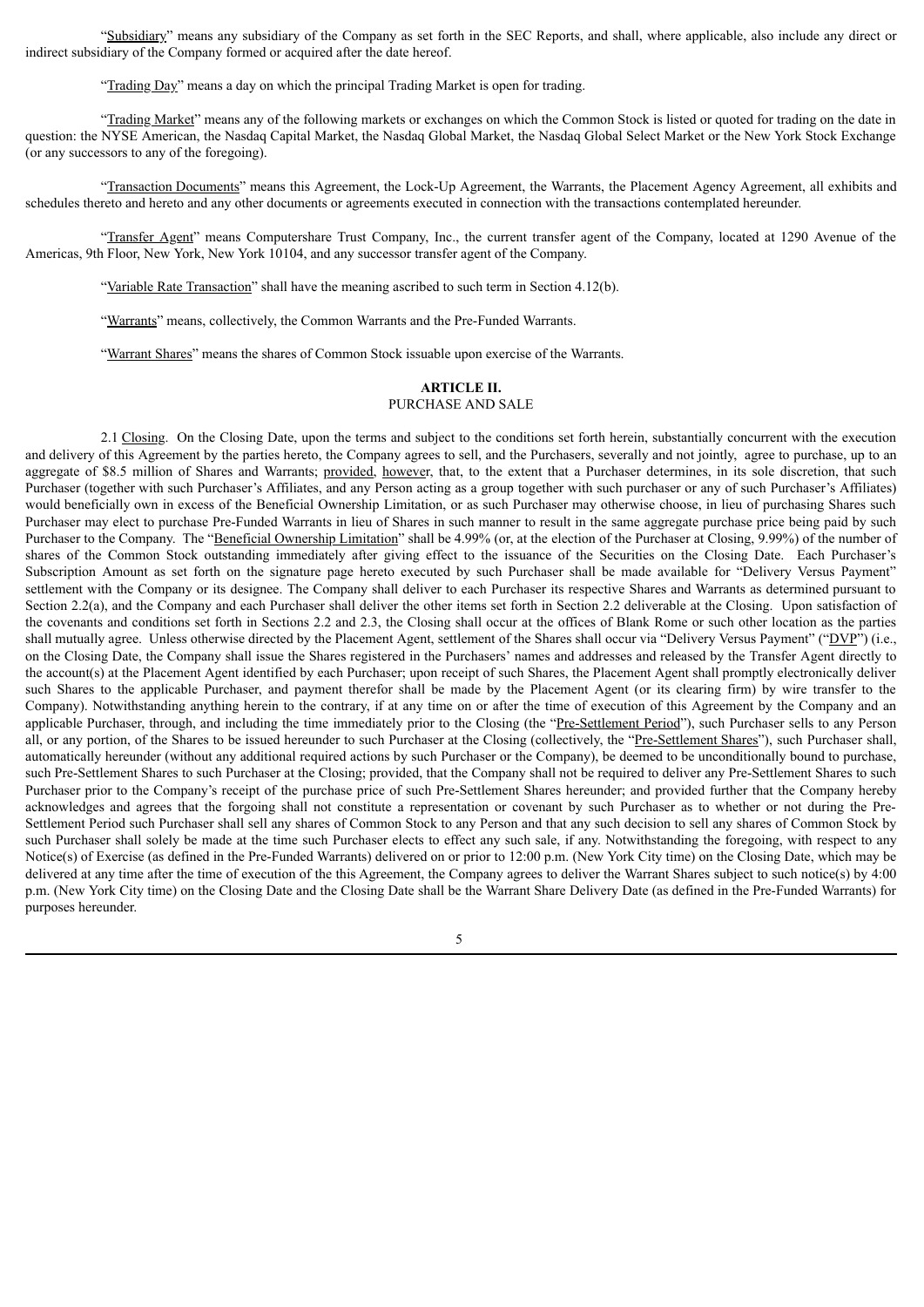#### 2.2 Deliveries.

(a) On or prior to the Closing Date (except as indicated below), the Company shall deliver or cause to be delivered to each Purchaser the following:

(i) this Agreement duly executed by the Company;

(ii) a legal opinion of Company Counsel in form and substance reasonably satisfactory to the Purchasers and the Placement Agent;

(iii) subject to the last sentence of Section 2.1, the Company shall have provided each Purchaser with the Company's wire instructions, on Company letterhead and executed by the Company's Chief Executive Officer or Chief Financial Officer;

(iv) subject to Section 2.1, a copy of the irrevocable instructions to the Transfer Agent instructing the Transfer Agent to deliver on an expedited basis via The Depository Trust Company Deposit or Withdrawal at Custodian system ("DWAC") Shares equal to such Purchaser's Subscription Amount divided by the Per Share Purchase Price, registered in the name of such Purchaser;

(v) a Warrant registered in the name of such Purchaser to purchase up to a number of shares of Common Stock equal to 100% of such Purchaser's Shares, with an exercise price equal to \$0.96 per share, subject to adjustment therein;

(vi) for each Purchaser of Pre-Funded Warrants pursuant to Section 2.1, a Pre-Funded Warrant registered in the name of such Purchaser to purchase up to a number of shares of Common Stock equal to the portion of such Purchaser's Subscription Amount applicable to Pre-Funded Warrant divided by the Per Share Purchase Price minus \$0.0001, with an exercise price equal to \$0.0001, but can be less than par value, subject to adjustment therein;

(vii) an Officer's Certificate, in form and substance satisfactory to the Purchasers;

(viii) a Secretary's Certificate, in form and substance satisfactory to the Purchasers;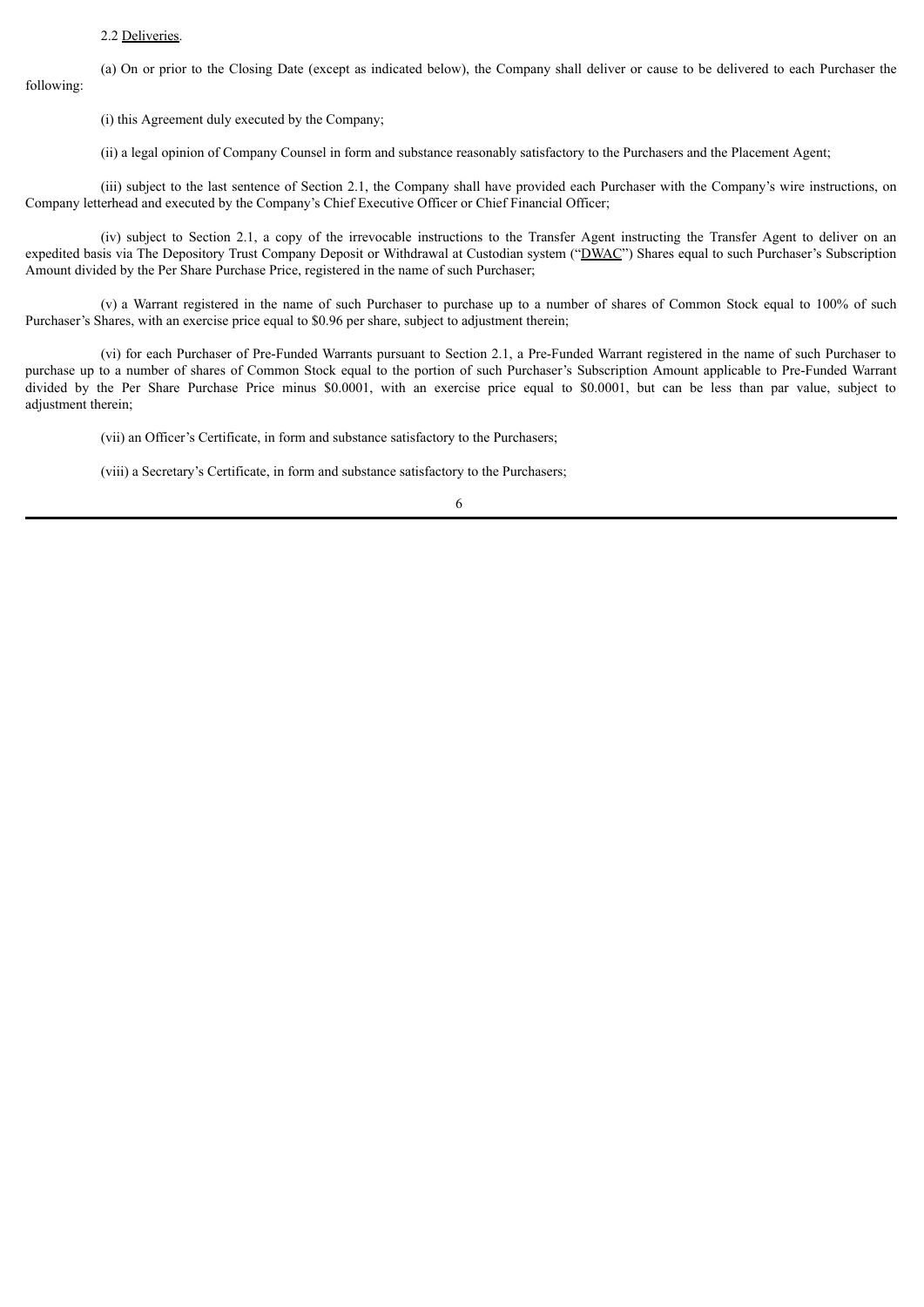(ix) on the date hereof, the duly executed Lock-Up Agreements; and

(x) the Prospectus and Prospectus Supplement (which may be delivered in accordance with Rule 172 under the Securities Act).

(b) On or prior to the Closing Date, each Purchaser shall deliver or cause to be delivered to the Company the following:

(i) this Agreement duly executed by such Purchaser; and

(ii) such Purchaser's Subscription Amount, which shall be made available for "Delivery Versus Payment" settlement with the Company or its

# designee.

2.3 Closing Conditions.

(a) The obligations of the Company hereunder in connection with the Closing are subject to the following conditions being met:

(i) the accuracy in all material respects (or, to the extent representations or warranties are qualified by materiality or Material Adverse Effect, in all respects) on the Closing Date of the representations and warranties of the Purchasers contained herein (unless as of a specific date therein in which case they shall be accurate as of such date);

(ii) all obligations, covenants and agreements of each Purchaser required to be performed at or prior to the Closing Date shall have been performed; and

(iii) the delivery by each Purchaser of the items set forth in Section 2.2(b) of this Agreement.

(b) The respective obligations of the Purchasers hereunder in connection with the Closing are subject to the following conditions being met:

(i) the accuracy in all material respects (or, to the extent representations or warranties are qualified by materiality or Material Adverse Effect, in all respects) when made and on the Closing Date of the representations and warranties of the Company contained herein (unless as of a specific date therein in which case they shall be accurate as of such date);

(ii) all obligations, covenants and agreements of the Company required to be performed at or prior to the Closing Date shall have been performed;

(iii) the delivery by the Company of the items set forth in Section 2.2(a) of this Agreement;

(iv) there shall have been no Material Adverse Effect with respect to the Company since the date hereof; and

(v) from the date hereof to the Closing Date, trading in the Common Stock shall not have been suspended by the Commission or the Company's principal Trading Market, and, at any time prior to the Closing Date, trading in securities generally as reported by Bloomberg L.P. shall not have been suspended or limited, or minimum prices shall not have been established on securities whose trades are reported by such service, or on any Trading Market, nor shall a banking moratorium have been declared either by the United States or New York State authorities nor shall there have occurred any material outbreak or escalation of hostilities or other national or international calamity of such magnitude in its effect on, or any material adverse change in, any financial market which, in each case, in the reasonable judgment of such Purchaser, makes it impracticable or inadvisable to purchase the Securities at the Closing.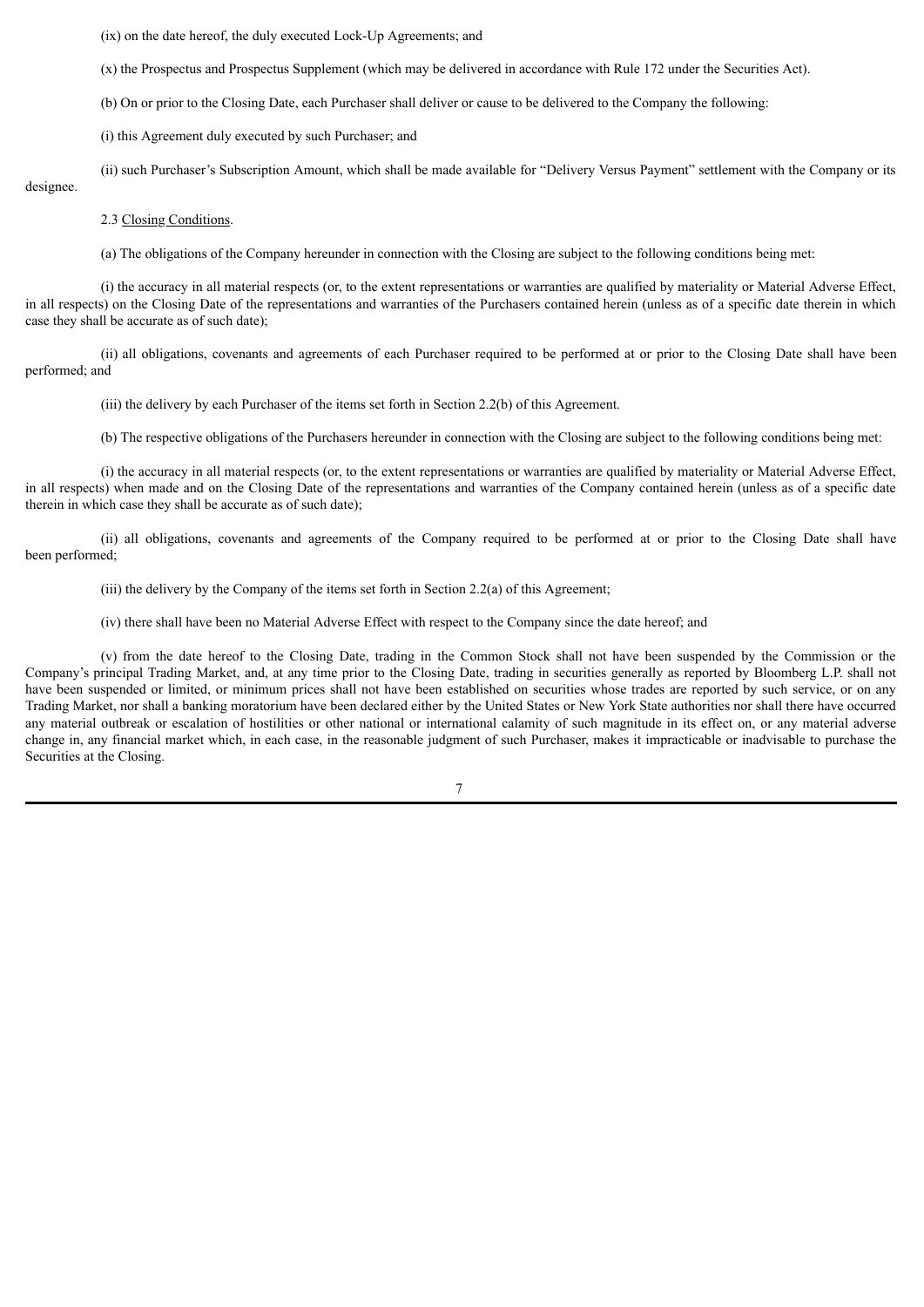### **ARTICLE III.** REPRESENTATIONS AND WARRANTIES

3.1 Representations and Warranties of the Company. Except as set forth in the Disclosure Schedules, which Disclosure Schedules shall be deemed a part hereof and shall qualify any representation or otherwise made herein to the extent of the disclosure contained in the corresponding section of the Disclosure Schedules, the Company hereby makes the following representations and warranties to each Purchaser:

(a) Subsidiaries. All of the direct and indirect subsidiaries of the Company are set forth in the SEC Reports. The Company owns, directly or indirectly, all of the capital stock or other equity interests of each Subsidiary free and clear of any Liens, and all of the issued and outstanding shares of capital stock of each Subsidiary are validly issued and are fully paid, non-assessable and free of preemptive and similar rights to subscribe for or purchase securities. If the Company has no subsidiaries, all other references to the Subsidiaries or any of them in the Transaction Documents shall be disregarded.

(b) Organization and Qualification. The Company and each of the Subsidiaries is an entity duly incorporated or otherwise organized, validly existing and in good standing under the laws of the jurisdiction of its incorporation or organization, with the requisite power and authority to own and use its properties and assets and to carry on its business as currently conducted. Neither the Company nor any Subsidiary is in violation nor default of any of the provisions of its respective certificate or articles of incorporation, bylaws or other organizational or charter documents. Each of the Company and the Subsidiaries is duly qualified to conduct business and is in good standing as a foreign corporation or other entity in each jurisdiction in which the nature of the business conducted or property owned by it makes such qualification necessary, except where the failure to be so qualified or in good standing, as the case may be, could not have or reasonably be expected to result in: (i) a material adverse effect on the legality, validity or enforceability of any Transaction Document, (ii) a material adverse effect on the results of operations, assets, business, prospects or condition (financial or otherwise) of the Company and the Subsidiaries, taken as a whole, or (iii) a material adverse effect on the Company's ability to perform in any material respect on a timely basis its obligations under any Transaction Document (any of (i), (ii) or (iii), a "Material Adverse Effect") and no Proceeding has been instituted in any such jurisdiction revoking, limiting or curtailing or seeking to revoke, limit or curtail such power and authority or qualification.

(c) Authorization; Enforcement. The Company has the requisite corporate power and authority to enter into and to consummate the transactions contemplated by this Agreement and each of the other Transaction Documents and otherwise to carry out its obligations hereunder and thereunder. The execution and delivery of this Agreement and each of the other Transaction Documents by the Company and the consummation by it of the transactions contemplated hereby and thereby have been duly authorized by all necessary action on the part of the Company and no further action is required by the Company, the Board of Directors or the Company's stockholders in connection herewith or therewith other than in connection with the Required Approvals. This Agreement and each other Transaction Document to which it is a party has been (or upon delivery will have been) duly executed by the Company and, when delivered in accordance with the terms hereof and thereof, will constitute the valid and binding obligation of the Company enforceable against the Company in accordance with its terms, except (i) as limited by general equitable principles and applicable bankruptcy, insolvency, reorganization, moratorium and other laws of general application affecting enforcement of creditors' rights generally, (ii) as limited by laws relating to the availability of specific performance, injunctive relief or other equitable remedies and (iii) insofar as indemnification and contribution provisions may be limited by applicable law.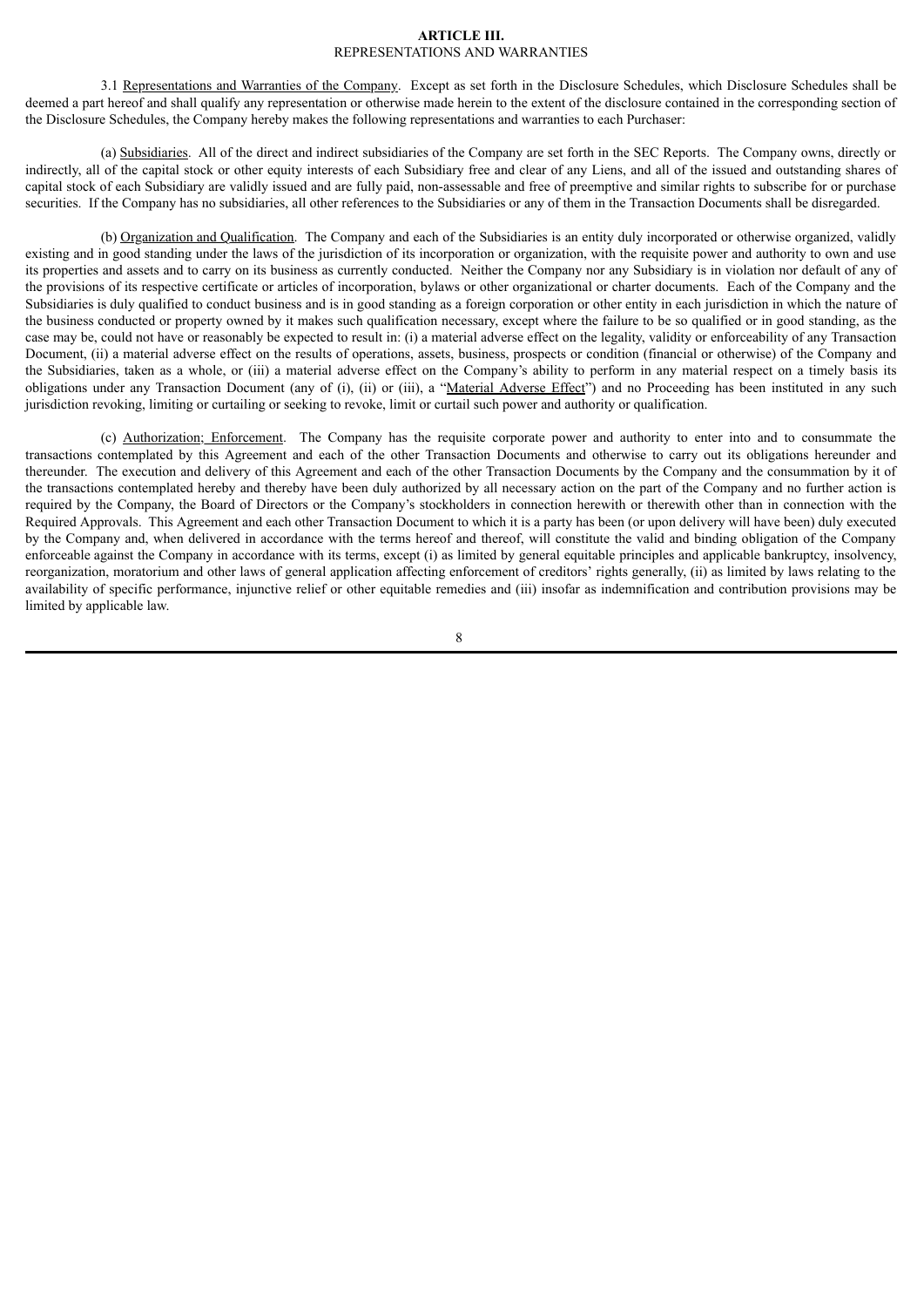(d) No Conflicts. The execution, delivery and performance by the Company of this Agreement and the other Transaction Documents to which it is a party, the issuance and sale of the Securities and the consummation by it of the transactions contemplated hereby and thereby do not and will not (i) conflict with or violate any provision of the Company's or any Subsidiary's certificate or articles of incorporation, bylaws or other organizational or charter documents, or (ii) conflict with, or constitute a default (or an event that with notice or lapse of time or both would become a default) under, result in the creation of any Lien upon any of the properties or assets of the Company or any Subsidiary, or give to others any rights of termination, amendment, antidilution or similar adjustments, acceleration or cancellation (with or without notice, lapse of time or both) of, any agreement, credit facility, debt or other instrument (evidencing a Company or Subsidiary debt or otherwise) or other understanding to which the Company or any Subsidiary is a party or by which any property or asset of the Company or any Subsidiary is bound or affected, or (iii) subject to the Required Approvals, conflict with or result in a violation of any law, rule, regulation, order, judgment, injunction, decree or other restriction of any court or governmental authority to which the Company or a Subsidiary is subject (including federal and state securities laws and regulations), or by which any property or asset of the Company or a Subsidiary is bound or affected; except in the case of each of clauses (ii) and (iii), such as could not have or reasonably be expected to result in a Material Adverse Effect.

(e) Filings, Consents and Approvals. The Company is not required to obtain any consent, waiver, authorization or order of, give any notice to, or make any filing or registration with, any court or other federal, state, local or other governmental authority or other Person in connection with the execution, delivery and performance by the Company of the Transaction Documents, other than: (i) the filings required pursuant to Section 4.4 of this Agreement, (ii) the filing with the Commission of the Prospectus Supplement, (iii) application(s) to each applicable Trading Market for the listing of the Shares and Warrant Shares for trading thereon in the time and manner required thereby, and (iv) such filings as are required to be made under applicable state securities laws (collectively, the "Required Approvals").

(f) Issuance of the Securities; Registration. The Securities are duly authorized and, when issued and paid for in accordance with the applicable Transaction Documents, will be duly and validly issued, fully paid and nonassessable, free and clear of all Liens imposed by the Company. The Warrant Shares, when issued in accordance with the terms of the Warrants, will be validly issued, fully paid and nonassessable, free and clear of all Liens imposed by the Company. The Company has reserved from its duly authorized capital stock the maximum number of shares of Common Stock issuable pursuant to this Agreement and the Warrants. The Company has prepared and filed the Registration Statement in conformity with the requirements of the Securities Act, which became effective on April 5, 2021 (the "Effective Date"), including the Prospectus, and such amendments and supplements thereto as may have been required to the date of this Agreement. The Registration Statement is effective under the Securities Act and no stop order preventing or suspending the effectiveness of the Registration Statement or suspending or preventing the use of the Prospectus has been issued by the Commission and no proceedings for that purpose have been instituted or, to the knowledge of the Company, are threatened by the Commission. The Company, if required by the rules and regulations of the Commission, shall file the Prospectus with the Commission pursuant to Rule 424(b). Any statutes, regulations, contracts or other documents that are required to be described in the Registration Statement or the Prospectus or to be filed as exhibits to the Registration Statement have been so described or filed, as applicable. Copies of the Registration Statement, the Prospectus, and any such amendments or supplements and all documents incorporated by reference therein that were filed with the Commission on or prior to the date of this Agreement have been delivered, or are available through EDGAR, to the Agent and its counsel. At the time the Registration Statement and any amendments thereto became effective, at the date of this Agreement and at the Closing Date, the Registration Statement and any amendments thereto conformed and will conform in all material respects to the requirements of the Securities Act and did not and will not contain any untrue statement of a material fact or omit to state any material fact required to be stated therein or necessary to make the statements therein not misleading; and the Prospectus and any amendments or supplements thereto, at the time the Prospectus or any amendment or supplement thereto was issued and at the Closing Date, conformed and will conform in all material respects to the requirements of the Securities Act and did not and will not contain an untrue statement of a material fact or omit to state a material fact necessary in order to make the statements therein, in the light of the circumstances under which they were made, not misleading. The Company was at the time of the filing of the Registration Statement eligible to use Form S-3. The Company is eligible to use Form S-3 under the Securities Act and it meets the transaction requirements as set forth in General Instruction I.B.1 of Form S-3.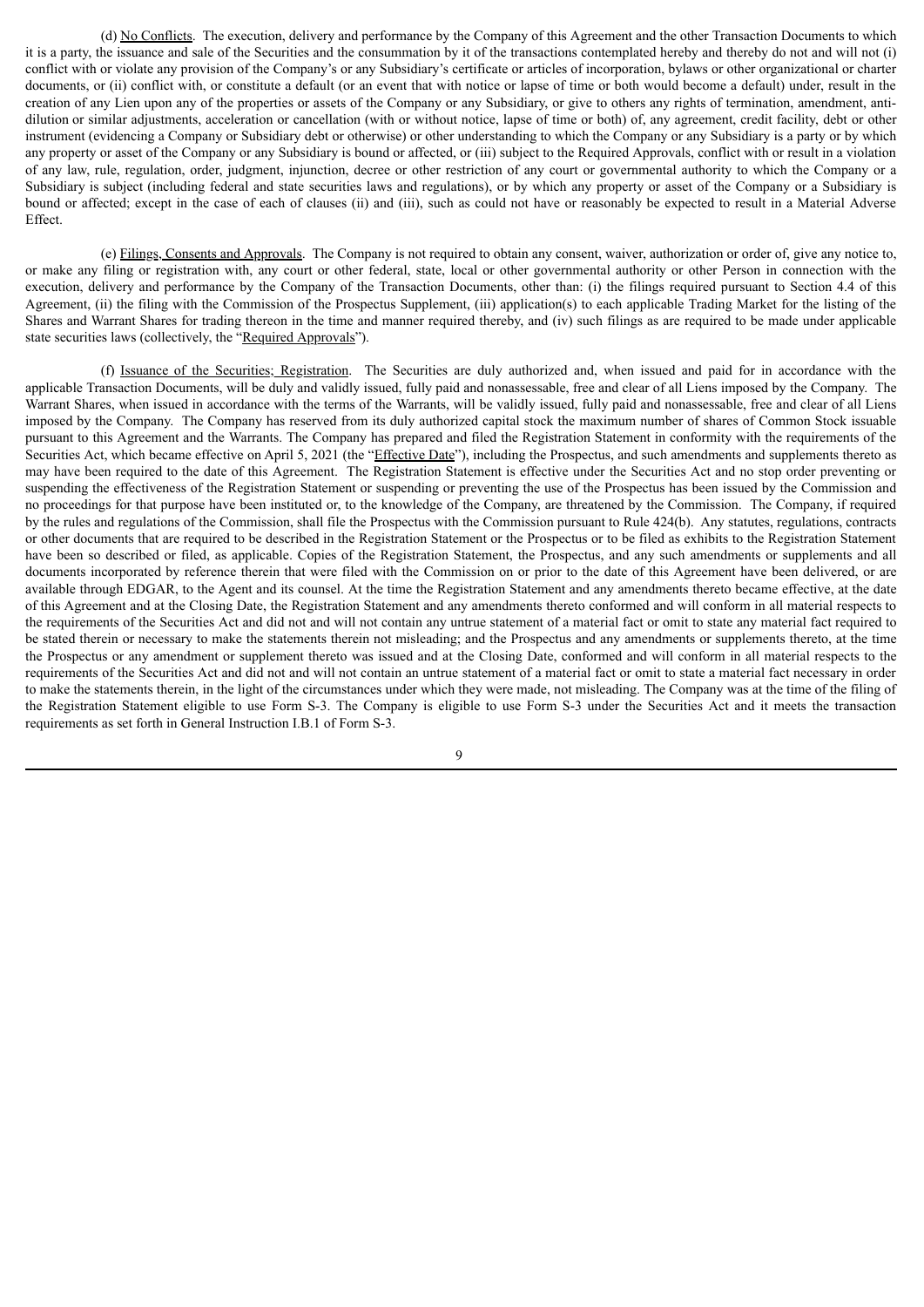(g) Capitalization. The capitalization of the Company as of the date hereof is as set forth on Schedule 3.1(g). Except as set forth on Schedule  $3.1(g)$ , the Company has not issued any capital stock since its most recently filed periodic report under the Exchange Act, other than pursuant to the exercise of employee stock options under the Company's stock option plans, the issuance of shares of Common Stock to employees pursuant to the Company's employee stock purchase plans and pursuant to the conversion and/or exercise of Common Stock Equivalents outstanding as of the date of the most recently filed periodic report under the Exchange Act. No Person has any right of first refusal, preemptive right, right of participation, or any similar right to participate in the transactions contemplated by the Transaction Documents. Except as a result of the purchase and sale of the Securities, there are no outstanding options, warrants, scrip rights to subscribe to, calls or commitments of any character whatsoever relating to, or securities, rights or obligations convertible into or exercisable or exchangeable for, or giving any Person any right to subscribe for or acquire, any shares of Common Stock or the capital stock of any Subsidiary, or contracts, commitments, understandings or arrangements by which the Company or any Subsidiary is or may become bound to issue additional shares of Common Stock or Common Stock Equivalents or capital stock of any Subsidiary. The issuance and sale of the Securities will not obligate the Company or any Subsidiary to issue shares of Common Stock or other securities to any Person (other than the Purchasers). There are no outstanding securities or instruments of the Company or any Subsidiary with any provision that adjusts the exercise, conversion, exchange or reset price of such security or instrument upon an issuance of securities by the Company or any Subsidiary. There are no outstanding securities or instruments of the Company or any Subsidiary that contain any redemption or similar provisions, and there are no contracts, commitments, understandings or arrangements by which the Company or any Subsidiary is or may become bound to redeem a security of the Company or such Subsidiary. The Company does not have any stock appreciation rights or "phantom stock" plans or agreements or any similar plan or agreement. All of the outstanding shares of capital stock of the Company are duly authorized, validly issued, fully paid and nonassessable, have been issued in compliance with all federal and state securities laws, and none of such outstanding shares was issued in violation of any preemptive rights or similar rights to subscribe for or purchase securities. No further approval or authorization of any stockholder, the Board of Directors or others is required for the issuance and sale of the Securities. There are no stockholders agreements, voting agreements or other similar agreements with respect to the Company's capital stock to which the Company is a party or, to the knowledge of the Company, between or among any of the Company's stockholders.

(h) SEC Reports; Financial Statements. The Company has filed all reports, schedules, forms, statements and other documents required to be filed by the Company under the Securities Act and the Exchange Act, including pursuant to Section 13(a) or 15(d) thereof, for the two years preceding the date hereof (or such shorter period as the Company was required by law or regulation to file such material) (the foregoing materials, including the exhibits thereto and documents incorporated by reference therein, together with the Prospectus and the Prospectus Supplement, being collectively referred to herein as the "SEC Reports") on a timely basis or has received a valid extension of such time of filing and has filed any such SEC Reports prior to the expiration of any such extension. As of their respective dates, the SEC Reports complied in all material respects with the requirements of the Securities Act and the Exchange Act, as applicable, and none of the SEC Reports, when filed, contained any untrue statement of a material fact or omitted to state a material fact required to be stated therein or necessary in order to make the statements therein, in the light of the circumstances under which they were made, not misleading. The Company has never been an issuer subject to Rule 144(i) under the Securities Act. The financial statements of the Company included in the SEC Reports comply in all material respects with applicable accounting requirements and the rules and regulations of the Commission with respect thereto as in effect at the time of filing. Such financial statements have been prepared in accordance with United States generally accepted accounting principles applied on a consistent basis during the periods involved ("GAAP"), except as may be otherwise specified in such financial statements or the notes thereto and except that unaudited financial statements may not contain all footnotes required by GAAP, and fairly present in all material respects the financial position of the Company and its consolidated Subsidiaries as of and for the dates thereof and the results of operations and cash flows for the periods then ended, subject, in the case of unaudited statements, to normal, immaterial, year-end audit adjustments. There are no financial statements (historical or pro forma) that are required to be included or incorporated by reference in the Registration Statement, or the Prospectus that are not included or incorporated by reference as required; the Company and the Subsidiaries do not have any material liabilities or obligations, direct or contingent (including any off balance sheet obligations), not described in the Registration Statement, and the Prospectus which are required to be described in the Registration Statement or Prospectus; and all disclosures contained or incorporated by reference in the Registration Statement and the Prospectus, if any, regarding "non-GAAP financial measures" (as such term is defined by the rules and regulations of the Commission) comply in all material respects with Regulation G of the Exchange Act and Item 10 of Regulation S-K under the Securities Act, to the extent applicable.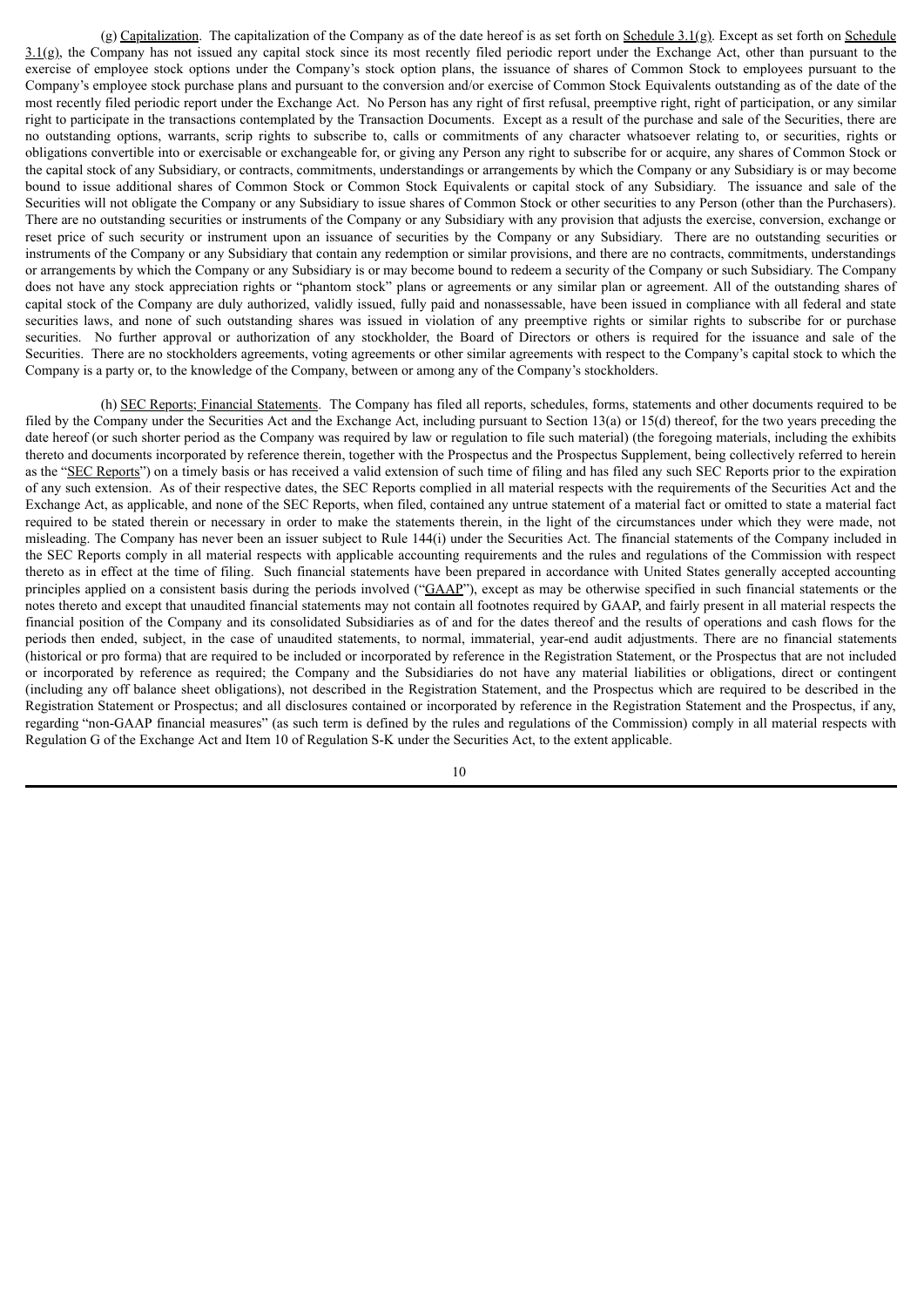(i) Material Changes; Undisclosed Events, Liabilities or Developments. Since the date of the latest audited financial statements included within the SEC Reports, except as set forth on Schedule 3.1(i), (i) there has been no event, occurrence or development that has had or that could reasonably be expected to result in a Material Adverse Effect, (ii) the Company has not incurred any liabilities (contingent or otherwise) other than (A) trade payables and accrued expenses incurred in the ordinary course of business consistent with past practice and (B) liabilities not required to be reflected in the Company's financial statements pursuant to GAAP or disclosed in filings made with the Commission, (iii) the Company has not altered its method of accounting, (iv) the Company has not declared or made any dividend or distribution of cash or other property to its stockholders or purchased, redeemed or made any agreements to purchase or redeem any shares of its capital stock and (v) the Company has not issued any equity securities to any officer, director or Affiliate, except pursuant to existing Company stock option plans. The Company does not have pending before the Commission any request for confidential treatment of information. Except for the issuance of the Securities contemplated by this Agreement or as set forth on Schedule 3.1(i), no event, liability, fact, circumstance, occurrence or development has occurred or exists or is reasonably expected to occur or exist with respect to the Company or its Subsidiaries or their respective businesses, prospects, properties, operations, assets or financial condition that would be required to be disclosed by the Company under applicable securities laws at the time this representation is made or deemed made that has not been publicly disclosed at least 1 Trading Day prior to the date that this representation is made.

(j) Litigation. Except as set forth on Schedule 3.1(j), there is no action, suit, inquiry, notice of violation, proceeding or investigation pending or, to the knowledge of the Company, threatened against or affecting the Company, any Subsidiary or any of their respective properties or assets before or by any court, arbitrator, governmental or administrative agency or regulatory authority (federal, state, county, local or foreign) (collectively, an "Action") that could reasonably be expected to result in a Material Adverse Effect. None of the Actions set forth on Schedule 3.1(j), (i) adversely affects or challenges the legality, validity or enforceability of any of the Transaction Documents or the Securities or (ii) could, if there were an unfavorable decision, have or reasonably be expected to result in a Material Adverse Effect. Neither the Company nor any Subsidiary, nor any director or officer thereof, is or has been the subject of any Action involving a claim of violation of or liability under federal or state securities laws or a claim of breach of fiduciary duty. There has not been, and to the knowledge of the Company, there is not pending or contemplated, any investigation by the Commission involving the Company or any current or former director or officer of the Company. The Commission has not issued any stop order or other order suspending the effectiveness of any registration statement filed by the Company or any Subsidiary under the Exchange Act or the Securities Act.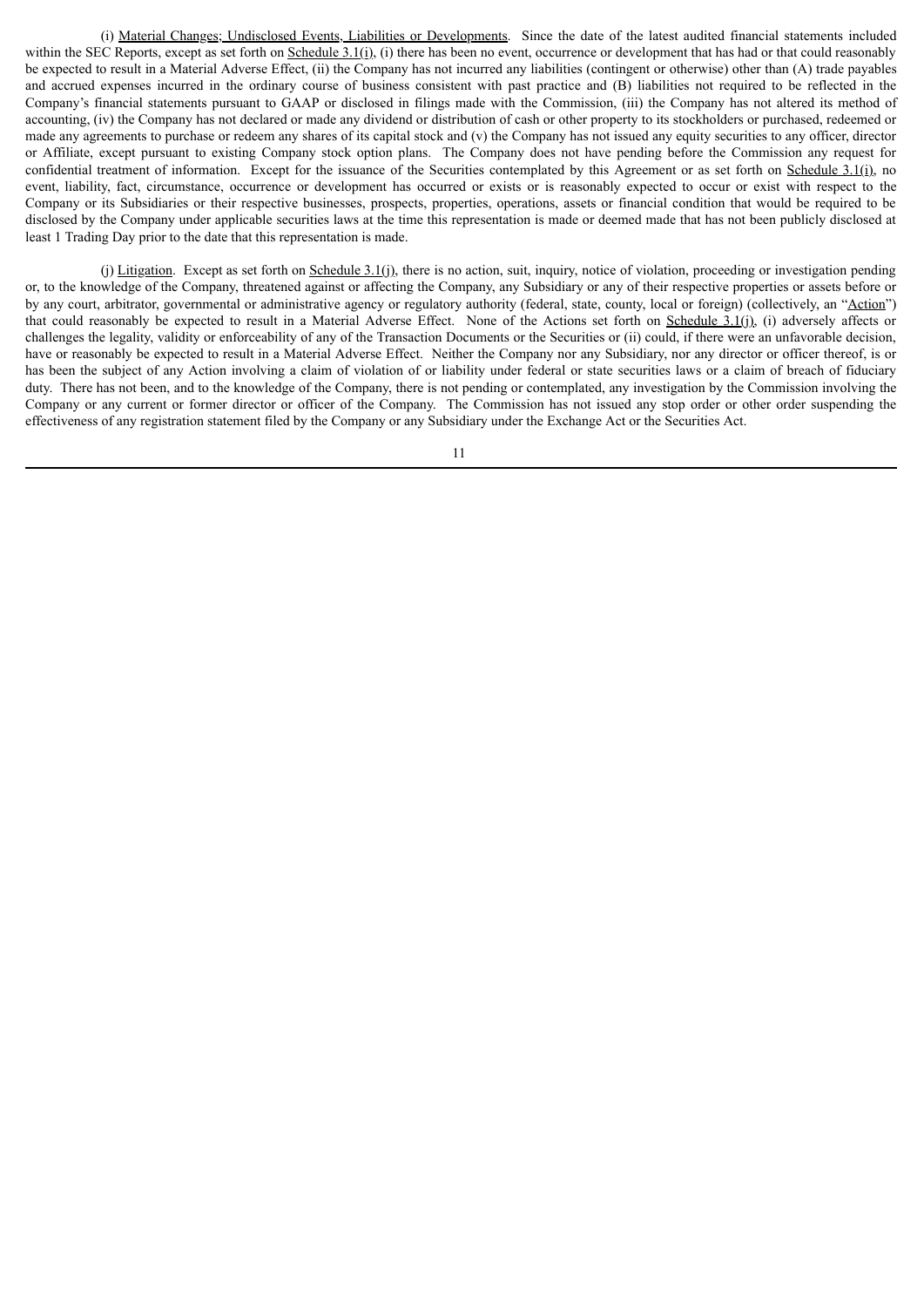(k) Labor Relations. No labor dispute exists or, to the knowledge of the Company, is imminent with respect to any of the employees of the Company, which could reasonably be expected to result in a Material Adverse Effect. None of the Company's or its Subsidiaries' employees is a member of a union that relates to such employee's relationship with the Company or such Subsidiary, and neither the Company nor any of its Subsidiaries is a party to a collective bargaining agreement, and the Company and its Subsidiaries believe that their relationships with their employees are good. To the knowledge of the Company, no executive officer of the Company or any Subsidiary, is, or is now expected to be, in violation of any material term of any employment contract, confidentiality, disclosure or proprietary information agreement or non-competition agreement, or any other contract or agreement or any restrictive covenant in favor of any third party, and the continued employment of each such executive officer does not subject the Company or any of its Subsidiaries to any liability with respect to any of the foregoing matters. The Company and its Subsidiaries are in compliance with all U.S. federal, state, local and foreign laws and regulations relating to employment and employment practices, terms and conditions of employment and wages and hours, except where the failure to be in compliance could not, individually or in the aggregate, reasonably be expected to have a Material Adverse Effect.

(l) Compliance. Neither the Company nor any Subsidiary: (i) is in default under or in violation of (and no event has occurred that has not been waived that, with notice or lapse of time or both, would result in a default by the Company or any Subsidiary under), nor has the Company or any Subsidiary received notice of a claim that it is in default under or that it is in violation of, any indenture, loan or credit agreement or any other agreement or instrument to which it is a party or by which it or any of its properties is bound (whether or not such default or violation has been waived), (ii) is in violation of any judgment, decree or order of any court, arbitrator or other governmental authority or (iii) is or has been in violation of any statute, rule, ordinance or regulation of any governmental authority, including without limitation all foreign, federal, state and local laws relating to taxes, environmental protection, occupational health and safety and employment and labor matters, except in each case as could not have or reasonably be expected to result in a Material Adverse Effect.

(m) Environmental Laws. The Company and its Subsidiaries (i) are in compliance with all federal, state, local and foreign laws relating to pollution or protection of human health or the environment (including ambient air, surface water, groundwater, land surface or subsurface strata), including laws relating to emissions, discharges, releases or threatened releases of chemicals, pollutants, contaminants, or toxic or hazardous substances or wastes (collectively, "Hazardous Materials") into the environment, or otherwise relating to the manufacture, processing, distribution, use, treatment, storage, disposal, transport or handling of Hazardous Materials, as well as all authorizations, codes, decrees, demands, or demand letters, injunctions, judgments, licenses, notices or notice letters, orders, permits, plans or regulations, issued, entered, promulgated or approved thereunder ("Environmental Laws"); (ii) have received all permits licenses or other approvals required of them under applicable Environmental Laws to conduct their respective businesses; and (iii) are in compliance with all terms and conditions of any such permit, license or approval where in each clause (i), (ii) and (iii), the failure to so comply could be reasonably expected to have, individually or in the aggregate, a Material Adverse Effect.

(n) Regulatory Permits. The Company and the Subsidiaries possess all certificates, authorizations and permits issued by the appropriate federal, state, local or foreign regulatory authorities necessary to conduct their respective businesses as described in the SEC Reports, except where the failure to possess such permits could not reasonably be expected to result in a Material Adverse Effect ("Material Permits"), and neither the Company nor any Subsidiary has received any notice of proceedings relating to the revocation or modification of any Material Permit.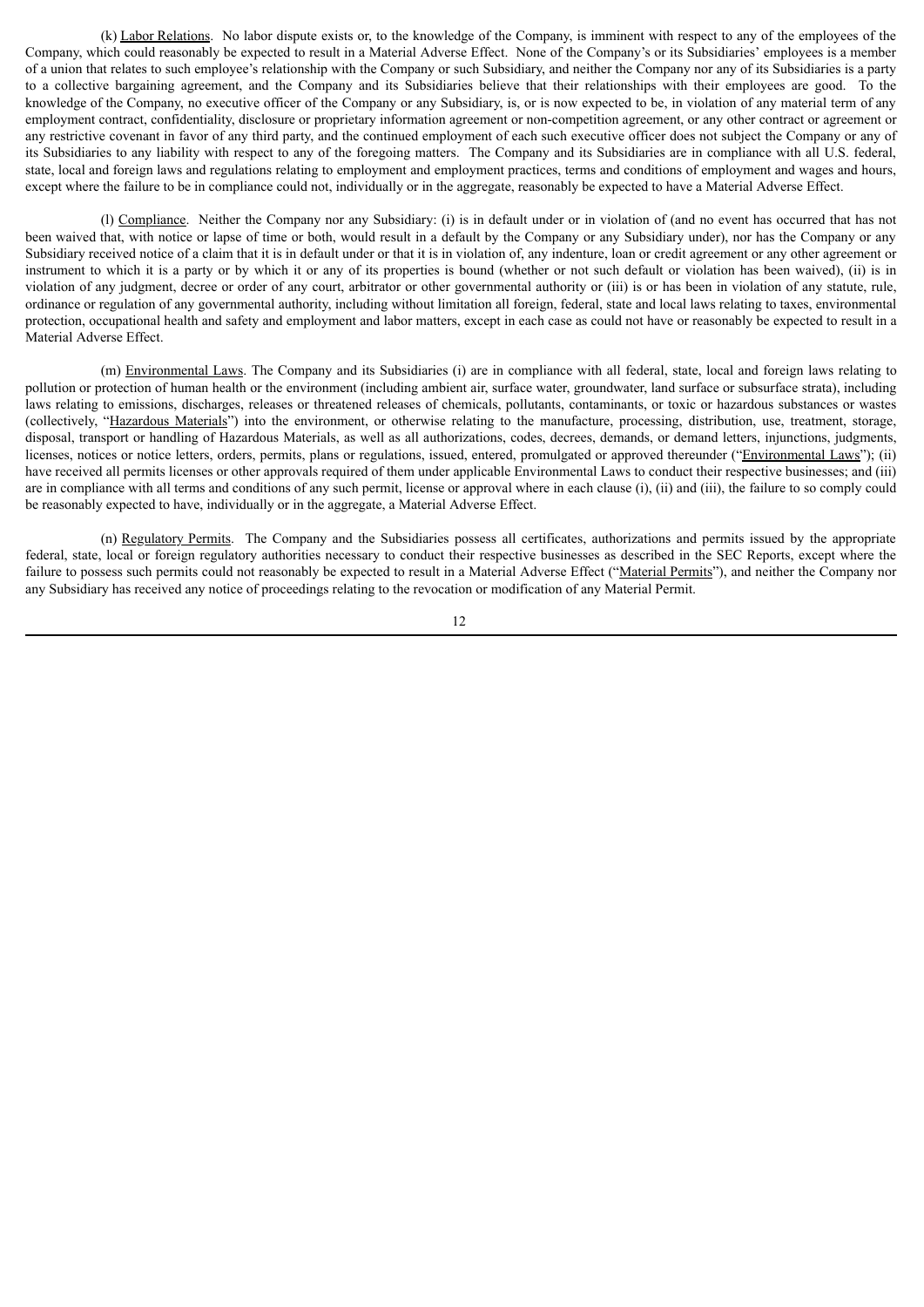(o) Title to Assets. The Company and the Subsidiaries have good and marketable title in fee simple to all real property owned by them and good and marketable title in all personal property owned by them that is material to the business of the Company and the Subsidiaries, in each case free and clear of all Liens, except for (i) Liens as do not materially affect the value of such property and do not materially interfere with the use made and proposed to be made of such property by the Company and the Subsidiaries and (ii) Liens for the payment of federal, state or other taxes, for which appropriate reserves have been made therefor in accordance with GAAP and, the payment of which is neither delinquent nor subject to penalties. Any real property and facilities held under lease by the Company and the Subsidiaries are held by them under valid, subsisting and enforceable leases with which the Company and the Subsidiaries are in compliance.

(p) Intellectual Property. To its knowledge, the Company and the Subsidiaries have, or have rights to use, all patents, patent applications, trademarks, trademark applications, service marks, trade names, trade secrets, inventions, copyrights, licenses and other intellectual property rights and similar rights necessary or required for use in connection with their respective businesses as described in the SEC Reports and which the failure to so have could have a Material Adverse Effect (collectively, the "Intellectual Property Rights"). Neither the Company nor any Subsidiary has received a notice (written or otherwise) that any of, the Intellectual Property Rights has expired, terminated or been abandoned, or is expected to expire or terminate or be abandoned, within two (2) years from the date of this Agreement. Neither the Company nor any Subsidiary has received, since the date of the latest audited financial statements included within the SEC Reports, a written notice of a claim or otherwise has any knowledge that the Intellectual Property Rights violate or infringe upon the rights of any Person, except as could not have or reasonably be expected to not have a Material Adverse Effect. To the knowledge of the Company, all such Intellectual Property Rights are believed to be enforceable and there is no existing infringement by another Person of any of the Intellectual Property Rights. The Company and its Subsidiaries have taken reasonable security measures to protect the secrecy, confidentiality and value of all of their intellectual properties, except where failure to do so could not, individually or in the aggregate, reasonably be expected to have a Material Adverse Effect.

(q) Insurance. The Company and the Subsidiaries are insured by insurers of recognized financial responsibility against such losses and risks and in such amounts as are prudent and customary in the businesses in which the Company and the Subsidiaries are engaged, including, but not limited to, directors and officers insurance coverage at least equal to the aggregate Subscription Amount. Neither the Company nor any Subsidiary has any reason to believe that it will not be able to renew its existing insurance coverage as and when such coverage expires or to obtain similar coverage from similar insurers as may be necessary to continue its business without a significant increase in cost.

(r) Transactions With Affiliates and Employees. Except as set forth in the SEC Reports, none of the officers or directors of the Company or any Subsidiary and, to the knowledge of the Company, none of the employees of the Company or any Subsidiary is presently a party to any transaction with the Company or any Subsidiary (other than for services as employees, officers and directors), including any contract, agreement or other arrangement providing for the furnishing of services to or by, providing for rental of real or personal property to or from, providing for the borrowing of money from or lending of money to or otherwise requiring payments to or from any officer, director or such employee or, to the knowledge of the Company, any entity in which any officer, director, or any such employee has a substantial interest or is an officer, director, trustee, stockholder, member or partner, in each case in excess of \$120,000 other than for (i) payment of salary or consulting fees for services rendered, (ii) reimbursement for expenses incurred on behalf of the Company and (iii) other employee benefits, including stock option agreements under any stock option plan of the Company.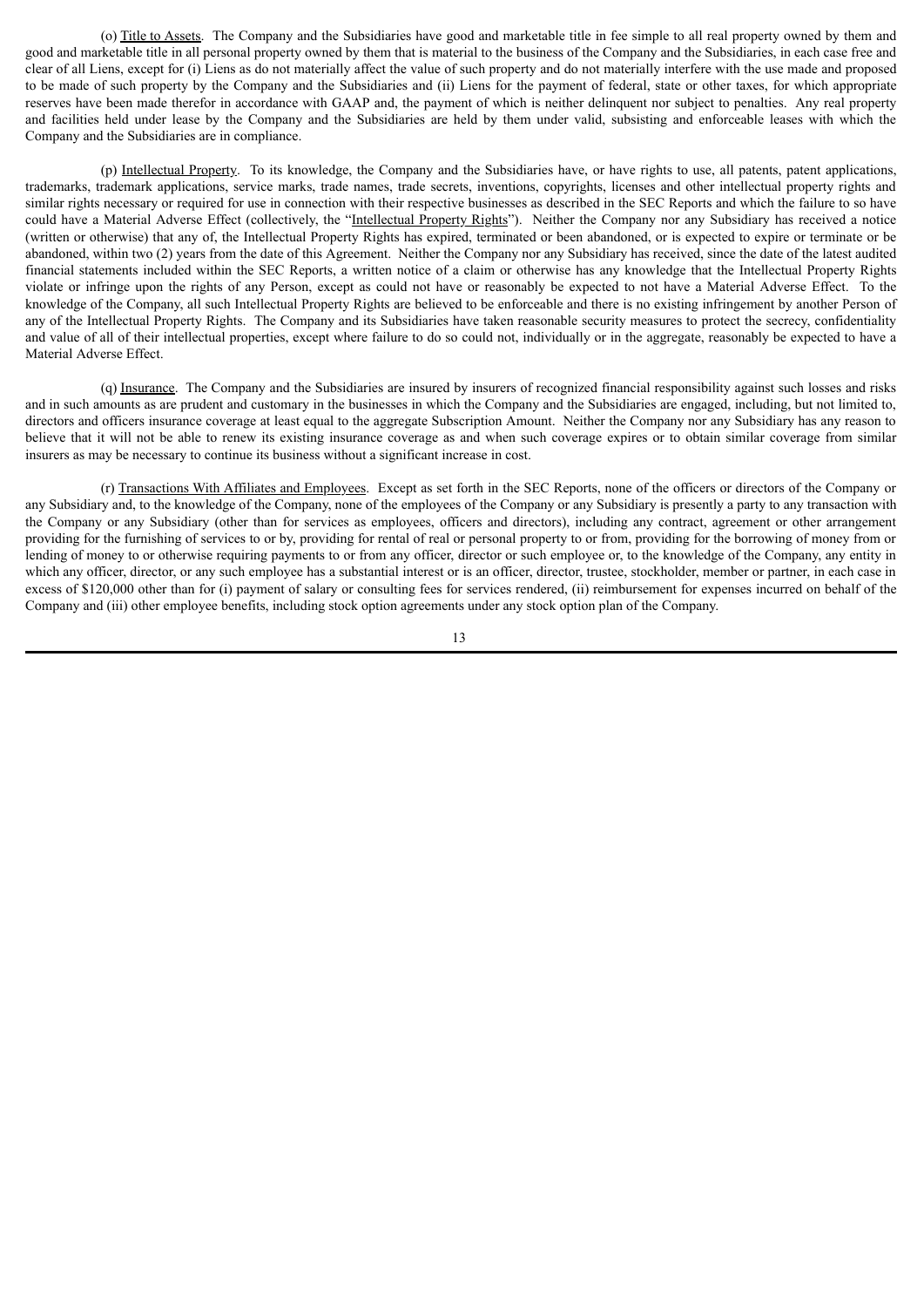(s) Sarbanes-Oxley; Internal Accounting Controls. The Company and the Subsidiaries are in compliance with any and all applicable requirements of the Sarbanes-Oxley Act of 2002 that are effective as of the date hereof, and any and all applicable rules and regulations promulgated by the Commission thereunder that are effective as of the date hereof and as of the Closing Date. The Company and the Subsidiaries maintain a system of internal accounting controls sufficient to provide reasonable assurance that: (i) transactions are executed in accordance with management's general or specific authorizations, (ii) transactions are recorded as necessary to permit preparation of financial statements in conformity with GAAP and to maintain asset accountability, (iii) access to assets is permitted only in accordance with management's general or specific authorization, and (iv) the recorded accountability for assets is compared with the existing assets at reasonable intervals and appropriate action is taken with respect to any differences. The Company and the Subsidiaries have established disclosure controls and procedures (as defined in Exchange Act Rules 13a-15(e) and 15d-15(e)) for the Company and the Subsidiaries and designed such disclosure controls and procedures to ensure that information required to be disclosed by the Company in the reports it files or submits under the Exchange Act is recorded, processed, summarized and reported, within the time periods specified in the Commission's rules and forms. The Company's certifying officers have evaluated the effectiveness of the disclosure controls and procedures of the Company and the Subsidiaries as of the end of the period covered by the most recently filed periodic report under the Exchange Act (such date, the "Evaluation Date"). The Company presented in its most recently filed periodic report under the Exchange Act the conclusions of the certifying officers about the effectiveness of the disclosure controls and procedures based on their evaluations as of the Evaluation Date. Since the Evaluation Date, there have been no changes in the internal control over financial reporting (as such term is defined in the Exchange Act) of the Company and its Subsidiaries that have materially affected, or is reasonably likely to materially affect, the internal control over financial reporting of the Company and its Subsidiaries.

(t) Certain Fees. Except as set forth in the Prospectus Supplement, no brokerage or finder's fees or commissions are or will be payable by the Company or any Subsidiary to any broker, financial advisor or consultant, finder, placement agent, investment banker, bank or other Person with respect to the transactions contemplated by the Transaction Documents. The Purchasers shall have no obligation with respect to any fees or with respect to any claims made by or on behalf of other Persons for fees of a type contemplated in this Section that may be due in connection with the transactions contemplated by the Transaction Documents.

(u) Investment Company. The Company is not, and is not an Affiliate of, and immediately after receipt of payment for the Securities, will not be or be an Affiliate of, an "investment company" within the meaning of the Investment Company Act of 1940, as amended. The Company shall conduct its business in a manner so that it will not become an "investment company" subject to registration under the Investment Company Act of 1940, as amended.

(v) Registration Rights. Except as set forth in Schedule 3.1(v), no Person has any right to cause the Company or any Subsidiary to effect the registration under the Securities Act of any securities of the Company or any Subsidiary.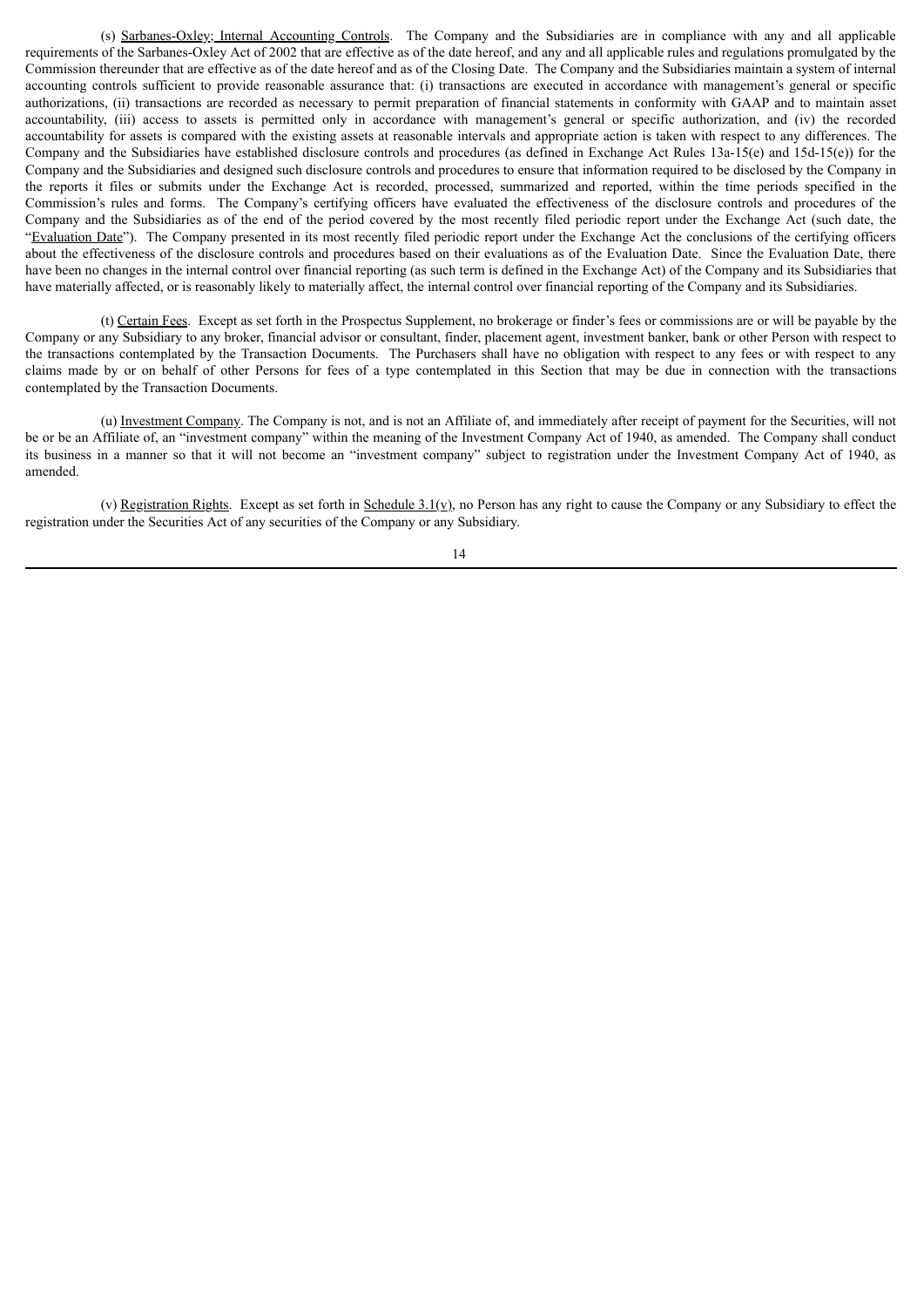(w) Listing and Maintenance Requirements. The Common Stock is registered pursuant to Section 12(b) or 12(g) of the Exchange Act, and the Company has taken no action designed to, or which to its knowledge is likely to have the effect of, terminating the registration of the Common Stock under the Exchange Act nor has the Company received any notification that the Commission is contemplating terminating such registration. The Company has not, in the 12 months preceding the date hereof, received notice from any Trading Market on which the Common Stock is or has been listed or quoted to the effect that the Company is not in compliance with the listing or maintenance requirements of such Trading Market. The Company is, and has no reason to believe that it will not in the foreseeable future continue to be, in compliance with all such listing and maintenance requirements. The Common Stock is currently eligible for electronic transfer through the Depository Trust Company or another established clearing corporation and the Company is current in payment of the fees to the Depository Trust Company (or such other established clearing corporation) in connection with such electronic transfer.

(x) Application of Takeover Protections. The Company and the Board of Directors have taken all necessary action, if any, in order to render inapplicable any control share acquisition, business combination, poison pill (including any distribution under a rights agreement) or other similar antitakeover provision under the Company's certificate of incorporation (or similar charter documents) or the laws of its state of incorporation that is or could become applicable to the Purchasers as a result of the Purchasers and the Company fulfilling their obligations or exercising their rights under the Transaction Documents, including without limitation as a result of the Company's issuance of the Securities and the Purchasers' ownership of the **Securities**.

(y) Disclosure. Except with respect to the material terms and conditions of the transactions contemplated by the Transaction Documents, the Company confirms that neither it nor any other Person acting on its behalf has provided any of the Purchasers or their agents or counsel with any information that it believes constitutes or might constitute material, non-public information which is not otherwise disclosed in the Prospectus Supplement. The Company understands and confirms that the Purchasers will rely on the foregoing representation in effecting transactions in securities of the Company. All of the disclosure furnished by or on behalf of the Company to the Purchasers regarding the Company and its Subsidiaries, their respective businesses and the transactions contemplated hereby, including the Disclosure Schedules to this Agreement, is true and correct and does not contain any untrue statement of a material fact or omit to state any material fact necessary in order to make the statements made therein, in the light of the circumstances under which they were made, not misleading. The press releases disseminated by the Company during the twelve months preceding the date of this Agreement taken as a whole do not contain any untrue statement of a material fact or omit to state a material fact required to be stated therein or necessary in order to make the statements therein, in the light of the circumstances under which they were made and when made, not misleading. The Company acknowledges and agrees that no Purchaser makes or has made any representations or warranties with respect to the transactions contemplated hereby other than those specifically set forth in Section 3.2 hereof.

(z) No Integrated Offering. Assuming the accuracy of the Purchasers' representations and warranties set forth in Section 3.2, neither the Company, nor any of its Affiliates, nor any Person acting on its or their behalf has, directly or indirectly, made any offers or sales of any security or solicited any offers to buy any security, under circumstances that would cause this offering of the Securities to be integrated with prior offerings by the Company for purposes of any applicable shareholder approval provisions of any Trading Market on which any of the securities of the Company are listed or designated.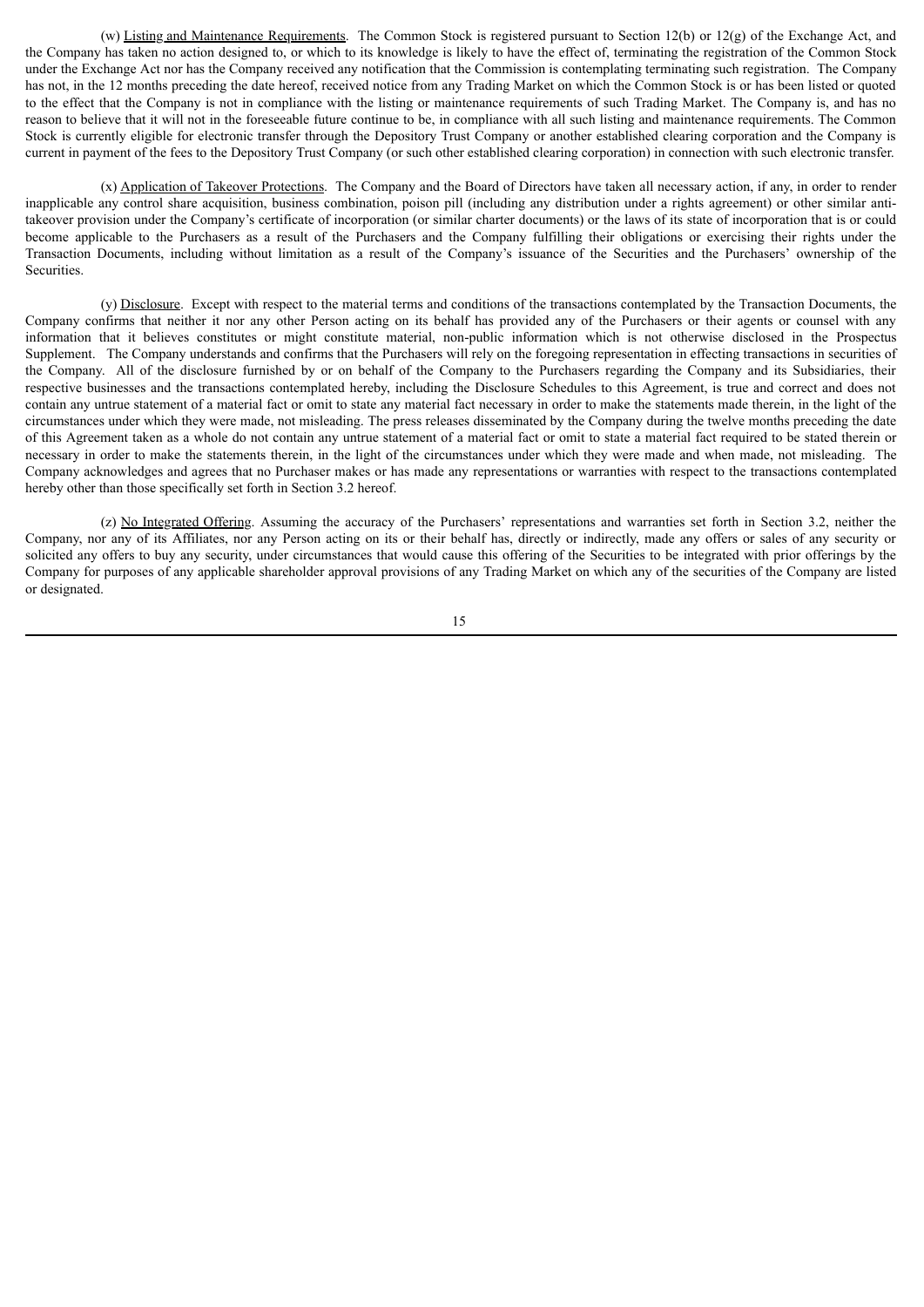(aa) Solvency. Based on the consolidated financial condition of the Company as of the Closing Date, after giving effect to the receipt by the Company of the proceeds from the sale of the Securities hereunder, (i) the fair saleable value of the Company's assets exceeds the amount that will be required to be paid on or in respect of the Company's existing debts and other liabilities (including known contingent liabilities) as they mature, (ii) the Company's assets do not constitute unreasonably small capital to carry on its business as now conducted and as proposed to be conducted including its capital needs taking into account the particular capital requirements of the business conducted by the Company, consolidated and projected capital requirements and capital availability thereof, and (iii) the current cash flow of the Company, together with the proceeds the Company would receive, were it to liquidate all of its assets, after taking into account all anticipated uses of the cash, would be sufficient to pay all amounts on or in respect of its liabilities when such amounts are required to be paid. The Company does not intend to incur debts beyond its ability to pay such debts as they mature (taking into account the timing and amounts of cash to be payable on or in respect of its debt). The Company has no knowledge of any facts or circumstances which lead it to believe that it will file for reorganization or liquidation under the bankruptcy or reorganization laws of any jurisdiction within one year from the Closing Date. For the purposes of this Agreement, "Indebtedness" means (x) any liabilities for borrowed money or amounts owed in excess of \$50,000 (other than trade accounts payable incurred in the ordinary course of business), (y) all guaranties, endorsements and other contingent obligations in respect of indebtedness of others, whether or not the same are or should be reflected in the Company's consolidated balance sheet (or the notes thereto), except guaranties by endorsement of negotiable instruments for deposit or collection or similar transactions in the ordinary course of business; and (z) the present value of any lease payments in excess of \$50,000 due under leases required to be capitalized in accordance with GAAP. Neither the Company nor any Subsidiary is in default with respect to any Indebtedness.

(bb) Tax Status. Except for matters that would not, individually or in the aggregate, have or reasonably be expected to result in a Material Adverse Effect, the Company and its Subsidiaries each (i) has made or filed all United States federal, state and local income and all foreign income and franchise tax returns, reports and declarations required by any jurisdiction to which it is subject, (ii) has paid all taxes and other governmental assessments and charges that are material in amount, shown or determined to be due on such returns, reports and declarations and (iii) has set aside on its books provision reasonably adequate for the payment of all material taxes for periods subsequent to the periods to which such returns, reports or declarations apply. There are no unpaid taxes in any material amount claimed to be due by the taxing authority of any jurisdiction, and the officers of the Company or of any Subsidiary know of no basis for any such claim.

(cc) Foreign Corrupt Practices. Neither the Company nor any Subsidiary, nor to the knowledge of the Company or any Subsidiary, any agent or other person acting on behalf of the Company or any Subsidiary, has (i) directly or indirectly, used any funds for unlawful contributions, gifts, entertainment or other unlawful expenses related to foreign or domestic political activity, (ii) made any unlawful payment to foreign or domestic government officials or employees or to any foreign or domestic political parties or campaigns from corporate funds, (iii) failed to disclose fully any contribution made by the Company or any Subsidiary (or made by any person acting on its behalf of which the Company is aware) which is in violation of law, or (iv) violated in any material respect any provision of FCPA.

(dd) Accountants. To the knowledge and belief of the Company, KPMG LLP, the Company's independent registered public accounting firm (i) is a registered public accounting firm as required by the Exchange Act and (ii) shall express its opinion with respect to the financial statements to be included in the Company's Annual Report for the fiscal year ended December 31, 2022.

(ee) Acknowledgment Regarding Purchasers' Purchase of Securities. The Company acknowledges and agrees that each of the Purchasers is acting solely in the capacity of an arm's length purchaser with respect to the Transaction Documents and the transactions contemplated thereby. The Company further acknowledges that no Purchaser is acting as a financial advisor or fiduciary of the Company (or in any similar capacity) with respect to the Transaction Documents and the transactions contemplated thereby and any advice given by any Purchaser or any of their respective representatives or agents in connection with the Transaction Documents and the transactions contemplated thereby is merely incidental to the Purchasers' purchase of the Securities. The Company further represents to each Purchaser that the Company's decision to enter into this Agreement and the other Transaction Documents has been based solely on the independent evaluation of the transactions contemplated hereby by the Company and its representatives.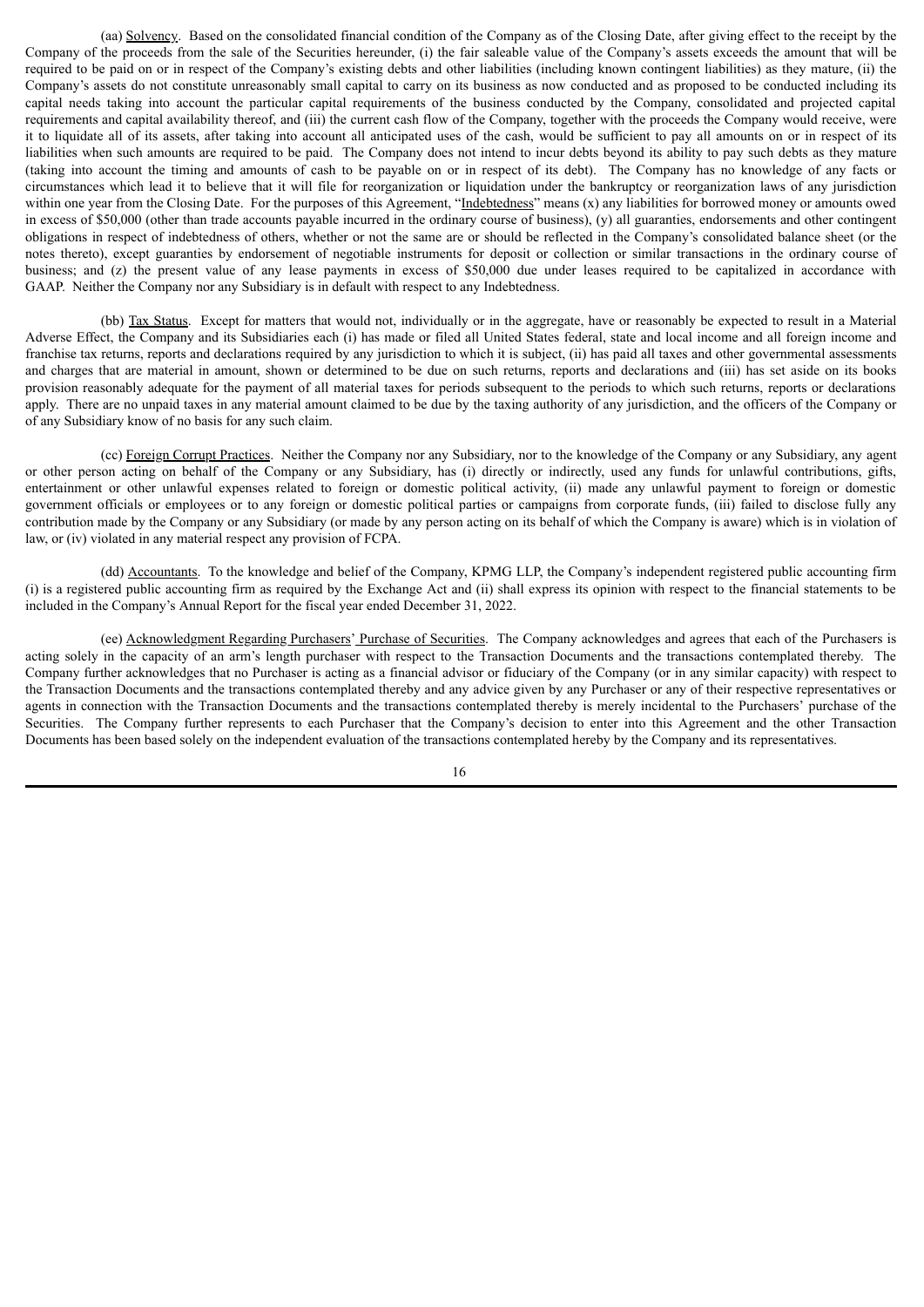(ff) Acknowledgment Regarding Purchaser's Trading Activity. Anything in this Agreement or elsewhere herein to the contrary notwithstanding (except for Sections 3.2(f) and 4.14 hereof), it is understood and acknowledged by the Company that: (i) none of the Purchasers has been asked by the Company to agree, nor has any Purchaser agreed, to desist from purchasing or selling, long and/or short, securities of the Company, or "derivative" securities based on securities issued by the Company or to hold the Securities for any specified term; (ii) past or future open market or other transactions by any Purchaser, specifically including, without limitation, Short Sales or "derivative" transactions, before or after the closing of this or future private placement transactions, may negatively impact the market price of the Company's publicly-traded securities; (iii) any Purchaser, and counter-parties in "derivative" transactions to which any such Purchaser is a party, directly or indirectly, presently may have a "short" position in the Common Stock, and (iv) each Purchaser shall not be deemed to have any affiliation with or control over any arm's length counter-party in any "derivative" transaction. The Company further understands and acknowledges that (y) one or more Purchasers may engage in hedging activities at various times during the period that the Securities are outstanding, including, without limitation, during the periods that the value of the Warrant Shares deliverable with respect to Securities are being determined, and (z) such hedging activities (if any) could reduce the value of the existing stockholders' equity interests in the Company at and after the time that the hedging activities are being conducted. The Company acknowledges that such aforementioned hedging activities do not constitute a breach of any of the Transaction Documents.

(gg) Regulation M Compliance. The Company has not, and to its knowledge no one acting on its behalf has, (i) taken, directly or indirectly, any action designed to cause or to result in the stabilization or manipulation of the price of any security of the Company to facilitate the sale or resale of any of the Securities, (ii) sold, bid for, purchased, or, paid any compensation for soliciting purchases of, any of the Securities, or (iii) paid or agreed to pay to any Person any compensation for soliciting another to purchase any other securities of the Company, other than, in the case of clauses (ii) and (iii), compensation paid to the Company's Placement Agent in connection with the placement of the Securities.

(hh) Compliance with Applicable Law. The Company and the Subsidiaries: (A) are and at all times have been in material compliance with all statutes, rules and regulations applicable to the ownership, testing, development, manufacture, packaging, processing, use, distribution, marketing, labeling, promotion, sale, offer for sale, storage, import, export or disposal of any product under development, manufactured or distributed by the Company or the Subsidiaries ("Applicable Laws"), (b) have not received any Form 483 from the FDA or similar notice from the EMA, notice of adverse finding, warning letter, or other written correspondence or notice from the FDA, the EMA, or any other federal, state, local or foreign governmental or regulatory authority alleging or asserting material noncompliance with any Applicable Laws or any licenses, certificates, approvals, clearances, authorizations, permits and supplements or amendments thereto required by any such Applicable Laws ("Authorizations"), which would, individually or in the aggregate, result in a Material Adverse Effect; (C) possess all material Authorizations and such Authorizations are valid and in full force and effect and neither the Company nor the Subsidiaries is in material violation of any term of any such Authorizations; (D) have not received written notice of any claim, action, suit, proceeding, hearing, enforcement, investigation, arbitration or other action from the FDA, the EMA, or any other federal, state, local or foreign governmental or regulatory authority or third party alleging that any Company product, operation or activity is in material violation of any Applicable Laws or Authorizations and has no knowledge that the FDA, the EMA, or any other federal, state, local or foreign governmental or regulatory authority or third party is considering any such claim, litigation, arbitration, action, suit, investigation or proceeding against the Company; (E) have not received notice that the FDA, EMA, or any other federal, state, local or foreign governmental or regulatory authority that (i) it has taken, is taking or intends to take action to limit, suspend, modify or revoke any material Authorizations; contests the premarket clearance, licensure, registration, or approval of, the uses of, the distribution of, the manufacturing or packaging of, the testing of, the sale of, or the labeling and promotion of any pharmaceutical product or drug candidate, (ii) withdraws its approval of, requests the recall, suspension, or seizure of, or withdraws or orders the withdrawal of advertising or sales promotional materials relating to, any pharmaceutical product or drug candidate, (iii) imposes a clinical hold on any clinical investigation by the Company or any of its Subsidiaries, (iv) enjoins production at any facility of the Company or any of its Subsidiaries, (v) enters or proposes to enter into a consent decree of permanent injunction with the Company or any of its Subsidiaries, or (vi) otherwise alleges any violation of any laws, rules or regulations by the Company or any of its Subsidiaries, and which, either individually or in the aggregate, would have a Material Adverse Effect; (vii) and has no knowledge that the FDA, EMA, or any other federal, state, local or foreign governmental or regulatory authority is considering any of the foregoing such actions (F) have filed, obtained, maintained or submitted all reports, documents, forms, notices, applications, records, claims, submissions and supplements or amendments as required by any Applicable Laws or Authorizations except where the failure to file such reports, documents, forms, notices, applications, records, claims, submissions and supplements or amendments would not result in a Material Adverse Effect, and that all such reports, documents, forms, notices, applications, records, claims, submissions and supplements or amendments were materially complete and correct on the date filed (or were corrected or supplemented by a subsequent submission).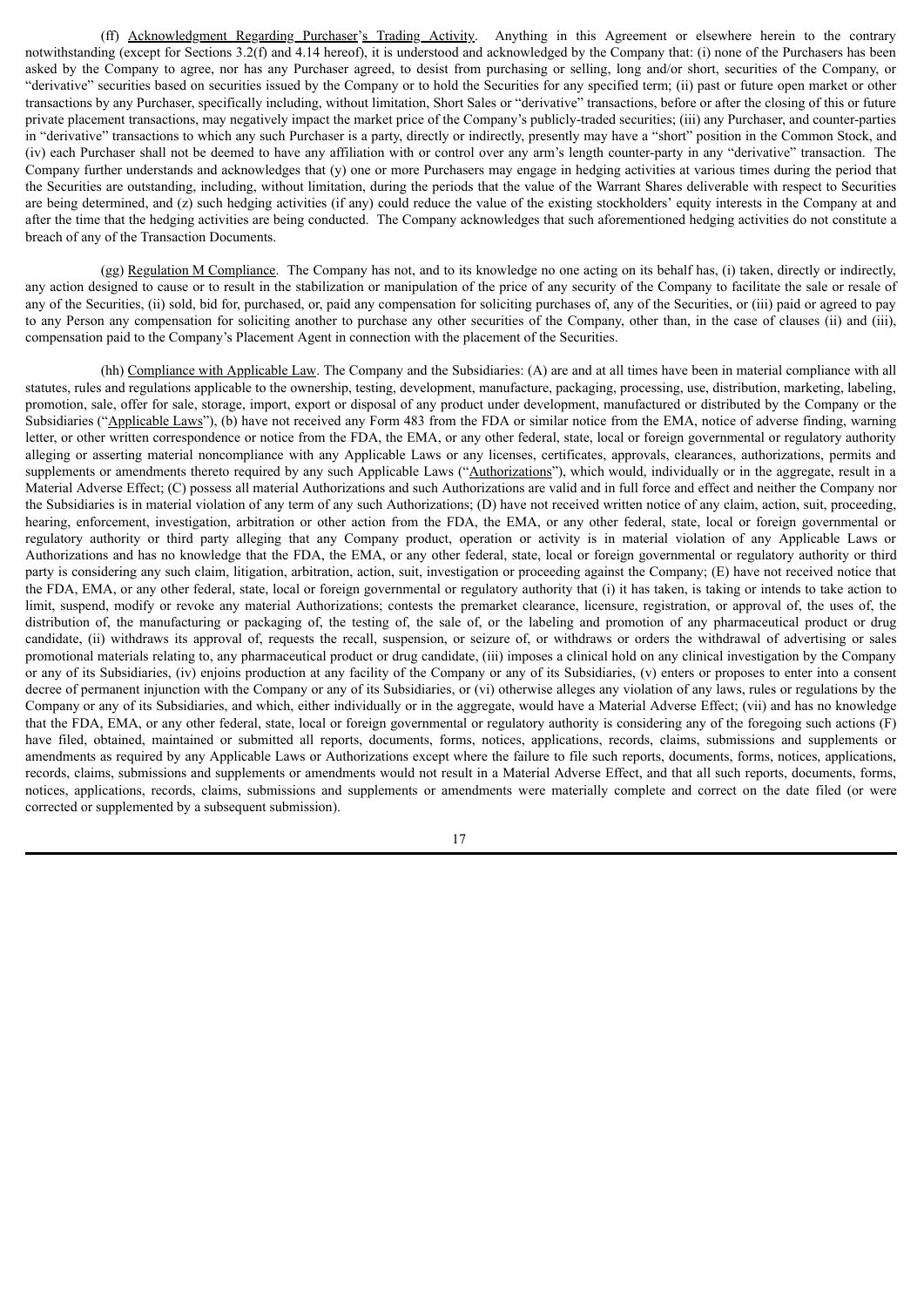The properties, business and operations of the Company have been and are being conducted in all material respects in accordance with all applicable laws, rules and regulations of the FDA and EMA. The Company has not been informed by the FDA that the FDA will prohibit the marketing, sale, license or use in the United States of any product proposed to be developed, produced or marketed by the Company nor has the FDA expressed any concern as to approving or clearing for marketing any product being developed or proposed to be developed by the Company. The Company has established and administers a compliance program applicable to the Company, to assist the Company and the directors, officers and employees of the Company in complying with applicable regulatory guidelines (including, without limitation, those administered by the FDA, the EMA, and any other foreign, federal, state or local governmental or regulatory authority performing functions similar to those performed by the FDA or EMA); except where such noncompliance would not reasonably be expected to have a Material Adverse Effect.

(ii) Cybersecurity. To the Company's knowledge  $(i)(x)$  there has been no security breach or other compromise of or relating to any of the Company's or any Subsidiary's information technology and computer systems, networks, hardware, software, data (including the data of its respective customers, employees, suppliers, vendors and any third party data maintained by or on behalf of it), equipment or technology (collectively, "IT Systems and Data") and (y) the Company and the Subsidiaries have not been notified of, and has no knowledge of any event or condition that would reasonably be expected to result in, any security breach or other compromise to its IT Systems and Data; (ii) the Company and the Subsidiaries are presently in compliance with all applicable laws or statutes and all judgments, orders, rules and regulations of any court or arbitrator or governmental or regulatory authority, internal policies and contractual obligations relating to the privacy and security of IT Systems and Data and to the protection of such IT Systems and Data from unauthorized use, access, misappropriation or modification, except as would not, individually or in the aggregate, have a Material Adverse Effect; (iii) the Company and the Subsidiaries have implemented and maintained commercially reasonable safeguards to maintain and protect its material confidential information and the integrity, continuous operation, redundancy and security of all IT Systems and Data; and (iv) the Company and the Subsidiaries have implemented backup and disaster recovery technology consistent with industry standards and practices.

(jj) Stock Option Plans. Each stock option granted by the Company under the Company's stock option plan was granted (i) in accordance with the terms of the Company's stock option plan and (ii) with an exercise price at least equal to the fair market value of the Common Stock on the date such stock option would be considered granted under GAAP and applicable law. No stock option granted under the Company's stock option plan has been backdated. The Company has not knowingly granted, and there is no and has been no Company policy or practice to knowingly grant, stock options prior to, or otherwise knowingly coordinate the grant of stock options with, the release or other public announcement of material information regarding the Company or its Subsidiaries or their financial results or prospects.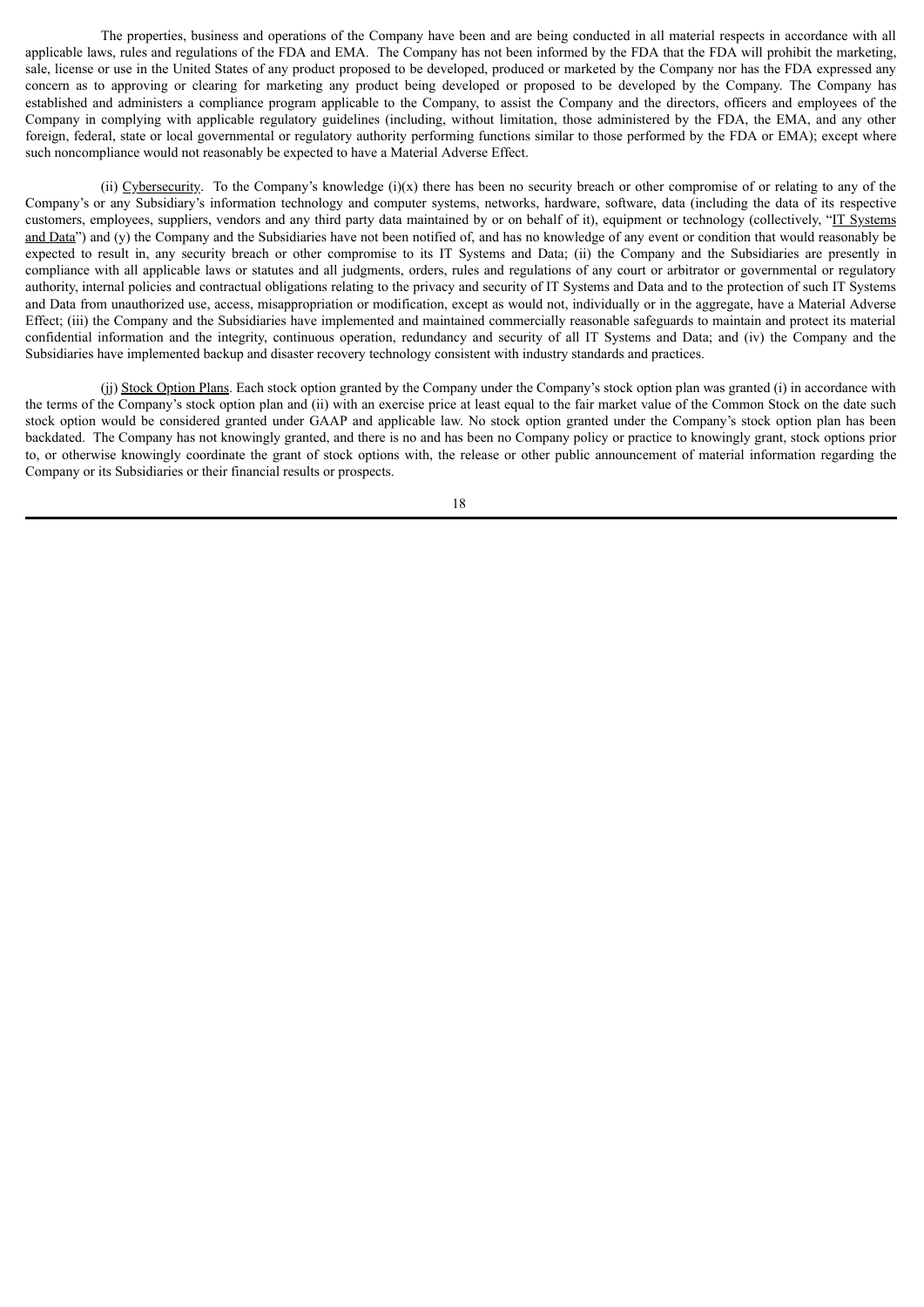(kk) Office of Foreign Assets Control. Neither the Company nor any Subsidiary nor, to the Company's knowledge, any director, officer, agent, employee or affiliate of the Company or any Subsidiary is currently subject to any U.S. sanctions administered by the Office of Foreign Assets Control of the U.S. Treasury Department ("OFAC").

(ll) U.S. Real Property Holding Corporation. The Company is not and has never been a U.S. real property holding corporation within the meaning of Section 897 of the Internal Revenue Code of 1986, as amended, and the Company shall so certify upon Purchaser's request.

(mm) Bank Holding Company Act. Neither the Company nor any of its Subsidiaries or Affiliates is subject to the Bank Holding Company Act of 1956, as amended (the "BHCA") and to regulation by the Board of Governors of the Federal Reserve System (the "Federal Reserve"). Neither the Company nor any of its Subsidiaries or Affiliates owns or controls, directly or indirectly, five percent (5%) or more of the outstanding shares of any class of voting securities or twenty-five percent or more of the total equity of a bank or any entity that is subject to the BHCA and to regulation by the Federal Reserve. Neither the Company nor any of its Subsidiaries or Affiliates exercises a controlling influence over the management or policies of a bank or any entity that is subject to the BHCA and to regulation by the Federal Reserve.

(nn) Money Laundering. The operations of the Company and its Subsidiaries are and have been conducted at all times in compliance with applicable financial record-keeping and reporting requirements of the Currency and Foreign Transactions Reporting Act of 1970, as amended, applicable money laundering statutes and applicable rules and regulations thereunder (collectively, the "Money Laundering Laws"), and no Action or Proceeding by or before any court or governmental agency, authority or body or any arbitrator involving the Company or any Subsidiary with respect to the Money Laundering Laws is pending or, to the knowledge of the Company or any Subsidiary, threatened.

(oo) Clinical Trials. The pre-clinical studies and clinical trials conducted by or, to the knowledge of the Company, on behalf of or sponsored by the Company, or in which the Company has participated, that are described in, or the results of which are referred to in, the Registration Statement or the Prospectus Supplement were and, if still pending, are being conducted in accordance with protocols filed with the appropriate regulatory authorities for each such study or trial, as the case may be, and with standard medical and scientific research standards and procedures, all applicable statutes, all applicable rules and regulations of the FDA and comparable regulatory agencies outside of the United States to which they are subject and Good Clinical Practices and Good Laboratory Practices, except to the extent where failure to conduct in such manner would not have a Material Adverse Effect. Each description of the results of such studies and trials contained in the Registration Statement or the Prospectus Supplement is accurate and complete in all material respects and fairly presents the data derived from such studies and trials, and the Company has no knowledge of any other studies or trials the results of which are inconsistent with, or otherwise call into question, the results described or referred to in the Registration Statement or the Prospectus Supplement. The Company has not received any written notices, correspondence or other written communications from the FDA or any committee thereof or from any other U.S. or foreign government or drug or medical device regulatory agency requiring or, to the Company's knowledge, threatening the termination, suspension or modification of any clinical trials that are described or referred to in the Registration Statement or the Prospectus Supplement.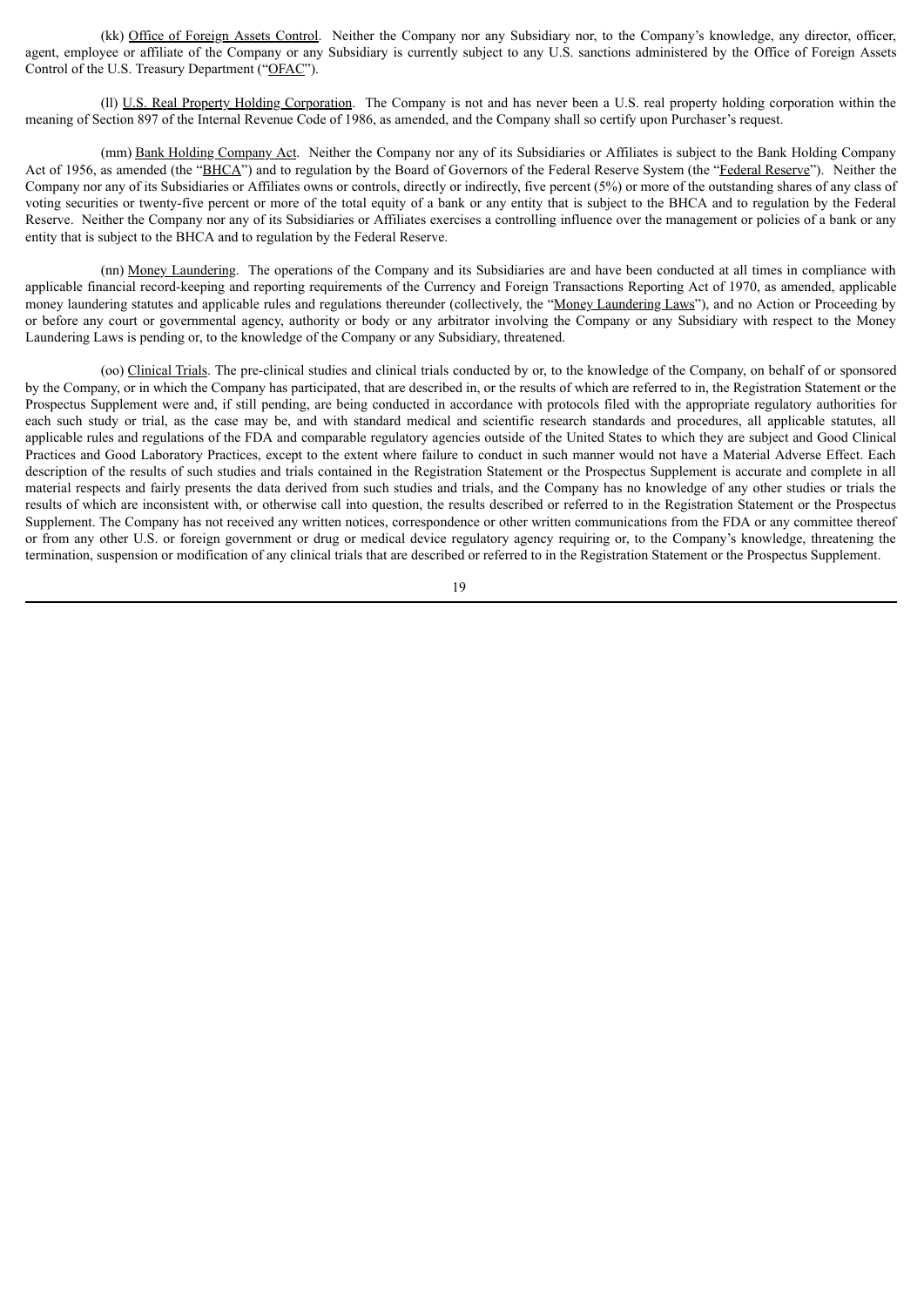3.2 Representations and Warranties of the Purchasers. Each Purchaser, for itself and for no other Purchaser, hereby represents and warrants as of the date hereof and as of the Closing Date to the Company as follows (unless as of a specific date therein, in which case they shall be accurate as of such date):

(a) Organization; Authority. Such Purchaser is either an individual or an entity duly incorporated or formed, validly existing and in good standing under the laws of the jurisdiction of its incorporation or formation with full right, corporate, partnership, limited liability company or similar power and authority to enter into and to consummate the transactions contemplated by the Transaction Documents and otherwise to carry out its obligations hereunder and thereunder. The execution and delivery of the Transaction Documents and performance by such Purchaser of the transactions contemplated by the Transaction Documents have been duly authorized by all necessary corporate, partnership, limited liability company or similar action, as applicable, on the part of such Purchaser. Each Transaction Document to which it is a party has been duly executed by such Purchaser, and when delivered by such Purchaser in accordance with the terms hereof, will constitute the valid and legally binding obligation of such Purchaser, enforceable against it in accordance with its terms, except: (i) as limited by general equitable principles and applicable bankruptcy, insolvency, reorganization, moratorium and other laws of general application affecting enforcement of creditors' rights generally, (ii) as limited by laws relating to the availability of specific performance, injunctive relief or other equitable remedies and (iii) insofar as indemnification and contribution provisions may be limited by applicable law.

(b) Understandings or Arrangements. Such Purchaser is acquiring the Securities as principal for its own account and has no direct or indirect arrangement or understandings with any other persons to distribute or regarding the distribution of such Securities (this representation and warranty not limiting such Purchaser's right to sell the Securities pursuant to the Registration Statement or otherwise in compliance with applicable federal and state securities laws). Such Purchaser is acquiring the Securities hereunder in the ordinary course of its business.

(c) Purchaser Status. At the time such Purchaser was offered the Securities, it was, and as of the date hereof it is, and on each date on which it exercises any Warrants, it will be either: (i) an "accredited investor" as defined in Rule 501(a)(1), (a)(2), (a)(3), (a)(7), (a)(8), (a)(9), (a)(12), or (a)(13) under the Securities Act or (ii) a "qualified institutional buyer" as defined in Rule 144A(a) under the Securities Act.

(d) Experience of Such Purchaser. Such Purchaser, either alone or together with its representatives, has such knowledge, sophistication and experience in business and financial matters so as to be capable of evaluating the merits and risks of the prospective investment in the Securities, and has so evaluated the merits and risks of such investment. Such Purchaser is able to bear the economic risk of an investment in the Securities and, at the present time, is able to afford a complete loss of such investment.

(e) Access to Information. Such Purchaser acknowledges that it has had the opportunity to review the Transaction Documents (including all exhibits and schedules thereto) and the SEC Reports and has been afforded, (i) the opportunity to ask such questions as it has deemed necessary of, and to receive answers from, representatives of the Company concerning the terms and conditions of the offering of the Securities and the merits and risks of investing in the Securities; (ii) access to information about the Company and its financial condition, results of operations, business, properties, management and prospects sufficient to enable it to evaluate its investment; and (iii) the opportunity to obtain such additional information that the Company possesses or can acquire without unreasonable effort or expense that is necessary to make an informed investment decision with respect to the investment. Such Purchaser acknowledges and agrees that neither Placement Agent nor any Affiliate of a Placement Agent has provided such Purchaser with any information or advice with respect to the Securities nor is such information or advice necessary or desired. Neither Placement Agent nor any Affiliate of a Placement Agent has made or makes any representation as to the Company or the quality of the Securities and each Placement Agent and any Affiliate of such Placement Agent may have acquired non-public information with respect to the Company which such Purchaser agrees need not be provided to it. In connection with the issuance of the Securities to such Purchaser, neither Placement Agent nor any of Affiliate of a Placement Agent has acted as a financial advisor or fiduciary to such Purchaser.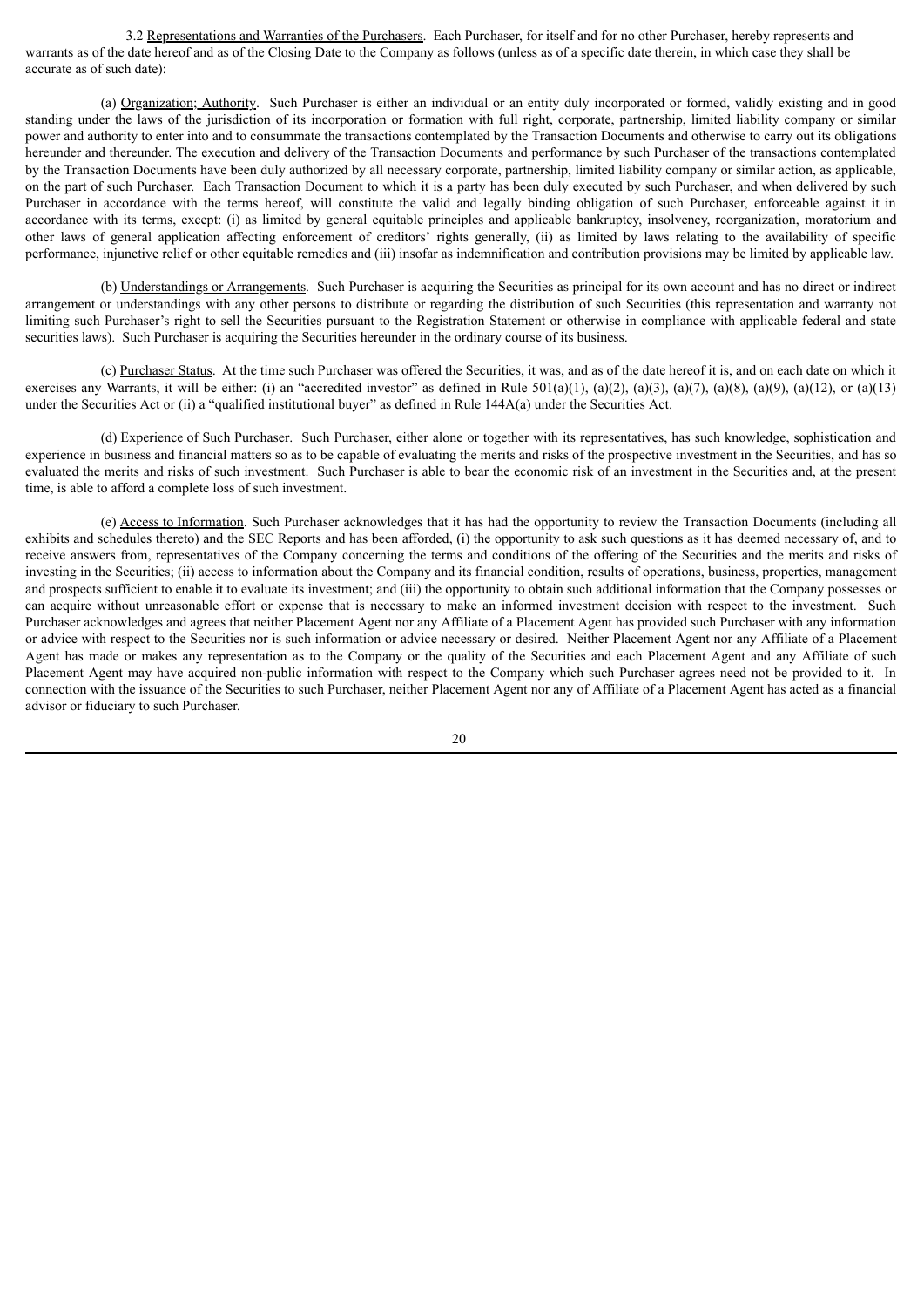(f) Certain Transactions and Confidentiality. Other than consummating the transactions contemplated hereunder, such Purchaser has not, nor has any Person acting on behalf of or pursuant to any understanding with such Purchaser, directly or indirectly executed any purchases or sales, including Short Sales, of the securities of the Company during the period commencing as of the time that such Purchaser first received a term sheet (written or oral) from the Company or any other Person representing the Company setting forth the material terms of the transactions contemplated hereunder and ending immediately prior to the execution hereof. Notwithstanding the foregoing, in the case of a Purchaser that is a multi-managed investment vehicle whereby separate portfolio managers manage separate portions of such Purchaser's assets and the portfolio managers have no direct knowledge of the investment decisions made by the portfolio managers managing other portions of such Purchaser's assets, the representation set forth above shall only apply with respect to the portion of assets managed by the portfolio manager that made the investment decision to purchase the Securities covered by this Agreement. Other than to other Persons party to this Agreement or to such Purchaser's representatives, including, without limitation, its officers, directors, partners, legal and other advisors, employees, agents and Affiliates, such Purchaser has maintained the confidentiality of all disclosures made to it in connection with this transaction (including the existence and terms of this transaction). Notwithstanding the foregoing, for the avoidance of doubt, nothing contained herein shall constitute a representation or warranty, or preclude any actions, with respect to locating or borrowing shares in order to effect Short Sales or similar transactions in the future.

The Company acknowledges and agrees that the representations contained in this Section 3.2 shall not modify, amend or affect such Purchaser's right to rely on the Company's representations and warranties contained in this Agreement or any representations and warranties contained in any other Transaction Document or any other document or instrument executed and/or delivered in connection with this Agreement or the consummation of the transactions contemplated hereby. Notwithstanding the foregoing, for the avoidance of doubt, nothing contained herein shall constitute a representation or warranty, or preclude any actions, with respect to locating or borrowing shares in order to effect Short Sales or similar transactions in the future.

#### **ARTICLE IV.** OTHER AGREEMENTS OF THE PARTIES

4.1 Warrant Shares. If all or any portion of a Warrant is exercised at a time when there is an effective registration statement to cover the issuance or resale of the Warrant Shares or if the Warrant is exercised via cashless exercise, the Warrant Shares issued pursuant to any such exercise shall be issued free of all legends. If at any time following the date hereof the Registration Statement (or any subsequent registration statement registering the sale or resale of the Warrant Shares) is not effective or is not otherwise available for the sale or resale of the Warrant Shares, the Company shall immediately notify the holders of the Warrants in writing that such registration statement is not then effective and thereafter shall promptly notify such holders when the registration statement is effective again and available for the sale or resale of the Warrant Shares (it being understood and agreed that the foregoing shall not limit the ability of the Company to issue, or any Purchaser to sell, any of the Warrant Shares in compliance with applicable federal and state securities laws). The Company shall use best efforts to keep a registration statement (including the Registration Statement) registering the issuance or resale of the Warrant Shares effective during the term of the Warrants.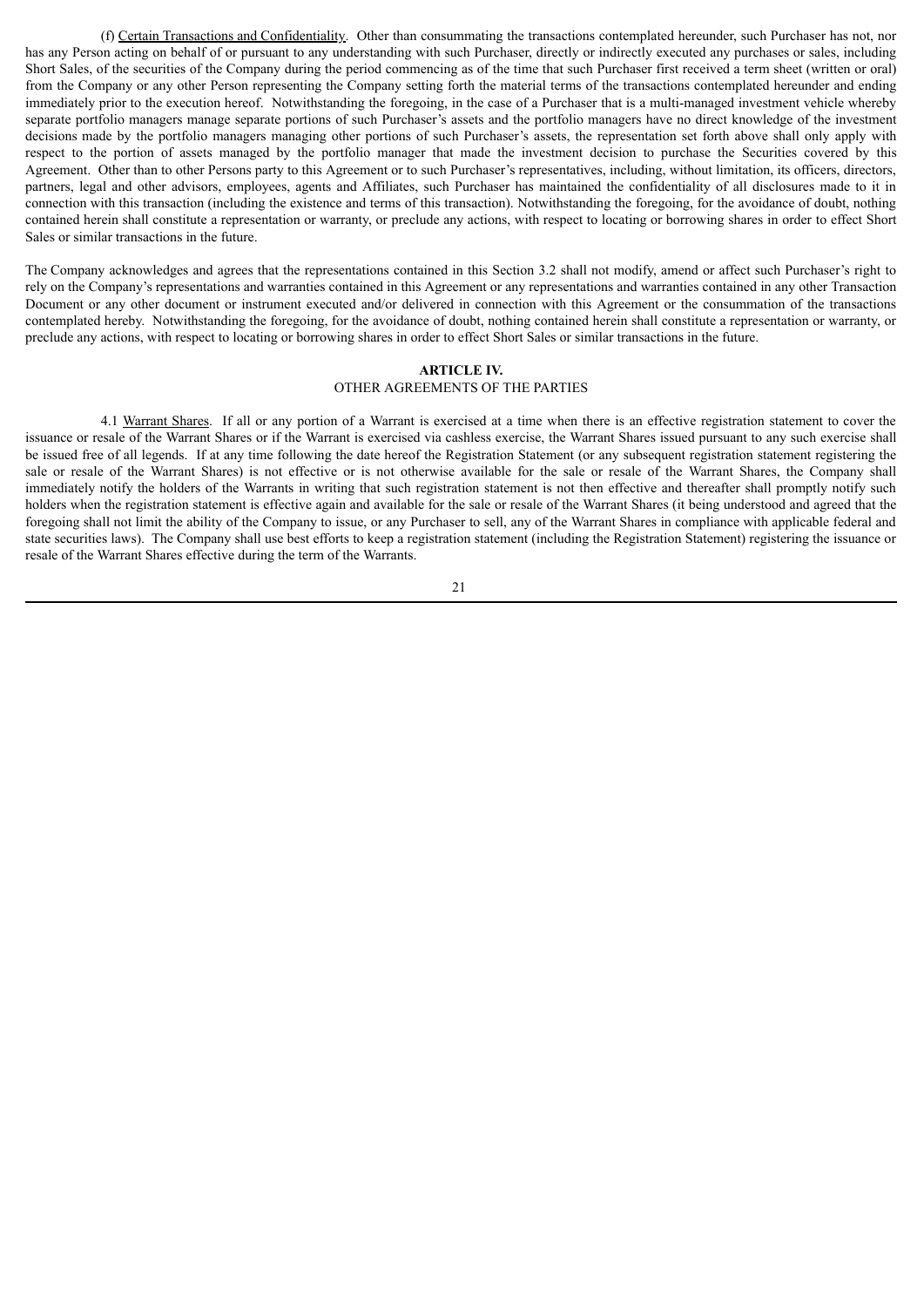4.2 Furnishing of Information. Until the earliest of the time that (i) no Purchaser owns Securities or (ii) the Warrants have expired, the Company shall use commercially reasonable efforts to timely file (or obtain extensions in respect thereof and file within the applicable grace period) all reports required to be filed by the Company after the date hereof pursuant to the Exchange Act.

4.3 Integration. The Company shall not sell, offer for sale or solicit offers to buy or otherwise negotiate in respect of any security (as defined in Section 2 of the Securities Act) that would be integrated with the offer or sale of the Securities for purposes of the rules and regulations of any Trading Market such that it would require shareholder approval prior to the closing of such other transaction unless shareholder approval is obtained before the closing of such subsequent transaction.

4.4 Securities Laws Disclosure; Publicity. The Company shall (a) by the Disclosure Time, issue a press release disclosing the material terms of the transactions contemplated hereby, and (b) file a Current Report on Form 8-K, including the Transaction Documents as exhibits thereto, with the Commission within the time required by the Exchange Act. From and after the issuance of such press release, the Company represents to the Purchasers that it shall have publicly disclosed all material, non-public information delivered to any of the Purchasers by the Company or any of its Subsidiaries, or any of their respective officers, directors, employees or agents in connection with the transactions contemplated by the Transaction Documents. In addition, effective upon the issuance of such press release, the Company acknowledges and agrees that any and all confidentiality or similar obligations under any agreement, whether written or oral, between the Company, any of its Subsidiaries or any of their respective officers, directors, agents, employees or Affiliates on the one hand, and any of the Purchasers or any of their Affiliates on the other hand, shall terminate. The Company and the Placement Agent shall consult with each other in issuing any other press releases with respect to the transactions contemplated hereby, and neither the Company nor any Purchaser shall issue any such press release nor otherwise make any such public statement without the prior consent of the Company, with respect to any press release of any Purchaser, or without the prior consent of the Placement Agent, with respect to any press release of the Company, which consent shall not unreasonably be withheld or delayed, except if such disclosure is required by law, in which case the disclosing party shall promptly provide the other party with prior notice of such public statement or communication. Notwithstanding the foregoing, the Company shall not publicly disclose the name of any Purchaser, or include the name of any Purchaser in any filing with the Commission or any regulatory agency or Trading Market, without the prior written consent of such Purchaser, except (a) as required by federal securities law in connection with the filing of final Transaction Documents with the Commission and (b) to the extent such disclosure is required by law or Trading Market regulations, in which case the Company shall provide the Purchasers with prior notice of such disclosure permitted under this clause (b).

4.5 Shareholder Rights Plan. No claim will be made or enforced by the Company or, with the consent of the Company, any other Person, that any Purchaser is an "Acquiring Person" under any control share acquisition, business combination, poison pill (including any distribution under a rights agreement) or similar anti-takeover plan or arrangement in effect or hereafter adopted by the Company, or that any Purchaser could be deemed to trigger the provisions of any such plan or arrangement, by virtue of receiving Securities under the Transaction Documents or under any other agreement between the Company and the Purchasers.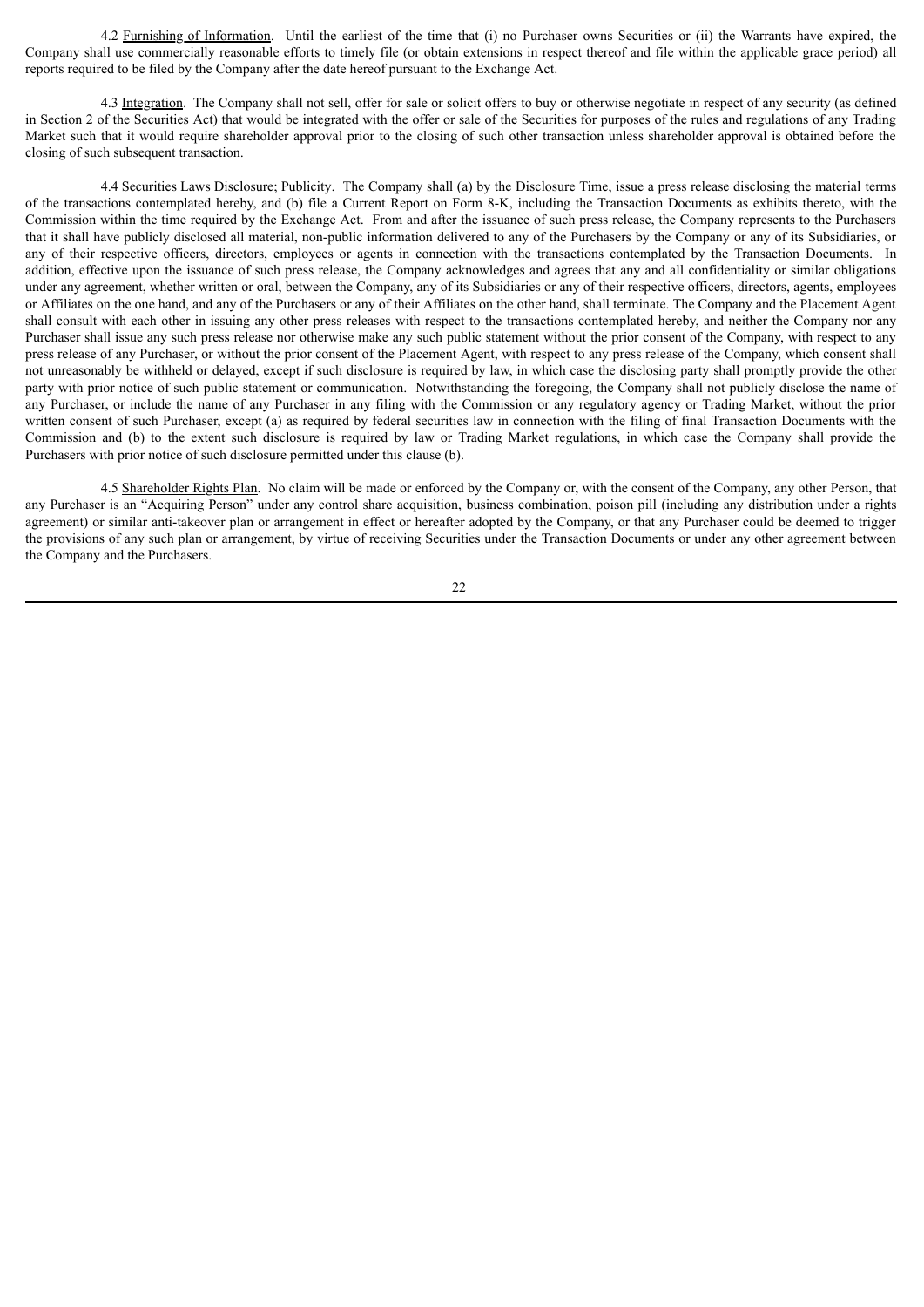4.6 Non-Public Information. Except with respect to the material terms and conditions of the transactions contemplated by the Transaction Documents, which shall be disclosed pursuant to Section 4.4, the Company covenants and agrees that neither it, nor any other Person acting on its behalf will provide any Purchaser or its agents or counsel with any information that constitutes, or the Company reasonably believes constitutes, material nonpublic information, unless prior thereto such Purchaser shall have consented to the receipt of such information and agreed with the Company to keep such information confidential. The Company understands and confirms that each Purchaser shall be relying on the foregoing covenant in effecting transactions in securities of the Company. To the extent that the Company, any of its Subsidiaries, or any of their respective officers, directors, agents, employees or Affiliates delivers any material, non-public information to a Purchaser without such Purchaser's consent, the Company hereby covenants and agrees that such Purchaser shall not have any duty of confidentiality to the Company, any of its Subsidiaries, or any of their respective officers, directors, agents, employees or Affiliates, or a duty to the Company, any of its Subsidiaries or any of their respective officers, directors, agents, employees or Affiliates not to trade on the basis of, such material, non-public information, provided that the Purchaser shall remain subject to applicable law. To the extent that any notice provided pursuant to any Transaction Document constitutes, or contains, material, non-public information regarding the Company or any Subsidiaries, the Company shall simultaneously file such notice with the Commission pursuant to a Current Report on Form 8-K. The Company understands and confirms that each Purchaser shall be relying on the foregoing covenant in effecting transactions in securities of the Company.

4.7 Use of Proceeds. The Company shall use the net proceeds from the sale of the Securities hereunder for working capital purposes and shall not use such proceeds: (a) except as set forth in Schedule 4.7for the satisfaction of any portion of the Company's debt (other than payment of trade payables in the ordinary course of the Company's business and prior practices), (b) for the redemption of any Common Stock or Common Stock Equivalents, (c) for the settlement of any outstanding litigation or (d) in violation of FCPA or OFAC regulations.

4.8 Indemnification of Purchasers. Subject to the provisions of this Section 4.8, the Company will indemnify and hold each Purchaser and its directors, officers, shareholders, members, partners, employees and agents (and any other Persons with a functionally equivalent role of a Person holding such titles notwithstanding a lack of such title or any other title), each Person who controls such Purchaser (within the meaning of Section 15 of the Securities Act and Section 20 of the Exchange Act), and the directors, officers, shareholders, agents, members, partners or employees (and any other Persons with a functionally equivalent role of a Person holding such titles notwithstanding a lack of such title or any other title) of such controlling persons (each, a "Purchaser Party") harmless from any and all losses, liabilities, obligations, claims, contingencies, damages, costs and expenses, including all judgments, amounts paid in settlements, court costs and reasonable attorneys' fees and costs of investigation that any such Purchaser Party may suffer or incur as a result of or relating to (a) any breach of any of the representations, warranties, covenants or agreements made by the Company in this Agreement or in the other Transaction Documents or (b) any action instituted against the Purchaser Parties in any capacity, or any of them or their respective Affiliates, by any stockholder of the Company who is not an Affiliate of such Purchaser Party, with respect to any of the transactions contemplated by the Transaction Documents (unless such action is solely based upon a material breach of such Purchaser Party's representations, warranties or covenants under the Transaction Documents or any agreements or understandings such Purchaser Party may have with any such stockholder or any violations by such Purchaser Party of state or federal securities laws or any conduct by such Purchaser Party which is finally judicially determined to constitute fraud, gross negligence or willful misconduct). If any action shall be brought against any Purchaser Party in respect of which indemnity may be sought pursuant to this Agreement, such Purchaser Party shall promptly notify the Company in writing, and the Company shall have the right to assume the defense thereof with counsel of its own choosing reasonably acceptable to the Purchaser Party. Any Purchaser Party shall have the right to employ separate counsel in any such action and participate in the defense thereof, but the fees and expenses of such counsel shall be at the expense of such Purchaser Party except to the extent that (i) the employment thereof has been specifically authorized by the Company in writing, (ii) the Company has failed after a reasonable period of time to assume such defense and to employ counsel or (iii) in such action there is, in the reasonable opinion of counsel, a material conflict on any material issue between the position of the Company and the position of such Purchaser Party, in which case the Company shall be responsible for the reasonable fees and expenses of no more than one such separate counsel. The Company will not be liable to any Purchaser Party under this Agreement (y) for any settlement by a Purchaser Party effected without the Company's prior written consent, which shall not be unreasonably withheld or delayed; or (z) to the extent, but only to the extent that a loss, claim, damage or liability is attributable to any Purchaser Party's breach of any of the representations, warranties, covenants or agreements made by such Purchaser Party in this Agreement or in the other Transaction Documents. The indemnification required by this Section 4.8 shall be made by periodic payments of the amount thereof during the course of the investigation or defense, as and when bills are received or are incurred. The indemnity agreements contained herein shall be in addition to any cause of action or similar right of any Purchaser Party against the Company or others and any liabilities the Company may be subject to pursuant to law.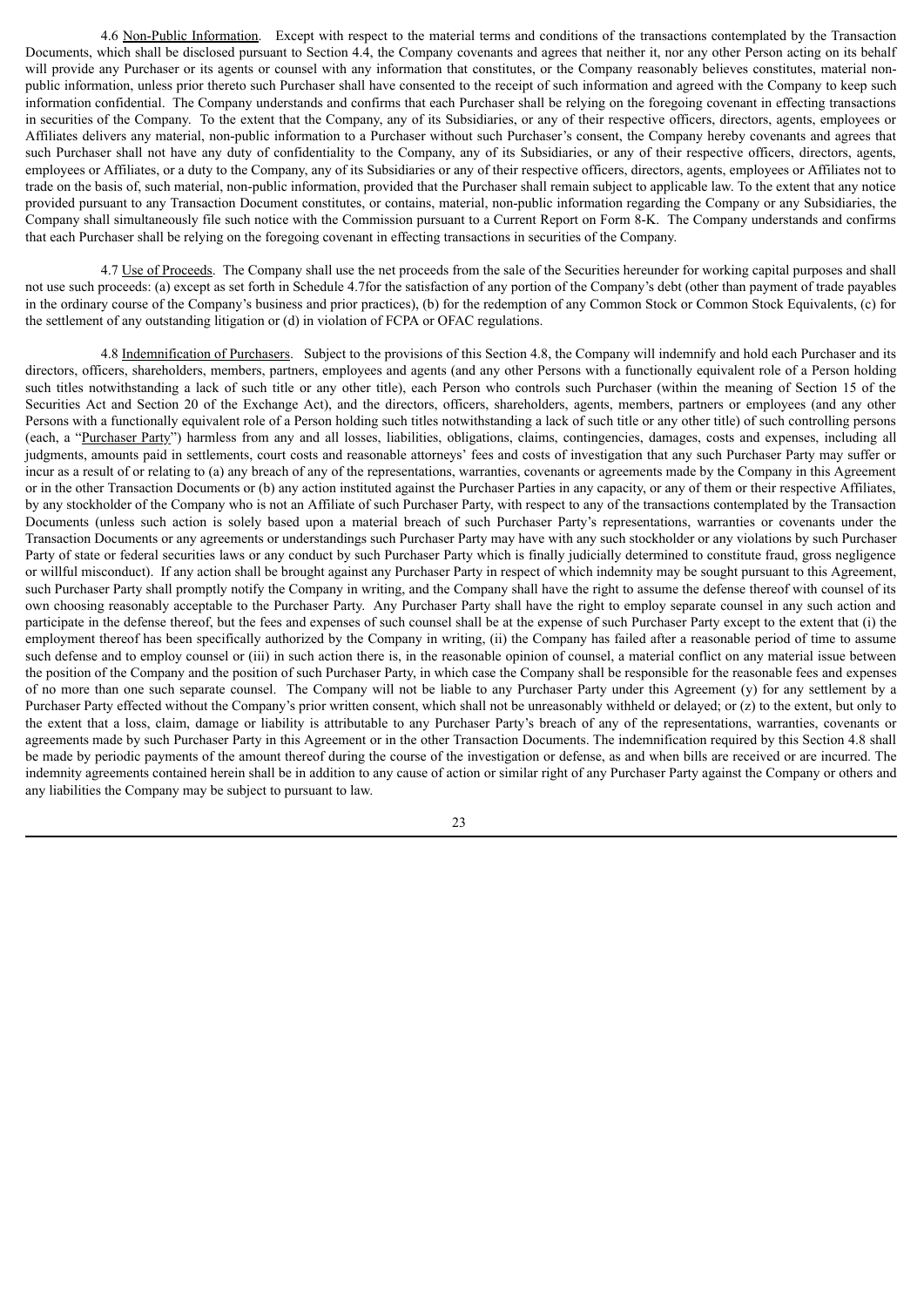4.9 Reservation of Common Stock. As of the date hereof, the Company has reserved and the Company shall continue to reserve and keep available at all times, free of preemptive rights, a sufficient number of shares of Common Stock for the purpose of enabling the Company to issue Shares pursuant to this Agreement and Warrant Shares pursuant to any exercise of the Warrants.

4.10 Listing of Common Stock. The Company hereby agrees to use best efforts to maintain the listing or quotation of the Common Stock on the Trading Market on which it is currently listed, and concurrently with the Closing, the Company shall apply to list or quote all of the Shares and Warrant Shares on such Trading Market and promptly secure the listing of all of the Shares and Warrant Shares on such Trading Market. The Company further agrees, if the Company applies to have the Common Stock traded on any other Trading Market, it will then include in such application all of the Shares and Warrant Shares, and will take such other action as is necessary to cause all of the Shares and Warrant Shares to be listed or quoted on such other Trading Market as promptly as possible. The Company will then take all action reasonably necessary to continue the listing and trading of its Common Stock on a Trading Market and will comply in all respects with the Company's reporting, filing and other obligations under the bylaws or rules of the Trading Market. The Company agrees to maintain the eligibility of the Common Stock for electronic transfer through the Depository Trust Company or another established clearing corporation, including, without limitation, by timely payment of fees to the Depository Trust Company or such other established clearing corporation in connection with such electronic transfer.

#### 4.11[RESERVED]

#### 4.12 Subsequent Equity Sales.

(a) From the date hereof until ninety (90) days after the Closing Date, neither the Company nor any Subsidiary shall (i) issue, enter into any agreement to issue or announce the issuance or proposed issuance of any shares of Common Stock or Common Stock Equivalents or (ii) file any registration statement or amendment or supplement thereto, other than the Prospectus Supplement or filing a registration statement on Form S-8 in connection with any employee benefit plan.

(b) From the date hereof until ninety (90) days following the Closing Date, the Company shall be prohibited from effecting or entering into an agreement to effect any issuance by the Company or any of its Subsidiaries of Common Stock or Common Stock Equivalents (or a combination of units thereof) involving a Variable Rate Transaction. "Variable Rate Transaction" means a transaction in which the Company (i) issues or sells any debt or equity securities that are convertible into, exchangeable or exercisable for, or include the right to receive additional shares of Common Stock either (A) at a conversion price, exercise price or exchange rate or other price that is based upon and/or varies with the trading prices of or quotations for the shares of Common Stock at any time after the initial issuance of such debt or equity securities, or (B) with a conversion, exercise or exchange price that is subject to being reset at some future date after the initial issuance of such debt or equity security or upon the occurrence of specified or contingent events directly or indirectly related to the business of the Company or the market for the Common Stock or (ii) enters into, or effects a transaction under, any agreement, including, but not limited to, an equity line of credit, whereby the Company may issue securities at a future determined price. Any Purchaser shall be entitled to obtain injunctive relief against the Company to preclude any such issuance, which remedy shall be in addition to any right to collect damages.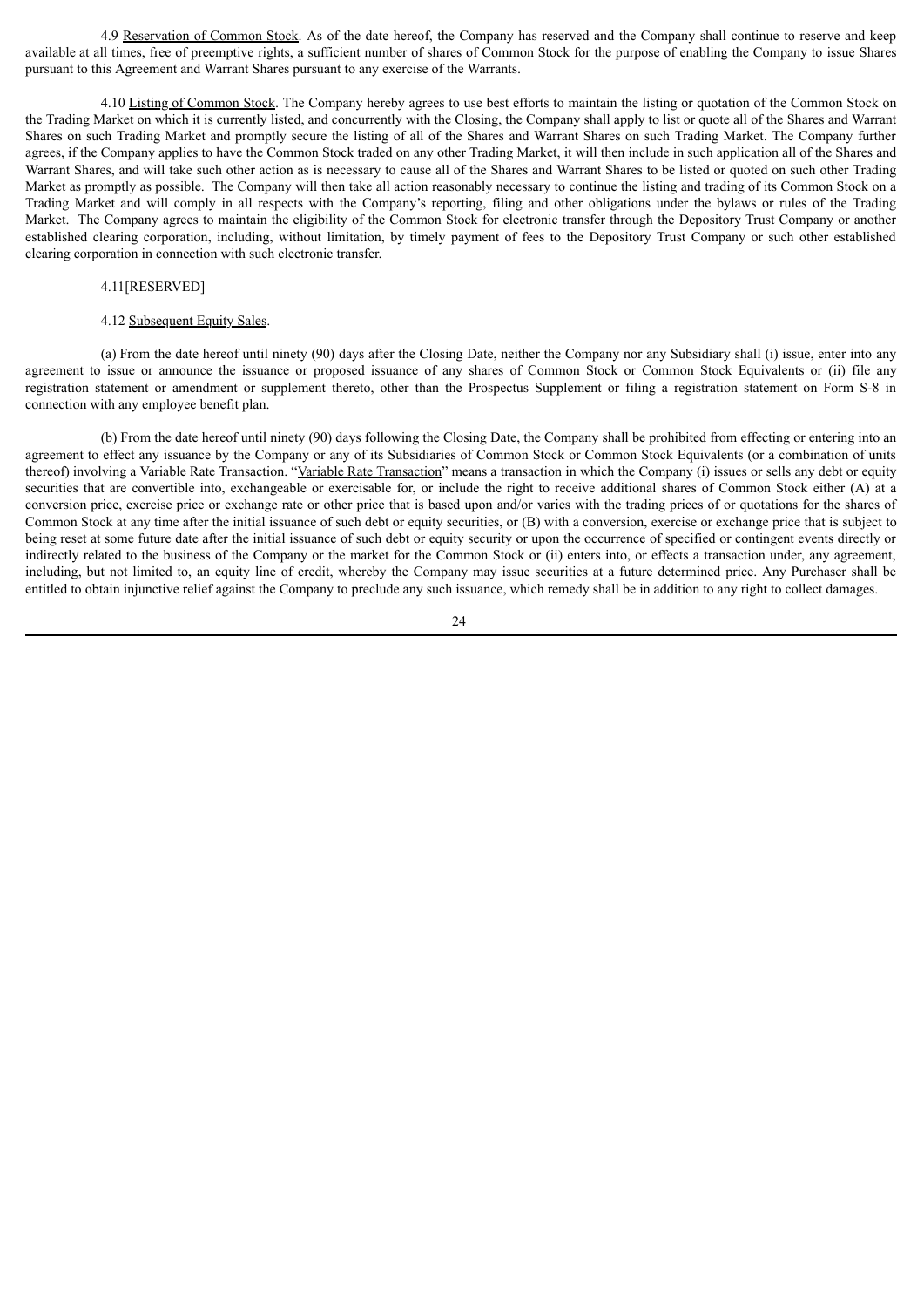(c) Notwithstanding the foregoing, this Section 4.12 shall not apply in respect of an Exempt Issuance, except that no Variable Rate Transaction shall be an Exempt Issuance.

4.13 Equal Treatment of Purchasers. No consideration (including any modification of this Agreement) shall be offered or paid to any Person to amend or consent to a waiver or modification of any provision of this Agreement unless the same consideration is also offered to all of the parties to this Agreement. For clarification purposes, this provision constitutes a separate right granted to each Purchaser by the Company and negotiated separately by each Purchaser, and is intended for the Company to treat the Purchasers as a class and shall not in any way be construed as the Purchasers acting in concert or as a group with respect to the purchase, disposition or voting of Securities or otherwise.

4.14 Certain Transactions and Confidentiality. Each Purchaser, severally and not jointly with the other Purchasers, covenants that neither it nor any Affiliate acting on its behalf or pursuant to any understanding with it will execute any purchases or sales, including Short Sales of any of the Company's securities during the period commencing with the execution of this Agreement and ending at such time that the transactions contemplated by this Agreement are first publicly announced pursuant to the initial press release as described in Section 4.4. Each Purchaser, severally and not jointly with the other Purchasers, covenants that until such time as the transactions contemplated by this Agreement are publicly disclosed by the Company pursuant to the initial press release as described in Section 4.4, such Purchaser will maintain the confidentiality of the existence and terms of this transaction and the information included in the Disclosure Schedules. Notwithstanding the foregoing and notwithstanding anything contained in this Agreement to the contrary, the Company expressly acknowledges and agrees that (i) no Purchaser makes any representation, warranty or covenant hereby that it will not engage in effecting transactions in any securities of the Company after the time that the transactions contemplated by this Agreement are first publicly announced pursuant to the initial press release as described in Section 4.4, (ii) no Purchaser shall be restricted or prohibited from effecting any transactions in any securities of the Company in accordance with applicable securities laws from and after the time that the transactions contemplated by this Agreement are first publicly announced pursuant to the initial press release as described in Section 4.4 and (iii) no Purchaser shall have any duty of confidentiality or duty not to trade in the securities of the Company to the Company or its Subsidiaries after the issuance of the initial press release as described in Section 4.4. Notwithstanding the foregoing, in the case of a Purchaser that is a multi-managed investment vehicle whereby separate portfolio managers manage separate portions of such Purchaser's assets and the portfolio managers have no direct knowledge of the investment decisions made by the portfolio managers managing other portions of such Purchaser's assets, the covenant set forth above shall only apply with respect to the portion of assets managed by the portfolio manager that made the investment decision to purchase the Securities covered by this Agreement.

4.15 Capital Changes. Except to maintain compliance with the rules of the Nasdaq Stock Market, until the one year anniversary of the Closing Date, the Company shall not undertake a reverse or forward stock split or reclassification of the Common Stock without the prior written consent of the Purchasers holding a majority in interest of the Shares.

4.16 Exercise Procedures. The form of Notice of Exercise included in the Warrants set forth the totality of the procedures required of the Purchasers in order to exercise the Warrants. No additional legal opinion, other information or instructions shall be required of the Purchasers to exercise their Warrants. Without limiting the preceding sentences, no ink-original Notice of Exercise shall be required, nor shall any medallion guarantee (or other type of guarantee or notarization) of any Notice of Exercise form be required in order to exercise the Warrants. The Company shall honor exercises of the Warrants and shall deliver Warrant Shares in accordance with the terms, conditions and time periods set forth in the Transaction Documents.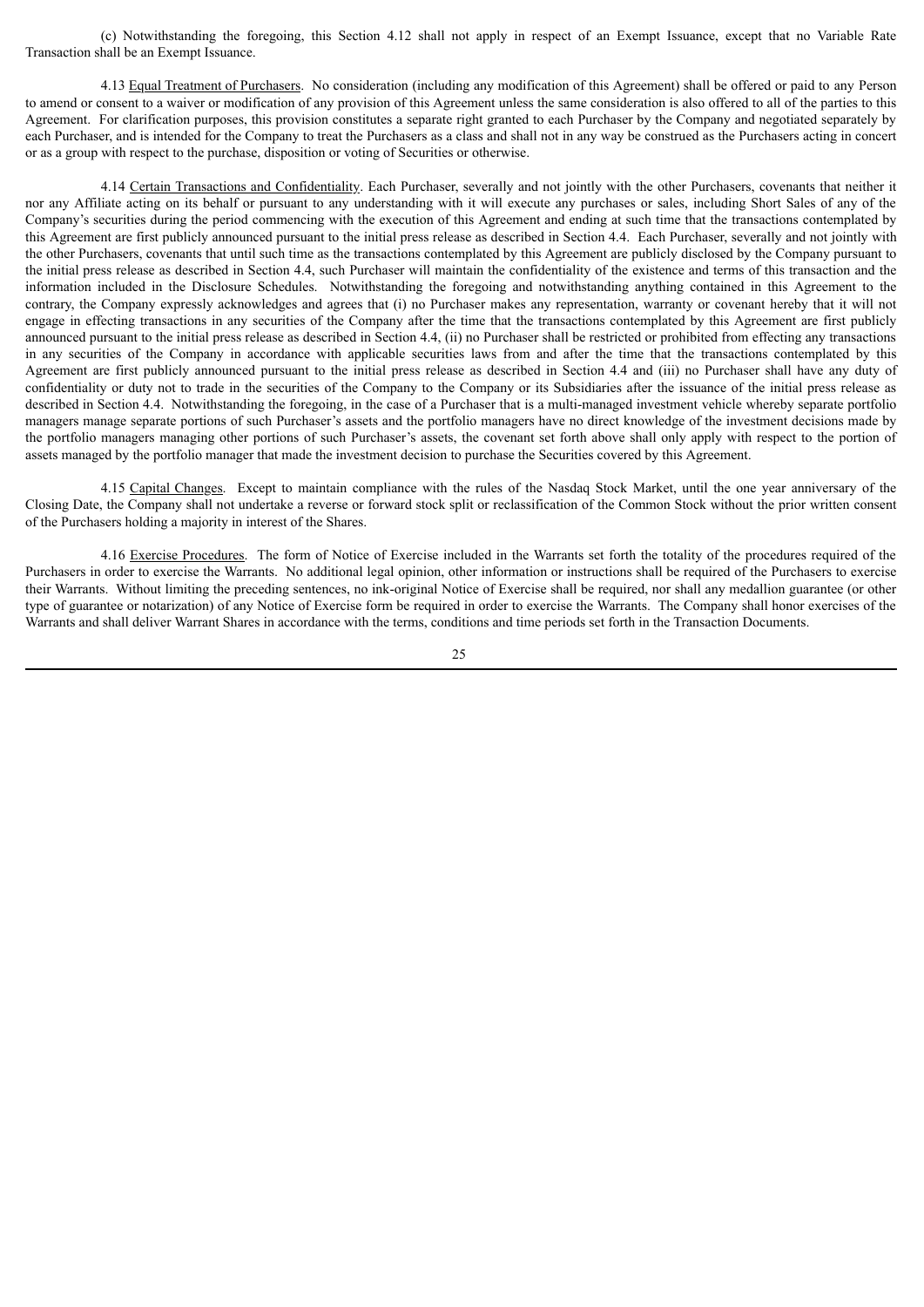4.17 Lock-Up Agreements. The Company shall not amend, modify, waive or terminate any provision of any of the Lock-Up Agreements except to extend the term of the lock-up period and shall enforce the provisions of each Lock-Up Agreement in accordance with its terms. If any party to a Lock-Up Agreement breaches any provision of a Lock-Up Agreement, the Company shall promptly use its best efforts to seek specific performance of the terms of such Lock-Up Agreement.

# **ARTICLE V.**

## MISCELLANEOUS

5.1 Termination. This Agreement may be terminated by any Purchaser, as to such Purchaser's obligations hereunder only and without any effect whatsoever on the obligations between the Company and the other Purchasers, by written notice to the other parties, if the Closing has not been consummated on or before the fifth (5th) Trading Day following the date hereof; provided, however, that no such termination will affect the right of any party to sue for any breach by any other party (or parties).

5.2 Fees and Expenses. Except as expressly set forth in the Transaction Documents to the contrary, each party shall pay the fees and expenses of its advisers, counsel, accountants and other experts, if any, and all other expenses incurred by such party incident to the negotiation, preparation, execution, delivery and performance of this Agreement. The Company shall pay all Transfer Agent fees (including, without limitation, any fees required for same-day processing of any instruction letter delivered by the Company and any exercise notice delivered by a Purchaser), stamp taxes and other taxes and duties levied in connection with the delivery of any Securities to the Purchasers.

5.3 Entire Agreement. The Transaction Documents, together with the exhibits and schedules thereto, the Prospectus and the Prospectus Supplement, contain the entire understanding of the parties with respect to the subject matter hereof and thereof and supersede all prior agreements and understandings, oral or written, with respect to such matters, which the parties acknowledge have been merged into such documents, exhibits and schedules.

5.4 Notices. Any and all notices or other communications or deliveries required or permitted to be provided hereunder shall be in writing and shall be deemed given and effective on the earliest of: (a) the time of transmission, if such notice or communication is delivered via facsimile at the facsimile number or email attachment at the email address as set forth on the signature pages attached hereto at or prior to 5:30 p.m. (New York City time) on a Trading Day, (b) the next Trading Day after the time of transmission, if such notice or communication is delivered via facsimile at the facsimile number or email attachment at the email address as set forth on the signature pages attached hereto on a day that is not a Trading Day or later than 5:30 p.m. (New York City time) on any Trading Day, (c) the second (2nd) Trading Day following the date of mailing, if sent by U.S. nationally recognized overnight courier service or (d) upon actual receipt by the party to whom such notice is required to be given. The address for such notices and communications shall be as set forth on the signature pages attached hereto.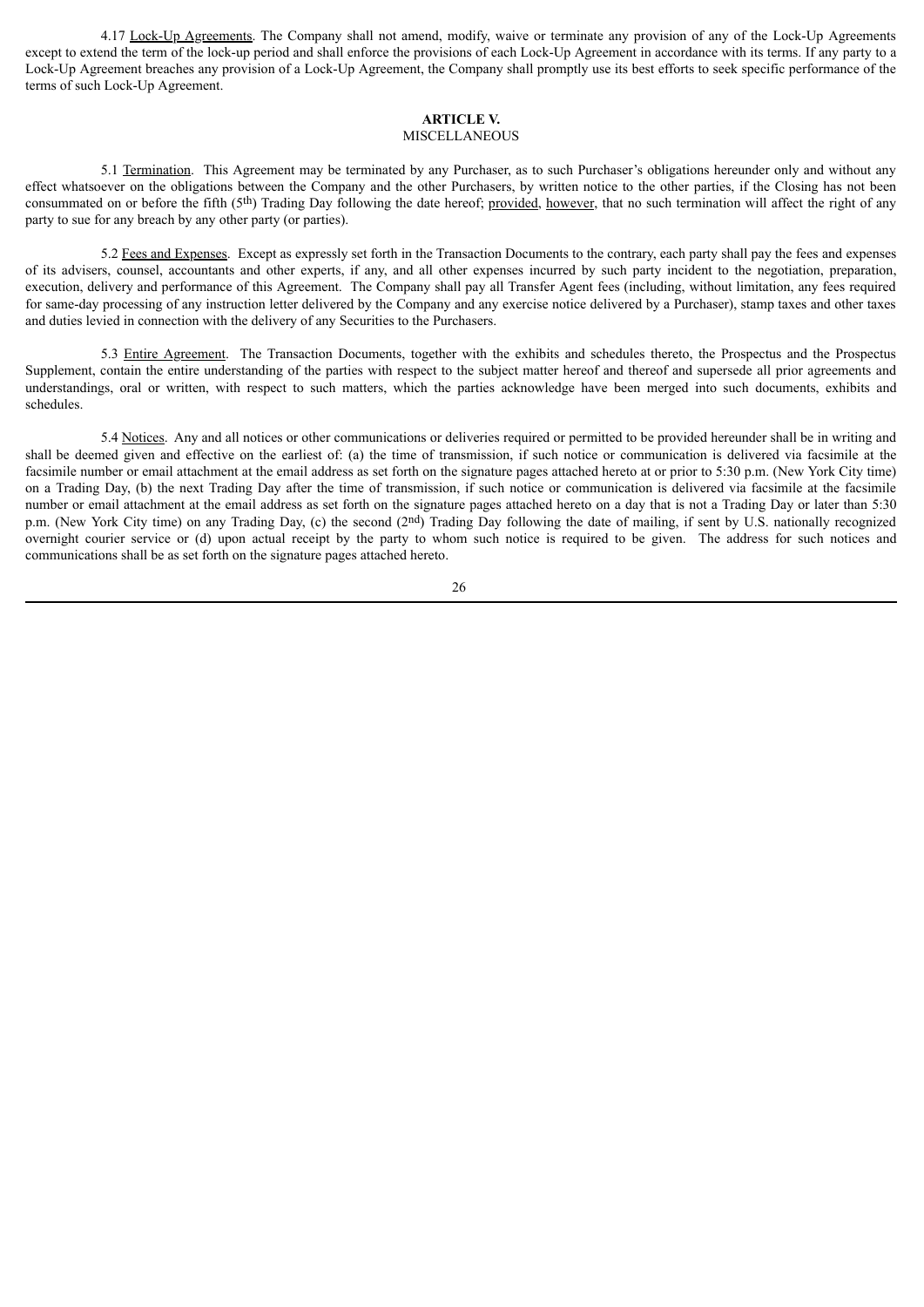5.5 Amendments; Waivers. No provision of this Agreement may be waived, modified, supplemented or amended except in a written instrument signed, in the case of an amendment, by the Company and Purchasers which own at the time of such amendment at least 50.1% in interest of the Shares (or, prior to the Closing, the Company and each Purchaser) or, in the case of a waiver, by the party against whom enforcement of any such waived provision is sought, provided that if any amendment, modification or waiver disproportionately and adversely impacts a Purchaser (or group of Purchasers), the consent of such disproportionately impacted Purchaser (or group of Purchasers) shall also be required. No waiver of any default with respect to any provision, condition or requirement of this Agreement shall be deemed to be a continuing waiver in the future or a waiver of any subsequent default or a waiver of any other provision, condition or requirement hereof, nor shall any delay or omission of any party to exercise any right hereunder in any manner impair the exercise of any such right. Any proposed amendment or waiver that disproportionately, materially and adversely affects the rights and obligations of any Purchaser relative to the comparable rights and obligations of the other Purchasers shall require the prior written consent of such adversely affected Purchaser. Any amendment effected in accordance with this Section 5.5 shall be binding upon each Purchaser and holder of Securities and the Company.

5.6 Headings. The headings herein are for convenience only, do not constitute a part of this Agreement and shall not be deemed to limit or affect any of the provisions hereof.

5.7 Successors and Assigns. This Agreement shall be binding upon and inure to the benefit of the parties and their successors and permitted assigns. The Company may not assign this Agreement or any rights or obligations hereunder without the prior written consent of each Purchaser (other than by merger). Any Purchaser may assign any or all of its rights under this Agreement to any Person to whom such Purchaser assigns or transfers any Securities, provided that such transferee agrees in writing to be bound, with respect to the transferred Securities, by the provisions of the Transaction Documents that apply to the "Purchasers."

5.8 Third-Party Beneficiaries. The Placement Agent shall be the third party beneficiary of the representations and warranties of the Company in Section 3.1 and the representations and warranties of the Purchasers in Section 3.2. This Agreement is intended for the benefit of the parties hereto and their respective successors and permitted assigns and is not for the benefit of, nor may any provision hereof be enforced by, any other Person, except as otherwise set forth in Section 4.8 and this Section 5.8.

5.9 Governing Law. All questions concerning the construction, validity, enforcement and interpretation of the Transaction Documents shall be governed by and construed and enforced in accordance with the internal laws of the State of New York, without regard to the principles of conflicts of law thereof. Each party agrees that all legal Proceedings concerning the interpretations, enforcement and defense of the transactions contemplated by this Agreement and any other Transaction Documents (whether brought against a party hereto or its respective affiliates, directors, officers, shareholders, partners, members, employees or agents) shall be commenced exclusively in the state and federal courts sitting in the City of New York. Each party hereby irrevocably submits to the exclusive jurisdiction of the state and federal courts sitting in the City of New York, Borough of Manhattan for the adjudication of any dispute hereunder or in connection herewith or with any transaction contemplated hereby or discussed herein (including with respect to the enforcement of any of the Transaction Documents), and hereby irrevocably waives, and agrees not to assert in any Action or Proceeding, any claim that it is not personally subject to the jurisdiction of any such court, that such Action or Proceeding is improper or is an inconvenient venue for such Proceeding. Each party hereby irrevocably waives personal service of process and consents to process being served in any such Action or Proceeding by mailing a copy thereof via registered or certified mail or overnight delivery (with evidence of delivery) to such party at the address in effect for notices to it under this Agreement and agrees that such service shall constitute good and sufficient service of process and notice thereof. Nothing contained herein shall be deemed to limit in any way any right to serve process in any other manner permitted by law. If any party shall commence an Action or Proceeding to enforce any provisions of the Transaction Documents, then, in addition to the obligations of the Company under Section 4.8, the prevailing party in such Action or Proceeding shall be reimbursed by the non-prevailing party for its reasonable attorneys' fees and other costs and expenses incurred with the investigation, preparation and prosecution of such Action or Proceeding.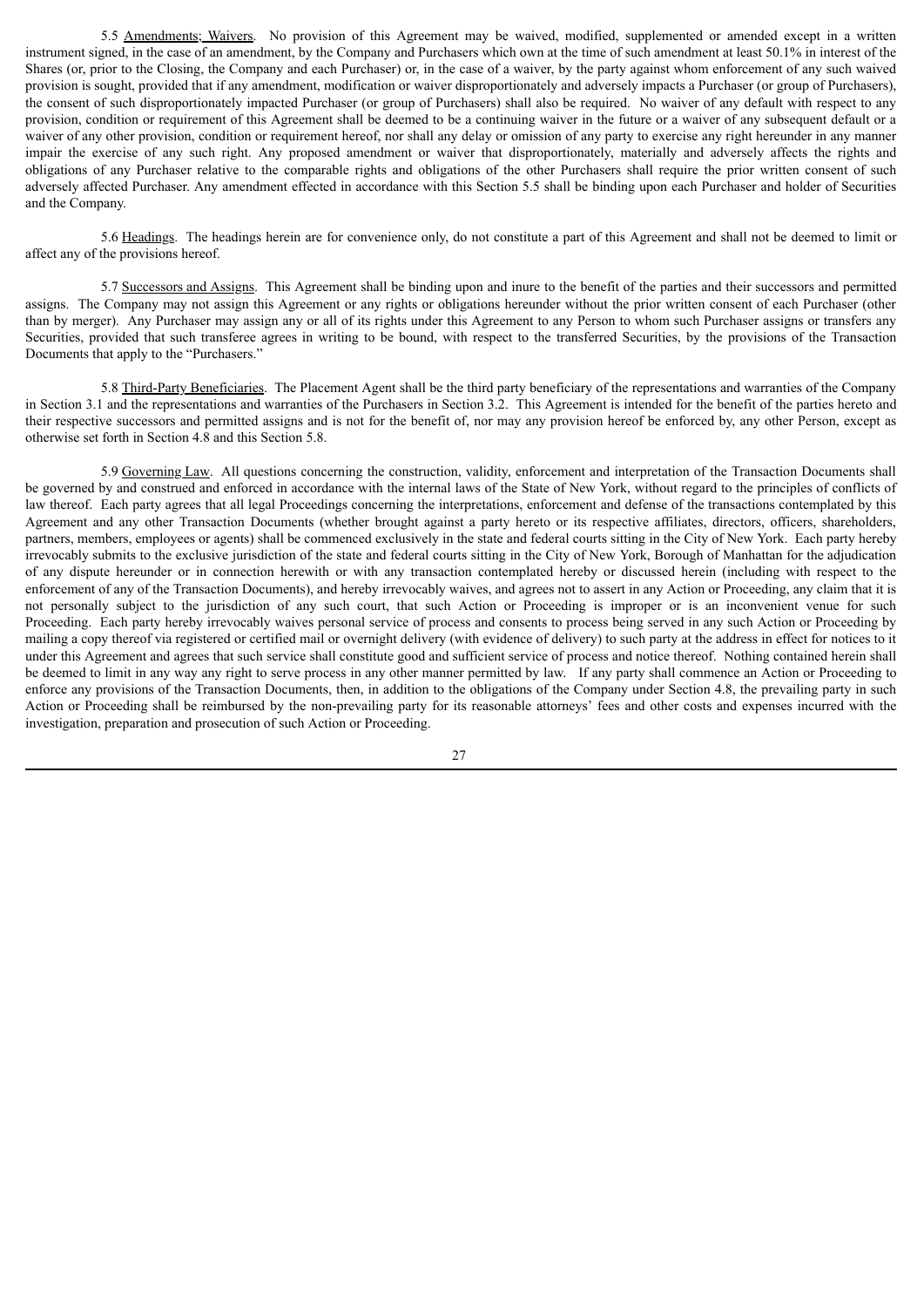5.10 Survival. The representations and warranties contained herein shall survive the Closing and the delivery of the Securities.

5.11 Execution. This Agreement may be executed in two or more counterparts, all of which when taken together shall be considered one and the same agreement and shall become effective when counterparts have been signed by each party and delivered to each other party, it being understood that the parties need not sign the same counterpart. In the event that any signature is delivered by facsimile transmission or by e-mail delivery of a ".pdf" format data file, such signature shall create a valid and binding obligation of the party executing (or on whose behalf such signature is executed) with the same force and effect as if such facsimile or ".pdf" signature page were an original thereof.

5.12 Severability. If any term, provision, covenant or restriction of this Agreement is held by a court of competent jurisdiction to be invalid, illegal, void or unenforceable, the remainder of the terms, provisions, covenants and restrictions set forth herein shall remain in full force and effect and shall in no way be affected, impaired or invalidated, and the parties hereto shall use their commercially reasonable efforts to find and employ an alternative means to achieve the same or substantially the same result as that contemplated by such term, provision, covenant or restriction. It is hereby stipulated and declared to be the intention of the parties that they would have executed the remaining terms, provisions, covenants and restrictions without including any of such that may be hereafter declared invalid, illegal, void or unenforceable.

5.13 Rescission and Withdrawal Right. Notwithstanding anything to the contrary contained in (and without limiting any similar provisions of) any of the other Transaction Documents, whenever any Purchaser exercises a right, election, demand or option under a Transaction Document and the Company does not timely perform its related obligations within the periods therein provided, then such Purchaser may rescind or withdraw, in its sole discretion from time to time upon written notice to the Company, any relevant notice, demand or election in whole or in part without prejudice to its future actions and rights; provided, however, that, in the case of a rescission of an exercise of a Warrant, the applicable Purchaser shall be required to return any shares of Common Stock subject to any such rescinded exercise notice concurrently with the return to such Purchaser of the aggregate exercise price paid to the Company for such shares and the restoration of such Purchaser's right to acquire such shares pursuant to such Purchaser's Warrant (including, issuance of a replacement warrant certificate evidencing such restored right).

5.14 Replacement of Securities. If any certificate or instrument evidencing any Securities is mutilated, lost, stolen or destroyed, the Company shall issue or cause to be issued in exchange and substitution for and upon cancellation thereof (in the case of mutilation), or in lieu of and substitution therefor, a new certificate or instrument, but only upon receipt of evidence reasonably satisfactory to the Company of such loss, theft or destruction. The applicant for a new certificate or instrument under such circumstances shall also pay any reasonable third-party costs (including customary indemnity) associated with the issuance of such replacement Securities.

5.15 Remedies. In addition to being entitled to exercise all rights provided herein or granted by law, including recovery of damages, each of the Purchasers and the Company will be entitled to specific performance under the Transaction Documents. The parties agree that monetary damages may not be adequate compensation for any loss incurred by reason of any breach of obligations contained in the Transaction Documents and hereby agree to waive and not to assert in any Action for specific performance of any such obligation the defense that a remedy at law would be adequate.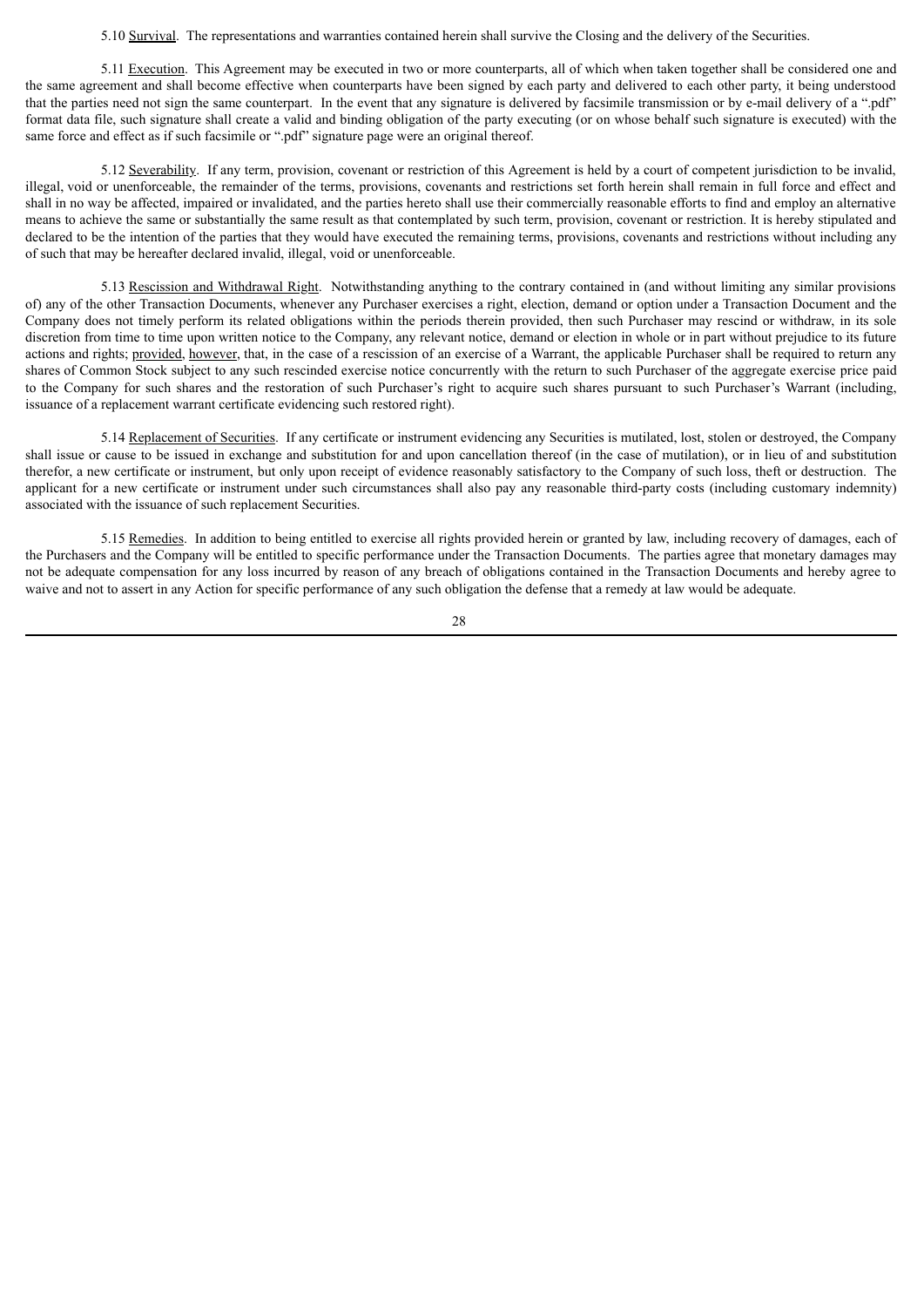5.16 Payment Set Aside. To the extent that the Company makes a payment or payments to any Purchaser pursuant to any Transaction Document or a Purchaser enforces or exercises its rights thereunder, and such payment or payments or the proceeds of such enforcement or exercise or any part thereof are subsequently invalidated, declared to be fraudulent or preferential, set aside, recovered from, disgorged by or are required to be refunded, repaid or otherwise restored to the Company, a trustee, receiver or any other Person under any law (including, without limitation, any bankruptcy law, state or federal law, common law or equitable cause of action), then to the extent of any such restoration the obligation or part thereof originally intended to be satisfied shall be revived and continued in full force and effect as if such payment had not been made or such enforcement or setoff had not occurred.

5.17 Independent Nature of Purchasers' Obligations and Rights. The obligations of each Purchaser under any Transaction Document are several and not joint with the obligations of any other Purchaser, and no Purchaser shall be responsible in any way for the performance or non-performance of the obligations of any other Purchaser under any Transaction Document. Nothing contained herein or in any other Transaction Document, and no action taken by any Purchaser pursuant hereto or thereto, shall be deemed to constitute the Purchasers as a partnership, an association, a joint venture or any other kind of entity, or create a presumption that the Purchasers are in any way acting in concert or as a group with respect to such obligations or the transactions contemplated by the Transaction Documents. Each Purchaser shall be entitled to independently protect and enforce its rights including, without limitation, the rights arising out of this Agreement or out of the other Transaction Documents, and it shall not be necessary for any other Purchaser to be joined as an additional party in any Proceeding for such purpose. Each Purchaser has been represented by its own separate legal counsel in its review and negotiation of the Transaction Documents. For reasons of administrative convenience only, each Purchaser and its respective counsel have chosen to communicate with the Company through Blank Rome. Blank Rome does not represent any of the Purchasers and only represents the Placement Agent. The Company has elected to provide all Purchasers with the same terms and Transaction Documents for the convenience of the Company and not because it was required or requested to do so by any of the Purchasers. It is expressly understood and agreed that each provision contained in this Agreement and in each other Transaction Document is between the Company and a Purchaser, solely, and not between the Company and the Purchasers collectively and not between and among the Purchasers.

5.18 Liquidated Damages. The Company's obligations to pay any partial liquidated damages or other amounts owing under the Transaction Documents is a continuing obligation of the Company and shall not terminate until all unpaid partial liquidated damages and other amounts have been paid notwithstanding the fact that the instrument or security pursuant to which such partial liquidated damages or other amounts are due and payable shall have been canceled.

5.19 Saturdays, Sundays, Holidays, etc. If the last or appointed day for the taking of any action or the expiration of any right required or granted herein shall not be a Business Day, then such action may be taken or such right may be exercised on the next succeeding Business Day.

5.20 Construction. The parties agree that each of them and/or their respective counsel have reviewed and had an opportunity to revise the Transaction Documents and, therefore, the normal rule of construction to the effect that any ambiguities are to be resolved against the drafting party shall not be employed in the interpretation of the Transaction Documents or any amendments thereto. In addition, each and every reference to share prices and shares of Common Stock in any Transaction Document shall be subject to adjustment for reverse and forward stock splits, stock dividends, stock combinations and other similar transactions of the Common Stock that occur after the date of this Agreement.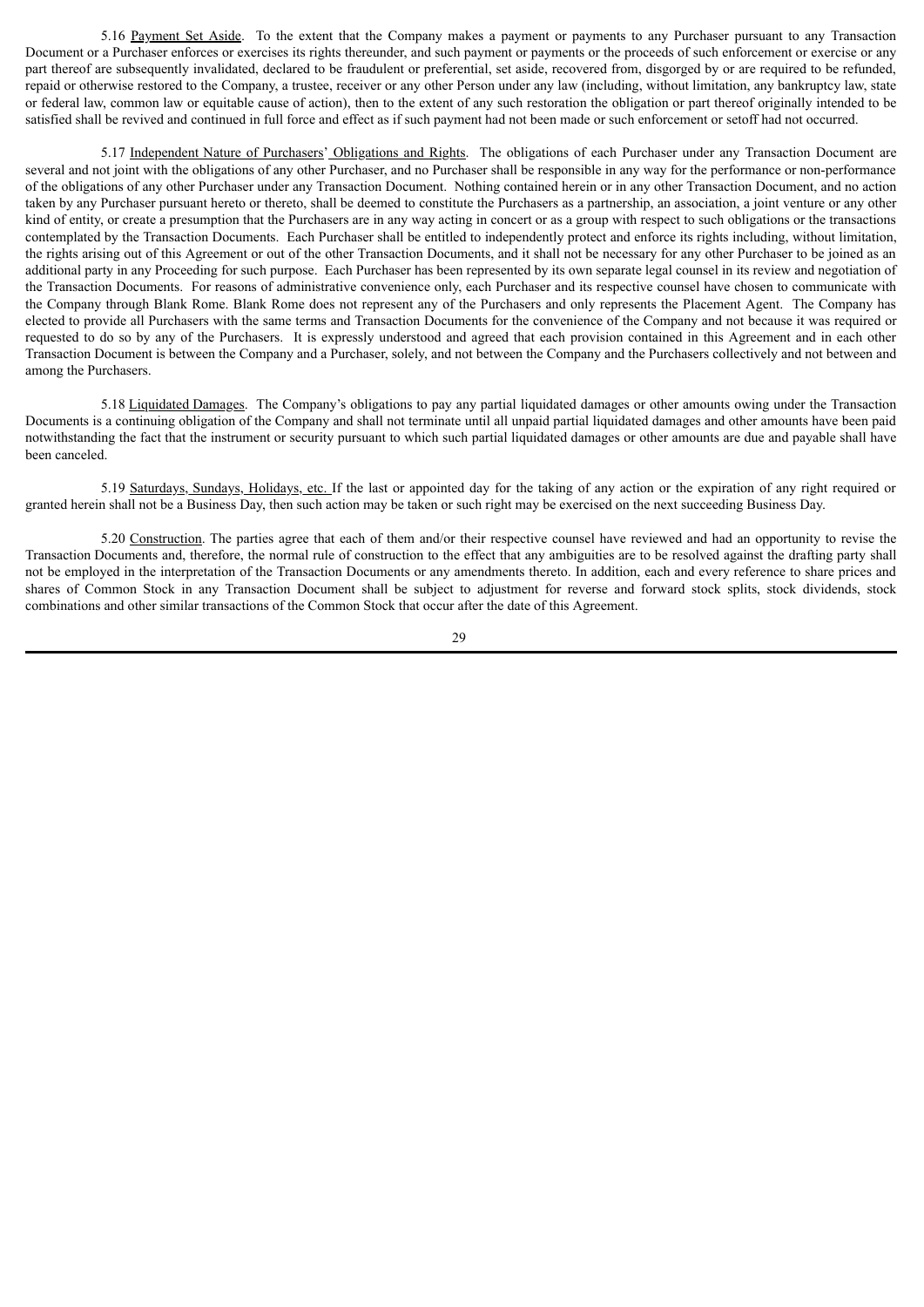#### 5.21 **WAIVER OF JURY TRIAL. IN ANY ACTION, SUIT, OR PROCEEDING IN ANY JURISDICTION BROUGHT BY ANY PARTY AGAINST ANY OTHER PARTY, THE PARTIES EACH KNOWINGLY AND INTENTIONALLY, TO THE GREATEST EXTENT PERMITTED BY APPLICABLE LAW, HEREBY ABSOLUTELY, UNCONDITIONALLY, IRREVOCABLY AND EXPRESSLY WAIVES FOREVER TRIAL BY JURY.**

*(Signature Pages Follow)*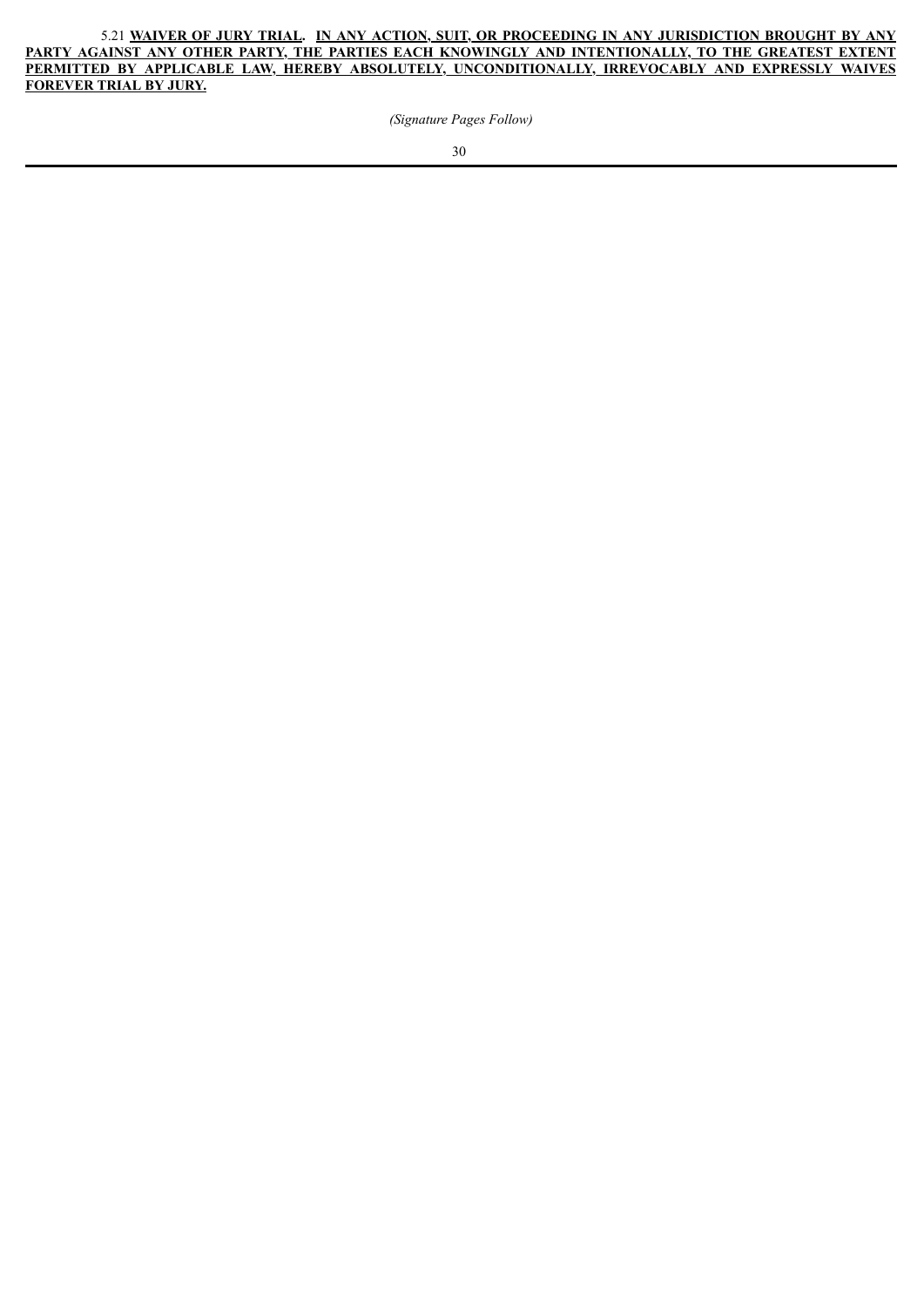IN WITNESS WHEREOF, the parties hereto have caused this Securities Purchase Agreement to be duly executed by their respective authorized signatories as of the date first indicated above.

#### **AQUESTIVE THERAPEUTICS, INC.**

By: Name: Title:

With a copy to (which shall not constitute notice):

Dechert LLP

1095 Avenue of the America New York, New York 10036 Attention: David. Rosenthal Email: david.rosenthal@dechert.com

#### [REMAINDER OF PAGE INTENTIONALLY LEFT BLANK SIGNATURE PAGE FOR PURCHASER FOLLOWS]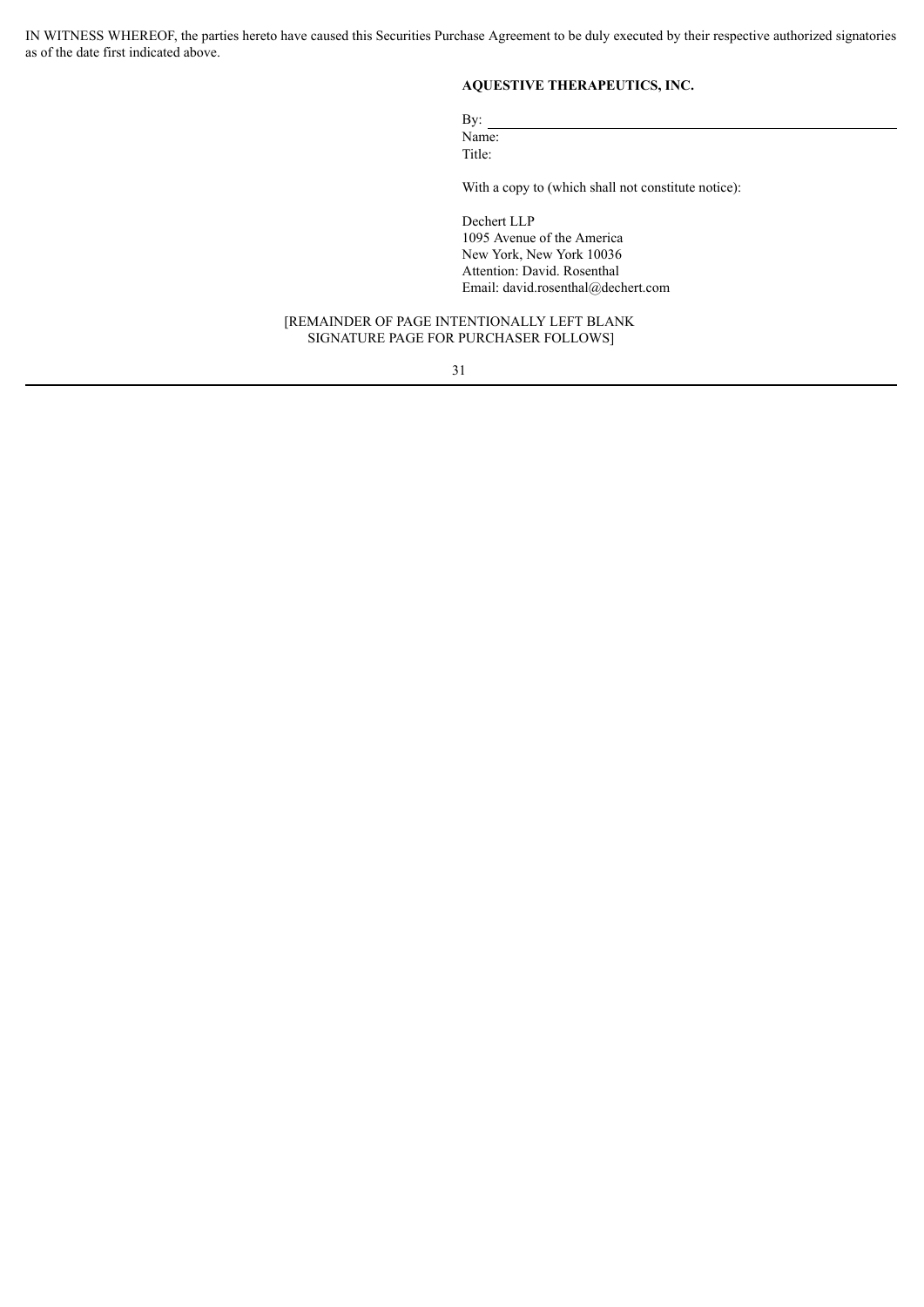### [PURCHASER SIGNATURE PAGES TO AQST SECURITIES PURCHASE AGREEMENT]

IN WITNESS WHEREOF, the undersigned have caused this Securities Purchase Agreement to be duly executed by their respective authorized signatories as of the date first indicated above.

| Name of Purchaser:                                                                                              |                                                           |
|-----------------------------------------------------------------------------------------------------------------|-----------------------------------------------------------|
| Signature of Authorized Signatory of Purchaser:                                                                 |                                                           |
| Name of Authorized Signatory:                                                                                   |                                                           |
| Title of Authorized Signatory:                                                                                  |                                                           |
| Email Address of Authorized Signatory:                                                                          |                                                           |
| <b>Address for Notice to Purchaser:</b>                                                                         |                                                           |
| Address for Delivery of Securities to Purchaser (if not same as address for notice):<br>Subscription Amount: \$ |                                                           |
|                                                                                                                 |                                                           |
| Pre-Funded Warrant Shares:                                                                                      | Beneficial Ownership Blocker $\Box$ 4.99% or $\Box$ 9.99% |
| Common Warrant Shares:                                                                                          | Beneficial Ownership Blocker $\Box$ 4.99% or $\Box$ 9.99% |

EIN Number:

 $\boxtimes$  Notwithstanding anything contained in this Agreement to the contrary, by checking this box (i) the obligations of the above-signed to purchase the securities set forth in this Agreement to be purchased from the Company by the above-signed, and the obligations of the Company to sell such securities to the above-signed, shall be unconditional and all conditions to Closing shall be disregarded, (ii) the Closing shall occur on the second ( $2<sup>nd</sup>$ ) Trading Day following the date of this Agreement and (iii) any condition to Closing contemplated by this Agreement (but prior to being disregarded by clause (i) above) that required delivery by the Company or the above-signed of any agreement, instrument, certificate or the like or purchase price (as applicable) shall no longer be a condition and shall instead be an unconditional obligation of the Company or the above-signed (as applicable) to deliver such agreement, instrument, certificate or the like or purchase price (as applicable) to such other party on the Closing Date.

[SIGNATURE PAGES CONTINUE]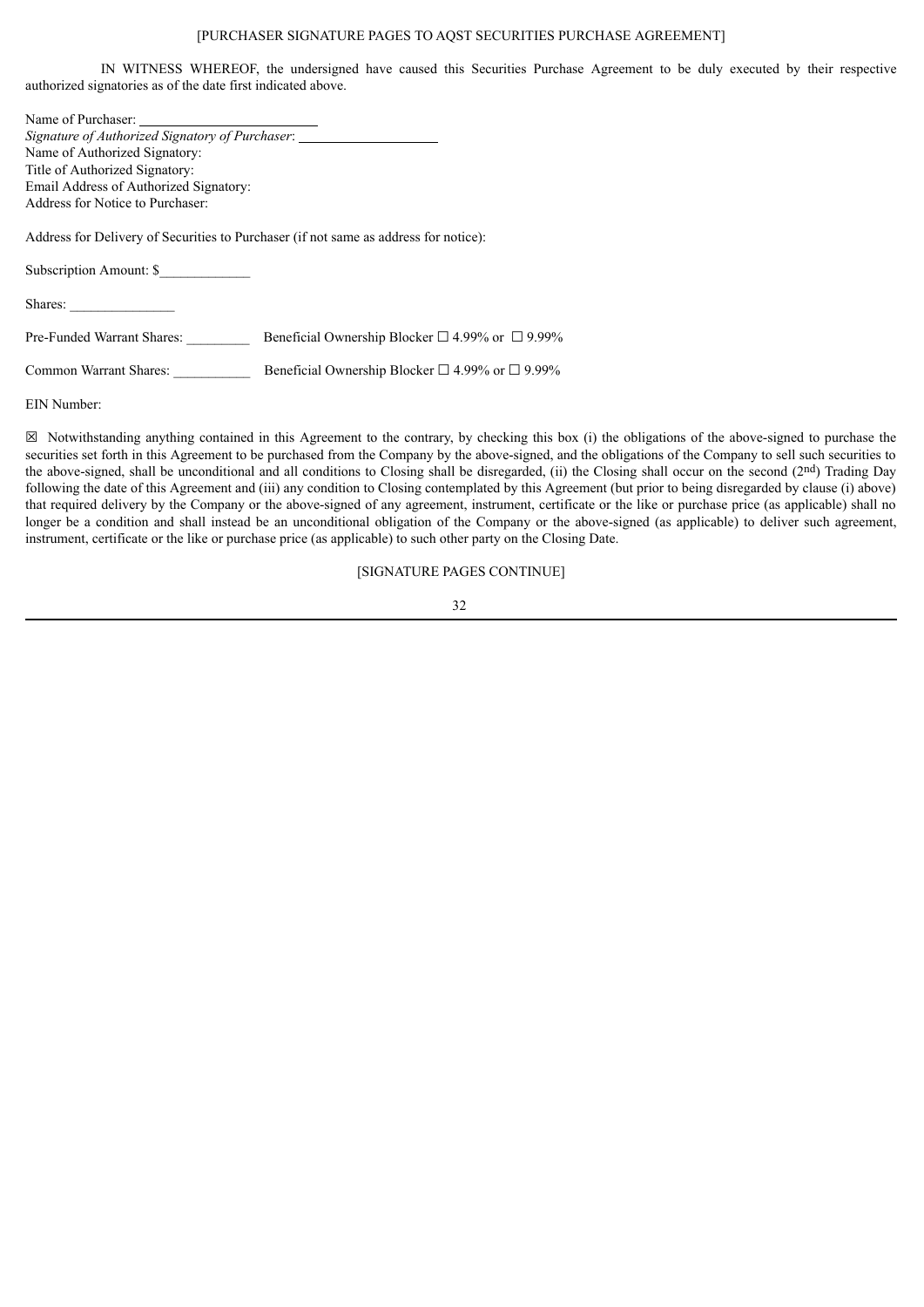

#### **Aquestive Therapeutics, Inc. Announces \$8.5 Million Registered Direct Offering**

WARREN, N.J., JUNE 6, 2022 (GLOBE NEWSWIRE) -- Aquestive Therapeutics, Inc. (NASDAQ: AQST), a pharmaceutical company advancing medicines to solve patients' problems with current standards of care and provide transformative products to improve their lives, today announced that it has entered into definitive agreements with a single healthcare-focused institutional investor and certain of the Company's executives, for the purchase and sale of 8,850,000 shares of its common stock (or common stock equivalents in lieu thereof) and warrants to purchase up to an aggregate of 8,850,000 shares of common stock at a purchase price per share (and accompanying warrant) of \$0.96 for the institutional investor and \$1.09 for the Company's executives in a registered direct offering.

The warrants to be issued to the institutional investor and the Company's executives will have a five-year term, will become exercisable six months following the date of issuance and will have an exercise price of \$0.96 per share.

The closing of the offering is expected to occur on or about June 8, 2022, subject to the satisfaction of customary closing conditions. The gross proceeds from the offering are expected to be approximately \$8.5 million. The Company intends to use the net proceeds from the offering for general corporate purposes.

A.G.P./Alliance Global Partners is acting as the sole placement agent for the offering. Brookline Capital Markets, a division of Arcadia Securities, LLC, is acting as a financial advisor for the offering.

This offering is being made pursuant to an effective shelf registration statement on Form S-3 (File No. 333-254775) previously filed with the U.S. Securities and Exchange Commission (the "SEC"). A prospectus supplement describing the terms of the proposed offering will be filed with the SEC and will be available on the SEC's website located at http://www.sec.gov. Electronic copies of the prospectus supplement may be obtained, when available, from A.G.P./Alliance Global Partners, 590 Madison Avenue, 28th Floor, New York, NY 10022, or by telephone at (212) 624-2060, or by email at prospectus@allianceg.com.

Before investing in this offering, interested parties should read in their entirety the prospectus supplement and the accompanying prospectus and the other documents that are incorporated by reference in such prospectus supplement and the accompanying prospectus, which provide more information about the Company and such offering.

This press release shall not constitute an offer to sell or the solicitation of an offer to buy nor shall there be any sale of these securities in any state or jurisdiction in which such offer, solicitation or sale would be unlawful prior to registration or qualification under the securities laws of any such state or jurisdiction.

#### **About Aquestive**

Aquestive Therapeutics, Inc. (NASDAQ: AQST) is a pharmaceutical company advancing medicines to solve patients' problems with current standards of care and provide transformative products to improve their lives. We are developing orally administered products to deliver complex molecules, providing novel alternatives to invasive and inconvenient standard of care therapies. Aquestive has five commercialized products on the U.S. market, four licensed products and one stand-alone proprietary product to date, Sympazan® (clobazam) oral film for the treatment of seizures associated with Lennox-Gastaut syndrome. Our licensees market their products in the U.S. and around the world. The Company also collaborates with pharmaceutical companies to bring new molecules to market using proprietary, best-in-class technologies, like PharmFilm®, and has proven drug development and commercialization capabilities. Aquestive is advancing a late-stage proprietary product pipeline focused on treating diseases of the central nervous system, or CNS, and an earlier stage pipeline for the treatment of severe allergic reactions, including anaphylaxis. For more information, visit Aquestive.com and follow us on LinkedIn.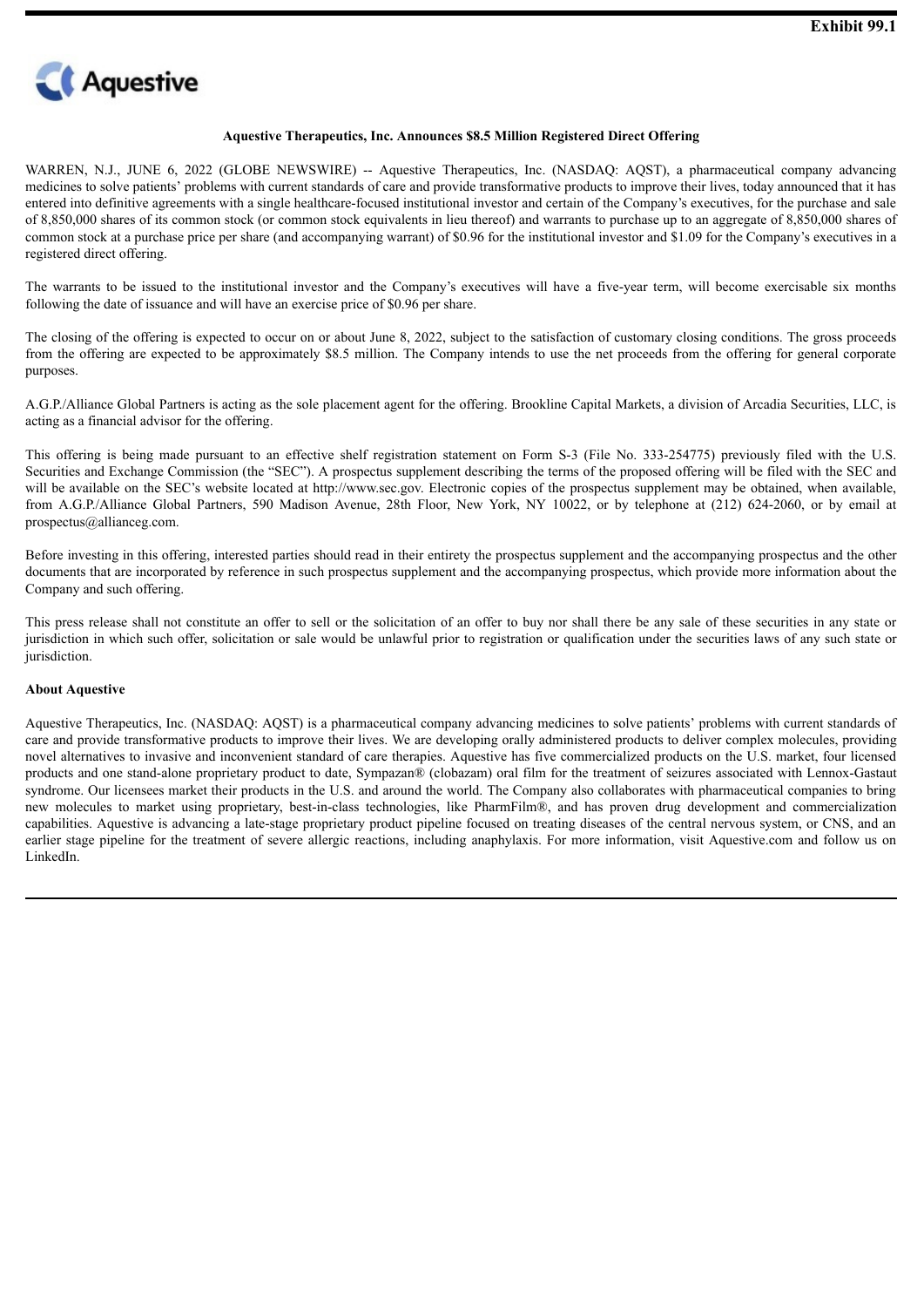

#### **Forward Looking Statements**

Certain statements in this press release include "forward-looking statements" within the meaning of the Private Securities Litigation Reform Act of 1995. Words such as "believe," "anticipate," "plan," "expect," "estimate," "intend," "may," "will," or the negative of those terms, and similar expressions, are intended to identify forward-looking statements. These forward-looking statements are subject to risks and uncertainties including, among other things, the completion of the registered direct offering, the satisfaction of customary closing conditions related to the registered direct offering and the intended use of proceeds from the registered direct offering; the uncertain impact of the COVID-19 global pandemic on our business including with respect to our clinical trials including site initiation, patient enrollment and timing and adequacy of clinical trials; on regulatory submissions and regulatory reviews and approvals of our product candidates; pharmaceutical ingredient and other raw materials supply chain, manufacture, and distribution; sale of and demand for our products; our liquidity and availability of capital resources; customer demand for our products and services; customers' ability to pay for goods and services; and ongoing availability of an appropriate labor force and skilled professionals. Given these uncertainties, the Company is unable to provide assurance that operations can be maintained as planned prior to the COVID-19 pandemic.

These forward-looking statements are based on our current expectations and beliefs and are subject to a number of risks and uncertainties that could cause actual results to differ materially from those described in the forward-looking statements. Such risks and uncertainties include, but are not limited to, risks associated with the Company's development work, including any delays or changes to the timing, cost and success of our product development activities and clinical trials for AQST-109 and our other product candidates; risk of delays in FDA approval of Libervant® (diazepam) Buccal Film, AQST-109, and our other drug candidates or failure to receive FDA approval; ability to address the concerns identified in the FDA's Complete Response Letter dated September 25, 2020 regarding the New Drug Application for Libervant; risk of our ability to demonstrate to the FDA "clinical superiority" within the meaning of the FDA regulations of Libervant relative to FDA-approved diazepam rectal gel and nasal spray products including by establishing a major contribution to patient care within the meaning of FDA regulations relative to the approved products as well as risks related to other potential pathways or positions which are or may in the future be advanced to the FDA to overcome the seven year orphan drug exclusivity granted by the FDA for the approved nasal spray product of a competitor in the U.S., and there can be no assurance that we will be successful; risk that a competitor obtains FDA orphan drug exclusivity for a product with the same active moiety as any of our other drug products for which we are seeking FDA approval and that such earlier approved competitor orphan drug blocks such other product candidates in the U.S. for seven years for the same indication; risk in obtaining market access for other reasons; risk inherent in commercializing a new product (including technology risks, financial risks, market risks and implementation risks and regulatory limitations); risk of development of our sales and marketing capabilities; risk of sufficient capital and cash resources, including access to available debt and equity financing and revenues from operations, to satisfy all of our short-term and longer term liquidity and cash requirements and other cash needs, at the times and in the amounts needed; risks related to the outsourcing of certain marketing and other operational and staff functions to third parties; risk of the rate and degree of market acceptance of our product and product candidates; the success of any competing products, including generics; risk of the size and growth of our product markets; risks of compliance with all FDA and other governmental and customer requirements for our manufacturing facilities; risks associated with intellectual property rights and infringement claims relating to the Company's products; risk of unexpected patent developments; the impact of existing and future legislation and regulatory provisions on product exclusivity; legislation or regulatory actions affecting pharmaceutical product pricing, reimbursement or access; claims and risks that may arise regarding the safety or efficacy of the Company's products and product candidates; risk of loss of significant customers; risks related to legal proceedings and associated costs, including patent infringement, investigative and antitrust litigation matters; changes in government laws and regulations; risk of product recalls and withdrawals; uncertainties related to general economic, political, business, industry, regulatory and market conditions and other unusual items; and other uncertainties affecting the Company described in the "Risk Factors" section and in other sections included in our Annual Report on Form 10-K, in our Quarterly Reports on Form 10-Q, and in our Current Reports on Form 8-K filed with the Securities Exchange Commission. Given those uncertainties, you should not place undue reliance on these forward-looking statements, which speak only as of the date made. All subsequent forward-looking statements attributable to us or any person acting on our behalf are expressly qualified in their entirety by this cautionary statement. The Company assumes no obligation to update forward-looking statements or outlook or guidance after the date of this press release whether as a result of new information, future events or otherwise, except as may be required by applicable law.